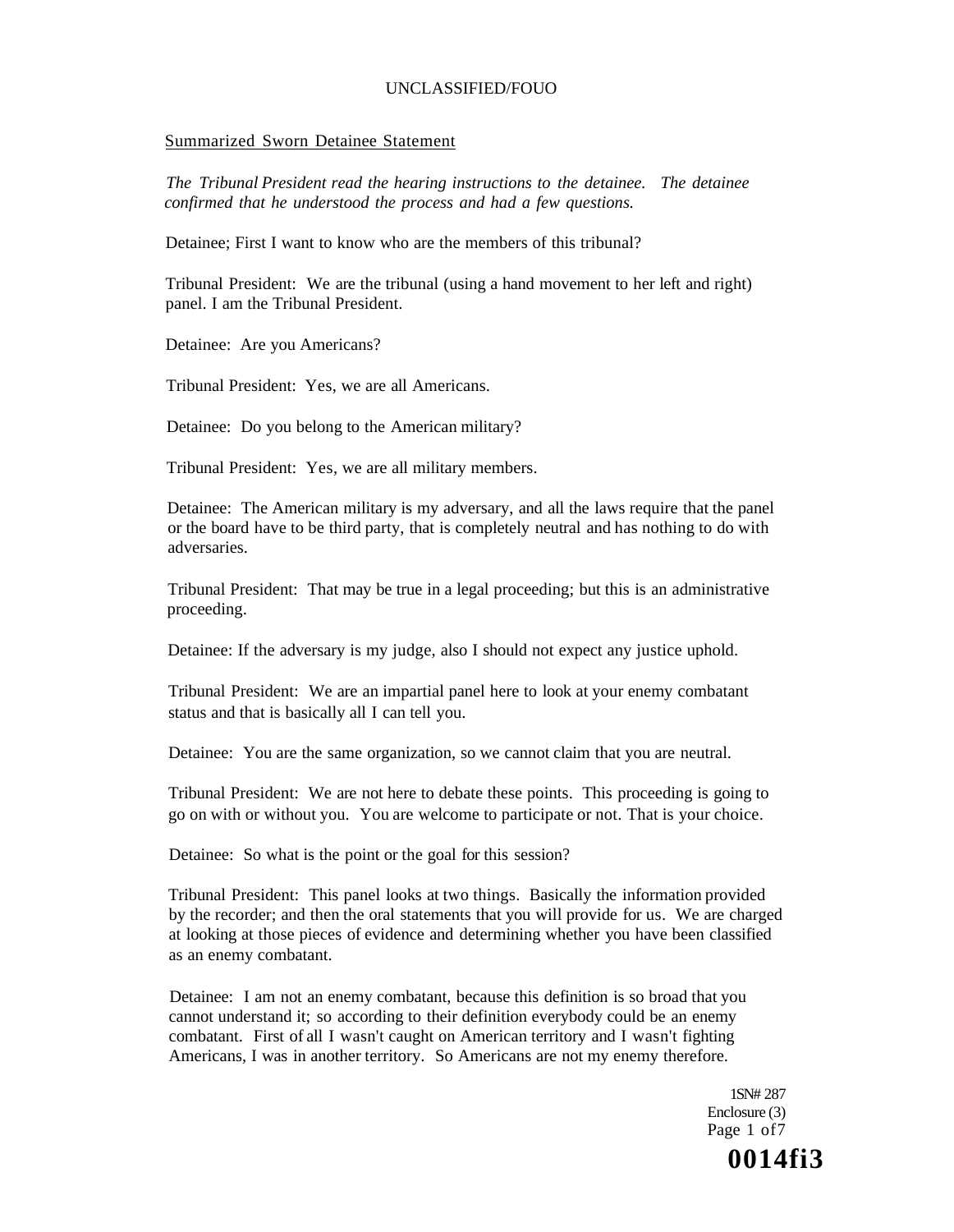Tribunal President: You will get a chance to tell us your story in a few minutes.

Detainee: According to the definition, we can accuse anybody around the world even thousands of miles away from the United States sleeping in his house anywhere in the world. So you can accuse me with whatever you want?

Tribunal President: Let me reiterate; we are not here to debate this issue.

Detainee: I feel my right as being present to this tribunal to ask that they enquire about these things.

Tribunal President: 1 told you all that I can about the process. I am not going to debate it any further.

Detainee: Justice requires discussions; we cannot get to the justice without the discussions. Also, I wanted to have a lawyer who has the knowledge about international law and laws.

Tribunal President: I need to know at this point if you want to proceed. This is not a legal proceeding and you are not entitled to have a lawyer.

Detainee: 1 want to participate. I don't have a lawyer and I don't know about laws and justice so you have to be open minded.

Personal Representative: Ma'am you might want to let him know you have not seen any of the evidence.

Detainee: Fine.

*The Personal Representative submitted Exhibit D-A (Detainee Election Form) to the tribunal* 

Detainee: What is the content of this Exhibit D-A.

Tribunal President: I will explain it in a minute.

*The Recorder presented Exhibits R-l and R-2 into evidence and gave a brief description of the contents of the Unclassified Summary of Evidence (Exhibit R-l).* 

Detainee: My Personal Representative told me that this accusation was dropped (referring to "The detainee is a member of al Qaida".).

Personal Representative: No, the last point of evidence was dropped not the overall allegation.

> ISN# 287 Enclosure (3) Page 2 of 7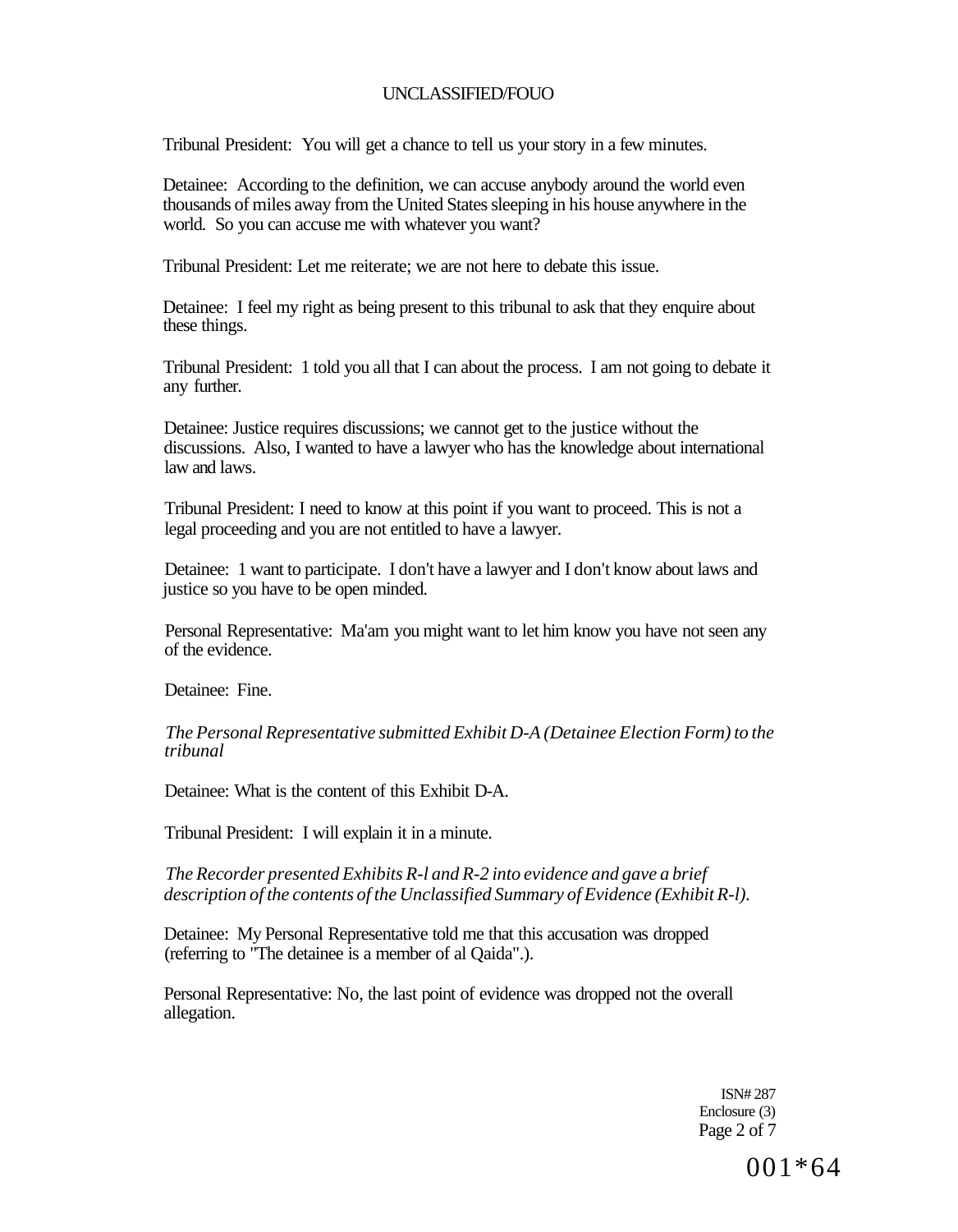Detainee: He came and told me yesterday, that being a member to al Qaida or belonging to al Qaida was dropped.

Tribunal President: It is still on the unclassified summary.

Detainee: This is what you told me. That is why I agreed to come to attend this tribunal.

Tribunal President: He is going to read through them; and in a little while you will have a chance to respond to them. That is basically why you are here today.

Detainee: Good.

*The Recorder confirmed that he had no further unclassified evidence or witnesses and requested a closed Tribunal session to present classified evidence.* 

Tribunal President: You asked earlier about the Detainee Election Form. It is basically a form that your Personal Representative prepares after meeting with you. It tells us that you wanted to participate today. Additionally you will read from each point of evidence and you will respond to each point.

Detainee: Whoever is accusing me of being a member of al Qaida should provide the truth. It not me who has the burden to provide the proof; if you accuse me you should provide the truth.

Tribunal President: Before you continue would you like to take an oath. It just states that you will tell the truth.

Detainee: Who will be giving me the oath?

*The Recorder reads to the Detainee the Muslim oath. The detainee recited the Muslim oath.* 

Detainee: Can I take these cuffs off?

Tribunal President: The cuffs have to stay on.

Detainee: I can't read without my glasses, I need my hand to get the paper. These cuffs are for criminals, and I am not a criminal.

Tribunal President: Unfortunately we have no leeway with that, and you are required to have them on.

Personal Representative: Would you like us to help you put your glasses on?

Detainee: I really don't know.

ISN# 287 Enclosure (3) Page 3 of 7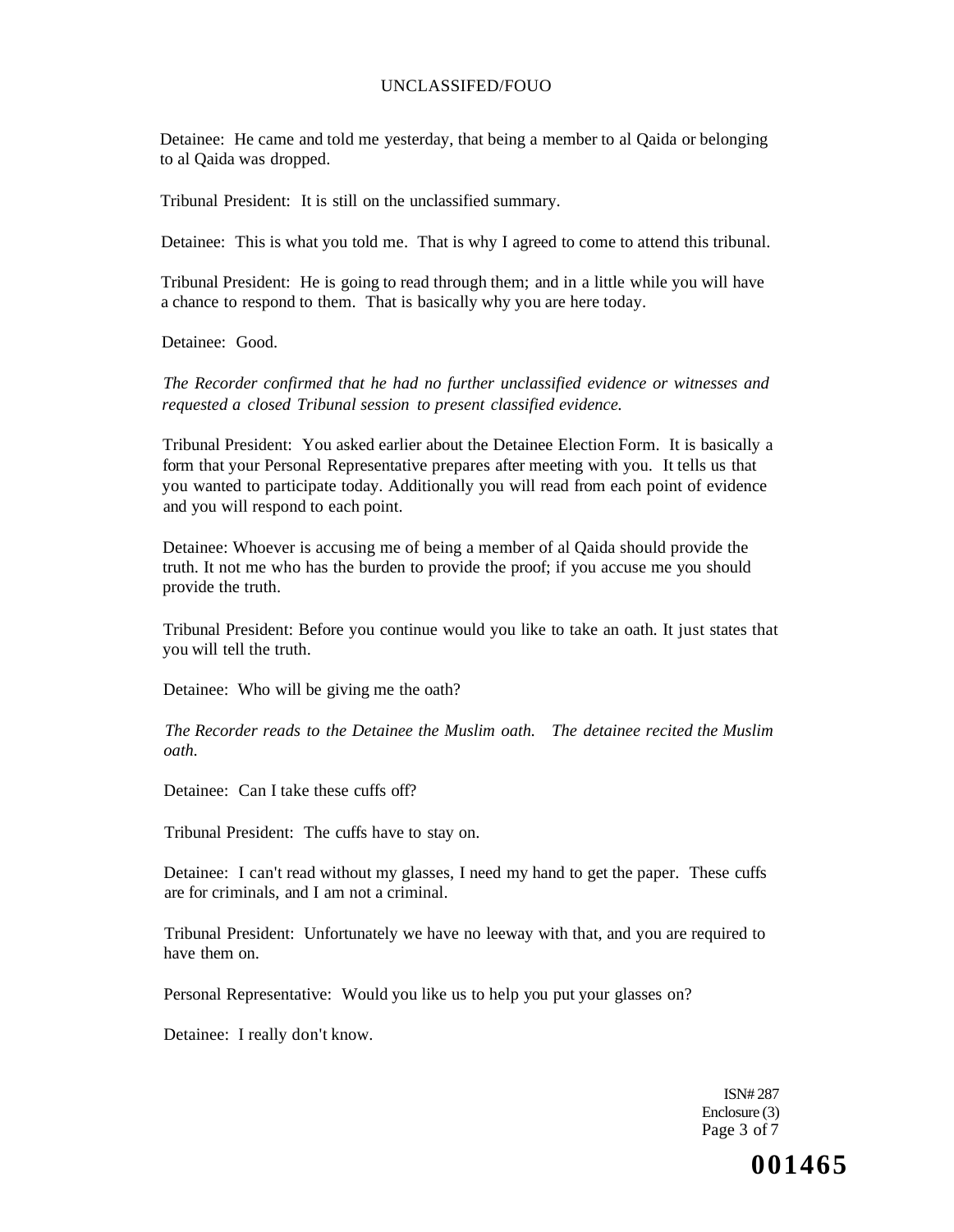Tribunal President: He can read the points for you so you can respond, will that work?

Detainee: Ok.

## *The Personal Representative read the accusations to the detainee so that he could respond to the allegations. The allegations appear in italics, below.*

*3.1. The detainee lived for approximately one year in a Khost, Afghanistan guesthouse.* 

Detainee: No, that is not true.

3.2. *The detainee moved to Kabul to teach in a Taliban madrassas.* 

Detainee: This is not true.

*3.3. The detainee admits to fleeing Afghanistan to Pakistan, after being wounded by a bomb.* 

Detainee: I left Afghanistan. That is true I was wounded. I left Afghanistan to save my life. I went to Pakistan as a refugee, and Pakistan should have treated me as a refugee,

*3.4. The detainee was fleeing Afghanistan with several other people who were all armed with automatic weapons.* 

Detainee: From where did they come up with this? What proof do they have for this? Did they see me or see somebody that was with me? What is their proof?

Tribunal President: Again let me reiterate this is the only piece of evidence we have seen on you.

Detainee: You have to give me proof. You are accusing me of something, show me the proof.

*3.5. The detainee was captured in Dec 2001, and when captured used an alias.* 

Detainee: Yes, that is true. I used an alias because I didn't want them to send me to my country. I did say I was an Afghani just because I was afraid they were going to send me to my country. That is why I used a different name.

Tribunal President: Is there anything else you would like to say?

Detainee: This is all I have to say. I am not with the Taliban or al Qaida or any other organization. I was teaching and not doing anything else. I didn't have any activities at all. I never went to any training camp. I was never a part of any organization. I never participated in any fighting, confrontation or anything. So if you think it is true that I am an al Qaida member, please go ahead show me the proof.

> ISN# 287 Enclosure (3) Page 4 of7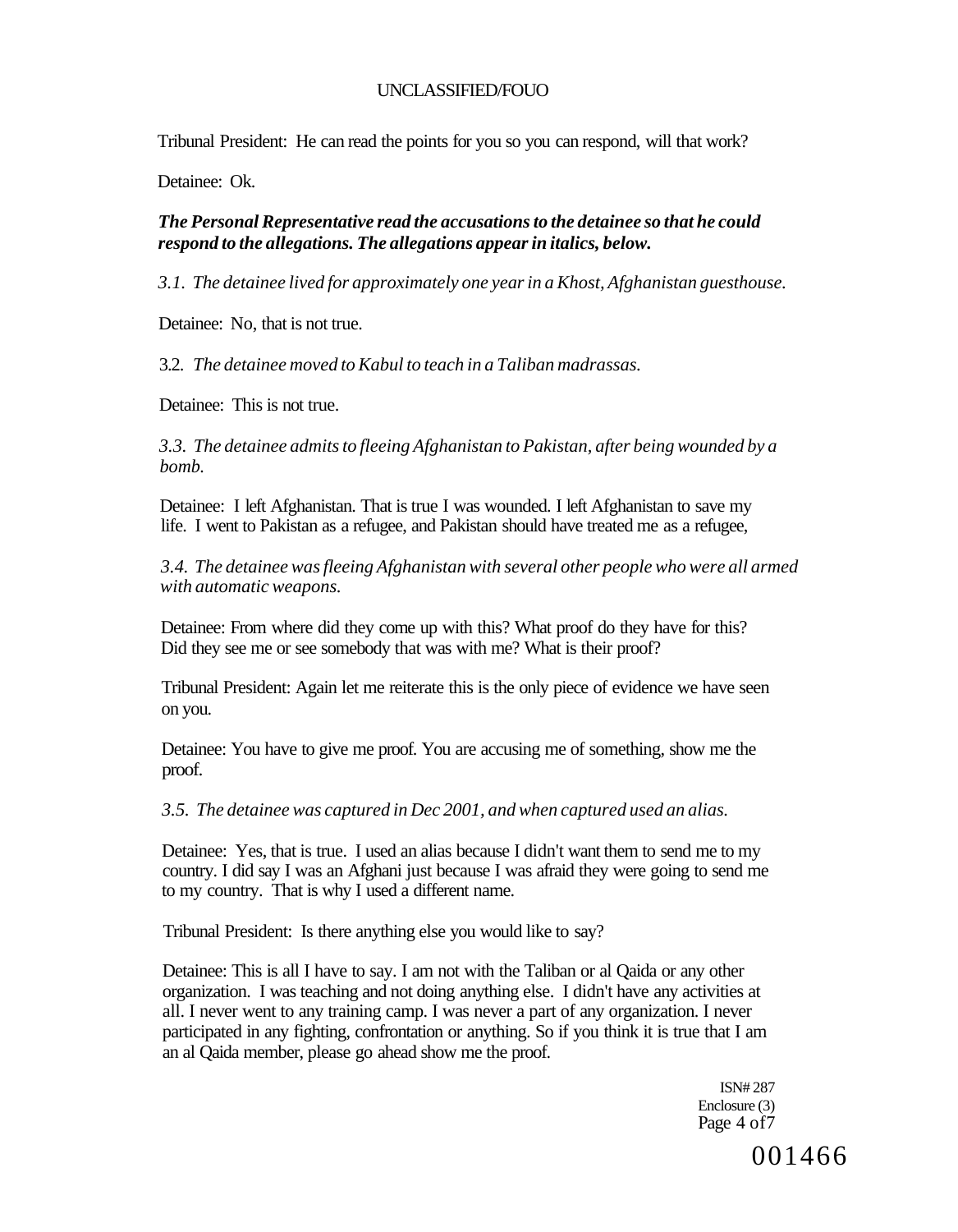Detainee: My Personal Representative told me that there were 25 people that were captured with me. They said I was a member of al Qaida. I want to meet these people; I want to confront these people.

Tribunal President: We have no evidence of that.

Personal Representative: That was the point of evidence that was removed.

Detainee: So why did they take it off?

Recorder: Ma'am the Personal Representative came to me with this point. I researched it and after the research that it was stated; but it was not stated correctly so we removed it.

Detainee: This that you just said is not acceptable legally. Therefore based on this accusation is false, and this applies for the rest of the accusations. They are all false as well. I was just going to my teaching and then I went home. I assure you that nobody can prove I have done anything. I will confront any of them.

Tribunal President: As I told you before, this is the only information we have seen on you. Are you willing to answer some questions?

Detainee: Yes.

Personal Representative: Would you elaborate on the places that you lived when you came to Afghanistan?

Detainee: I was teaching in the school in the village. The Pakistani authority came in to arrest me. Therefore the man in charge of the school said the intelligence want to interrogate you and I am afraid there isn't anything we can do, I would like you to go to Afghanistan and wait for us. I went to Khost. I went to a house. It was an abandoned house destroyed by Russian people. It was not a guesthouse at all. I went to many places, I am free, I have no family, no wife, nothing. Some people invited me to stay at their houses and in mosques. Free.

Tribunal President: Does the Recorder have any questions?

*Recorder Questions* 

Q. When you were in Afghanistan, were you there for approximately a year? A. I can't remember the exact length of time.

Q. When you were fleeing Afghanistan, who was with you?

A. With me was my friend Hakim, my student. I asked him, it was very tough to stay there after the coming of the Taliban. I was in serious condition and needed immediate care. I asked my student to help me because we were living in the mountains. It was very far. We had no food, no car, nothing.

> 1SN# 287 Enclosure (3) **Page5oflR0i467**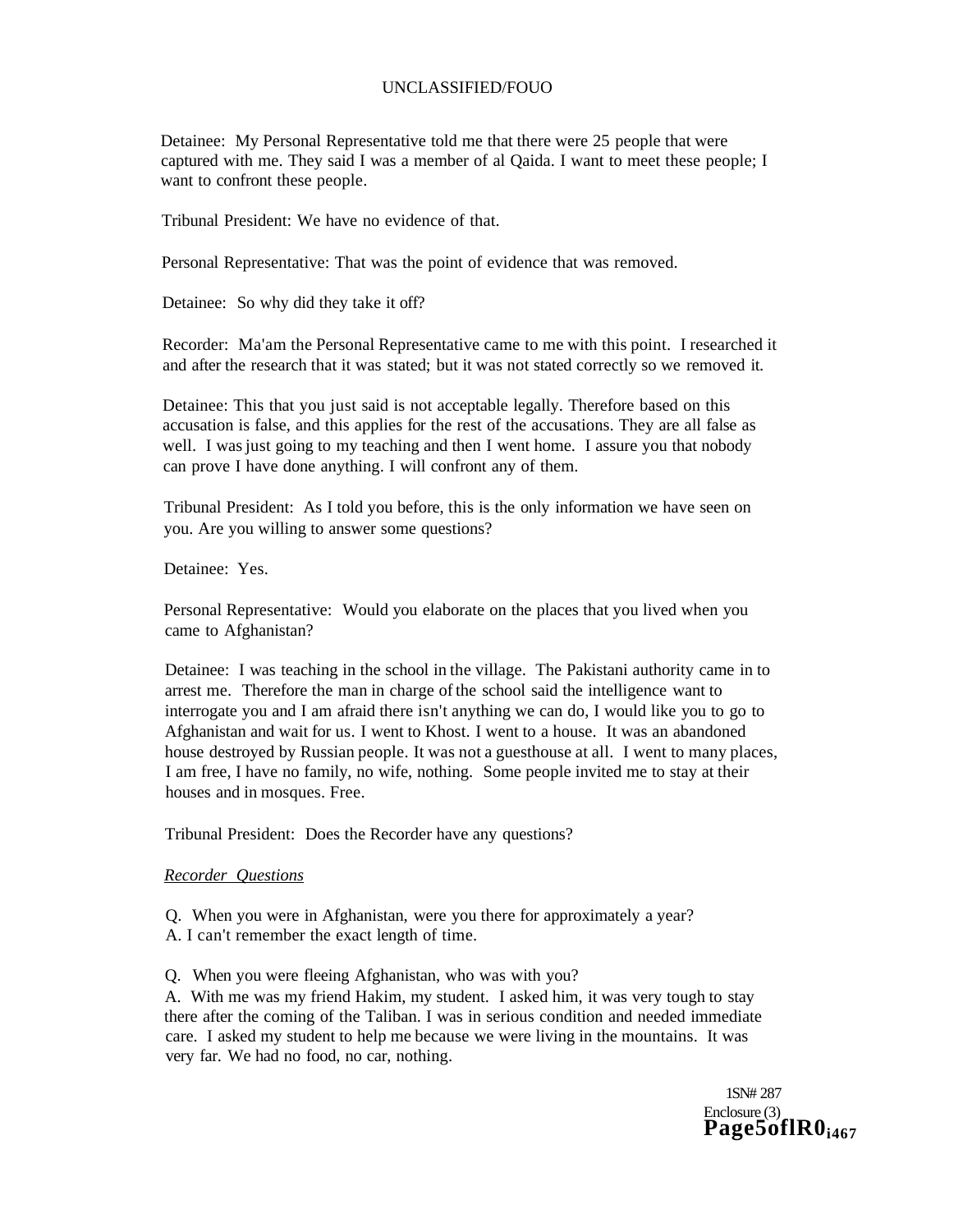I was dying there, I asked him to help me to get to Pakistan. We hired a guide and we went. We intended to go to a village near the border of Pakistan; in this village there are people who can get you across. We found ourselves at the Pakistan border gate. That is when they captured us.

Q. You have moved to Afghanistan from Pakistan because the Pakistani intelligence said someone was after you. Then when you were going back to Pakistan, that's when you were captured. Is that correct

A. I didn't go; they sent me. The person that was in charge of that school told me you better go and they sent me to Afghanistan. So, yes this is true. I left to save my life, I was really hurt and that is why I left. I didn't participate in any fighting; I'm **a** victim.

## *The Personal Representative and the Recorder had no further questions.*

### Tribunal Members' Questions

Q. Sir, you are a citizen of which country? Are you still an Egyptian citizen?

A. I don't have any, that was my problem with my expired passport. I went to my embassy to issue me a passport or renew my passport. Then they deceived me and I gave them my real address in (IA). When I left the embassy, they chased me with two cars. This is why I left; I never went back to my address. (IA). I lived in Pakistan for 10 years.

Q. You were concerned the Egyptians were after you? Who were you afraid of? A. Yes, Egyptians. When I went to the embassy, they were very polite and they wanted to know my address in case something happened to me for my family. They took the address, so when I left the embassy, that is when they followed me with two cars.

- Q. Were you part of a group that was against the Egyptians?
- A. Ididn'tjoinanygroup.
- Q. What subjects did you teach?
- A. Arabic and English.

Q. Did you teach any Islamic studies? A. No.

Q. Why did you leave Egypt?

A. I left because of the government; we cannot speak Arab. I am from Egypt; this is my nation. Then I left to Pakistan.

Q. Was it because of your Islamic beliefs? A. Yes, but I am not Islamic. I want democracy, freedom of speech.

> ISN# 287 Enclosure (3) Page 6 of 7

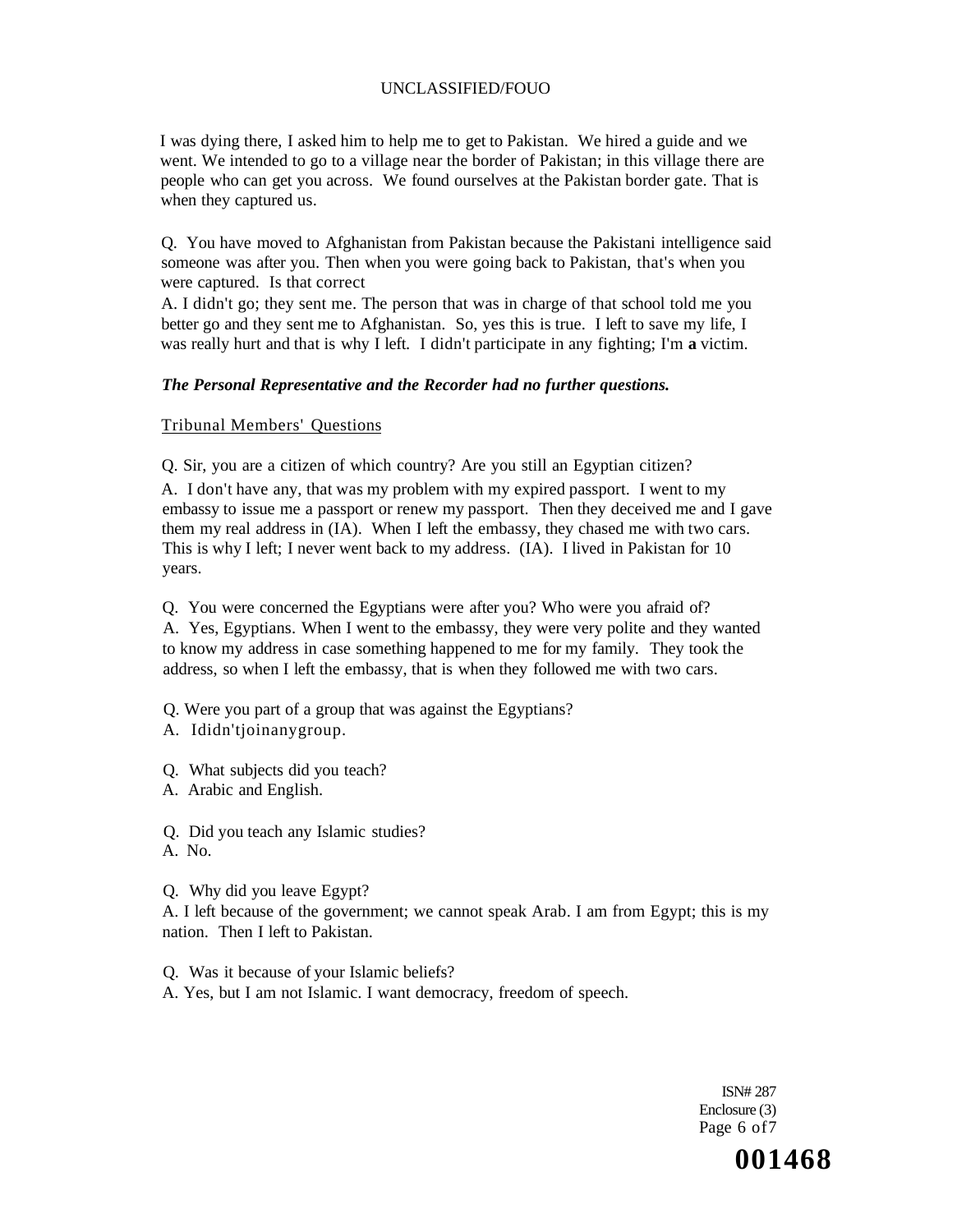Q. What did you think when American went to Afghanistan?

A. I was in Afghanistan at that time. There was no way to get information. There was not newspaper, no TV, no radio, I was just focused on going to school and teaching and going home.

Q. At that time you didn't know why the Americans went to Afghanistan? A. No, but I found out the reason was because of the crime that happened in the United States.

Q. You do not know why the Pakistan police or intelligence was after you? You had no idea why they were trying to arrest you?

A. How would I know, who would tell me why. Maybe there was some conflict between the Pakistan and the Egyptians. Maybe the Egyptians told them to get me.

Q. I know you stated you didn't belong to any group. Did you support them? A. No, not any group.

Detainee: I was just there to teach education. I never joined any group; I never supported or participated with any group in any way. (IA) I am responsible. I didn't make any friends.

## Tribunal President's questions.

Q. The school that you worked for in Pakistan, did it have branches, several campuses? A. No, this school I was teaching children that were 6 years old. I taught them the Koran, and others. This school moved completely to Kabul, Afghanistan. The whole school moved.

Q. What was the reason for the move?

A. I don't know the reason why. I know that this school was a private school. These people have no relationship with the Taliban.

*The Tribunal President confirms that the detainee had no further evidence or witnesses to present to the Tribunal. The Tribunal President explains the remainder of the Tribunal process to the detainee and adjourns the Tribunal.* 

## AUTHENTICATION

I certify the material contained in this transcript is a true and accurate summary of the testimony given during the proceedings.

Colonel, United States Army Tribunal President

> ISN# 287 Enclosure (3) Page 7 of7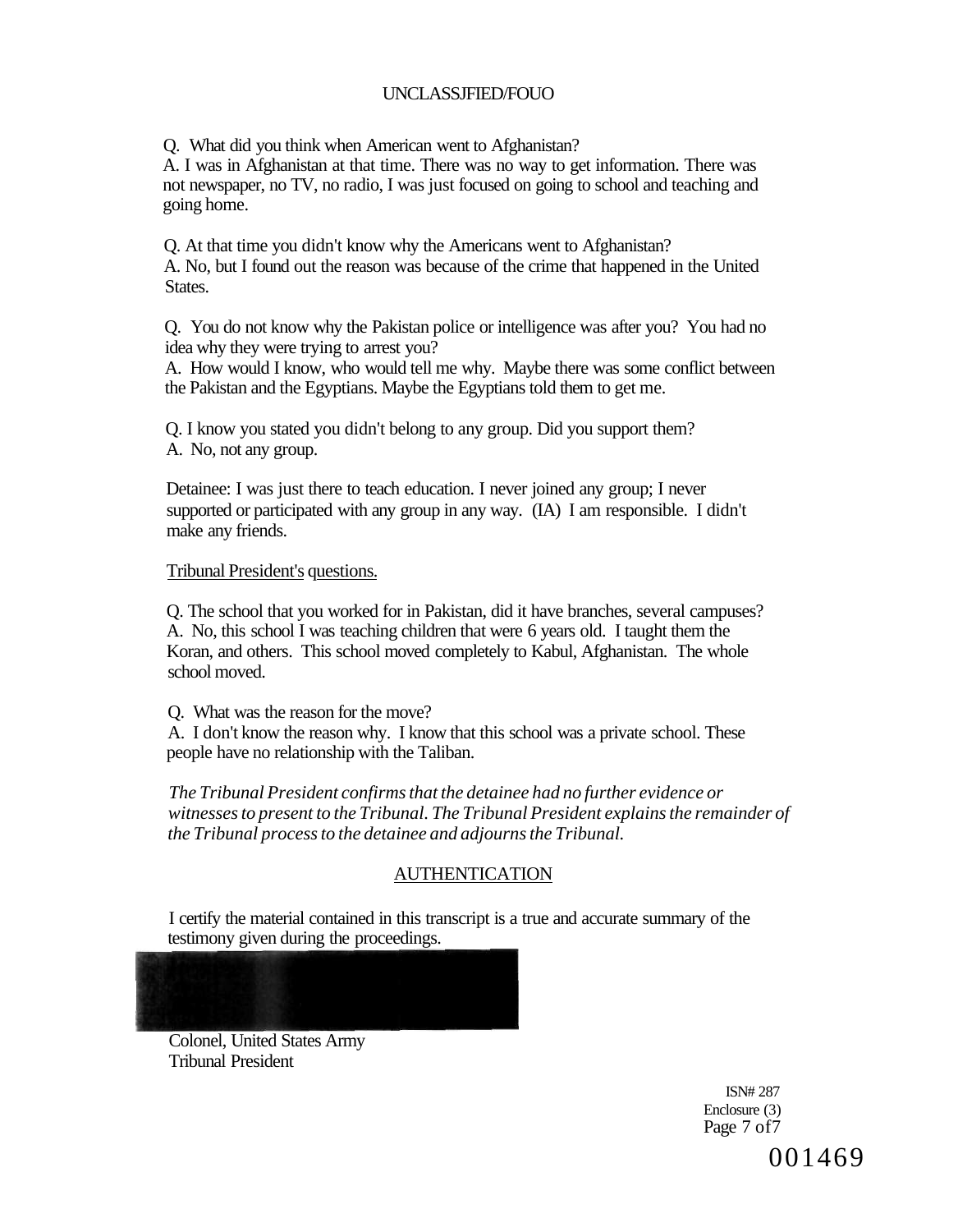#### **Summarized Unsworn Detainee Statement**

*The Tnbunal President read the Hearing Instructions to the Detainee, and confirmed that he understood the Tribunal process.* 

Tribunal President: (addressing the Detainee) Do you understand this process?

Detainee: Some I do; some I don't.

Tribunal President: Do you have any questions concerning this Tribunal process?

Detainee: I have a memory problem, so could you please repeat the allegations again?

Tribunal President: We haven't gotten to that yet, but we will; the Recorder will actually read them one time through, and a little later in the process, your Personal Representative will read them and allow you to give us your statement about them. In general, if you have any questions as we go along, please feel free to ask them.

*The Recorder presented the Unclassified Summary of Evidence (Exhibit R-l), and Exhibit R-2 to the Tribunal* 

*The Recorder read in full the Unclassified Summary of Evidence (Exhibit R-l).* 

*The Tribunal President then addressed the Detainee regarding the Detainee Election Form (Exhibit D-A),* 

Tribunal President: I see by the Detainee Election Form that you have elected to participate, as evidenced by your being here. I see that the Personal Representative indicates that you'll speak to each piece of evidence, and as I indicated earlier, she'll help you to do that.

*The Tribunal President then informed the Detainee he could present a statement to the Tribunal, along with the assistance of his Personal Representative. The Detainee was also advised that he could make his statement under oath or not under oath; the Detainee elected not to take the Muslim oath.* 

*3-1. The Detainee traveled to Afghanistan after II September 2001.* 

Detainee: No.

*3-2. The Detainee provided false identification upon his capture.* 

Detainee: No.

ISN#649 Enclosure (3) Page 1 of7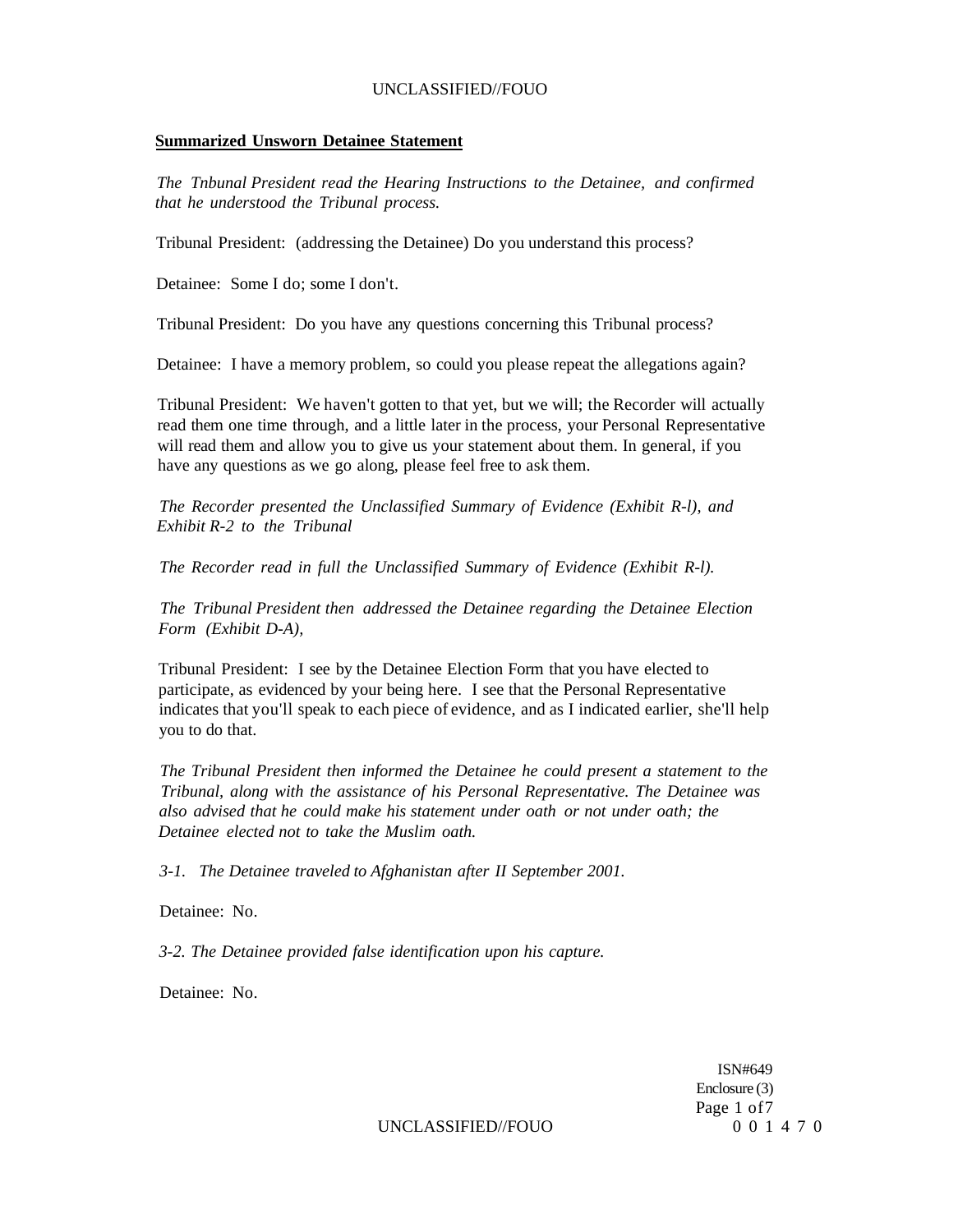Personal Representative: At our session, he also indicated this was wrong; he said he had a French passport on him at that time, and had \$10,000; he stated he'd been attacked, and they took it from him.

Detainee: Yes.

## *3-3. A visiting delegation from Saudi Arabia verified that the Detainee was not of the Saudi Nationality.*

Detainee: Yes; at the time of my arrest, they had beaten me up and threatened to kill me unless 1 said I was a Saudi. At that time, I said I was Saudi. Due to that beating and striking of my head and chest, I have a memory problem and still suffer pains in my chest, and I'm going to the doctor.

#### *3-4. The Detainee even changed his story after his capture.*

Detainee: I said I was Saudi at the time because of those threats; they said they'd kill me. I kept that statement for a long time until I found that now I am safe to tell the truth.

*3-5. The Detainee was apprehended in Afghanistan.* 

Detainee: Yes.

Tribunal President: (addressing the Detainee) Is there anything else you'd like to share with us at this time?

Detainee: Actually this is because of all the beatings and abuse by those criminals who hurt me; otherwise, I don't belong to these allegations.

Tribunal President: At this time, we may have some questions we'd like to ask you; would you be willing to answer our questions?

Detainee: Yes, I see.

Tribunal Member Questions to Detainee

- Q: What is your nationality?
- A: French.
- Q: Why were you in Afghanistan?
- A: Just to visit.
- Q: When did you go there?

ISN# 649 Enclosure (3) Page 2 of 7

UNCLASSIFIED//FOUO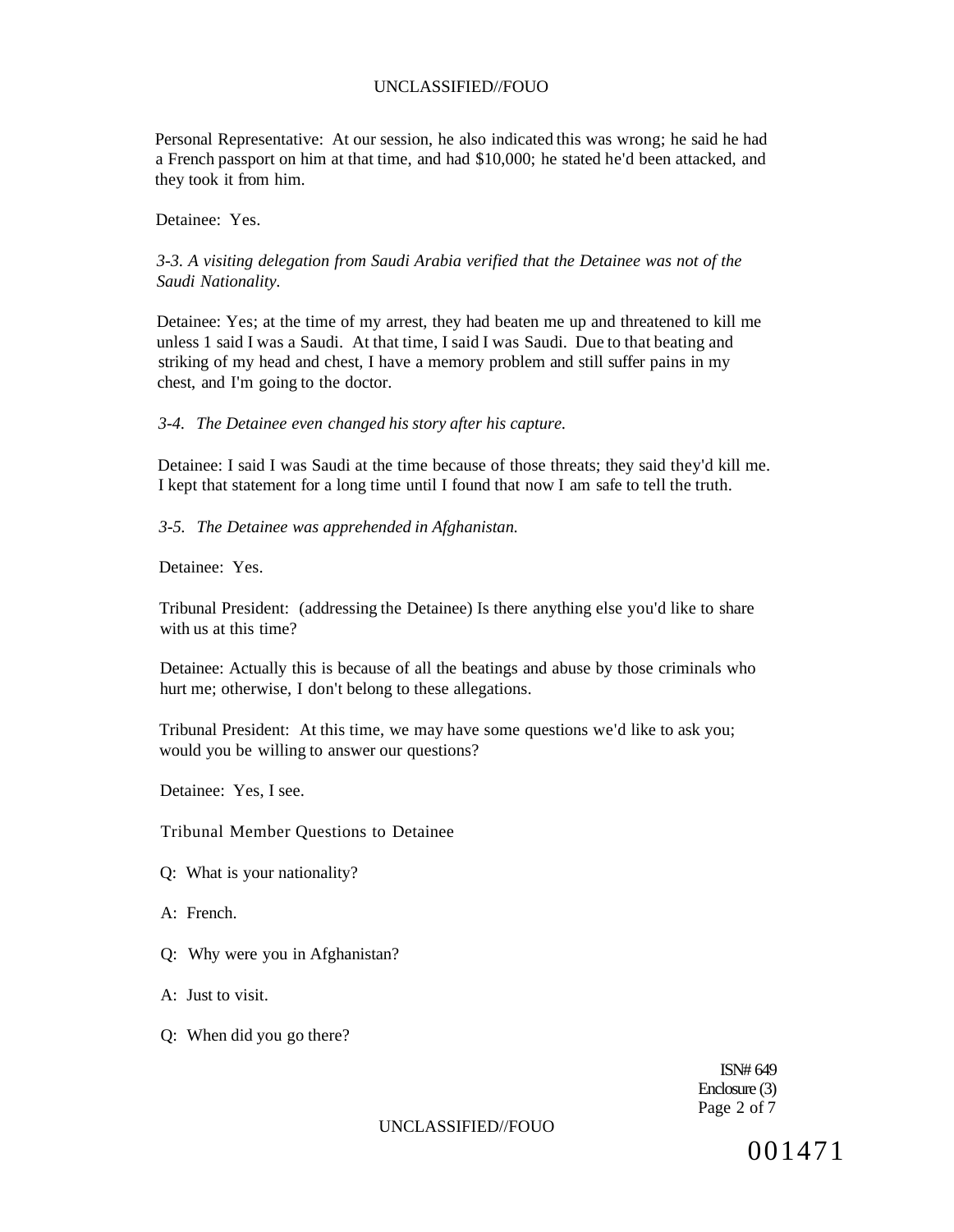A: November 2001.

Q: Weren't you worried about it being dangerous?

A; No.

- *Q:* Did you know there was fighting going on then?
- A: I knew that, but when I found out the battle would be over, then I'd visit.
- Q: How was it you came to be captured?
- A: I went through Iran, across the Iran border.
- Q: You were captured trying to go into Iran?
- A: No; I was entering Afghanistan.
- Q: Were you traveling with anyone?

A: No.

- Q: What was your reason for visiting?
- A: There is no reason; just to visit.

Q: I'm sorry to go into this subject, but I'd like to know about the torture, being hit in the head and chest.

- A: Yes; on my head and chest I was beaten.
- Q: Was it by the Iranian police?
- A: No; they were Afghani. One of them was a government official, and one just normal.
- Q: Did the Afghan government give you medical care?
- A: No.

Q: Do you know how you got to be here? Could you give me the chronology from Afghanistan, etc.?

A; After my capture, they detained me in different places. First, they took me to Herat and they didn't ask me or do anything in there, because they were the same government

> 1SN# 649 Enclosure (3) Page 3 of 7<br> **001472**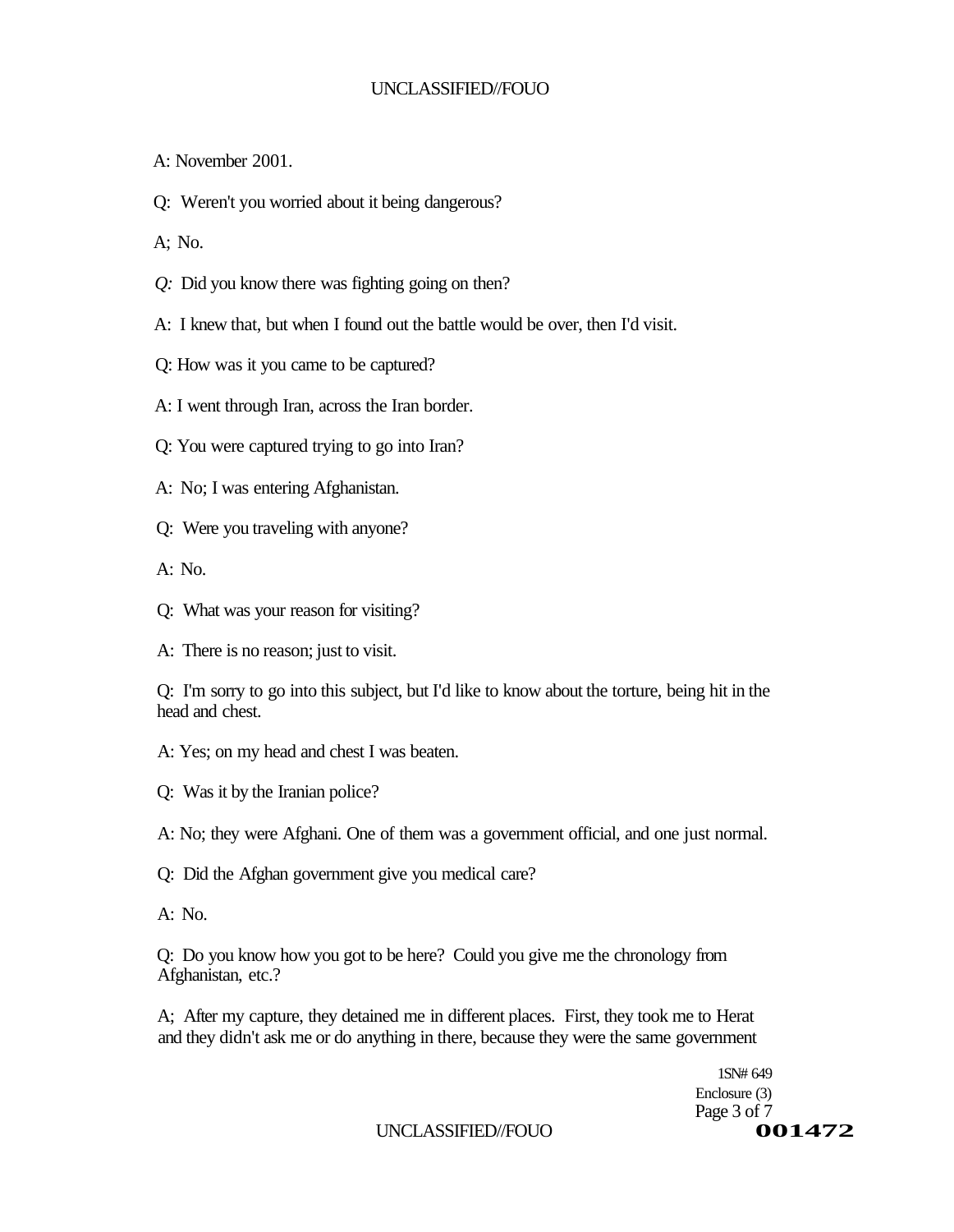who arrested me at that place. Then they took roe to Kozni. Over there, they forced me to say that I was a Saudi national, and that I had no parents and I had nobody.

- Q: When did the Americans get custody of you?
- A: I don't know exactly; possibly in February.
- Q: Has anyone ever struck you while you've been in the custody of the Americans?
- A; No, not at all.
- Q: Are your parents French?
- A: No.
- Q; Are your parents still alive?
- A: Yes.
- Q: Do they live in France?
- A: They live in India.
- Q: Are you married?
- A; Yes.
- *Q:* Does your wife live in France?
- A: Yes.
- Q: What is your occupation?
- A: I am a teacher.
- Q: Do you teach in France?
- A: Yes.
- Q: How long were you going to go to Afghanistan?
- A: Just a few days, that's all.
- Q: Wouldn't school be in session during November when you were planning on going?

ISN# 649 Enclosure (3) Page 4 of 7

#### UNCLASSIFIED//FOUO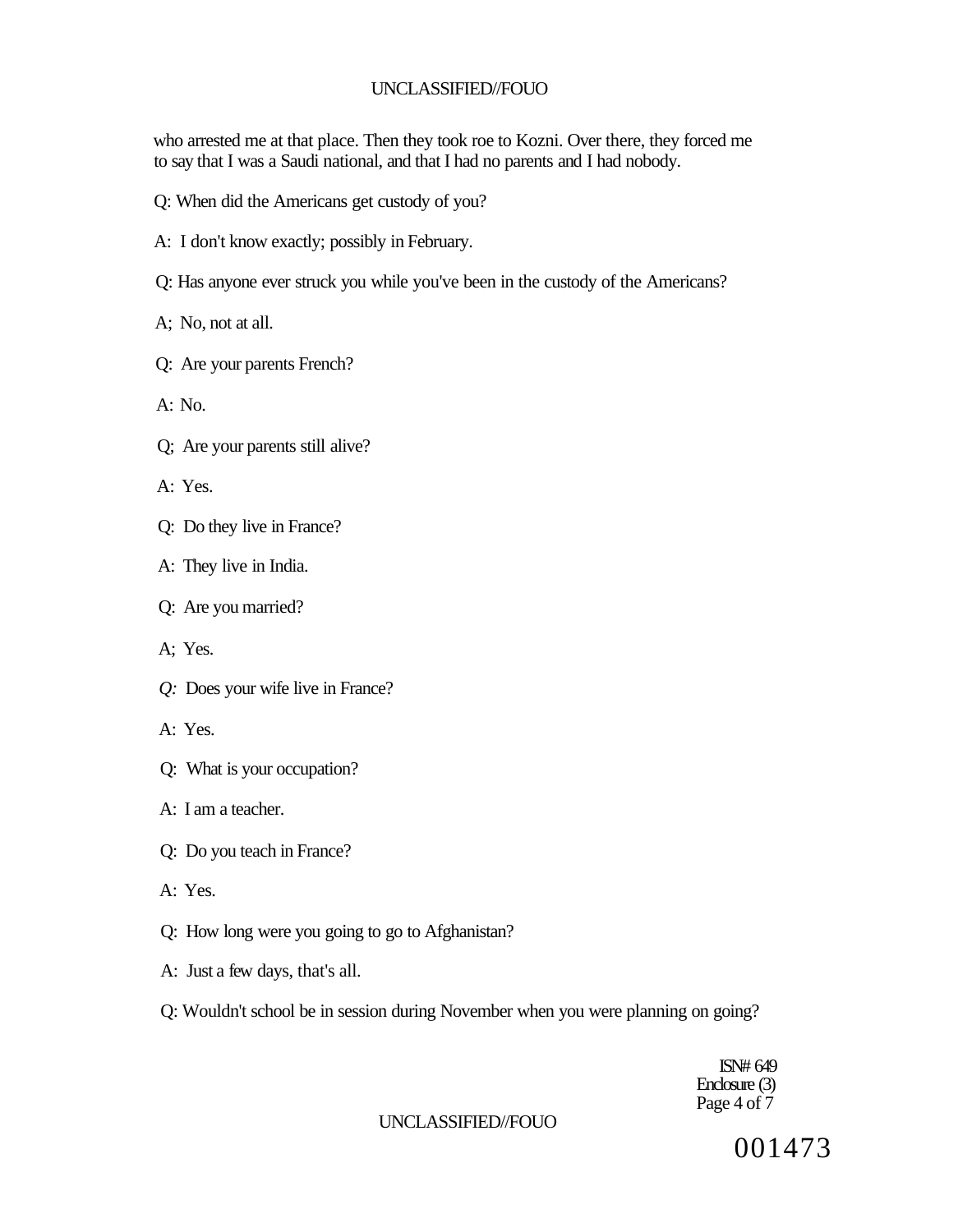A: I don't know.

Q: Were you not working at that time?

A: No.

- Q: Does your wife work?
- A: No. She sews on the sewing machine at home.
- Q: Was your wife worried about you going to Afghanistan?

 $A: No.$ 

Q: Is there any reason anyone would say that you're al Qaida?

A: There is no reason; I don't even belong to al Qaida. I didn't even know until I heard it here about al Qaida.

Q: You said you traveled from Iran to Afghanistan; how did you get to Iran, and what were you doing there?

- A: Iran I had gone to visit.
- Q: And you flew or drove?
- A: I drove there by car.
- Q: You drove from France to Iran?
- A: I arrived to Iran by car.

Q: The Personal Representative indicated you had a French passport and \$10,000 on you when you were captured?

A: Yes.

Q: If you weren't working, then where did you get \$10,000?

A: When I traveling in Germany, I lost my handbag. I reported this to authorities, and they announced my lost bag, and somebody handed me this bag and there was money in it

Q: It wasn't your bag?

ISN# 649 Enclosure (3) Page 5 of7

## UNCLASSIFIED//FOUO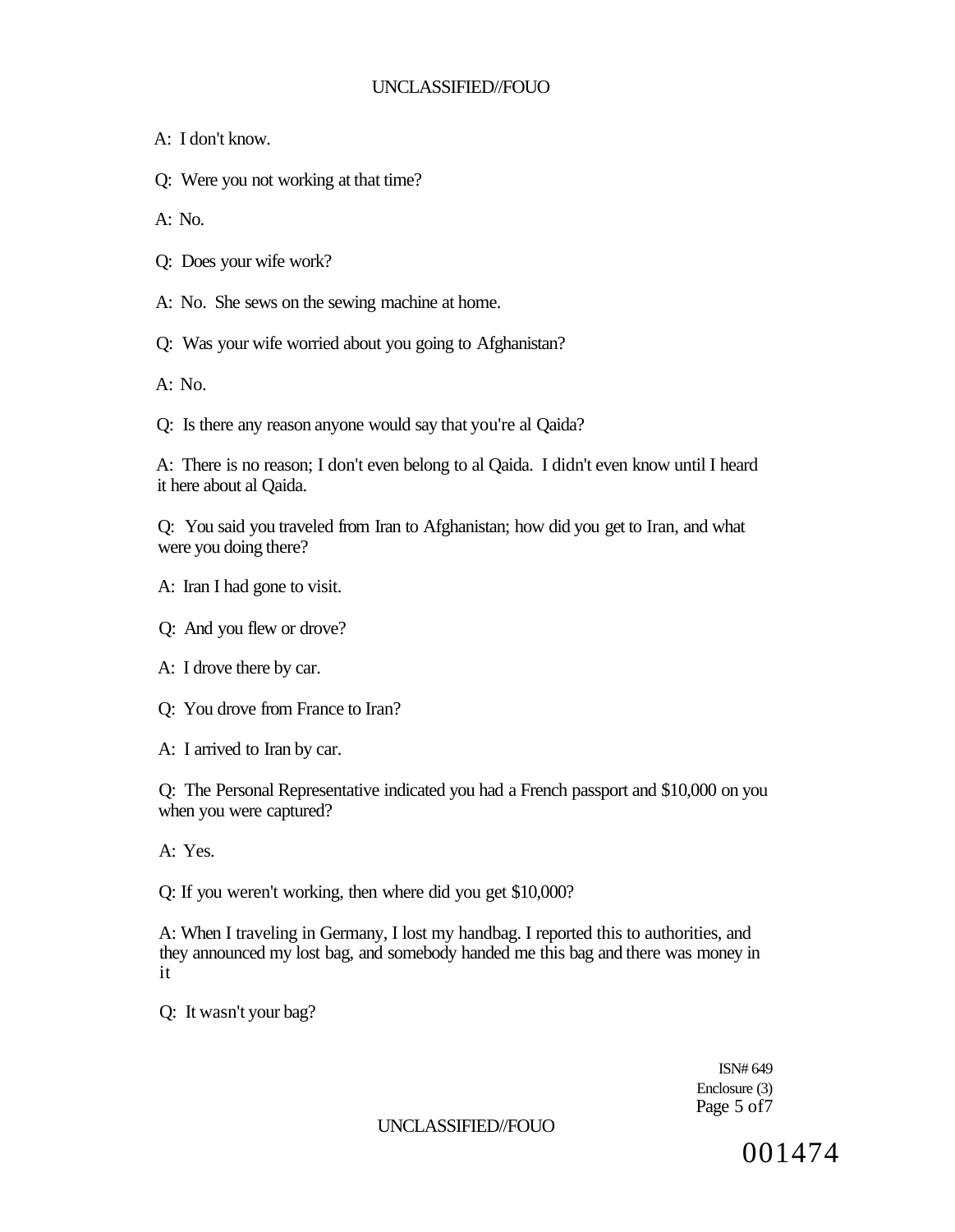$A: No.$ 

Q: But you kept the money?

A: Yes.

Q: What kind of education do you have?

A: Religious.

Q: And you understand or speak some English?

A: Very little.

Q: Have ever had any military training?

A: Never.

Q: You said you were a teacher; what subject do you teach?

A; Religious education.

Q: I just want to ask you a personal question. What are your thoughts on jihad for military purposes; just to fight someone because of a religious difference?

A: I don't think like that.

*The Tribunal President thanked the Detainee for his testimony and participation, and asked if he had any additional information for the Tribunal at this time.* 

Detainee: I just want to say that I want to go home, and please set me free. I have nothing to do with this; there's nothing more they could<sup>1</sup> ve written badly about me, except that I lied.

*The Tribunal President then confirmed there was no other information or Witnesses to be presented at this time.* 

> ISN# 649 Enclosure (3) Page 6 of 7

UNCLASS1FIED//FOUO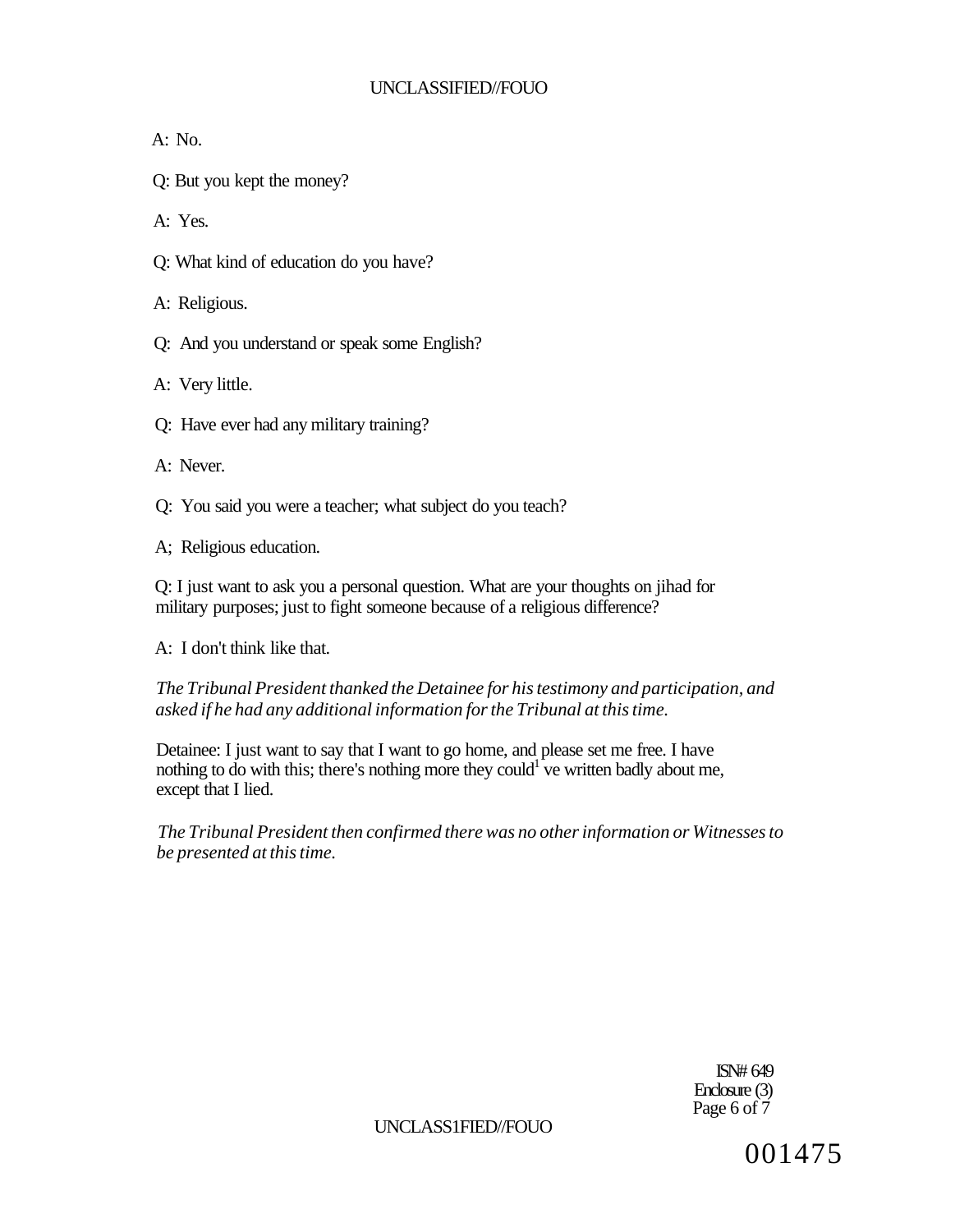*The Tribunal President explained the remainder of the Tribunal process, and adjourned the open session.* 

# **AUTHENTICATION**

I certify the material contained in this transcript is a true and accurate summary of the testimony given during the proceedings.



Colonel, U.S. Army Tribunal President

> ISN# 649 Enclosure (3) Page 7 of 7

UNCLASSIFIED//FOUO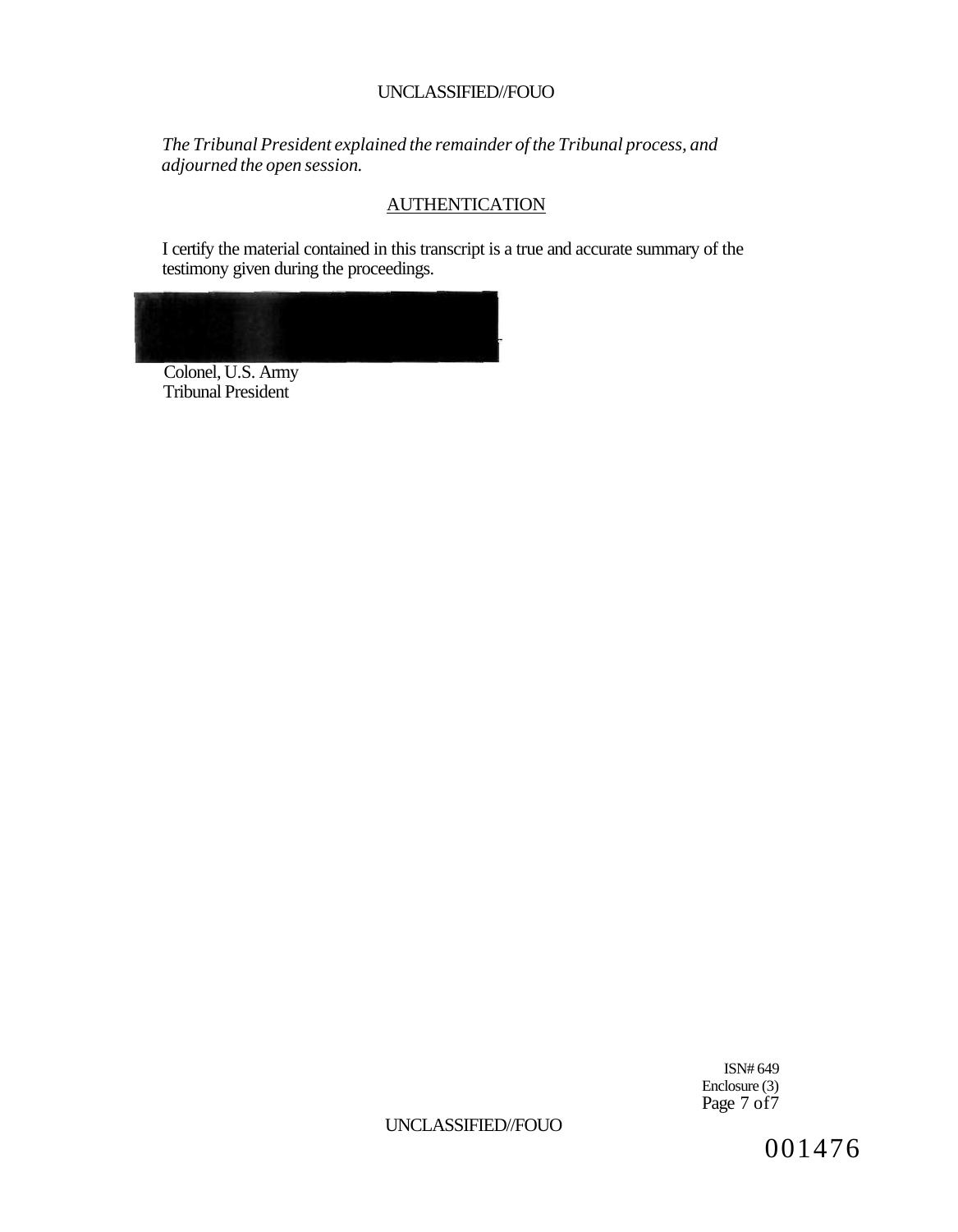#### **Summarized Sworn Detainee Statement**

*The Tribunal President read the hearing instructions to the detainee. The detainee confirmed that he understood the process and had no questions.* 

*The Recorder presented Exhibits R-l and R-2 into evidence and gave a brief description of the contents of the Unclassified Summary of Evidence (Exhibit R-l).* 

*The Recorder confirmed that he had no further tin classified evidence or witnesses and requested a closed Tribunal session to present classified evidence,* 

*Tribunal President stated that the detainee wants to participate and has requested three witnesses. Since all three would attest to the same facts, the Tribunal will allow one witness. This witness is the detainee's father, Bazaar Khan and would testify that the detainee shared possession of two AK-47's and that his uncle owned one and that they were used for self-protection. Additionally, he would testify that the satellite telephone was used to call family, and that the passwords were issued by the Taliban andKarzai governments. The Tribunal President ruled that this testimony is relevant to this hearing. The first witness request was sent to the Department of State on 9 December 2004, the second on 13 December 2004 and a third request was sent on 22 December 2004. As of this date, 27 December 2004, we have not received a response from the Department of State concerning any contact with the foreign embassy on the status of this witness. The witness has been deemed not reasonably available. However, if the witness's testimony does become available, this tribunal may reopen this case.* 

Detainee: Can 1 talk now?

Tribunal President: That would be my next question, do you wish to present information and would you like lo make your statement under oath?

Detainee: I will confess my entire story on how I was arrested. The satellite telephone and Kalashnikov $\wedge$  and two passports, yes they were with me and passports belong to the government. They belong to the government but...

Tribunal President: Okay, before you go any further, I need to know whether you want to take an oath or not, and that's your choice, but, I do need to know.

Detainee: Yes of course, hundred percent I want to get an oath. I'm innocent and they arrested me for nothing.

*The Recorder administers the Muslim oath to the detainee.* 

*The Personal Representative read the accusations to the detainee so that he could respond to the allegations. The allegations appear in italics, below.* 

> ISN#1157 Enclosure (3) Page 1 of8 001477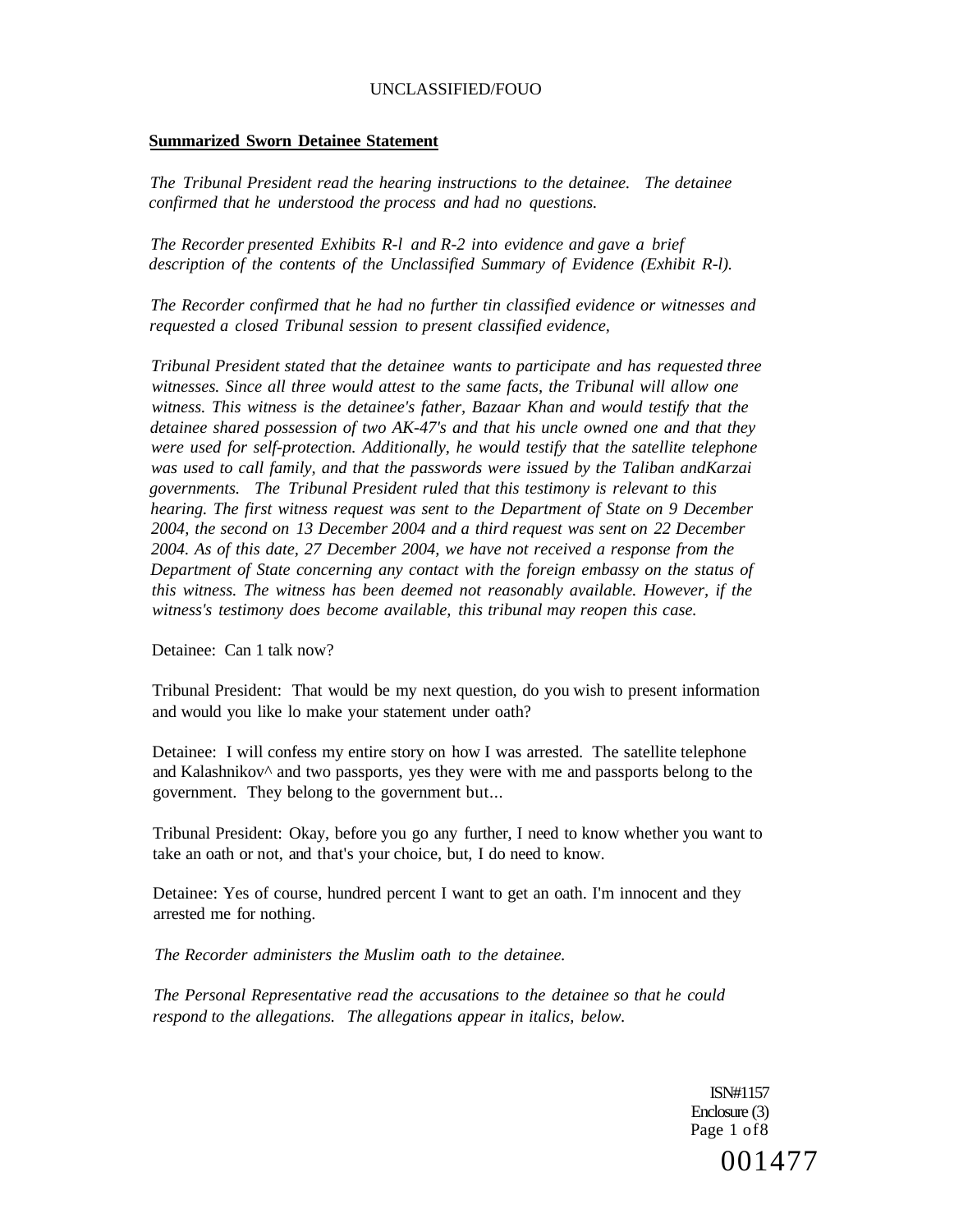#### *3.a. The detainee is associated with the Taliban.*

### *3,a.l. The detainee was arrested with a satellite phone, 3 AK-47's, 2 passports, and various satellite phone accessories.*

Detainee: When I was arrested, I was new in Afghanistan. In my pocket there was a mobile telephone, new clothes, and passports. I have recently arrived from an Arab county. I had an expensive wristwatch and after that they arrested me and they asked me for money. They told me I had to give them 100,000 Khaldars. I told him I don't want to give money to you. I don't have that much money. After that, after the three days, he kept my mobile telephone. I was going to them everyday. I went to the place, which was the American center, and they were working with the Americans. He asked me, you have to give me 100,000 Khaldars otherwise I will make problems for you. I didn't know how he could make problems for me. I have my telephone cards, which I had permission from the Afghanistan government. On that day, (inaudible) I gave 17,000. I gave it to the Afghani because of the custom charge. They gave me permission to have a mobile phone. That was from the Karzai government I went for three consecutive nights after him, to ask for my telephone. And after three nights, they brought the Americans to my door. I didn't know he would be that much of a problem for me. He brought the Americans to my door. I'm a hard worker; I work as a laborer everywhere. I didn't realize he would make such problems for me. Still, the Americans didn't show up, but they sent the Afghan soldiers to come and check my home. My house is a tent. After that, then the Americans came. The Americans told me to give them the mobile phone. I told the Americans that my mobile telephone is with the Afghan soldiers. When I told the Americans that, they got upset with the Afghan soldiers. I told them they got it from me three days previously. Three days, my telephone was with this Afghan soldier because he wanted money from me. I didn't give it to them and the Americans didn't know that he has my telephone. After that, the Americans checked and inspected my house, my brother's house, and my uncle's house. Every room, room by room they check it as well as my father's house. In my father's house they found three Kalashnikovs that belonged to my father. My brothers and me, we all wanted these. One of those belonged to my uncle. The Americans toid me after that they have to investigate and that you have to come with us. They took my Visa. I went to the Gardez jail for thirty-seven days. Every day, they told me that I would be released and my work would be finished. I don't know this mean person; I don't know what he did after me. I am a labor worker and I'm innocent. I have a witness also. My passport is the good witness. I never spent time with the Taliban. I never spent time with ihc government, even my father, none of them. I have two passports. One from the Taliban, one from Karzai and I have my mobile card also with me. At the time of the Taliban, if wc didn't have those types of passports in Arab countries they won't let us stay over there. After that, when Karzai came into power, we had to get one from that government too. More than that, I'm a labor worker and I never been with al Qaida or the Taliban and my passport shows that. I've been working as a laborer in foreign countries, for fourteen to fifteen years. If I had given the money to the Afghan government, to the Afghan soldiers, I shouldn't be in these chains here today. I got married for second time, I spent all of my money and I left only 15, 000 Khaldars at home. 1 married for the second time, my children and my wives are still over

$$
\lim_{\substack{\longrightarrow \\ j \in \mathbb{N}^*}} \frac{1}{\lambda} \sum_{i=1}^{\infty} \frac{1}{\lambda_i} \sum_{j=1}^{\infty} \frac{1}{\lambda_j} \sum_{j=1}^{\infty} \frac{1}{\lambda_j} \sum_{j=1}^{\infty} \frac{1}{\lambda_j} \sum_{j=1}^{\infty} \frac{1}{\lambda_j} \sum_{j=1}^{\infty} \frac{1}{\lambda_j} \sum_{j=1}^{\infty} \frac{1}{\lambda_j} \sum_{j=1}^{\infty} \frac{1}{\lambda_j} \sum_{j=1}^{\infty} \frac{1}{\lambda_j} \sum_{j=1}^{\infty} \frac{1}{\lambda_j} \sum_{j=1}^{\infty} \frac{1}{\lambda_j} \sum_{j=1}^{\infty} \frac{1}{\lambda_j} \sum_{j=1}^{\infty} \frac{1}{\lambda_j} \sum_{j=1}^{\infty} \frac{1}{\lambda_j} \sum_{j=1}^{\infty} \frac{1}{\lambda_j} \sum_{j=1}^{\infty} \frac{1}{\lambda_j} \sum_{j=1}^{\infty} \frac{1}{\lambda_j} \sum_{j=1}^{\infty} \frac{1}{\lambda_j} \sum_{j=1}^{\infty} \frac{1}{\lambda_j} \sum_{j=1}^{\infty} \frac{1}{\lambda_j} \sum_{j=1}^{\infty} \frac{1}{\lambda_j} \sum_{j=1}^{\infty} \frac{1}{\lambda_j} \sum_{j=1}^{\infty} \frac{1}{\lambda_j} \sum_{j=1}^{\infty} \frac{1}{\lambda_j} \sum_{j=1}^{\infty} \frac{1}{\lambda_j} \sum_{j=1}^{\infty} \frac{1}{\lambda_j} \sum_{j=1}^{\infty} \frac{1}{\lambda_j} \sum_{j=1}^{\infty} \frac{1}{\lambda_j} \sum_{j=1}^{\infty} \frac{1}{\lambda_j} \sum_{j=1}^{\infty} \frac{1}{\lambda_j} \sum_{j=1}^{\infty} \frac{1}{\lambda_j} \sum_{j=1}^{\infty} \frac{1}{\lambda_j} \sum_{j=1}^{\infty} \frac{1}{\lambda_j} \sum_{j=1}^{\infty} \frac{1}{\lambda_j} \sum_{j=1}^{\infty} \frac{1}{
$$

ISN#1157 Enclosure (3) Page 2 of 8 001478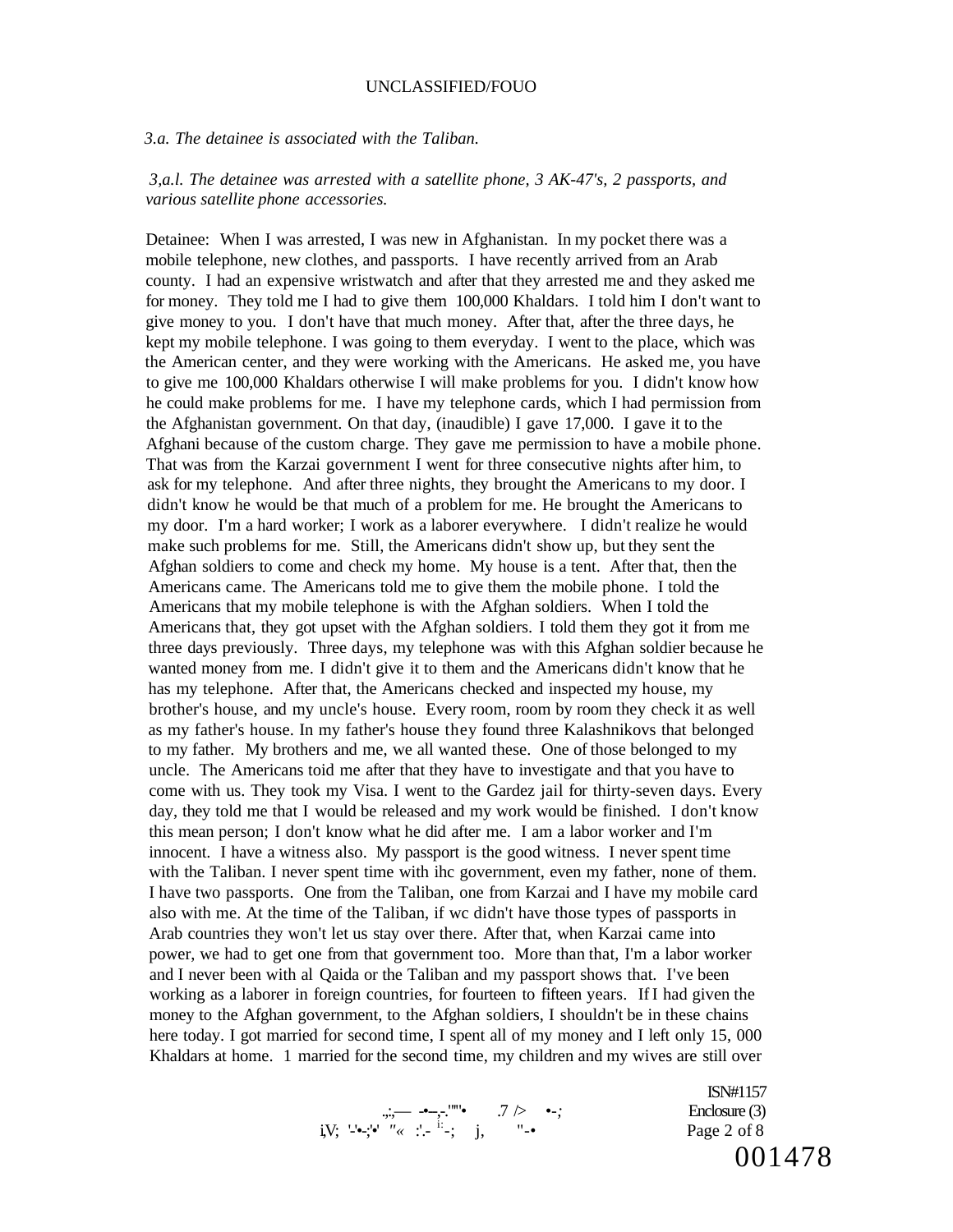there. Why, am I in this jail, innocently for two and a half years? My father is a senior (older) guy, and my wives can't go to the border. I have a little son and at that time he was five years old and I don't know how big he has grown by now. I have one daughter and two wives. This is very mean to me, why are you doing this to me? I have 15,000, by now it should be spent. I don't know what they are doing, whom they ask money for support. You should ask from my camp, from my home, and ask then where I was working. For fourteen years I was a very hard worker as a laborer. This is very mean to me this is enough already. This should be ended and this is very mean to me.

Tribunal President: Does this conclude your statement?

Detainee: Two and a half years. More than that, I would say that I am innocent, if I paid the money. I swear to God, I would not be in this chain and I would not be here. I bought the passport and Visa for \$350,000 Khaldars and that is another loss that I had. My life is torn up, 1 lost the telephone, 1 lost my money, I left my kids, and I don't know what they are doing. They send me only because I didn't give the money. I'm a labor worker, I didn't do anything wrong. I'm not Taliban, and I'm not al Qaida. That's why they brought me here. I'm asking from you guys to be kind to me. Don't be mean to me, please release me from here. You guys have to ask from my home, and from my camp, what I was doing. You are Americans; you can ask them over there, that is why I'm asking you to be kind. Otherwise, if you put my passport in front of you, you can see what I did. The question is, if you are all arresting people on passport issues in Khost, in Afghanistan, in that region, in each 100 people, 80 people have passports with all intent to work over there. Those mobile telephones, like the blankets from the westerns countries over there, in each 100 people, 80 people have those telephones also. There is no house that you can't find in Afghanistan that doesn't have a Kalashnikov in the home. They have these because of the robberies; the mean people and they have to protect themselves. They have that lie on me that I was cooperating with the Taliban. This is completely wrong. 1 can protect my house, how should help with the Taliban? Don't be mean to me; I hope you guys help me get released. I appreciate you guys that you listen to me and I'm sorry to make trouble for you.

Tribunal President: At this time we may have some questions for you, would you be willing to answer any questions we have?

Detainee: Yes, of course.

*The Personal Representative and the Recorder had no further questions.* 

#### Tribunal Members' questions

- Q. You said you were laborer. Did you cross borders very often?
- A. Which borders?
- Q. Any border.
- A. The reason we arc passing the border, wc have a passport and Visa also.

*:-.,...* •';•• 7 •: •'•' // ••:?<. -.' Enclosure(3)  $\frac{1}{L}$ ,  $\frac{1}{L}$ ,  $\frac{1}{L}$ ,  $\frac{1}{L}$ ,  $\frac{1}{L}$ ,  $\frac{1}{L}$ ,  $\frac{1}{L}$   $\frac{1}{L}$ ,  $\frac{1}{L}$   $\frac{1}{L}$   $\frac{1}{L}$   $\frac{1}{L}$   $\frac{1}{L}$   $\frac{1}{L}$ 

1SN#1157 Page 3 of 8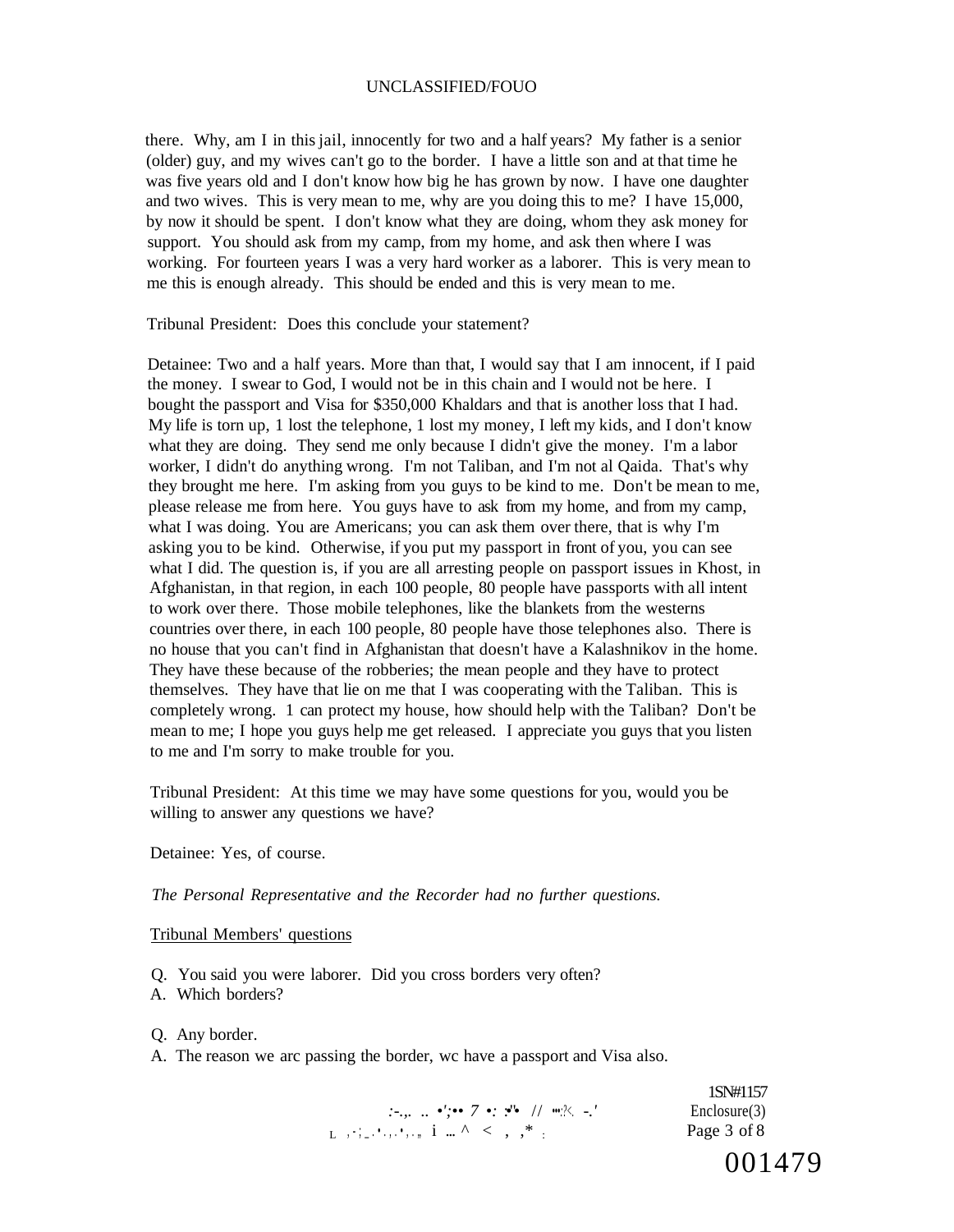## UNCLASS1HED/F0U0

Q. What kind of jobs did you do a laborer?

A. We are digging wells.

Q. Who paid for you to dig the wells?

A. Afghan people paid us.

Q. Different towns, different locations, different homes?

A. Anywhere, today in this spot, tomorrow in that other spot, and other spot. Anywhere we are working they are paying our wages according to the daily wages.

Q. What are daily wages there?

A. 60 rivals?

Q. They only evidence we have is what you told us, we don't have any other evidence. But I wanted to ask you another question. I want to ask you if any interviewer has asked you about any of the numbers from your phone? A. From my mobile phone?

Q. Yes.

A. I spent on my mobile regarding to each cost for calling \$901 maybe spent two or three cents, not more than that. God willing, that money hopefully is still there on my card. From the first time I bought that telephone I have \$90 on that telephone card, and I didn't spend it.

Q. Do you have any enemies who would say you were associated with the Taliban? A. No, I don't have anyone. If I have anybody that is my enemy, then I don't know him. That's everything.

Q. Question for the translator. What kind of dollars did he have, were they Afghani dollars? You said he had 15,000 at home and they asked him for 100,000? A. That was 15,000 Kaldars.

Q. And they were asking him for 100,000 Kaldars? A. Yes, 100,000.

Q. Are you a native Afghani?

A. Yes, of course I am from Afghanistan.

Q. Does your entire family still live there?

A. Yes, all of them.

Q. When you were working as a laborer, did you work for yourself or did you work for a company?

A. No, they are private people, there's no company.

**•.' '• i-^>, \*"'** *J- f"l £l l***•" '\*.•'/" '''**



1SN#1157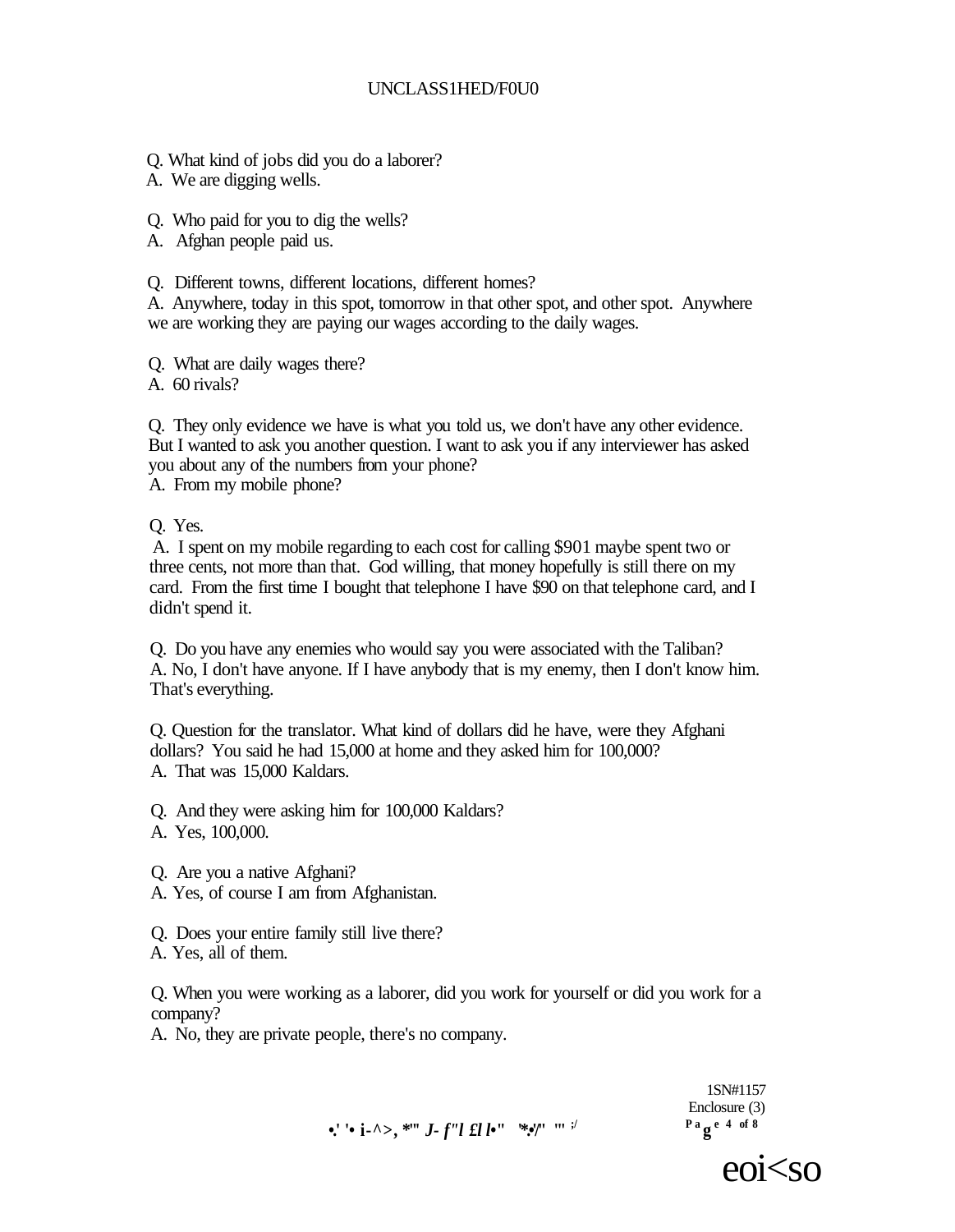Q. How did you learn about the work that needed to be done?

A. All over the world, the people are just walking around and telling each other that there is some son of work.

Q. Regarding on being stopped initially, what were you doing when you were stopped? When they stopped and asked you about your watch and your paperwork, what were you doing at that time?

(Interpreter indicated that he had to ask the detainee about the car again, whether it belonged to him or not.)

A. I had a car, I was in the car, my clothes were new, my watch was new and expensive, and I had an expensive turban on my head also. The mean guy asked me for 100,000 Khaldars, I paid 17.000, and how should I pay you 100,000 Khaldars? He arrested me. Yes, the car belonged to my family. My brothers, family, and me we share it.

Q. Sorry to ask again, but what is the primary use of the phone? Was it to call family? A. Yes, I talk with my family, my father and all my brothers all the time.

- Q. Do they have a satellite phone as well?
- A. Who?

Q. His family.

A. They have one telephone and they share it.

Q. You say 80 percent of the people in Khost have passports and satellite phones?

A. Yes, of course.

Q. IsKhost a rich city?

A. Khost is not a civilized city, but because people are working in Saudi Arabia they have enough money. They are working in Saudi Arabia, Kuwait, Dubai, and all over the Afghan country.

Q. What is your education level?

A. I did not go to school at all. I don't have any education. I'm learning a little since I've been here. I learned a little in the first level in the camp. They passed me a book, and they let me look at it.

Q. Do you have any military training?

A. No. When 1 went to Saudi Arabia, my beard was not grown out. You could see it in

the passport.

#### Tribunal President's questions.

Q. You talked about Khost. I'm to assume that you lived in the area of Khost? A. Yes. We are nomadic people; we arc living in two spots, Khost and Gardez. At the time of cold we are going to Khost, and at the time of hot, we go to Gardez.

> ISN#1157 ......., , ,...<sup>'</sup> ... > . •,' Enclosure(3) •., ',, ...L.L ^ J f .*It-.///''* •- <sup>L</sup>  *-* **p^e 5 of 8**  001C81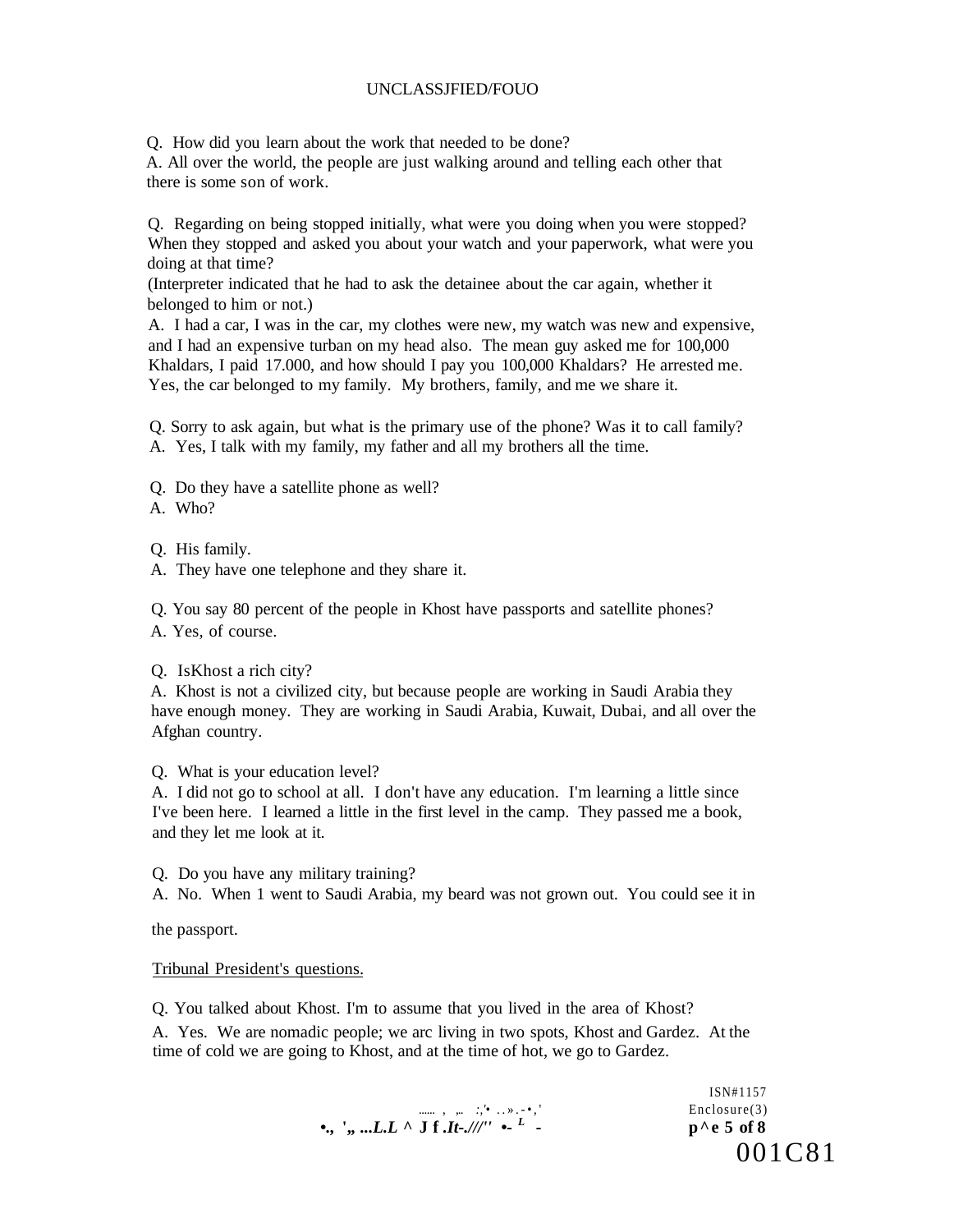Q. You didn't work for a company digging wells you worked for an individual. Did I understand that right?

A. Yes.

Q. How well did you know this individual that you worked for?

A. There are a lot of Afghans. When they tire coming and asking, we need a laborer, and they ask us to join them.

Q. So, do I understand you, do you work with different people at different times? A. Any Afghan coming over and asking for help will work for them because we are not directly working for Arabs.

Tribunal President: I guess it's the question that I have and maybe it's a translation thing. When you are saying "we", that leads me 10 believe more people. Or are you just talking about Afghans in general?

Translator: No, in general, when I say "we" and he says "we" also, it refers to the Afghan laborers working over there.

Tribunal President: Okay, so not a specific couple of people you work with?

Translator: No.

Tribunal President: Okay, sorry about thai,

Translator: This is a kind of topic, once we mention it and stop in the same sentence, the laborers, and then, he said  $c$  we", "we", so that we can understand.

Tribunal President: Oh. ok, in general.

Q. Not knowing that much about the money in the area, you said riyals is what you were paid in, how does that relate to Khaldars?

A. We bring it in our pocket and we exchanged it.

Q. But what's the, I mean, is it one rival to one Khaldars or what are we talking about... A. It depends on the market. One day it's one riyal to fourteen, another day it equals to fifteen another day to sixteen, it goes up and down. It depends on the day of price.

Q. So about fourteen, sixteen to one?

A. Yes.

Q. You're saying Satellite phone and we also mentioned mobile phone, can you tell me how your phone worked?

A. It was a telephone I was talking with it.

ISN#1157 Enclosure (3) Page 6 of8 001432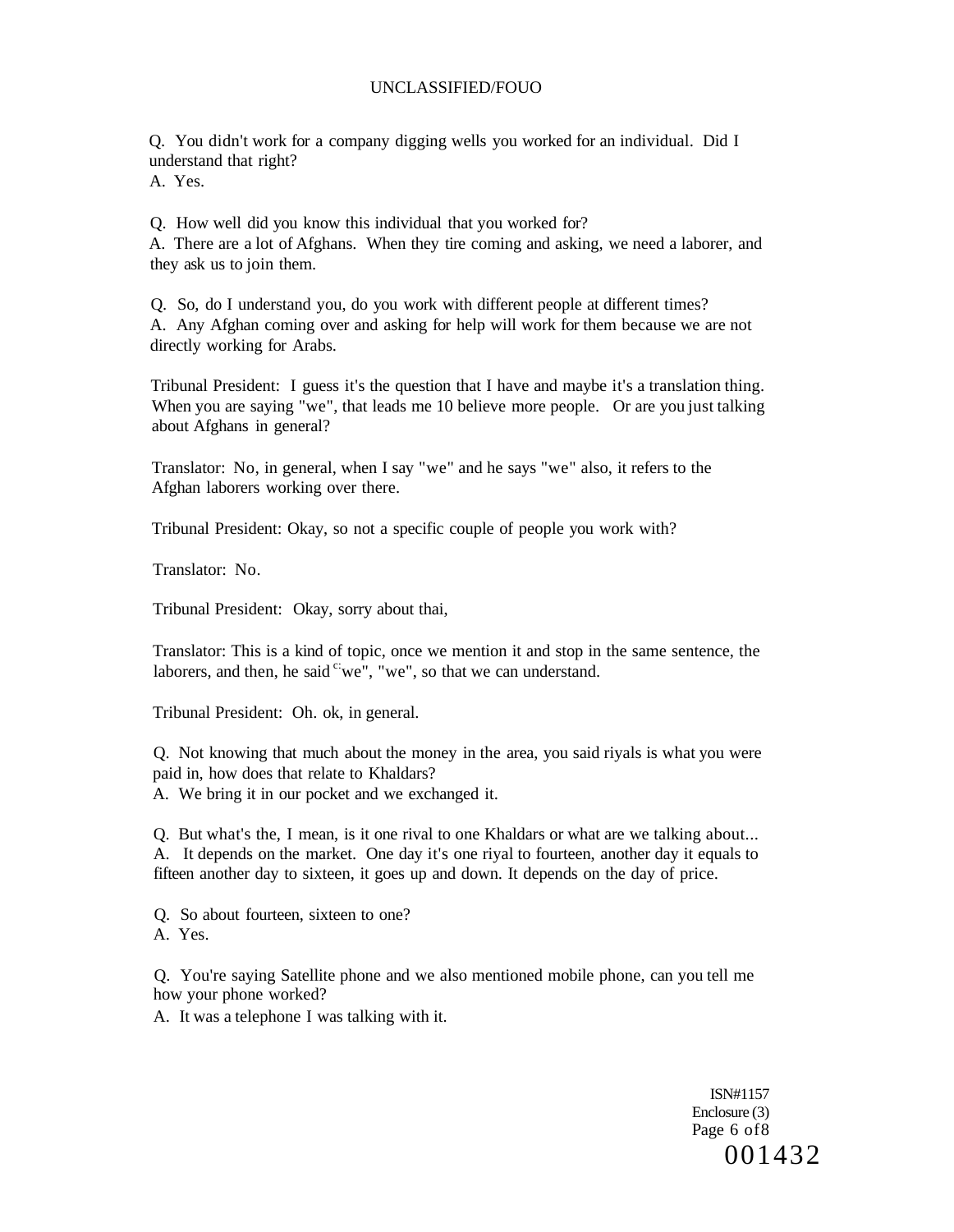- Q. Did it work off cell towers or off of satellites in space?
- A, As much as I know, it was working from the sky. Satellite.
- Q. That you know *ol',* is anyone in your family associated with the Taliban?

A. No, they are not, al all.

Q. Are they nomadic people as well?

A. Yes.

Q. Are they laborers, farmers?

A. Yes they are laborers. We don't have any land to work on we are laborers.

Q. When you went to these different jobs around the world, like to Saudi Arabia, did you fly, take a car, go by boat etc?

A. We have to fly. wc can't go by car.

Q. I know you said you bought calling cards for the phone, how much was the phone? A. I can't remember. Ii was 100 to 3,000. I can't remember, all documents here. But I can't remember.

Q. InKhaldars? A. No, riyals. That was when I got if from the Afghanistan government.

Tribunal President: 1 would like to thank you for participating in this tribunal today.

Detainee: I appreciate that you also asked me to come in here and talk to you guys. All I have to say is that I'm innocent. Please release me because my family, my kids, my wives are alone. They need me to be there.

Tribunal President: At this time, is there anything else you would like to tell us?

Detainee: No, I don't have anything else except I want you to please pay attention on my unfortunate situation.

*The Tribunal President confirms that the detainee had no further evidence or witnesses to present to the Tribunal. The Tribunal President explains the remainder of the Tribunal process to the detainee and adjourns the Tribunal.* 

> ISN#1157 Enclosure (3) Page 7 of8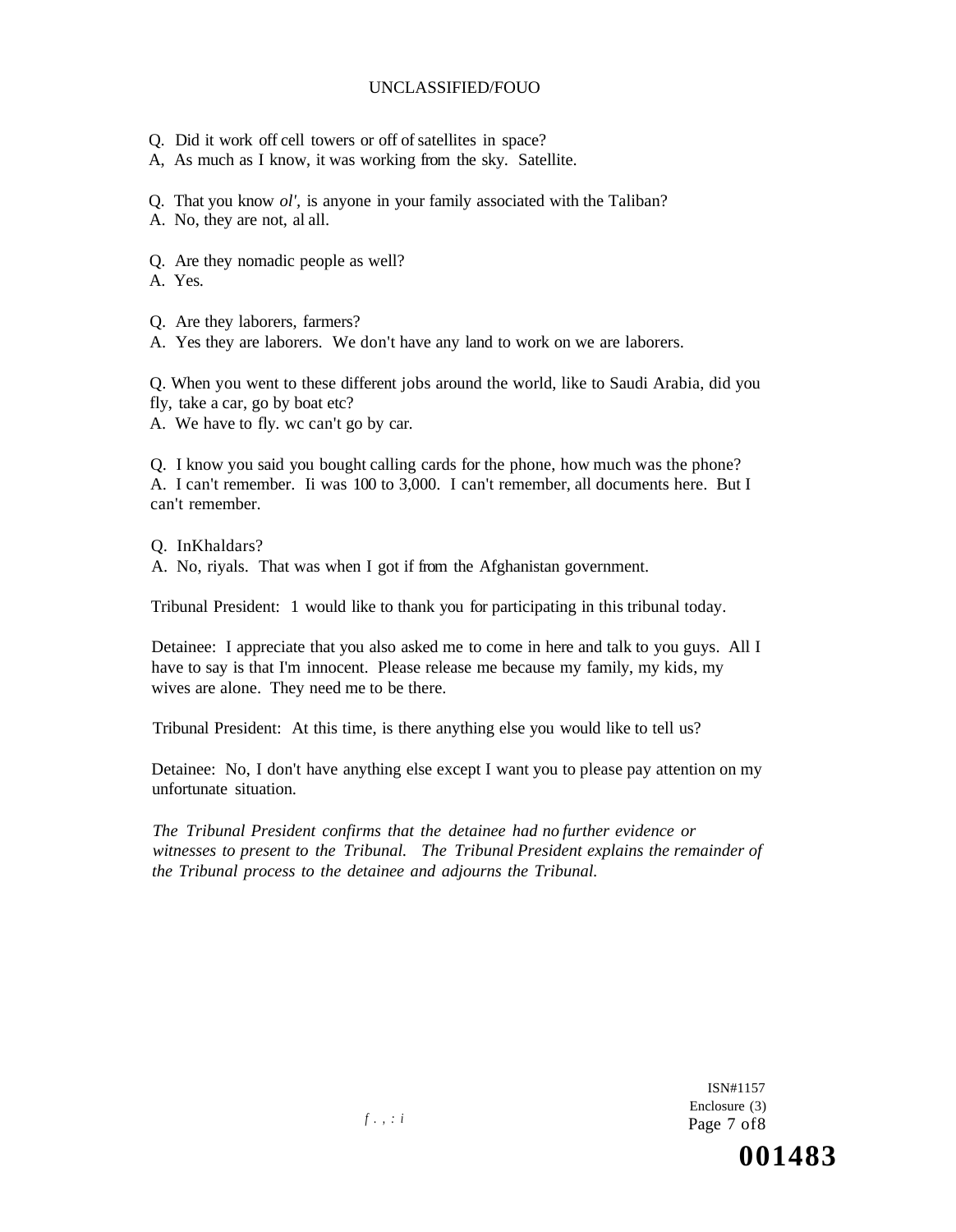## UNCLASS1FIED/F0U0

# **AUTHENTICATION**

I certify the material contained in this transcript is a true and accurate summary of the testimony given during the proceedings.



Colonel, United States Army Tribunal President

> 1SN#1157 Enclosure (3) Page 8 of 8 001484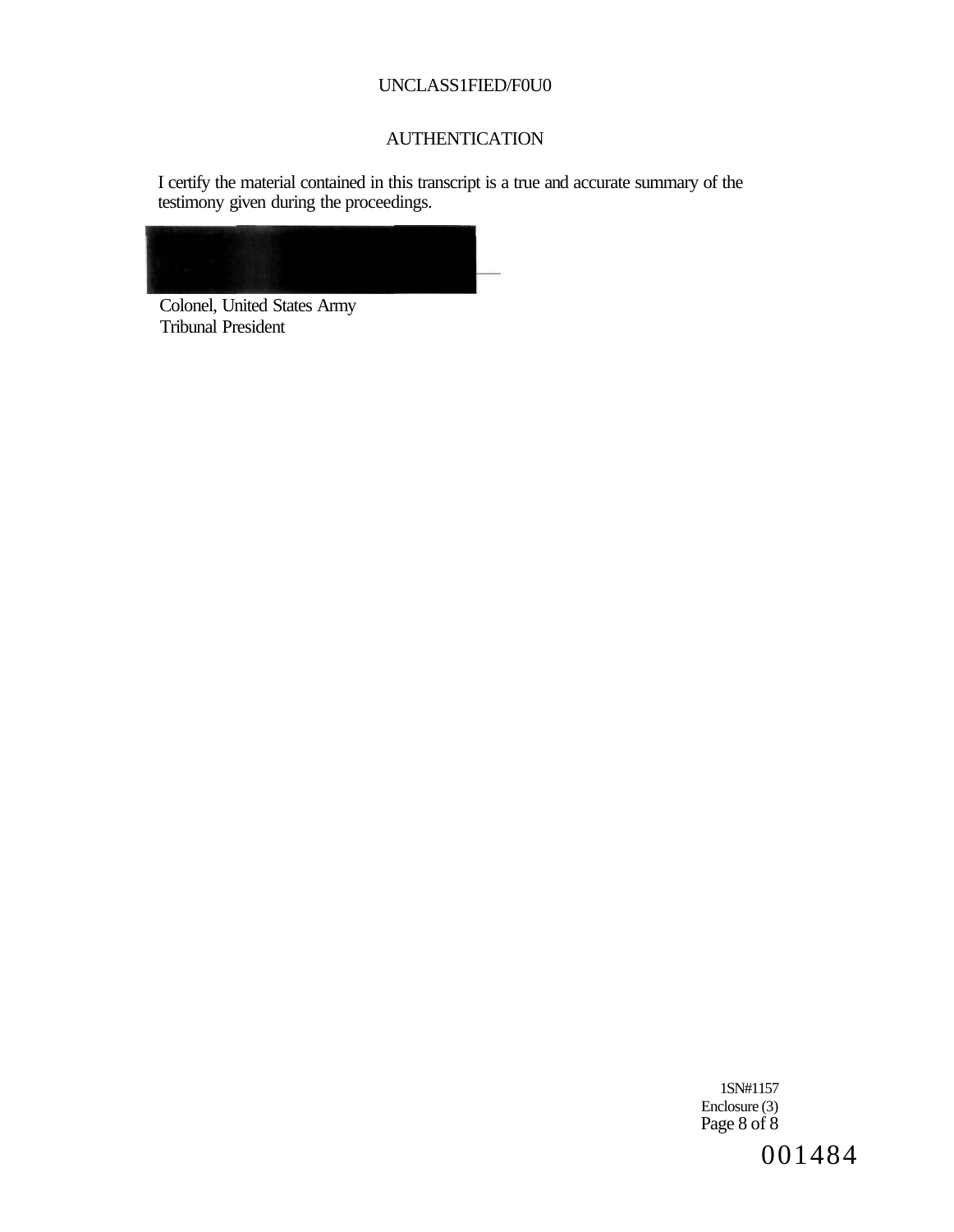*The Detainee was sworn.* 

### **Summarized Sworn Detainee Statement**

I agreed with the Personal Representative that he will read the points to me and then I will discuss them.

### • **3(a) The Detainee is a member of the Taliban.**

That's not true.

• **3(a)l The Detainee traveled from Yemen to Afghanistan in March, 2001.** 

**Correct.** 

• **3(a)2 The Detainee went to Afghanistan to join the Taliban.** 

Incorrect. Not true.

• **3(a)3 The Detainee stayed at a Taliban house while in Quetta, Pakistan.** 

**I** did not stay there. I was just passing through and I was there for only 15 minutes.

Personal Representative: I'd like to go back to point 2 to ask a question. Why did you go to Afghanistan?

Detainee: I went to Afghanistan to get married. Whoever took me out of Yemen promised me that I'd be able to get married in Afghanistan. He may have had different intentions for me other than the marriage, but I didn't know. I think what I was told was exaggerated and not the truth. I never joined or associated with the Taliban.

Personal Representative: Going back to point 3, how long did you stay at the house in Quetta?

Detainee: 15 minutes.

Personal Representative: Did you ever enter the house in Quetta, Pakistan?

Detainee: I sat outside the house. It was a huge house. From there I went to Afghanistan.

Personal Representative: How many nights did you spend at the house?

Detainee: 15 minutes.

ISN# 223 Enclosure (3) Page 1 of9

UNCLASSIFIED//FOUO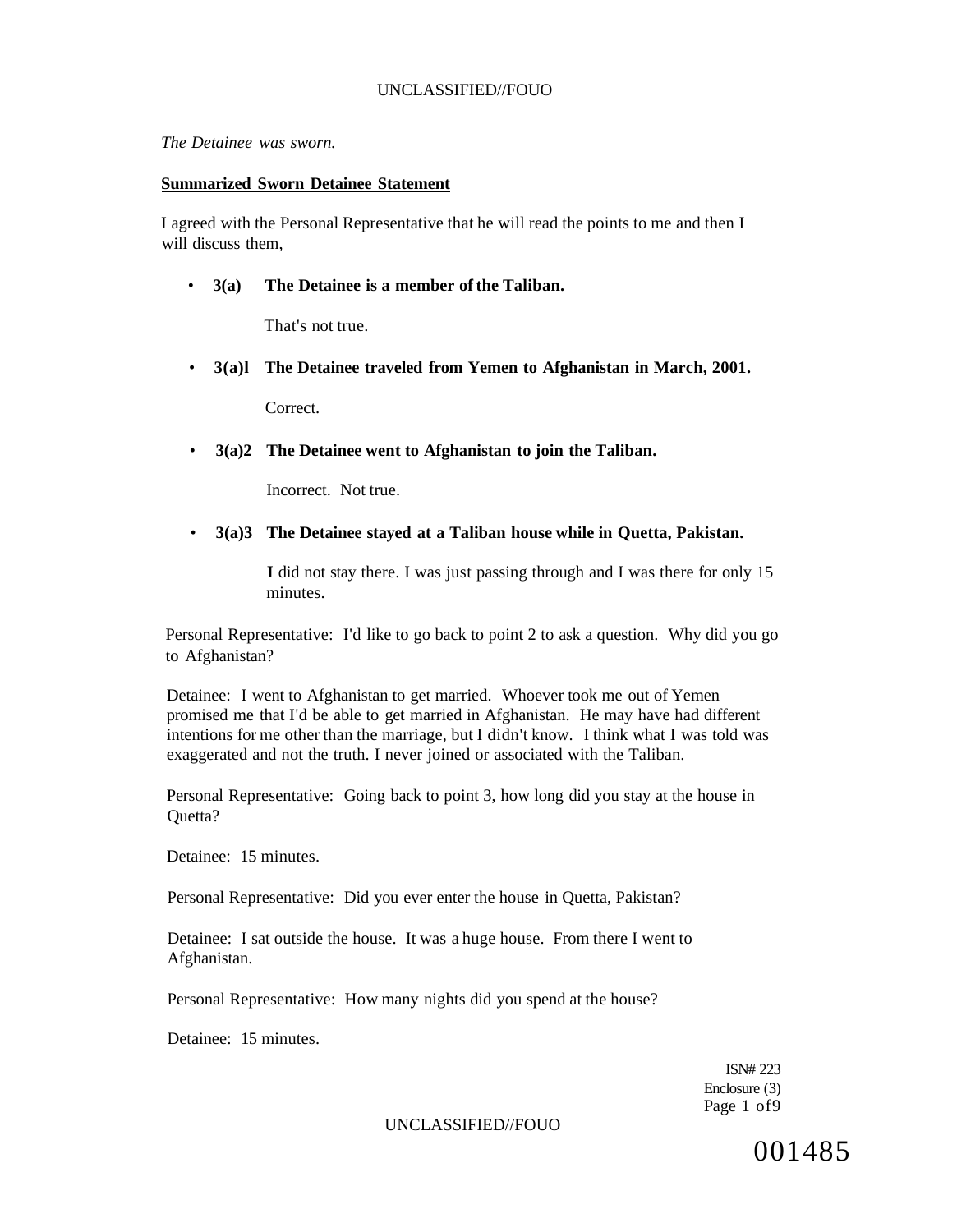## • 3(a)4 **The Detainee was reportedly trained on the PK machine gun and the 82mm mortar.**

When you say trained, this is a huge word that means a lot of things. My intention was not to get trained to get ready for something. I was there for 7 days, wasting some time. I just moved the mortar left and right; 1 never had any training on it.

If my intention was to get trained, there were so many weapons there, I could have trained on any of them. My intention was not to get trained.

• **3(a)5 The Detainee was captured with a model F-91W Casio watch.** 

I did not know that watch was for the terrorists. I saw a lot of American people wearing the same watch. Does that mean we're all terrorists?

Personal Representative: How much does that watch cost, in American dollars?

Detainee: Five or six **dollars.** 

• **3(a)6 The Casio watch, model F-91W has been used in bombings that have been linked to Al Qaeda and radical Islamic terrorist improvised explosive devices.** 

> I didn't know that. If that was the case, why didn't they ban it from the market?

• **3(b) The Detainee participated in military operations against the United States and it's coalition partners.** 

That's not true.

• 3(b)l **The Detainee was on the front lines fighting in Afghanistan during the bombing campaign.** 

What do you mean by the front lines? I'd like to tell you the whole story.

There is somebody by Hamid Massoud who was against the Taliban. **The**  Arabs killed him because they were threatened in Kabul. They were being assassinated to avenge Hamid Massoud. Either the Arab goes back to his hometown, goes to the front line, or he goes to the second line, which is about 20 km behind the front line, which is a safer place. I had no intention of going back to my country.

> ISN#223 Enclosure (3) Page 2 of9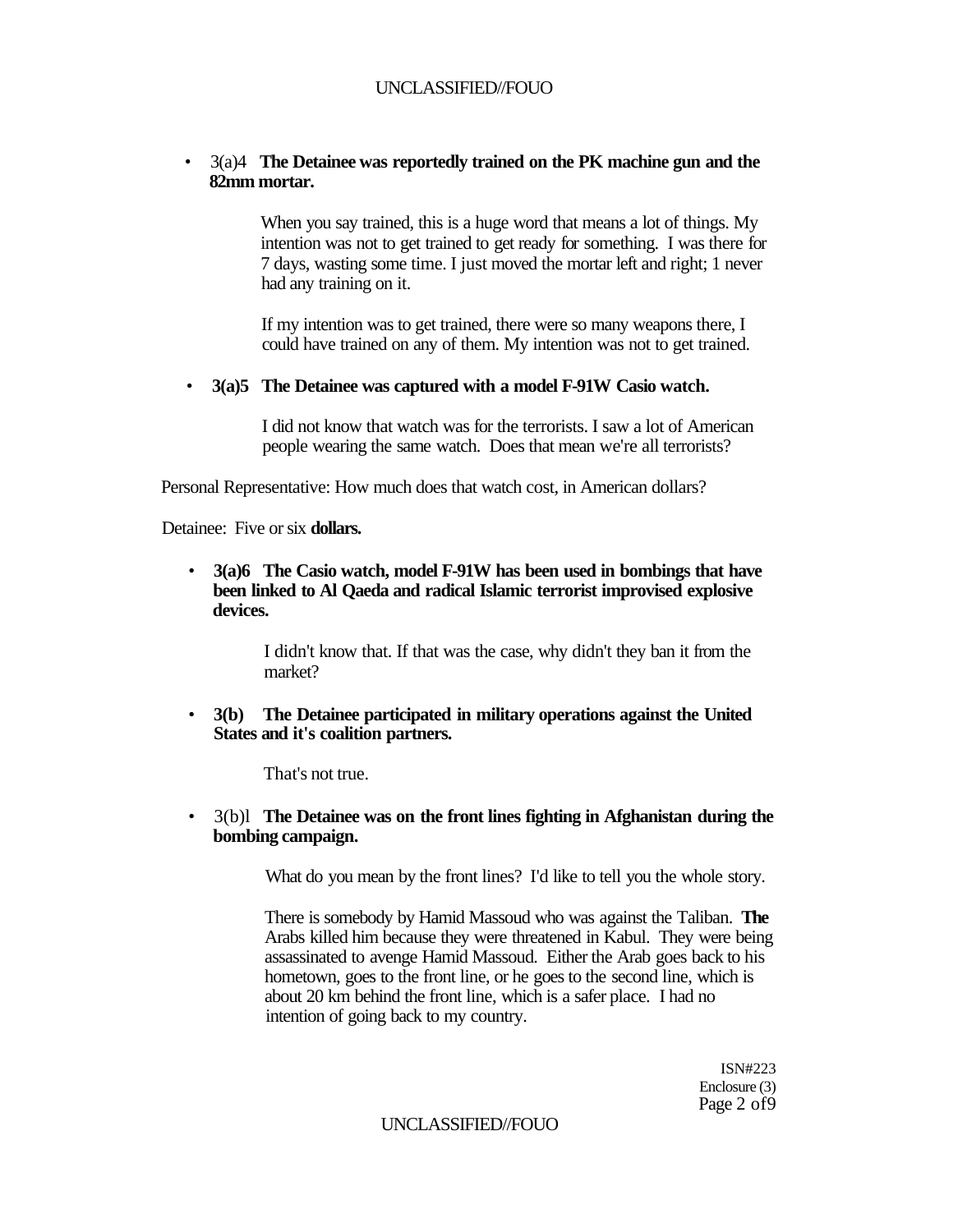I never fought with the Taliban, so they couldn't send me to the front line. There was only one other alternative for me and that was to go to the second line.

I stayed there for 12 days. They were bombing the front lines, but not where I was staying.

The interrogator built on all of these statements.. .that 1 fought against the United States and it's allies and I was in the front line during the bombing.

### • **3(b)2 The Detainee was captured** in **Pakistan.**

Of course, that's where I was.

#### Tribunal Members Questions to Detainee

- Q: You mentioned your original intent was to go to Afghanistan to find a wife?
- A; That's what the guy had promised me.
- Q: Did you already have a wife at the time, or would this have been your first wife?
- A: First wife.
- Q: Why would you want to go all the way to Afghanistan to find a wife, if you could find one in your home country?
- A: Because of poverty. They say that you can go to certain countries and they'll give you a house, even though it's an old house, and some financial assistance to get married. That's without having to contribute anything at all. It's a charity type of thing from these people. If you put yourself in my shoes, what would you do?
- Q: So, they told you that the Afghanistan government, the Taliban, would give you all these things if you went there?
- A: That's what the man told me. I want to extend my apologies for coughing. I'm coughing because I'm fasting.
- Q: We understand. Regarding this house in Quetta, you never went in? You were just outside?
- A: Yes.
- Q: How did you know it was a Taliban house if you were not associated with the Taliban?

ISN# 223 Enclosure (3) Page 3 of 9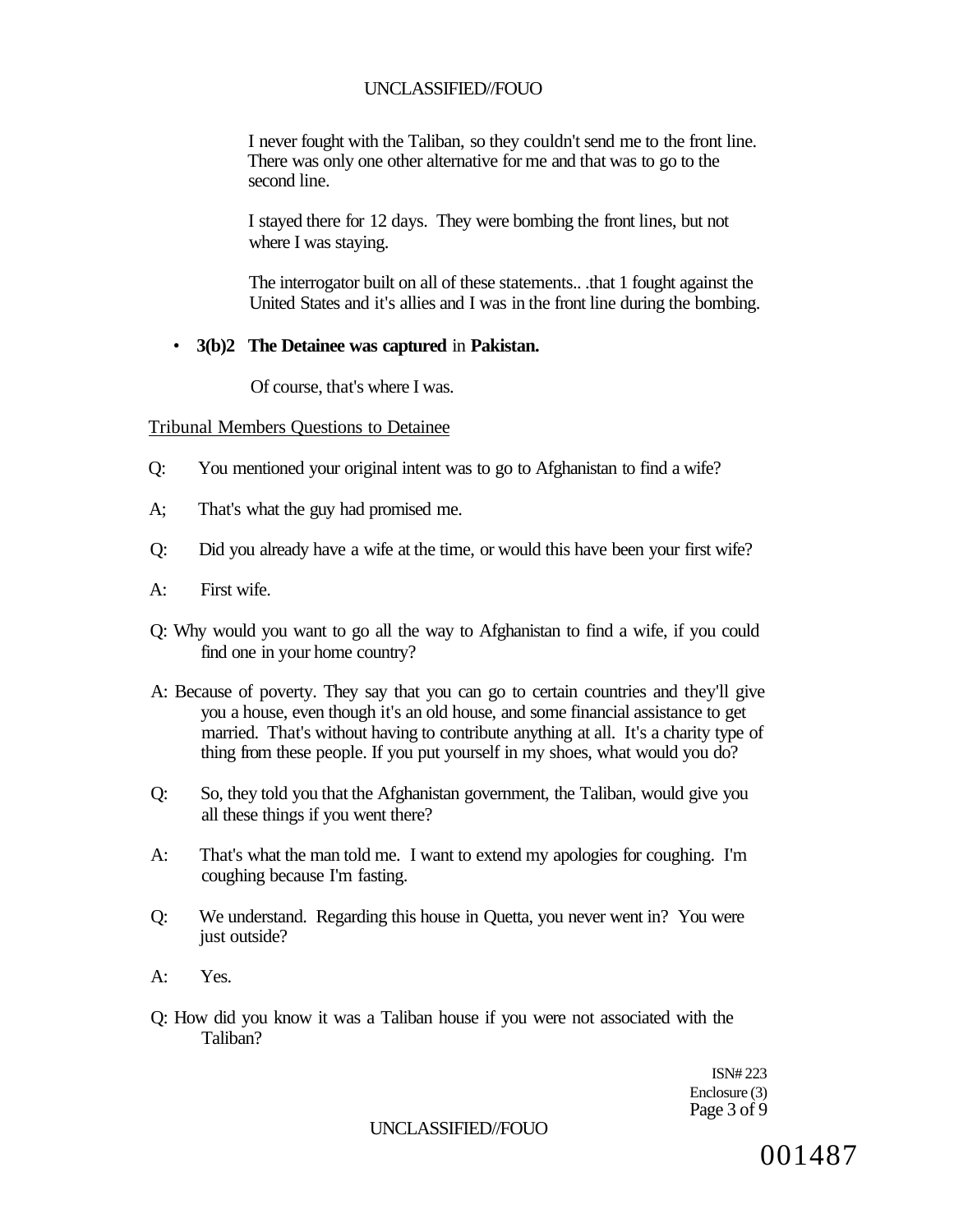- A: The guy in Yemen told me where to go.
- Q: Did you have somewhere else to stay if you chose not to stay there?
- A: I don't know, but I was told that was the way to go there,
- Q: What I meant was, if you didn't stay at that house, was there somewhere else you could stay?
- A: No, there wasn't.
- Q: Then where did you stay in Quetta?
- A: I went to the Taliban house in Quetta, but *\* never stayed there. I found four Afghani people who were going to Afghanistan and I just went with them. I didn't stay there at all.
- Q: You said you were training or familiarizing yourself with the machine gun and the mortar for 7 days?
- A: I didn't go to the second line to get trained. I was so bored and that's why I picked up these [weapons]. I was just fooling around with these [weapons] and trying to kill time.
- Q: You didn't go to a camp or anything like that?
- A: No, I did not.
- Q; Was there someone on the second line who taught you about these weapons?
- A: There was a Pakistani individual that was showing me how to use the PK.
- Q; The Casio watch, was this something you were given when you were at the second line?
- $A:$  No.
- Q: How did you come to possess that watch?
- A: There was a guy by the name Ahmed who bought it for me. I didn't have a watch in the beginning. It wasn't like a present and it wasn't anything I could use on the front line. The watch is so inexpensive. If somebody is going to give you a present, he'd give you a very expensive watch.

ISN# 223 Enclosure (3) Page 4 of9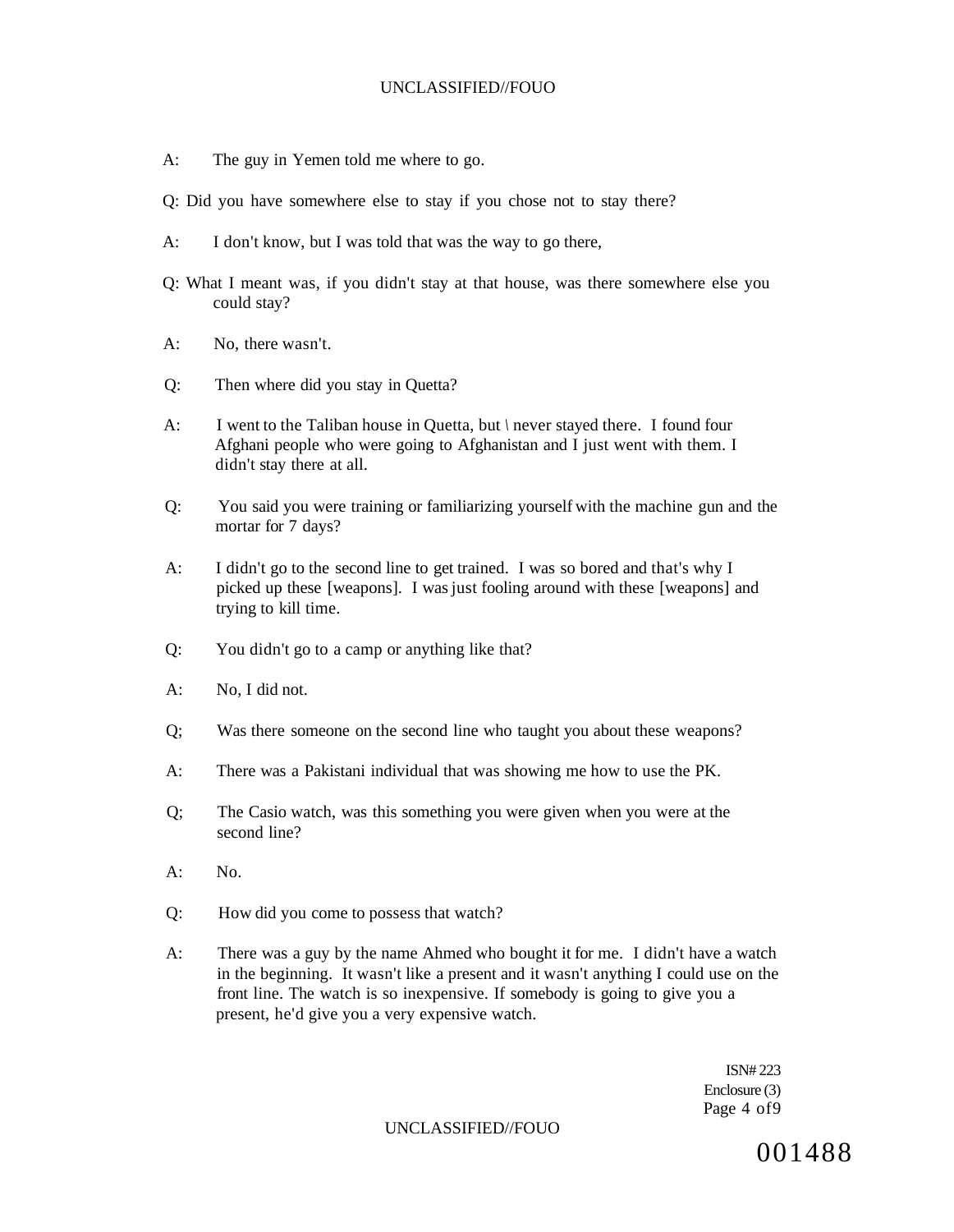- Q: Did he provide watches to other people or just to you, do you know?
- A: Only for me.
- Q: Were you injured at any time during the conflict?
- A: I never went to the battlefield and I was not injured.
- Q: After the war got intense, you left Afghanistan and went to Pakistan?
- A: I did not leave because the battle got heated up. Since I was on the second line, there was no reason for me to stay, so I just wanted to leave because it was no longer safe.
- Q: Could you explain the circumstances of how you were captured?
- A: I was in the mountains close to Pakistan and I stayed there for a little while. I saw some people walking to Pakistan and just joined them and walked with them. My intention was not to escape; I did not fight the Pakistanis, I just turned myself over to them so they'd send me to my embassy.
- Q: Were you with a group of people or just by yourself in route to Pakistan?
- A: With a group of people.
- Q: Did you have your passport with you?
- A: No.
- Q: What happened to it?
- A: My passport was in my jacket on the second line because when we left the area, I left my jacket with all of my stuff in it. In that situation you don't think about going back to get them.
- Q: I thought you said there was no real urgency; you left because you were bored.
- A: We left the area in a hurry.
- Q: If the war was not becoming more intense, why did you leave in a hurry?
- A: The front line got defeated somehow and the fighters were advancing toward the second line. That's why we were in a hurry.

ISN#223 Enclosure (3) Page 5 of9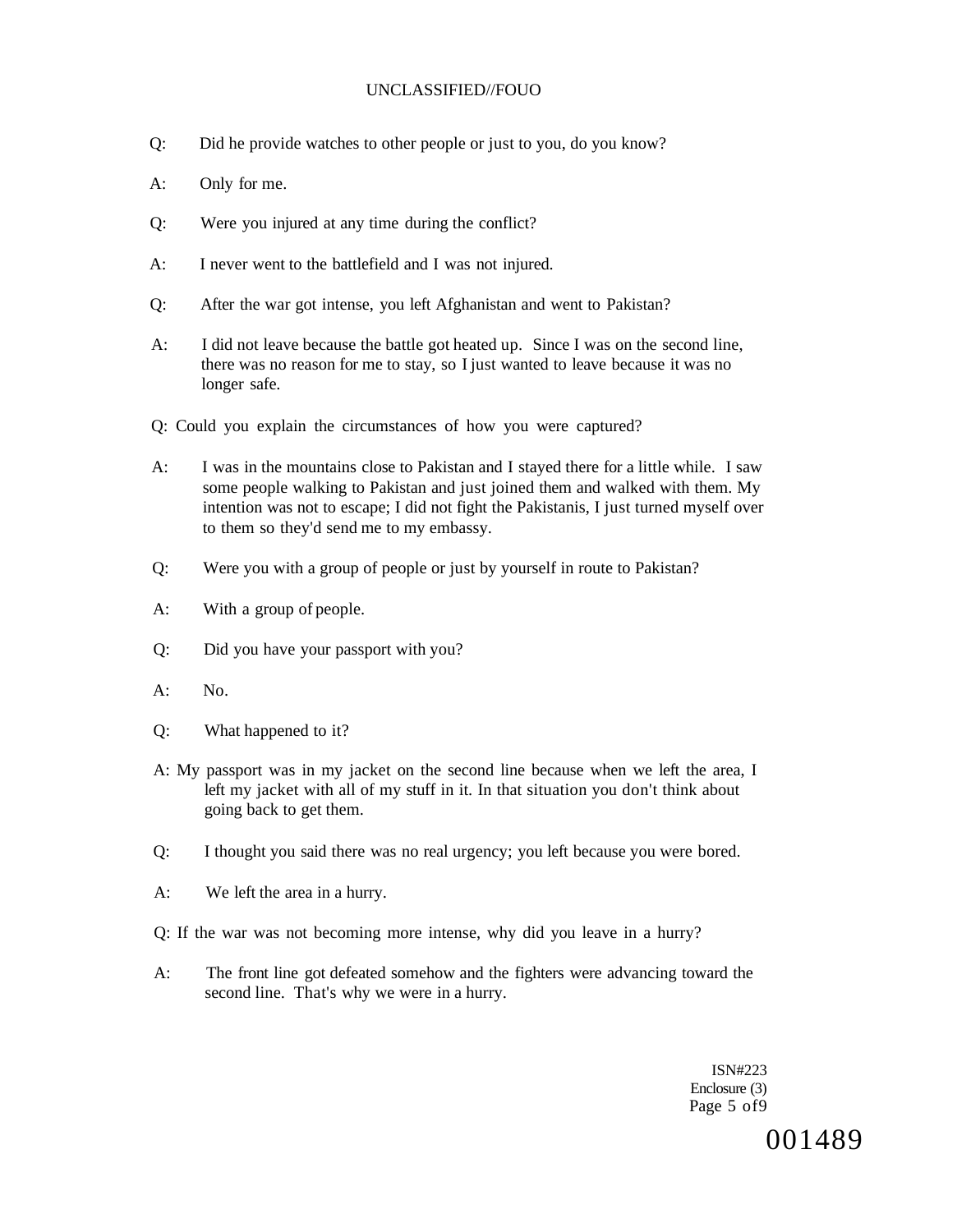- Q: When you were crossing into Pakistan, did anyone in your group have weapons with you?
- $A^T$  No.
- Q: Did you have any money with you?
- A: I didn't have any money.
- Q: When you turned yourself into the Pakistanis, you had no money, no passport and no weapons?
- A: I didn't have anything except my watch.
- Q: They put you in jail because you had no identification?
- A: I don't think so.
- Q: Did they say why the put you in jail?
- A; They didn't explain anything to me.
- Q: So, they took you to jail and that was that?
- A: I talked to them and they said they were going to bring the Yemeni embassy to us, but they were a bunch of liars.
- Q: So, no Yemeni embassy people came to see you?
- A: Nobody came to see me.
- Q: So, you went from the Pakistan jail and then you were given to the Americans?
- A: Yes.
- Q: How long have you been here?
- A: Three years.
- Q: You arrived in Afghanistan in March of 2001. When did you surrender in Pakistan?
- A: I don't recall, but I was in Afghanistan for nine months.
- Q: When you left Yemen for Afghanistan, how long were you planning on staying?

ISN# 223 Enclosure (3) Page 6 of 9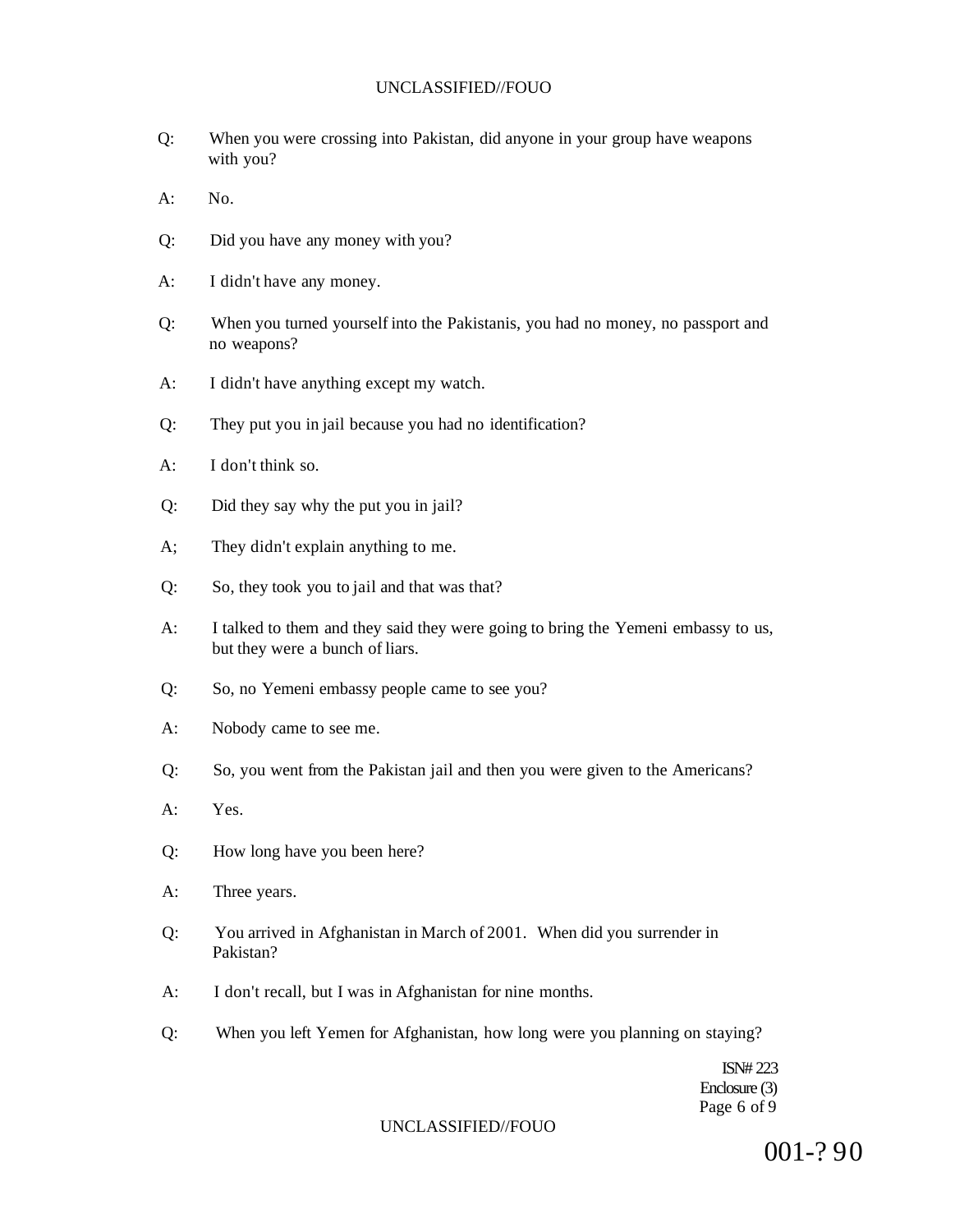- A: That depended on how fast I could get a wife. I would go back as soon as I accomplished that goal.
- Q: What form of transportation did you use from Yemen to Afghanistan?
- A: An airline.
- Q: How much was the ticket?
- A: I don't recall. The guy who talked to me about going to Afghanistan is the guy that gave me the ticket.
- Q: Did you pay him for the ticket?
- A: No, I didn't pay him any money.
- Q: Did you bring money with you to Afghanistan?
- A: He gave me only \$100.00
- Q: The guy gave you \$ 100.00?
- A: The guy who sent me to get married.
- Q: That's all the money you had?
- A: Only \$100.00
- Q: How were you going to make money in Afghanistan if you didn't find a wife pretty quickly?
- A: I went there according to a promise that was made to me. If I had money, why would I want to go to Afghanistan?
- Q: While in Afghanistan you had \$ 100.00 and if it took longer than 2 weeks to find a wife, how would you pay for a hotel or food?
- A: I lived in Kabul with someone in a house. All of the food and everything was provided by the house. I didn't have to worry about money for food or board.
- Q: How long were you in that house?
- A: About 7 months.

ISN# 223 . Enclosure (3) Page 7 of 9

UNCLASSIFIED//FOUO

001C91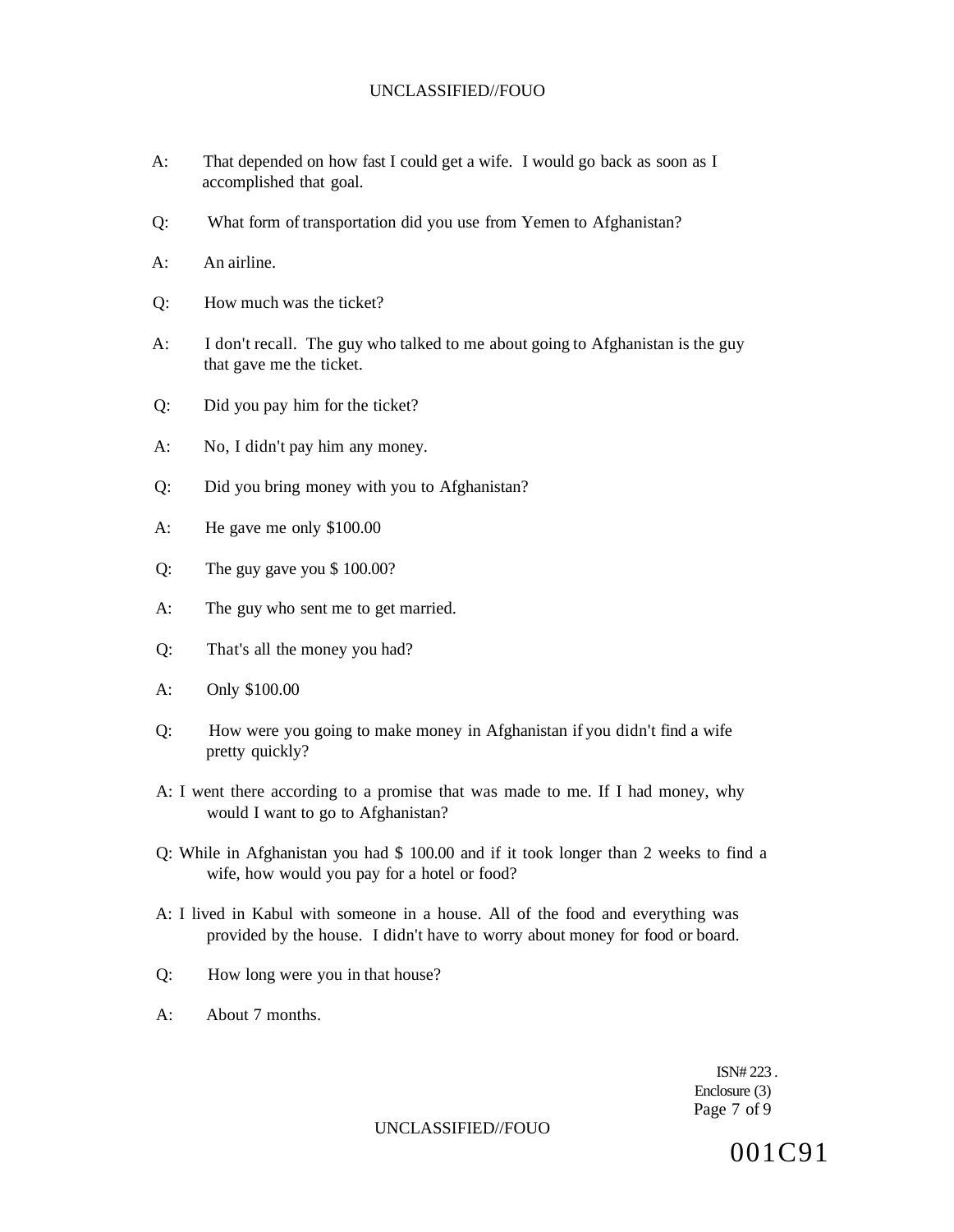## **Tribunal President's Questions to Detainee**

**Q:** What was the name of the man that funded your trip to Afghanistan to get a wife?

- A: AbuKhuloud.
- Q: Where did the training, playing and practicing with the PK machine gun and the mortar take place?
- A: On the second line.
- Q: Were you issued a weapon of any kind?
- A: No, I wasn't.
- Q; So, you were on the second line, about 20 km behind the front line without a weapon?
- A: I was not on the battlefield. I went there for safety reasons. If I wanted to go to the battlefield, I would have gone to the front line.
- Q: Who instructed you to go to the second line?
- A: The man I was staying with,
- Q: You were staying with him, and he said let's go to the northern region, or wherever this second line was?
- A: It was obvious to everyone you either go to that location, this location or the third location.
- Q: Or go home. Was that option still open to you?
- A: From the first day I arrived, I wanted to go back, but I didn't have any money.
- Q: You were not successful in finding a wife either. Is that correct?
- A: That's true.
- Q: So, Abu Khuloud lied to you?
- A: Yes, he lied and exaggerated.
- Q: Did you think of how you might be able to get back to Yemen?

TSN# 223 Enclosure (3) Page 8 of 9

#### UNCLASSIFIED/FOUO<br> **001492**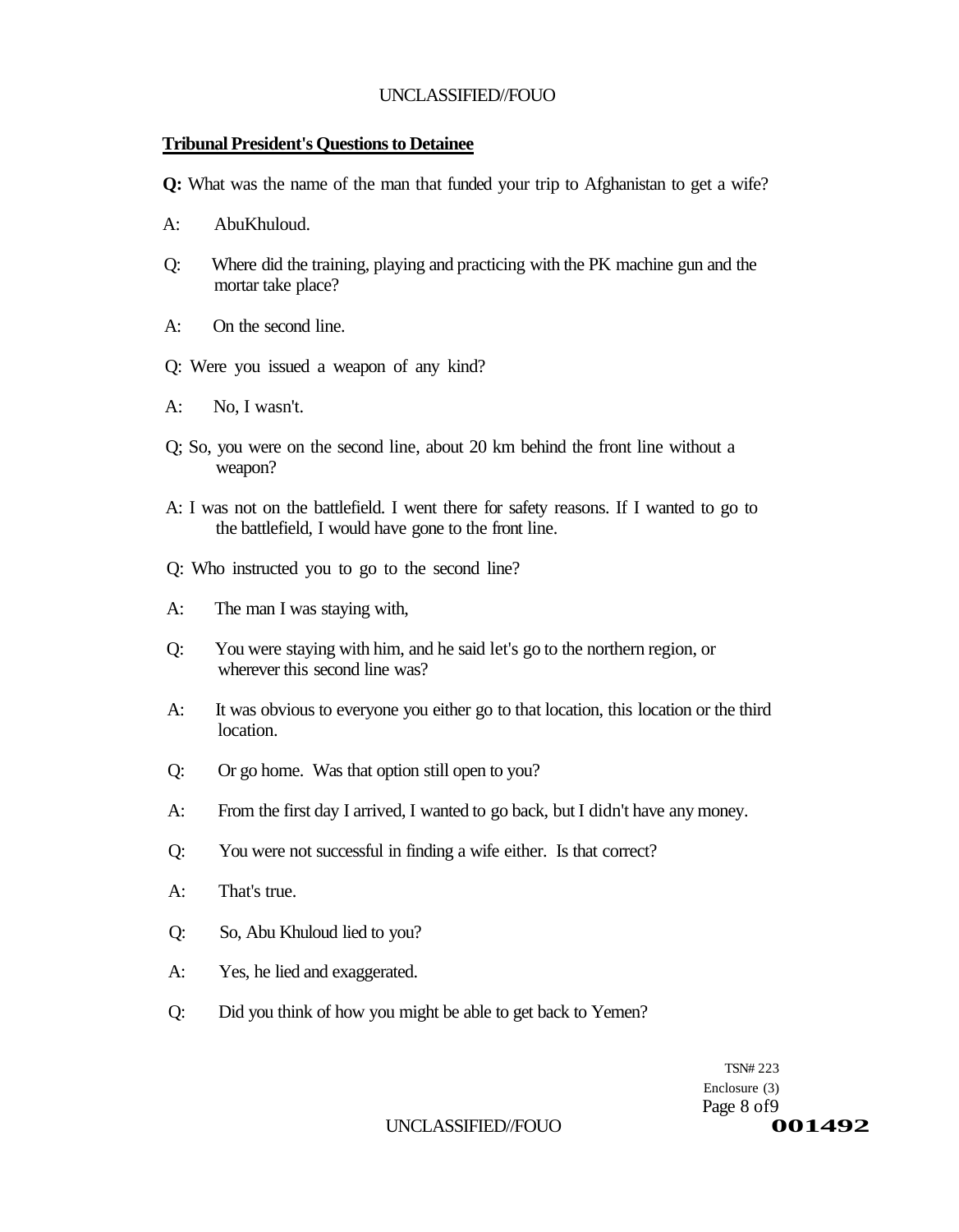- A: I talked with the person I stayed with in Kabul and he told me that when God was willing he'd give me some money so I could leave. It was very hard because I didn't have any money.
- Q: What was his name?
- A: Hamza Al Qaety.
- Q: Do you know if he was associated with the Taliban or Al Qaeda?
- A: I just know he went to Afghanistan previously. What do you mean?
- Q: Your host, Hamza.
- A: I used to see him go to the front lines with the Taliban, but I think it was a religious matter. You go there freely; you are not forced to go fight people you don't want to fight with. You need to understand that completely.

## AUTHENTICATION

I certify the material contained in this transcript is a true and accurate summary of the testimony given during the proceedings.



Tribunal President

ISN# *m*  Enclosure (3) Page 9 of9

UNCLASSIFIED//FOUO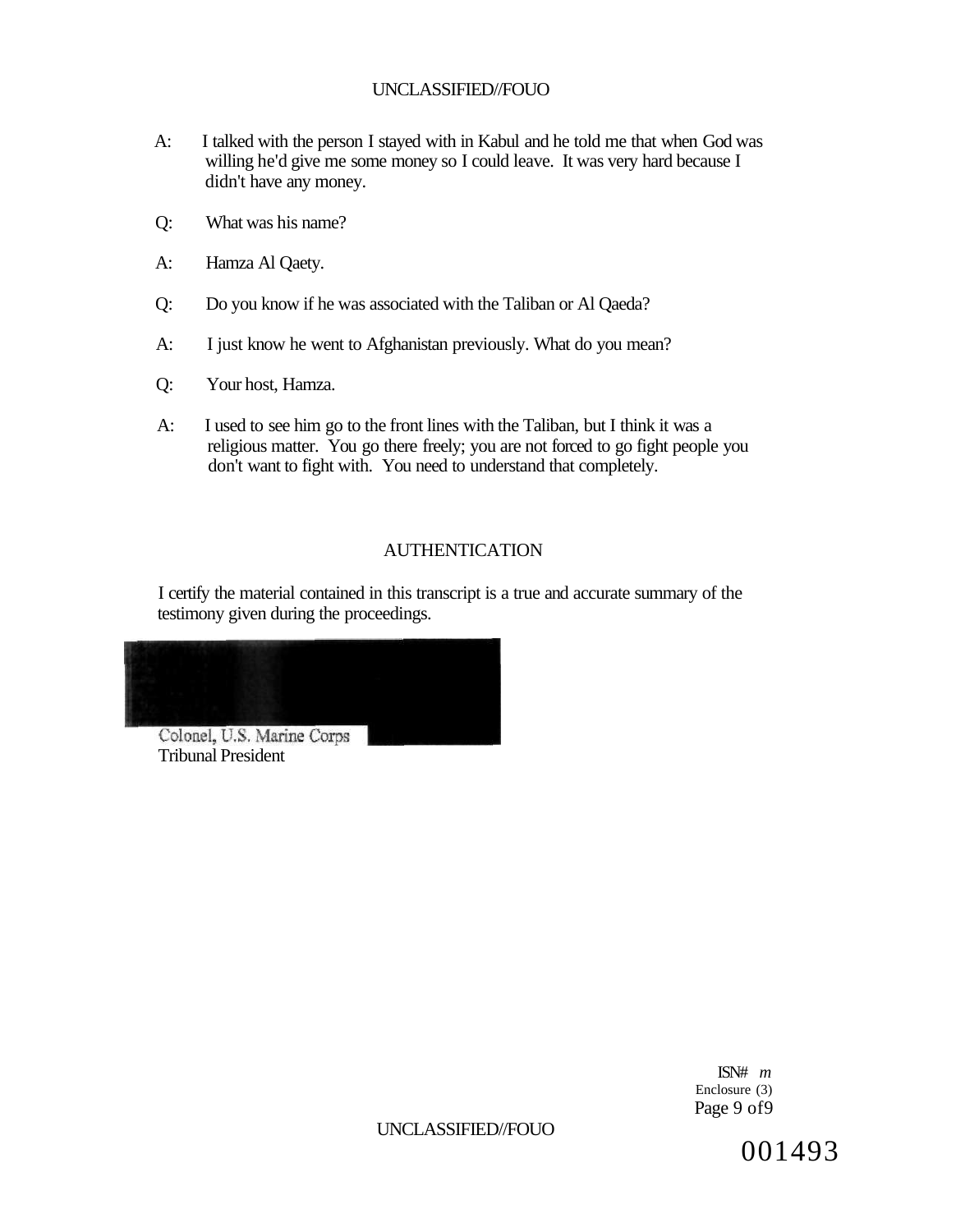### **Summarized Detainee Statement**

Tribunal President: Okay. Kari, you may now present any evidence you have to the Tribunal and you have the assistance of your Personal Representative in doing so. Do you want to present information to this Tribunal and do want to do it under a Muslim oath?

Detainee: Yes.

Tribunal President: Recorder, please administer the Muslim oath.

### **The Detainee was sworn using the Muslim oath.**

Tribunal President: Let me verify the correct name.

Detainee: Maasoum.

Tribunal President: Is that the first name or the last name?

Detainee: My name is Maasoum. My father's name is Abdah.

Tribunal President: So we will use Maasoum Abdah?

Detainee: Yes.

Detainee: I don't I have a problem being called Bilal.

Tribunal President: Okay. Thank you. Maasoum, you may begin your statement or you can answer or respond to any of the allegations on the Unclassified Summary.

Personal Representative; Madam President, the detainee asked me to read his response to the allegations.

Tribunal President: Okay.

Personal Representative: And I have for the Tribunal a copy of what I will be reading for the record. It's marked Exhibit D-b.

Tribunal President: Fine.

**In the following section of the summarized transcript, the Personal Representative reads to the Tribunal the detainee's responses to the allegations found on the Unclassified Summary of Evidence. Any comments made by the detainee or others are summarized, as well. To put the responses and comments into context, the allegations are set forth in italics before the associated response.** 

> ISN #330 Enclosure (3) Pagel oflO

# UNCLASSIFIED//FOUO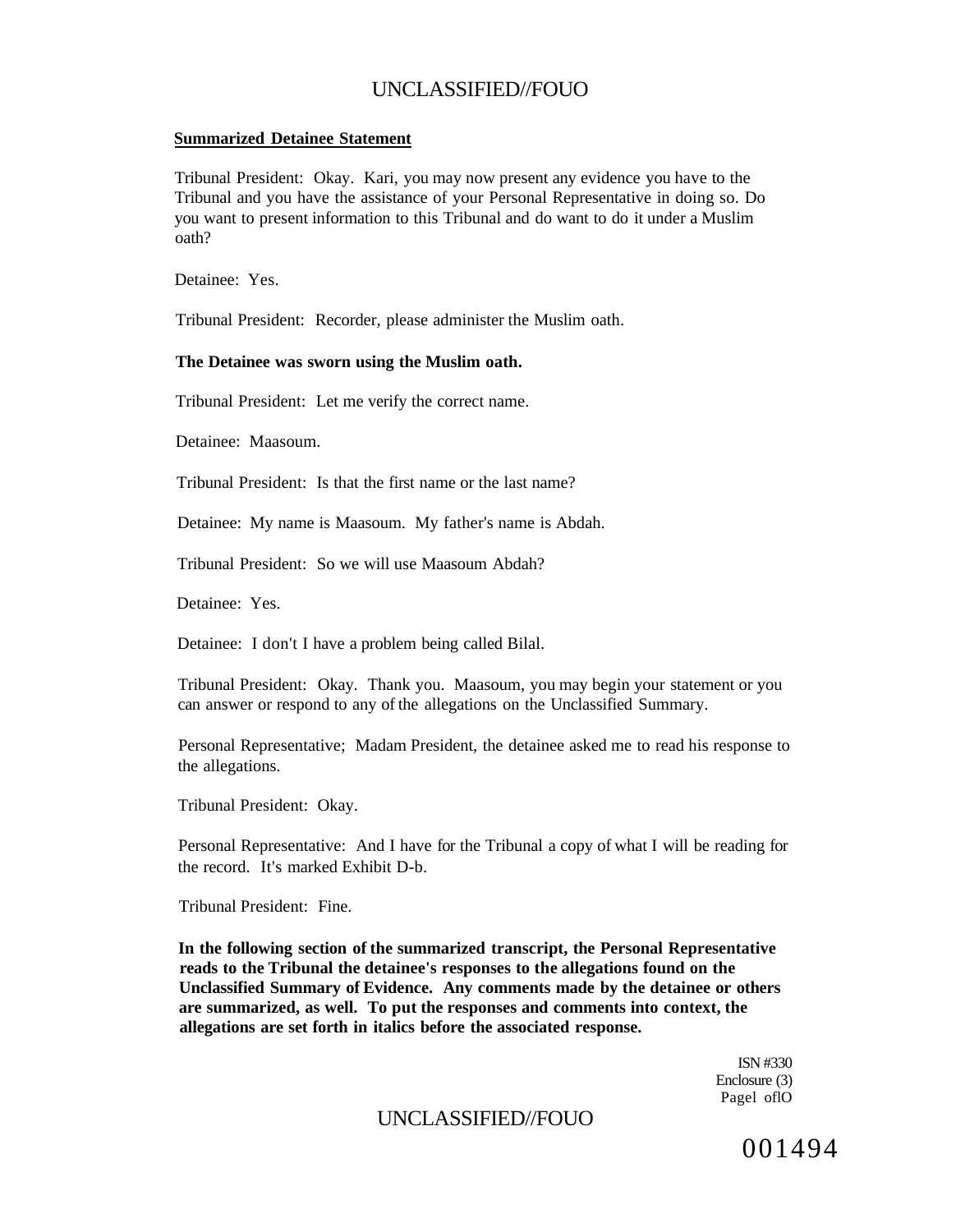### *3.a. The detainee was a member of the Taliban.*

Personal Representative: The statement is untrue. My being involved with the Taliban is impossible. I don't even speak a word of Pashtu, and I don't know anyone from the Taliban, and I was never associated with anyone from the Taliban.

### *3.a. L The detainee is a Syrian who traveled to Afghanistan in 2000.*

Personal Representative: I wanted to go to Afghanistan *to* find a wife and get married and stay there. I wanted to live there because it is cheaper to get married and to live there. I intended to stay for a while, but not a long time.

*3.a.2. The detainee stayed for more than 12 months at the Wazir Akbar Khan Street safe house, located in Kabul, Afghanistan.* 

Personal Representative: I stayed for nine to ten months. Abu Mouad rented a house and a few of us stayed with him. It was a normal home, a place to eat, drink and sleep.

*3.a. 3. The detainee operated a safe house where 5-20 personnel armed with AK-47 rifles could be found at any given time.* 

Personal Representative: It is not true that I operated this house. There were no AK-47s at this house.

Detainee: I don't understand.

Personal Representative: It is not true that I operated this house,

Detainee: Do you mean operated like "military" operated?

Personal Representative: Like ran. The allegation is that he operated the safe house.

Detainee: I did not understand the  $3<sup>rd</sup>$  one. How did I operate this house?

Tribunal President: Use the word "manage."

Detainee: It was a regular house. Just like any other person's house.

Tribunal President: Were you in charge of running the house? Making sure the costumers were comfortable. Did you receive the money for the house?

Detainee: I didn't.

ISN #330 Enclosure (3) Page 2 of 10

## **UNCLASSIFIED//FOUO**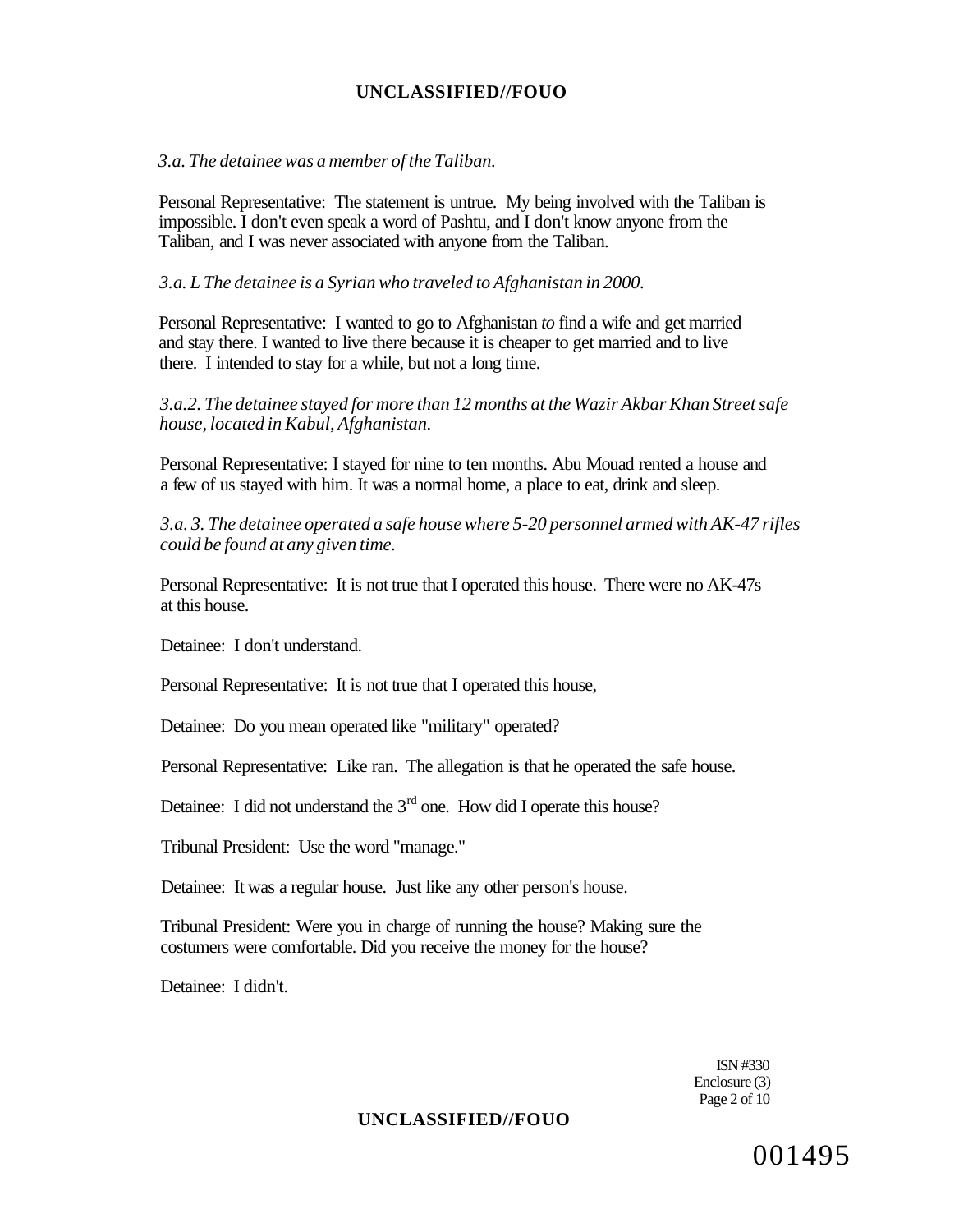**The Personal Representative continued to read the detainee's response to the allegations.** 

Personal Representative: There were no AK-47s at this house. Normally, there were only seven of us staying in the house. Not five to twenty.

*3.a.4. The detainee's name was found on a list of Mujahideen trainees for a sniper course.* 

Personal Representative: This statement is not true at all.

*3,a,5. The detainee confirmed that one of his aliases was on the list for the sniper course.* 

Personal Representative: This is likely a mix up in names. If you find a Bilal on this list, I ask, am I the only Bilal in the world? I told the interrogators that I am a Kurdish Bilal, and that there are a lot of Syrian Bilals.

Personal Representative: That is the end of the statement.

Tribunal President: Maasoum, would like to add anything else to your statement, or does that end your statement?

Detainee: Maasoum.

Tribunal President: Maasoum?

Detainee: Bilal is easier, if you would like.

Tribunal President: Fine. Bilal, would you like to add anything else to your statement, or does that end your statement?

Detainee: I don't have anything else.

Tribunal President: Personal Representative, do you have any questions for the detainee?

Personal Representative: Just one. Since Abu Mouad rented the house, would he be the person who managed the house?

Detainee: It is true that he rented that house, but we all worked together. We all bought food and we all ate there. So we were all in that house. He was not managing us. Basically, everyone was working. Getting our own food, we ate together, but he was not supervising us, or anything like that.

Personal Representative: That's all I have.

ISN #330 Enclosure (3) Page 3 of 10

UNCLASSIFIED//FOUO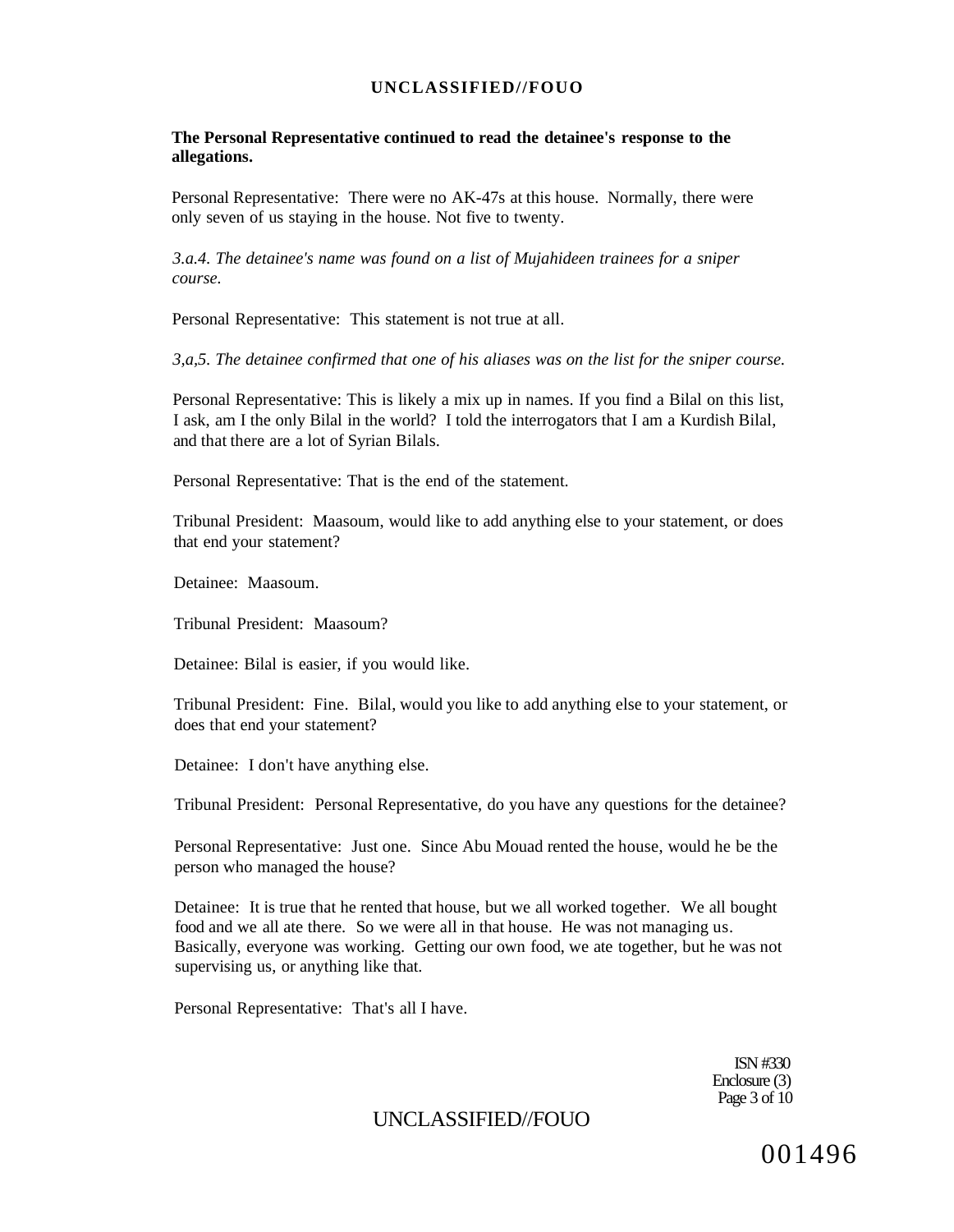Tribunal President: Recorder, do you have any questions for the detainee?

Recorder: No, ma'am.

Tribunal President: Do any Tribunal members have any questions for the detainee?

Member: About when did you go to Afghanistan?

Detainee: The year 2000, the sixth month.

Member. Okay. How did you get there?

Detainee: From Syria to Turkey to Iran to Afghanistan. On land.

Member: On land. Okay.

Member: Before you left Syria, did you have to get an Afghanistan visa?

Detainee: No.

Member: You said in your statement before that your Personal Representative read, that you were not part of the Taliban because you don't speak Pashtu?

Detainee: Yes.

Member: But you did go to Afghanistan to find a wife?

Detainee: Yes.

Member: Wasn't there still going to be a language problem?

Detainee: I'm sorry?

Member: Your wife would speak Pashtu also.

Detainee: I asked some Persian women who spoke Farsi. Because I am Kurdish, the Kurdish language is very close to Farsi. I can understand Farsi. Even if I got married to a Pashtu woman, over time I would learn how to speak Pashtu.

Member: Okay. And she would learn your language?

Detainee: Possibly.

Member: Okay. When you stayed at the house, what did you do for money? Did you work?

> 1SN #330 Enclosure (3) Page 4 of 10

### **UNCLASSIFIED//FOUO**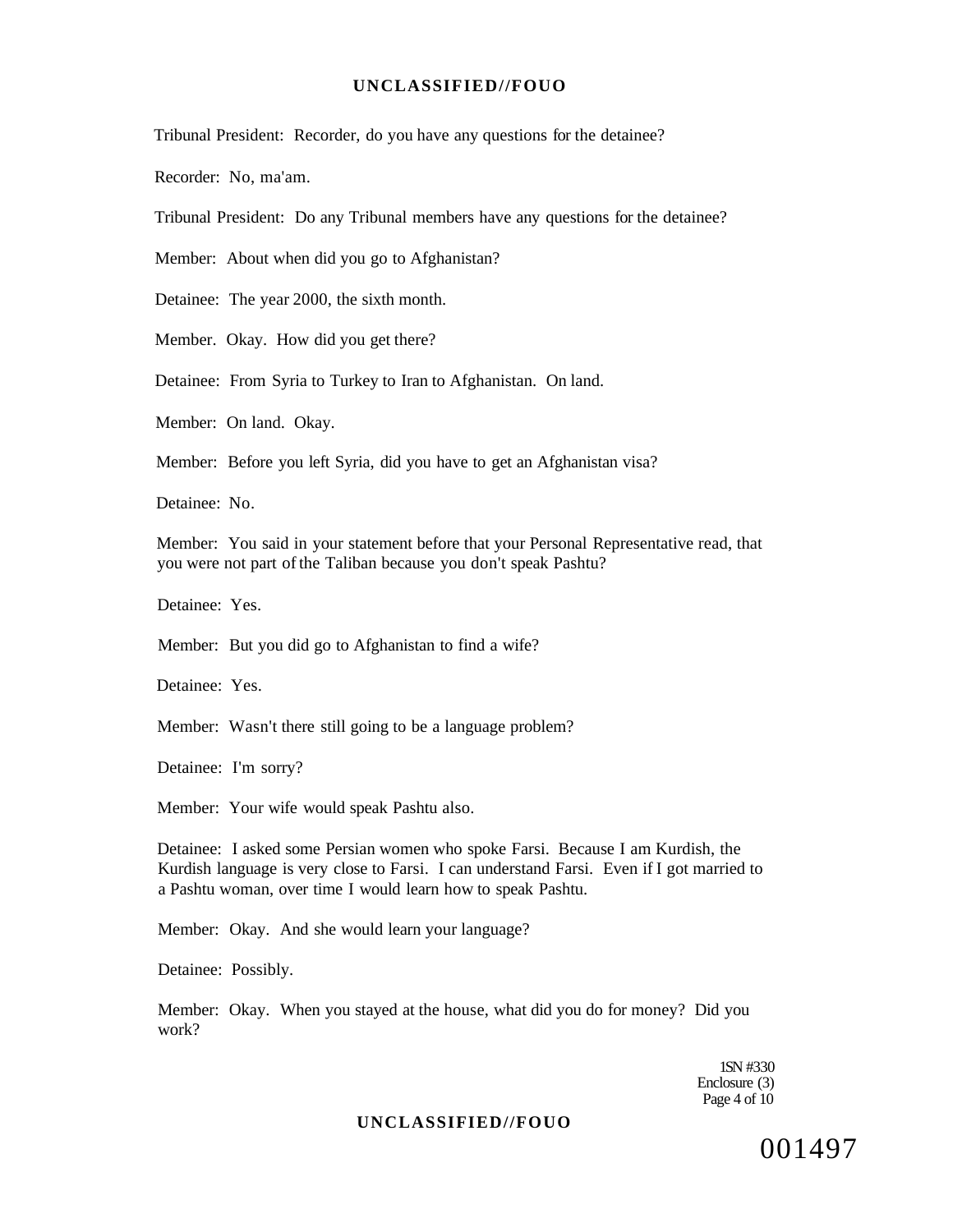Detainee: 1 did not work in Afghanistan, but when I was in Iran, I worked and I had money.

Member: Okay. Have you had any military training in Syria or Afghanistan or anywhere else?

Detainee: No. Never. Only when I was in the Syrian police, they trained us. But in two years, 1 only shot - in a year in a half, I only shot seven bullets.

Member: That's all I have.

Member: Maasoum, how were you arrested?

Detainee: When we were leaving Afghanistan to Pakistan on the border line, we were arrested at the border line.

Member: How did you leave Afghanistan?

Detainee: I went to Jalalabad. I stayed there for a day or two days. After a day and a half, we went somewhere where it was safe and no one would bother us. About a month a half. After that we left for Pakistan.

Member: Was this route through the mountains to Pakistan?

Detainee: It was a regular road. There were some mountains and some other things.

Member: When you were arrested by the Pakistanis, did you have a passport with you?

Detainee: No.

Member: Where was your passport?

Detainee: In the house that I stayed in Kabul.

Member: Why was it still in the house? Why wouldn't you take it with you if you knew you were leaving the country?

Detainee: I did not know I was leaving the country. If I had known I was leaving the country, I would have taken it In the beginning, I didn't know.

Member: Can you tell me when you were arrested by the Pakistanis?

Detainee: In the beginning of the year. I am not sure exactly if it was 2000 or 2003. I have forgotten. Possibly 2002.

> ISN #330 Enclosure (3) Page 5 of 10

UNCLASSIFIED//FOUO COL 298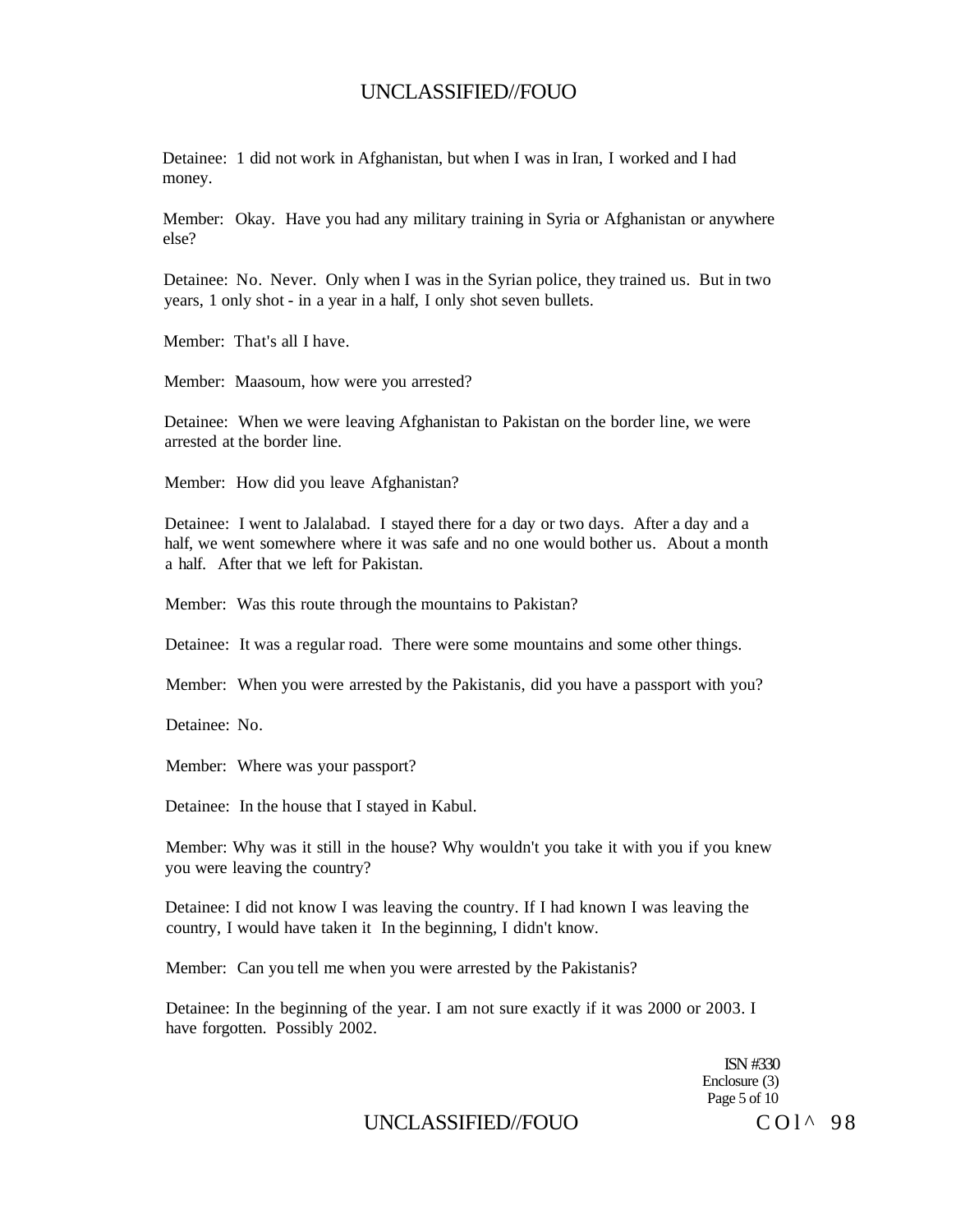Member: Was it the year after the—

Detainee: I do not know.

Member: Do you recall when the planes flew in the World Trade Center in New York?

Detainee: I saw a movie here.

Member: Was it the first of the year, right after that event took place?

Detainee: When I left?

Member: When you were arrested by the Pakistanis.

Detainee: It was after.

Member: After. When you left Kabul, was that after the bombing started?

Detainee: Honestly, I don't remember.

Member: So did you see any bombing or fighting at all in Kabul or on your way out of the country?

Detainee: I don't remember, but I heard that there would be attacks.

Member: Was the route that you took out into Pakistan from Jalalabad, was it through the Tora Bora mountains?

Detainee: I do not know what the mountain was. That was my first time going through that route.

Member: You said that there were about seven people in your house. Were any of those people associated with the Taliban?

Detainee: No, never.

Member: Were any of them fighters or associated with Al Qaida?

Detainee: Never.

Member: Just want to make sure I understand the timing. So you where in Kabul and then you heard that you might be attacked, so that's when you started to leave to go to Pakistan?

> ISN #330 Enclosure (3) Page 6 of  $10$ 001499

## UNCLASSIFIED//FOUO *AM*<sup>*'*</sup> <sup>A</sup>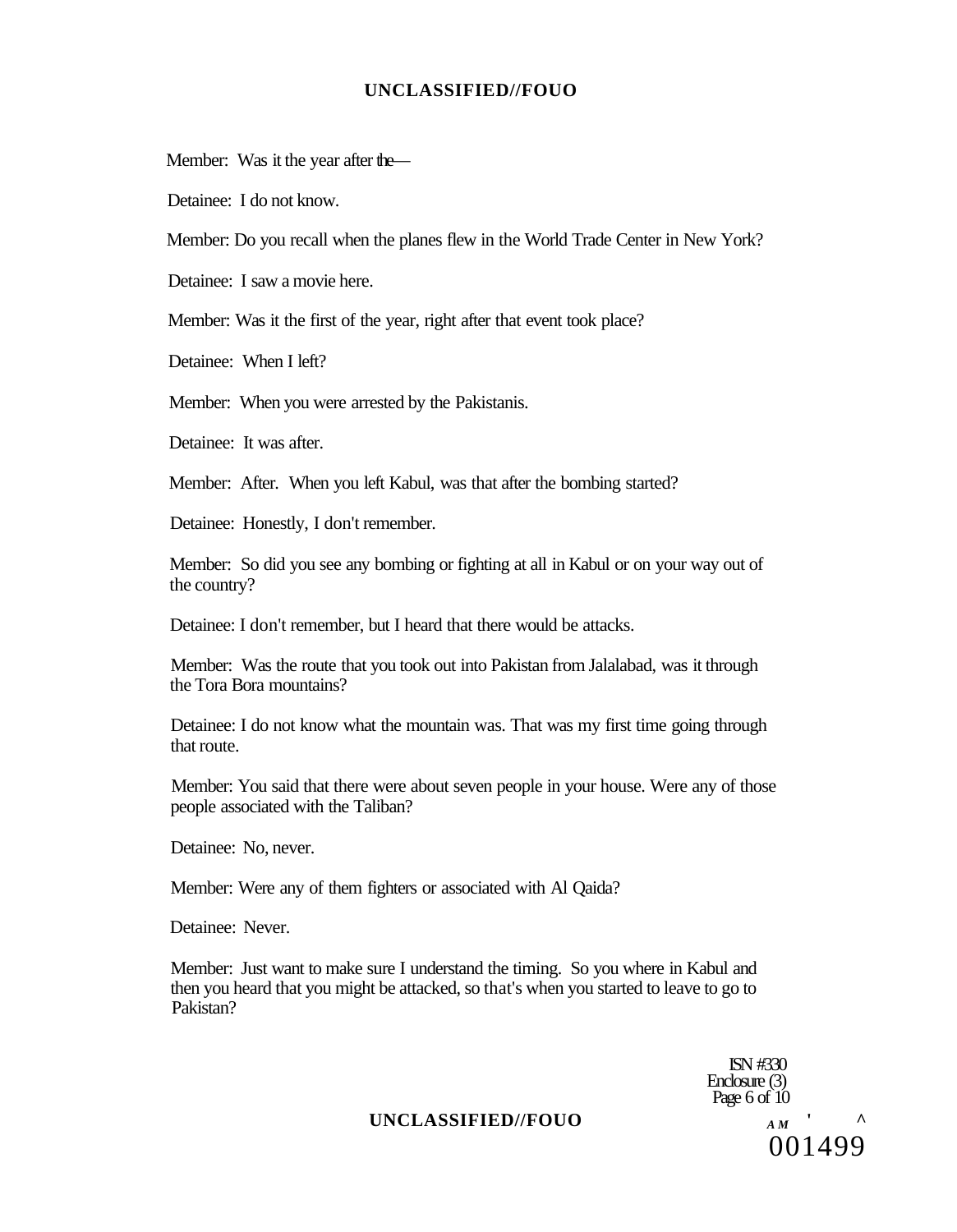Detainee: Could you repeat please?

Member: Yes. You were living in Kabul and you heard that Kabul could be attacked. So is that when you left and started to go to Pakistan?

Detainee: When the people took me, I did not even know where I was going. They just took me and they took me out of Jalalabad.

Member: Who were the people who took you?

Detainee: Amed Sala and Amed Shariff are the ones who took me.

Member: They just came and took you and said "we're leaving"?

Detainee: Yes.

Member: And you did not ask why and where we're going?

Detainee: Abu Mouad was with them. But the people that took me from Jalalabad were Amed Sala and Amed Shariff. The most important thing for me was to go somewhere safe. I didn't know where,

Member: But if you didn't know why they were taking you, why did you have to go to someplace safe?

Detainee: For sure they would have taken me somewhere safe.

Member: So I take it, then, that you did know that Kabul was going to be attacked?

Translator: I'm sorry?

Member: You did know that Kabul was going to be attacked?

Detainee: There were going to be problems.

Member: Okay. I have no further questions.

Tribunal President: Why did you leave Syria to find a wife? Why not find a wife in Syria?

Detainee: It is very expensive to find a wife. The price is at least \$3000. I might work for years and still not be able to collect that much money. In Afghanistan, it is very cheap. The most is \$300.

Tribunal President: Had you planned on living in Afghanistan?

ISN #330 Enclosure (3) Page 7 of 10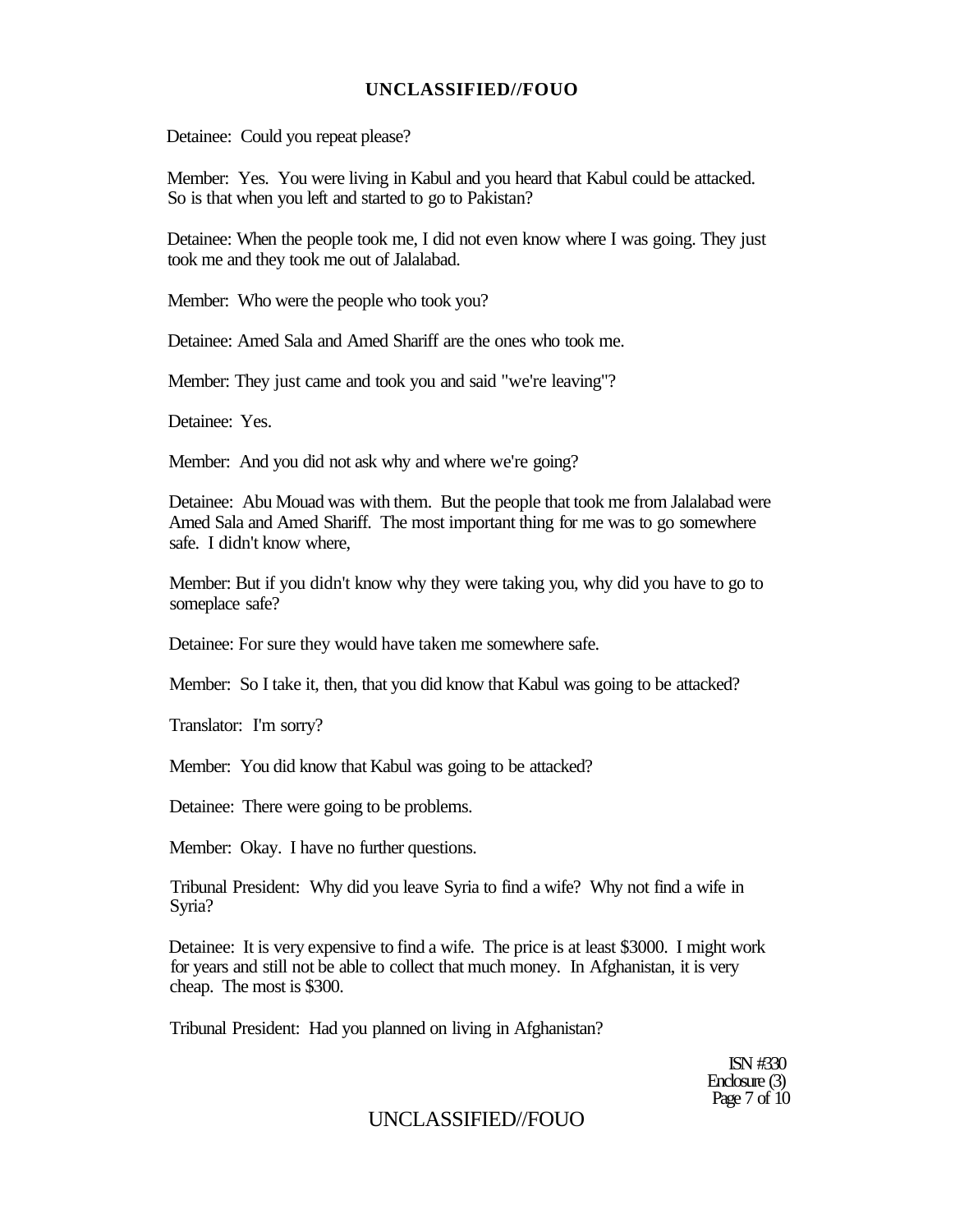Detainee: I was planning to stay for a short period of time. Get married, maybe a couple of years. A short period of time.

Tribunal President: And then return to Syria?

Detainee: No.

Tribunal President: What was your plan after you found a wife and stayed in Afghanistan for two years? What did you plan to do then?

Detainee: I didn't have a practical plan. I was not thinking practical. But possibly I would be going to Jordan. Jordan is close to Syria. And you have some freedoms in Jordan.

Tribunal President: You said Abu Mouad rented the house. Who owned the house?

Detainee: I do not know.

Tribunal President: How did you know to go to that house?

Detainee: I asked. I went to the mosque where people prayed. I prayed there and I asked the people there, "Is there a Syrian person that I can go to?" If that was not possible, then I would have spent the whole time in a hotel.

Tribunal President: Did anyone at the mosque encourage you to go to Afghanistan to find a wife and to stay at that house?

Detainee: The mosque that I was in?

Tribunal President: Yes.

Detainee: Please repeat the question.

Tribunal President: The question is, was there someone at the mosque, one person that encouraged you to go to Afghanistan to find a wife and stay at that house?

Detainee: No, only the house. They showed me the house.

Tribunal President: Okay. So you did not feel that you were being recruited by anyone to fight in Afghanistan?

Detainee: No. Never.

Tribunal President: How did you pay for your trip to Afghanistan?

ISN #330 Enclosure (3) Page 8 of 10

# UNCLASSIFIED//FOUO

001501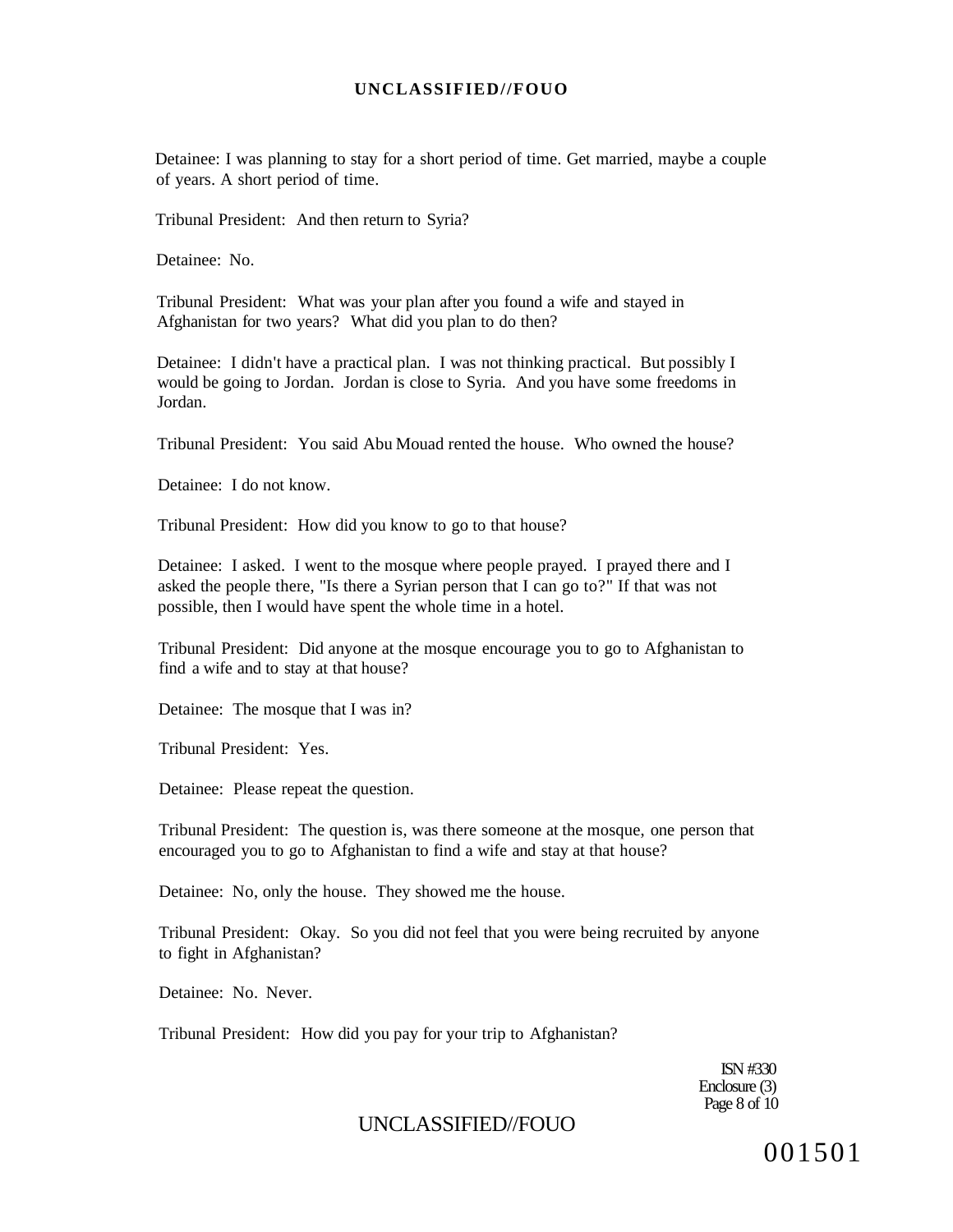Detainee: In Afghanistan?

Tribunal President: Yes. How did you pay for your trip to travel from Syria to Afghanistan?

Detainee: I worked in Syria.

Tribunal President: One time you said you had been a policeman. Were you still a policeman prior to going to Afghanistan?

Detainee: For two and a half years I was a police officer, but later I sold fruits and vegetables.

Tribunal President: Did you use that money to pay for your trip to Afghanistan?

Detainee: Yes.

Tribunal President: How did you support yourself while you were in Afghanistan for nine to ten months?

Detainee: I wasn't the only one that was paying. We all paid. Once my friend, once me, once someone else. We all paid.

Tribunal President: Did you work, other than in the house? Did you work at another job in Afghanistan?

Detainee: No, I did not work.

Tribunal President: Did you handle any weapons while you were in Afghanistan?

Detainee: Never.

Tribunal President: Help me to understand who you were with when you were arrested. You mentioned one name, but who were the other people you were arrested with?

Detainee: Myself, Ali, and Abu Roba and Abdul Hadi.

Tribunal President: So that's four of you?

Detainee: Yes.

Tribunal President: Were you walking or were you in a vehicle?

Detainee: Walking.

ISN #330 Enclosure (3) Page 9 of 10

# UNCLASSIFIED//FOUO

001502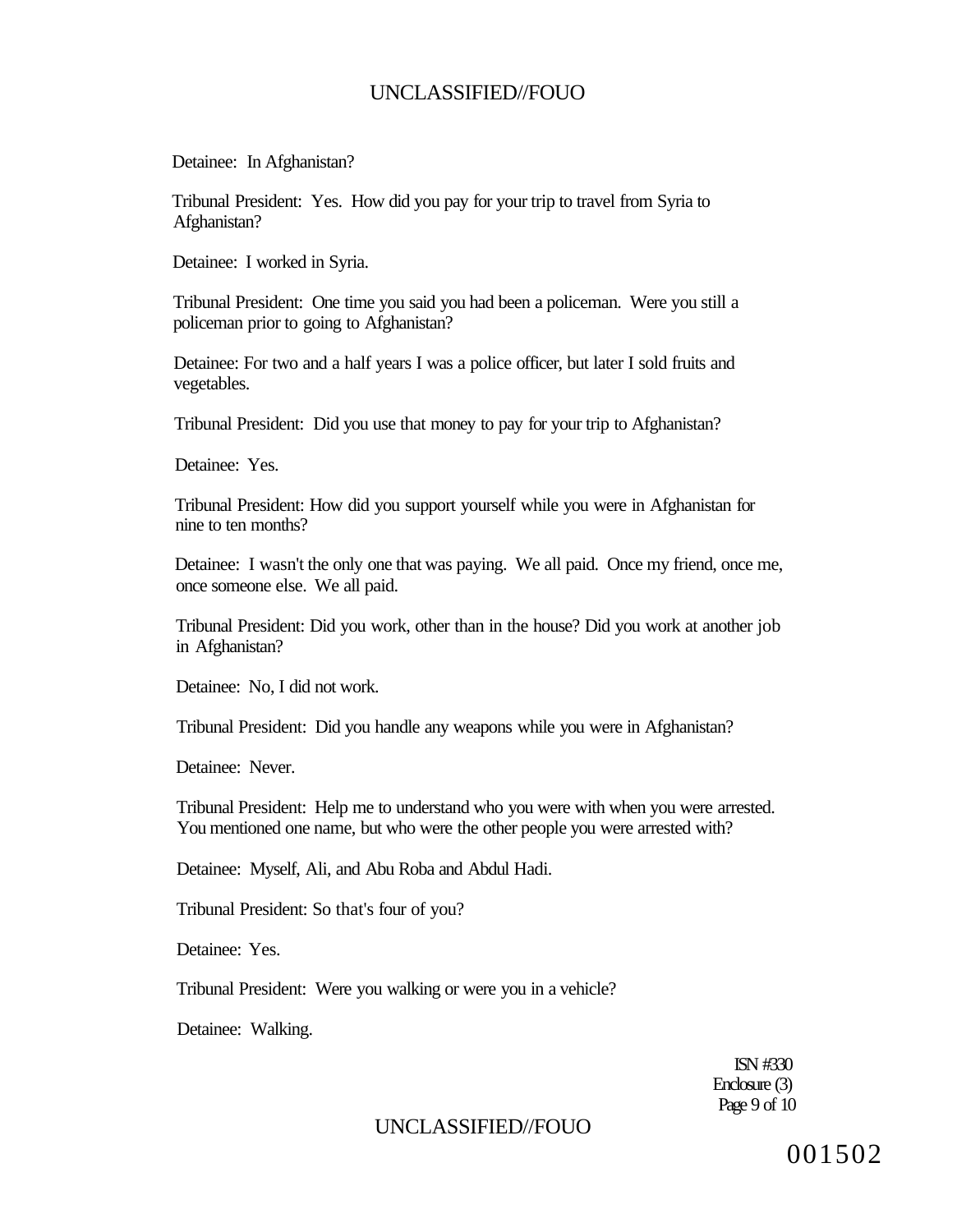Tribunal President: Did any of the four of you have a weapon when you were arrested?

Detainee: Never.

Tribunal President: That's all I have. Any Tribunal members have any questions?

Members: No ma'am.

Tribunal President: Bilal, do you have any other evidence you would like to present to the Tribunal?

Detainee: That's what I have.

Tribunal President: Personal Representative, do you have any other evidence, or does the detainee have any previously approved witnesses to present?

Personal Representative: Madam President, I have no further evidence and there are no witnesses.

Tribunal President: AH unclassified evidence having been provided to the Tribunal, this concludes this Tribunal session.

### **AUTHENTICATION**

I certify the material contained in this transcript is a true and accurate summary of the testimony given during the proceedings.

Colonel, U.S. Army Tribunal President

> ISN #330 Enclosure (3) Page 10 of 10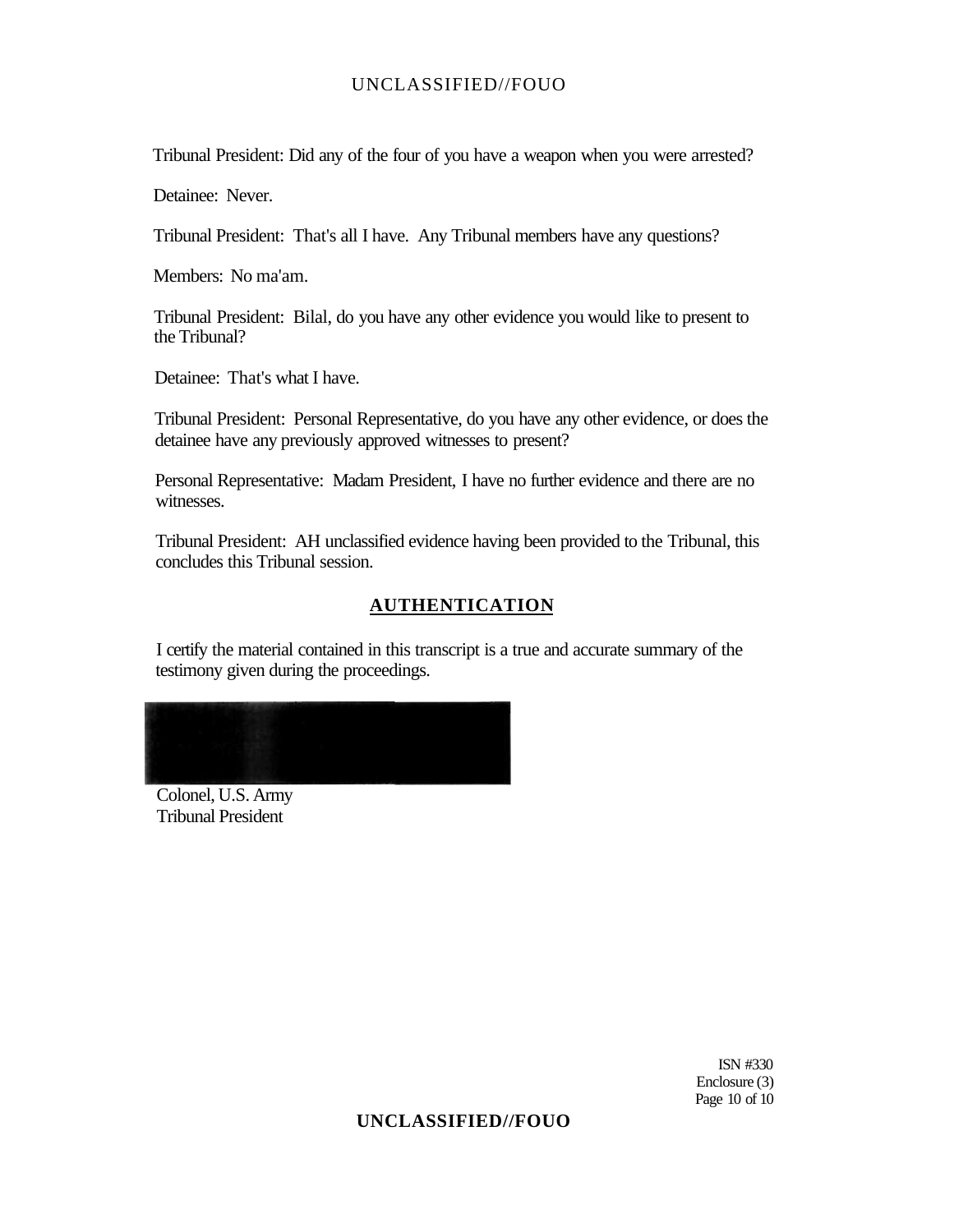### UNCLASSIFIED/ZFetTO—

#### Detaineel [Response to allegations in Unclassified Summary

a. The statement is untrue. Me being involved with the Taliban is impossible. I don't speak even a word of Pashtu and I don't know anybody from the Taliban, and 1 was never associated with anyone from the Taliban.

1. 1 wanted to go to Afghanistan to find a wife and get married, and stay there. I wanted to live there because its cheaper to get married and to live there. I intended to stay for a while, but not a long time.

2. I stayed the for nine to ten months.  $\vert m \vert$  [rented a house, and a few of us stayed with him. It was a normal home, a place to eat, drink and sleep.

3. It is not true that I operated this house, there were no AK 47s at this house. Normally there were only seven of us staying at the house, not 5-20.

4. This statement is not true at all.

5. This is likely a mix up in names. If you find a| Bonthislist. I ask, am I the only In the world? I told the interrogators that I am ( . 1 and that there are a lot **of"** 

#### UNCLASSIFIED//FOTJTJ-

Paec.I of I and Table 1 and Table 1 and Table 1 and Table 1 and Table 1 and Table 1 and Table 1 and Table 1 and Table 1 and Table 1 and Table 1 and Table 1 and Table 1 and Table 1 and Table 1 and Table 1 and Table 1 and Ta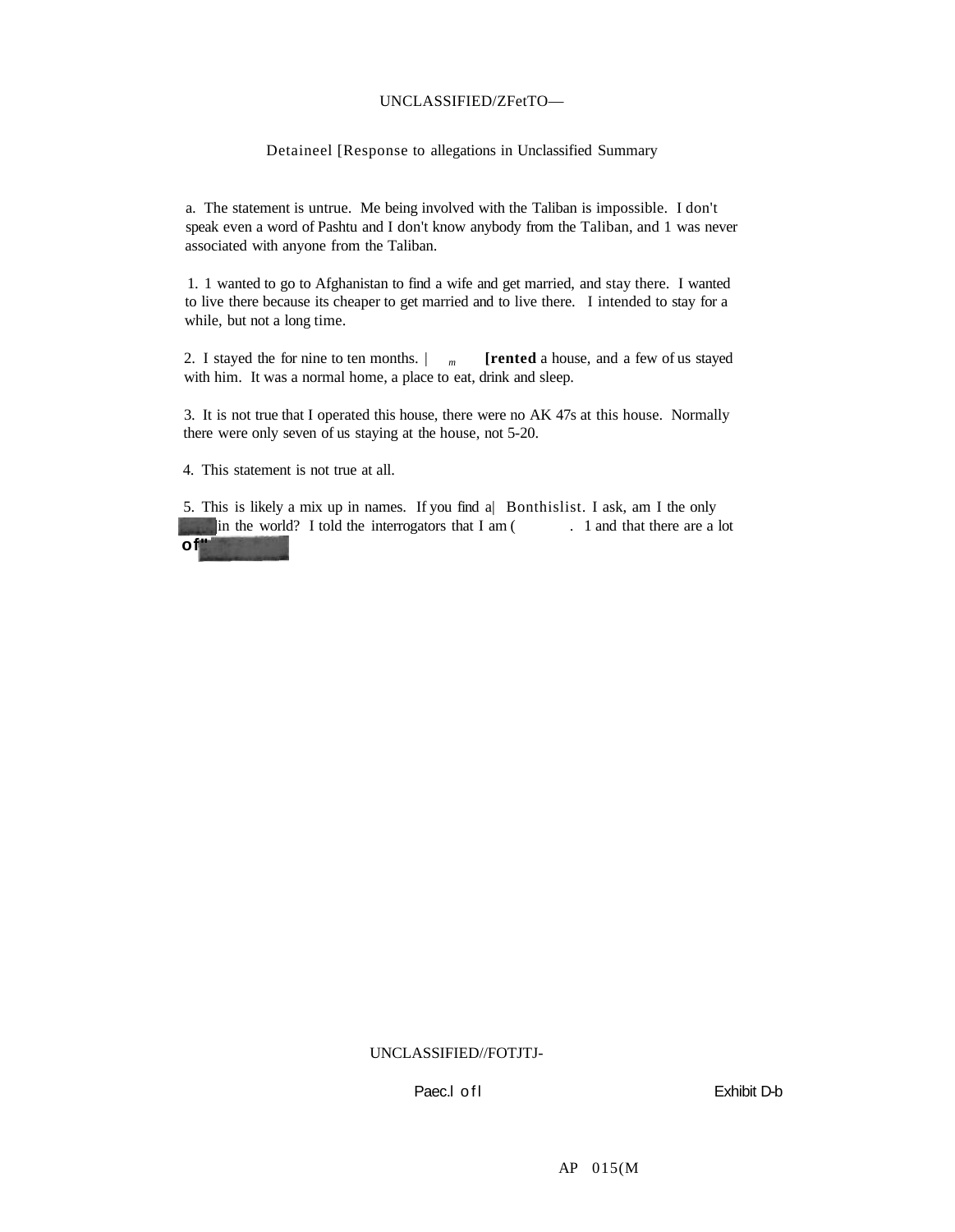### **Summarized Unsworn Detainee Statement**

*The Tribunal President was explaining the hearing instructions to the Detainee. The Recorder read the summary of unclassified evidence and the Detainee had a question.* 

Detainee: What kind of evidence?

Tribunal President: In reference to the unclassified summary.

Detainee: Yes.

Tribunal President: That is the unclassified evidence.

Detainee: I do not agree with all of them (the allegations).

Tribunal President: You will have an opportunity to make your statement here shortly. Thank you.

### *The Tribunal President asked the Detainee if he (the Detainee) would like to make a statement under oath.*

Detainee: I would agree to provide an oath under my religious oath.

Tribunal President: We do have a Muslim oath prepared.

Detainee: We are taking oath with the Koran.

Tribunal President: Recorder, could you read the Muslim oath and see if it is acceptable to the Detainee.

### *The Recorder reads the Muslim oath.*

Tribunal President: If that is acceptable, he can take the oath that was just read, or he can give us his own oath, or he can decide not to take an oath.

Detainee: I willtake an oath of my religion. It will be verbally by myself.

Tribunal President: You may do so now.

Detainee: I will tell the truth. I will not lie. I will swear with my God that everything is the truth.

Tribunal President: Very well. We will accept that as taking an oath. Thank you.

#### **Summarized Sworn Detainee Statement**

ISN# 320 Enclosure (3) Page lof 12

#### UNCLASSIFIED//FOUO

*COl\$o5~*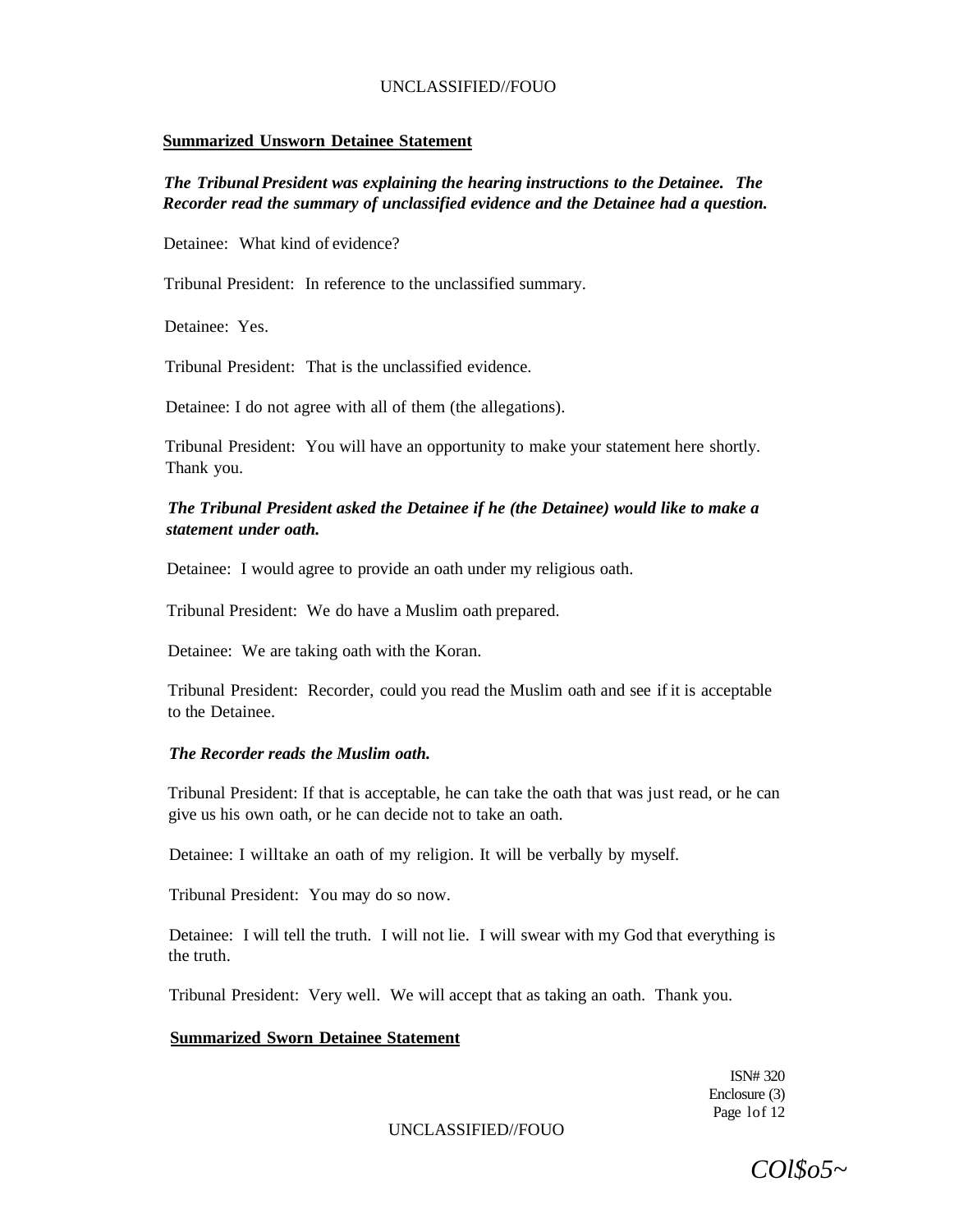*The Tribunal President instructed the Detainee that he (the Detainee) could make an oral statement and could present any evidence with the assistance of his Personal Representative,* 

*The Personal Representative addressed issues in the Unclassified Summary of Evidence (Exhibit R~l), as was discussed while assisting the Detainee in preparation for the Tribunal.* 

• **3(a)(1) The Detainee departed China in May 2001 and traveled to Tora Bora, Afghanistan via Pakistan.** 

That is true.

• **3(a)(2) The Detainee received training on the Kalashnikov AK-47 assault rifle and other light weapons at a Uighur training camp in Tora Bora, Afghanistan.** 

**I** just trained on two different kinds of weapons.

• **3(a)(3) The training camp was provided to the Uighurs by the Taliban.** 

I don't know who provided the training camp.

• **3(a)(4) The East Turkistan Islamic Movement (ETIM) operated facilities in the Tora Bora region of Afghanistan in which Uighur expatriates underwent small arms training. These camps were funded by Bin Laden and the Taliban.** 

I believe that the Uighur people were trying to get back their country from China, and I don't believe Osama bin Laden or the Taliban were financially providing for the camp.

• **3(a)(5) The Detainee lived at the Uighur training camp from early June through mid-October 2001 until the United States bombing campaign that destroyed the camp.** 

That is true.

**• 3(b)(1) The Detainee stated that the Uighur training camp was destroyed during the first night of the United States bombing campaign.** 

**I** do not know if it's the first night that the US bombing started. I don't know if they bombed some other place and then came to the place where we stayed. But we did leave the camp when we heard the US bombing.

> ISN# 320 Enclosure (3) Page 2 of 12

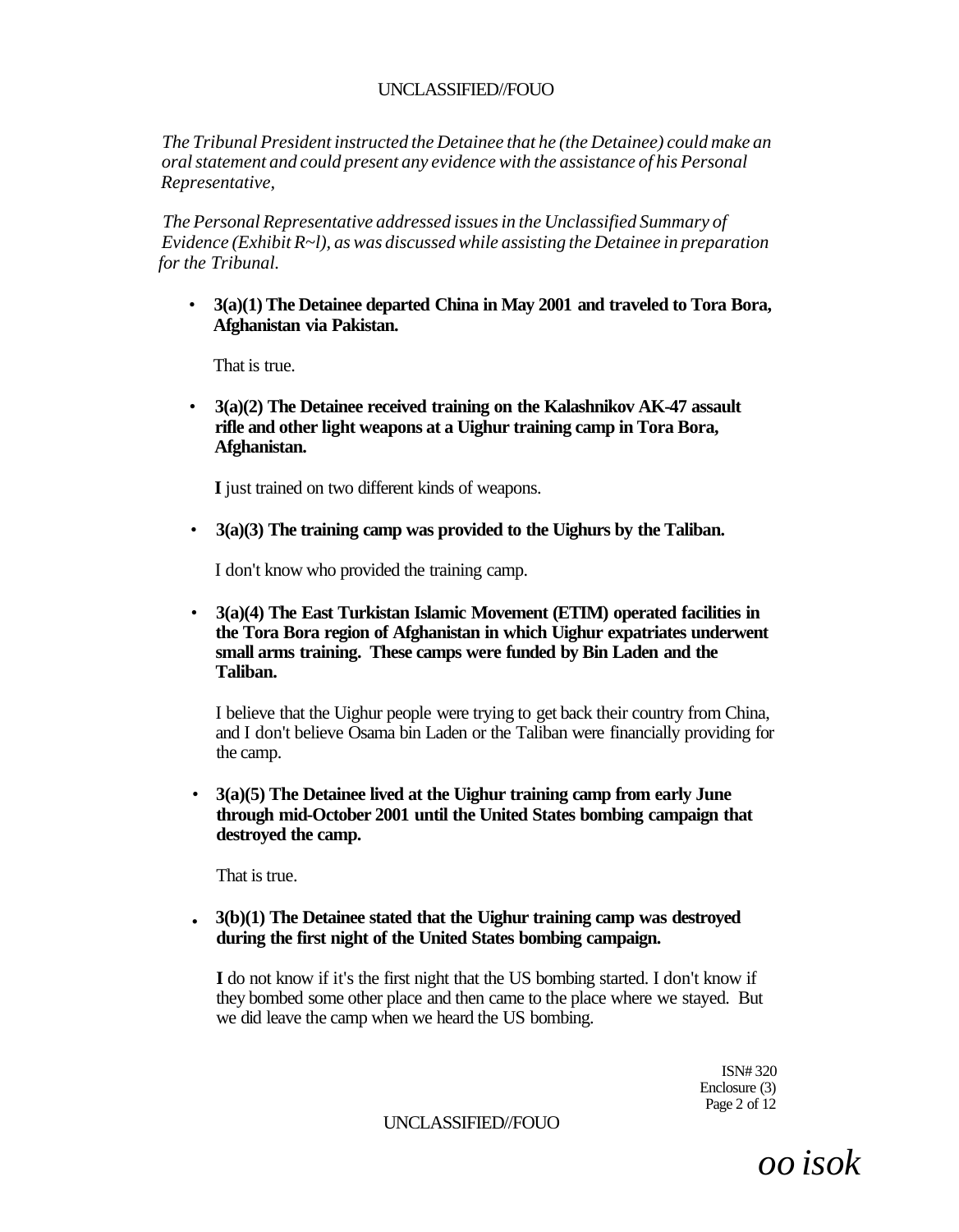**• 3(b)(2) The Detainee fled along with others further into the mountains of Tora Bora with the initiation of the United States bombing campaign.** 

Yes, all the Turkistani people fled together (NOTE: The Uighurs often refer to themselves as "Turkistani").

#### • **3 (b)(3) The Detainee was captured in Pakistan fleeing Afghanistan with other Uighur and Arab personnel in 2001.**

That is true.

Tribunal President: Is there anything else that you would like to add?

Detainee: Yes.

Tribunal President: Please, go ahead.

Detainee: They are saying that we are against the United States. Is that right?

Tribunal President: Yes.

Detainee: That is not true because from the time of our great grandparents centuries ago, we have never been against the United States and we do not want to be against the United States. We will not stand against the United States because we don't have anything to do with the United States. Also, I can represent for 25 million Uighur people by saying that we will not do anything against the United States. We are willing to be united with the United States. I think that the United States understands the Uighur people much better than other people.

The reason we went into Pakistan was because in China there is torture and too much pressure on the Uighur people. Lately they have laid off the Uighur people from their jobs. Recently, they laid off a lot of Uighur people and filled all the jobs with immigrant Chinese.

The Uighurs have families and need support to eat and if we don't do something, then how are we going to live? If they (fellow Uighurs) wanted to go and farm they would have to pay a lot of taxes. If they can't pay the taxes, they would take away their property.

So many people are without an education because they (apparently the Chinese) are asking too much money for an education. Now, there are a great number of young people on the streets with no education. The Uighur people only have the privilege of having two children. If a female gets pregnant with a third child, the government will forcibly take the kid through abortion.

> ISN# 320 Enclosure (3) Page 3 of 12

*oo[Sb~)*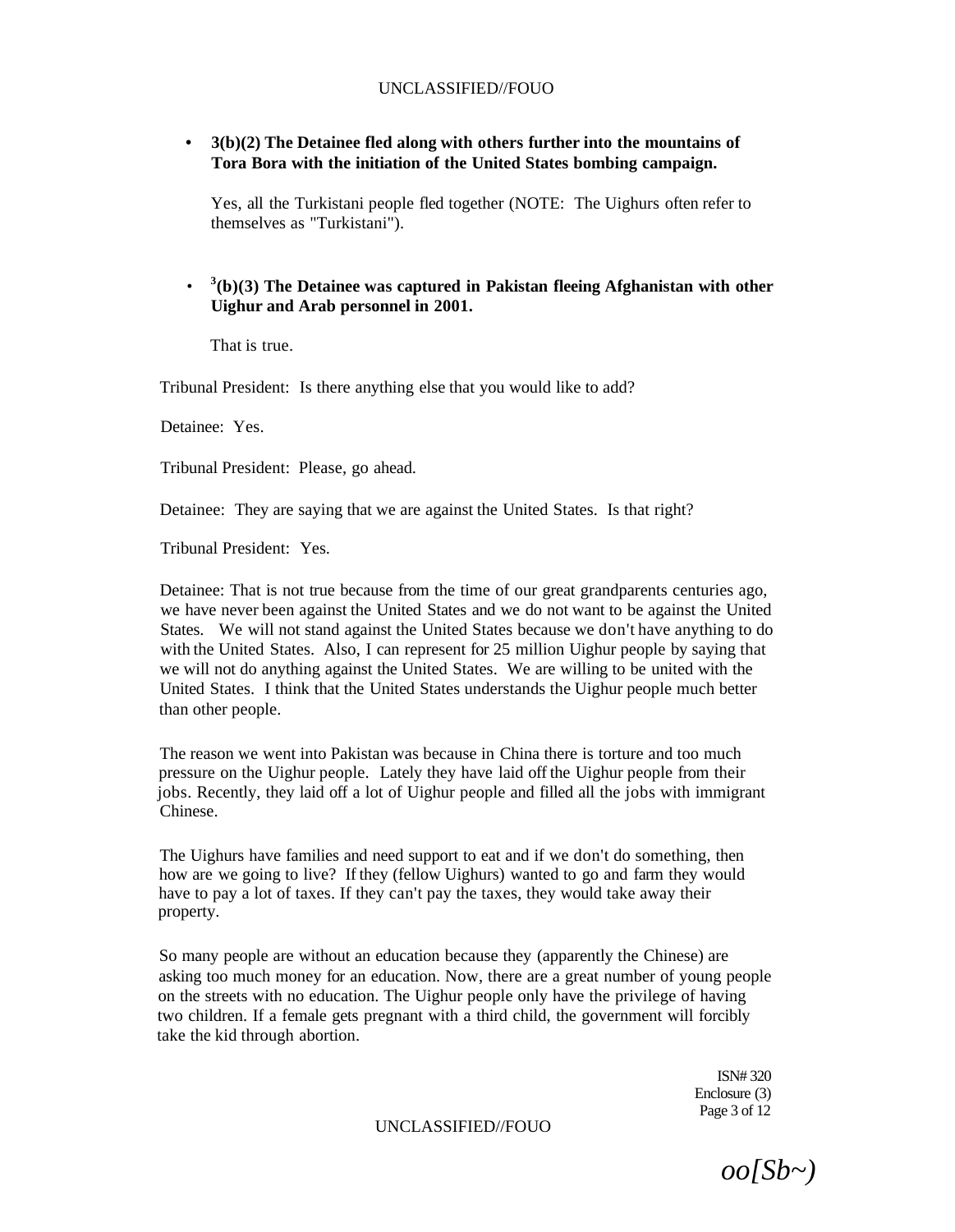Lots of Uighur people are so poor that we can't afford to eat meat weeks to months at a time. Turkistan has a lot of natural resources and they (the Chinese) don't use one or two percent of it for Turkistan. They take the majority of the resources day and night to the mainland in China. If they torture us everyday and pressure us too much, then what are we going to do? How are we going to live? In the future, what will our next generation do? How will they survive? That is why I left my country to try to get something, get back and liberate my people and get our country independence. If you to go to Kazakhstan, they will not let us get property, training or anything. They will not let us in; as soon as they know we are in Kyrgyzstan and Kazakhstan, they will turn us back to the Chinese. That is the reason we went to Afghanistan.

I can't think of any more evidence but that is all I wanted to say.

Tribunal President: We may have some questions, but does this conclude your statement?

Detainee: That is the reason that we went to Afghanistan. We didn't associate with the Taliban or other people.

Tribunal President: Do you mind if we ask some questions, as long as you are finished with your statement.

Detainee: OK. Yes, you may ask.

#### Tribunal Members' Questions to Detainee

- Q: Thank you for coming to talk to us today and for educating us on the plight of the Uighur people. We haven't seen anything about you prior to the start of this Tribunal. But we have a general familiarity with your situation because some of your other Uighur brothers have come before us in Tribunals. Before you left your home country to got to Afghanistan, how did you support yourself?
- $A^{\dagger}$  I did some kind of business.
- Q: What kind of business is that?
- A: Fruit business.
- Q: Were you able to support yourself and your family with a fruit business?
- A: It was barely enough because so many other people were doing the same business. It was not much profit.
- Q: It says here that you went from your home country to Pakistan and Afghanistan. Did you go to any other countries along the way?

ISN# 320 Enclosure (3) Page 4 of 12

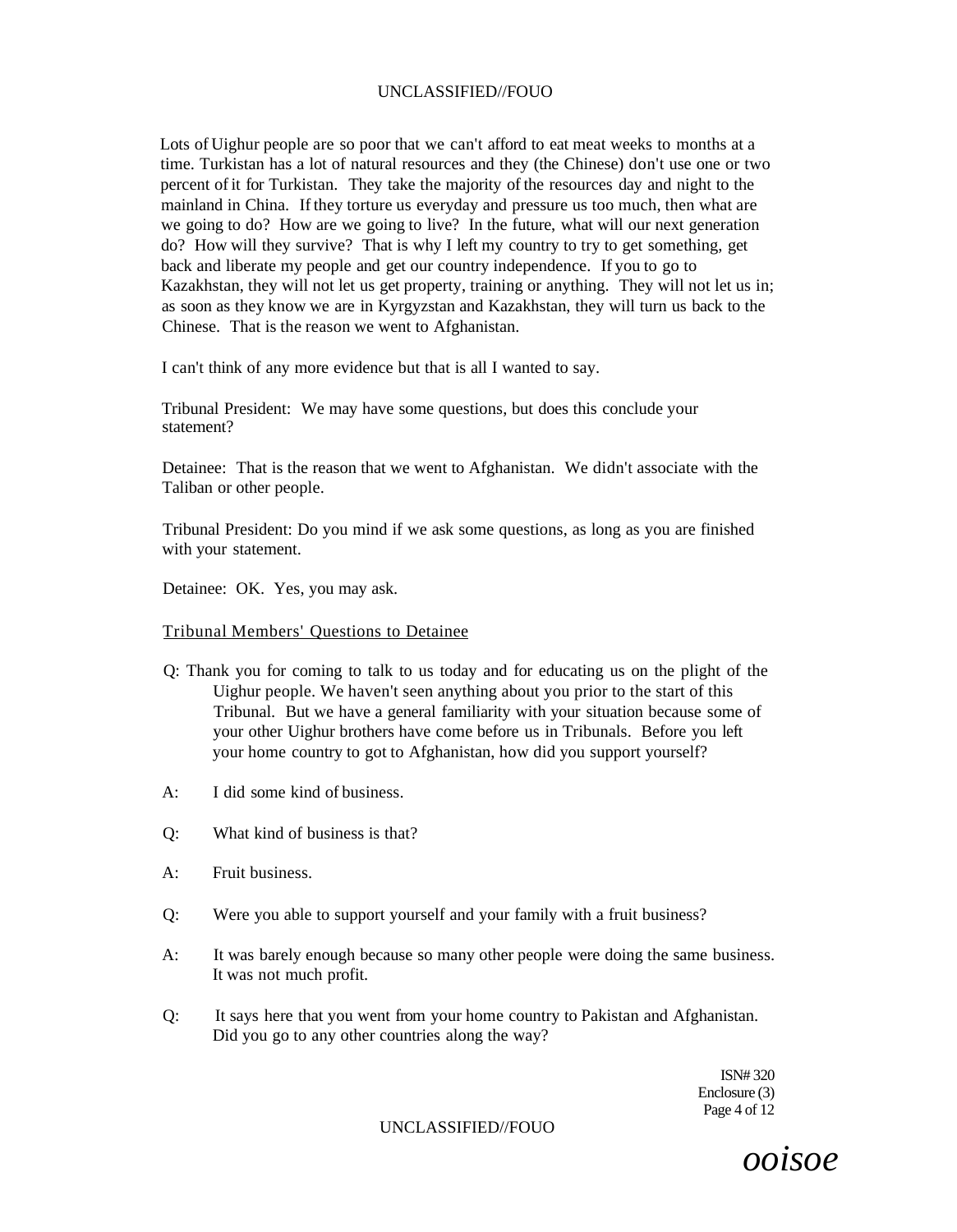- A: No.
- Q: Have you ever traveled to Kyrgyzstan?
- $A:$  No.
- Q: In the recent past, the American consulate was attacked there and I was wondering if you knew anything about that?
- A: No, I don't know anything about it. How could I have knowledge about it?
- Q: It was before you came to the camp.
- A: I don't know.
- Q: Have you ever had any association with Uzbek Muslims?
- A: No.
- Q: There is a group that we have heard of called the Islamic Movement of Uzbekistan. I was wondering if you knew anything about that group?
- A: No.
- Q: When you traveled to Afghanistan, did you go by yourself or with a group of other Uighur people?
- A: We were four people that traveled together.
- Q: There is a group of you here at the camp. Are the other three people who were with you also here at the camp?
- A: No.
- Q: What happened to the other people?
- A: When the bombing campaign started we split up.
- Q: So the other three people that you traveled with after the bombing, you never saw them again?
- A: No.
- Q: When you were in Afghanistan and you were in the Uighur camp, did you go to any other places besides the Uighur camp?

ISN# 320 Enclosure (3) Page 5 of 12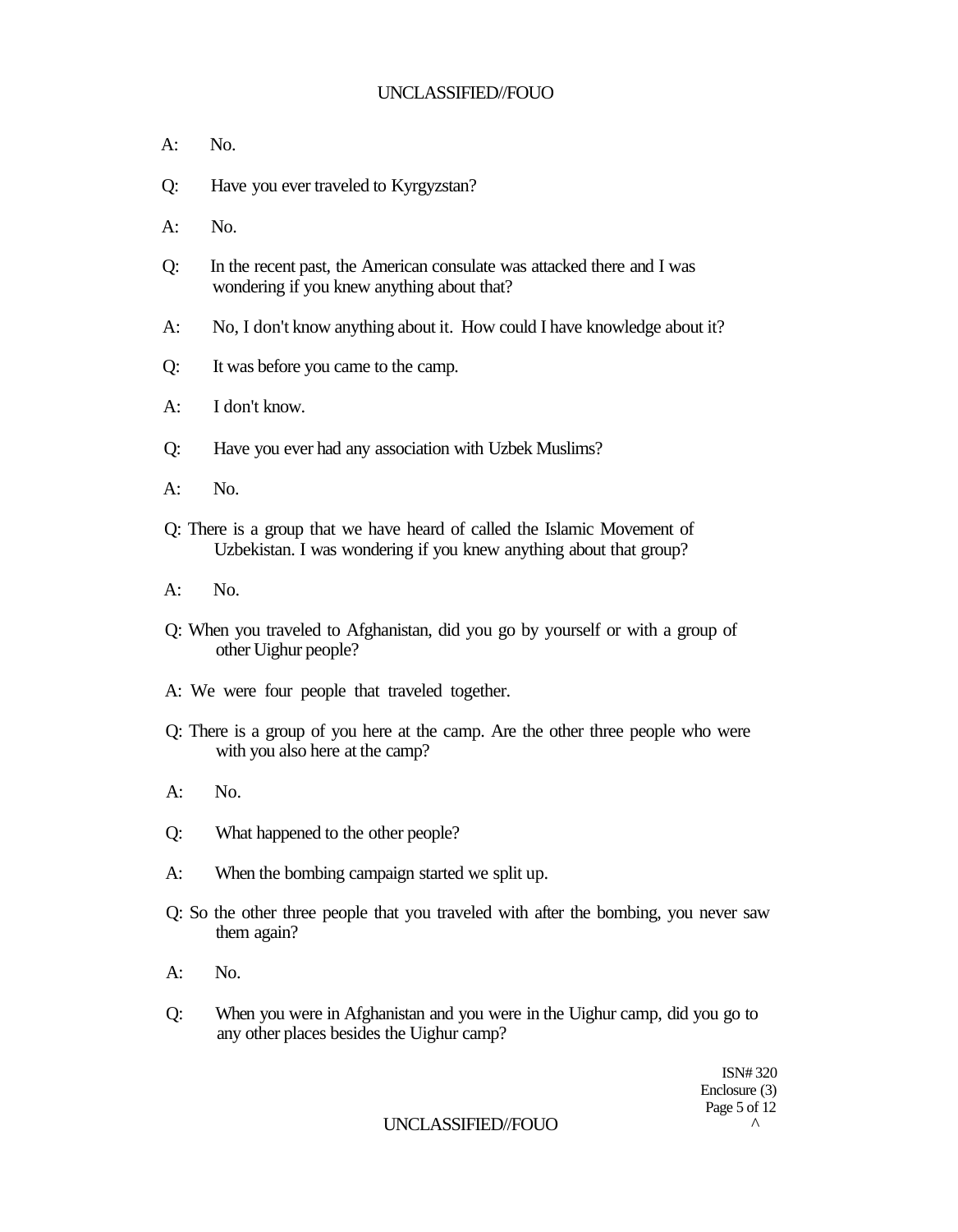- A: No, I just stayed there until the bombing started.
- Q: Did the Taliban people ever approach you and ask you to fight with them against their enemies?
- A: No. In four months we built a house at the camp and we didn't see any other people there.
- Q: Was it only Uighur people you saw everyday when you were there?
- A: Yes.
- Q: Earlier when we were talking about the weapons at the camp, you said that you only trained on two different kinds of weapons. Which kinds were those?
- A: Kalashnikov and a pistol.
- Q: During your training did your instructors or your camp leaders ever talk to you about fighting Americans?
- $A$ : No.
- Q: There is an important gentleman in the Uighur community by the name of Hassan Maksum; do you know who this man is?
- A: Yes. I saw that person.
- Q: Who is he, please?
- A: He is a Turkistani person.
- Q: Is he the leader of your Uighur group?
- A: Yes.
- Q: Would he give the Uighurs in the camp guidance and instruction on what to do?
- A: Maybe he would do that and there was another person and he was the leader of the camp guiding all the people, I saw this person twice at the camp. I forgot the leader name.
- Q: Would that be Mr. Abdul Haq?
- A: Yes.
- Q: We heard his name from the other Uighur people.

ISN# 320 Enclosure (3) Page 6 of 12

### UNCLASSIFIED//FOUO

*ooisity*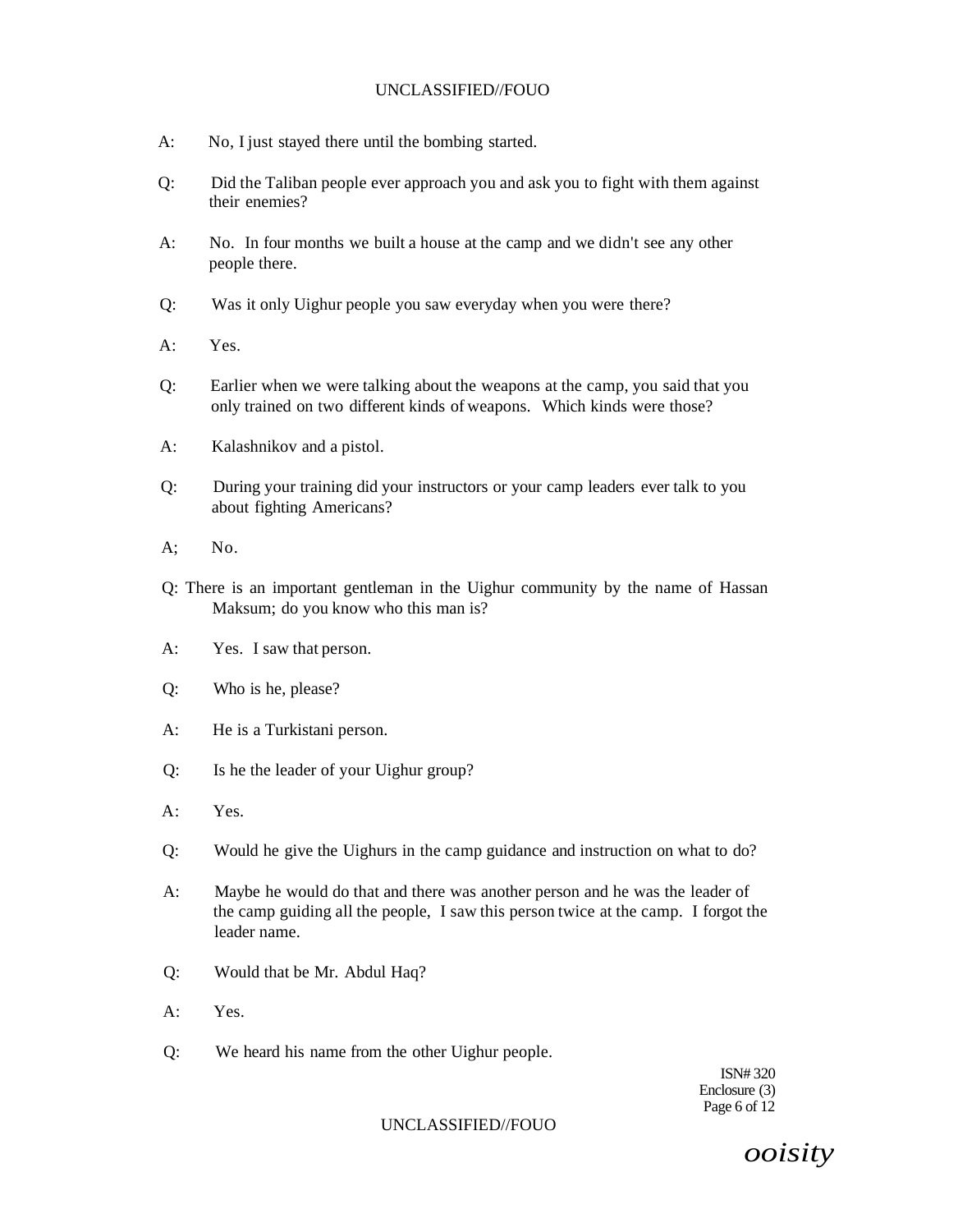- A: I told that to the interrogators.
- Q: There is a concern that Mr. Hassan Maksum may have relationships with al Qaida people. Do you know any thing about this?
- A: I don't think so. The people in Turkistan will not associate with al Qaida.
- Q: We noticed that during these Tribunals that some Detainees come to us in different colors. We have orange, beige and white. You are in beige. What is the significance of you being in beige?
- A: That means level one.
- Q: Is that for good behavior or for some other reason?
- A: Yes, I believe so. If you do not have good behavior they will not put you in level one.
- Q: We know you don't want to be here, but, given that, how have you been treated at the camp since you have been here?
- A: What, do you mean by soldiers?
- Q: Yes.
- A: OK. Good.
- Q: Besides the Chinese people, do the Uighurs have any other people they consider their enemy?
- $A:$  No.
- Q: If you were to be released, where would you want to go and what would you want to do?
- A: Not China. If the US government sends me to another country, I'll go.
- Q: Very good. Thank you very much. I don't have anything else.

### **Tribunal Members' Questions to Detainee**

- Q: After the bombing in the mountains when you fled that first night, who was bringing you food for the next couple of days?
- A: There were two guys and they brought us food.

ISN# 320 Enclosure (3) Page 7 of 12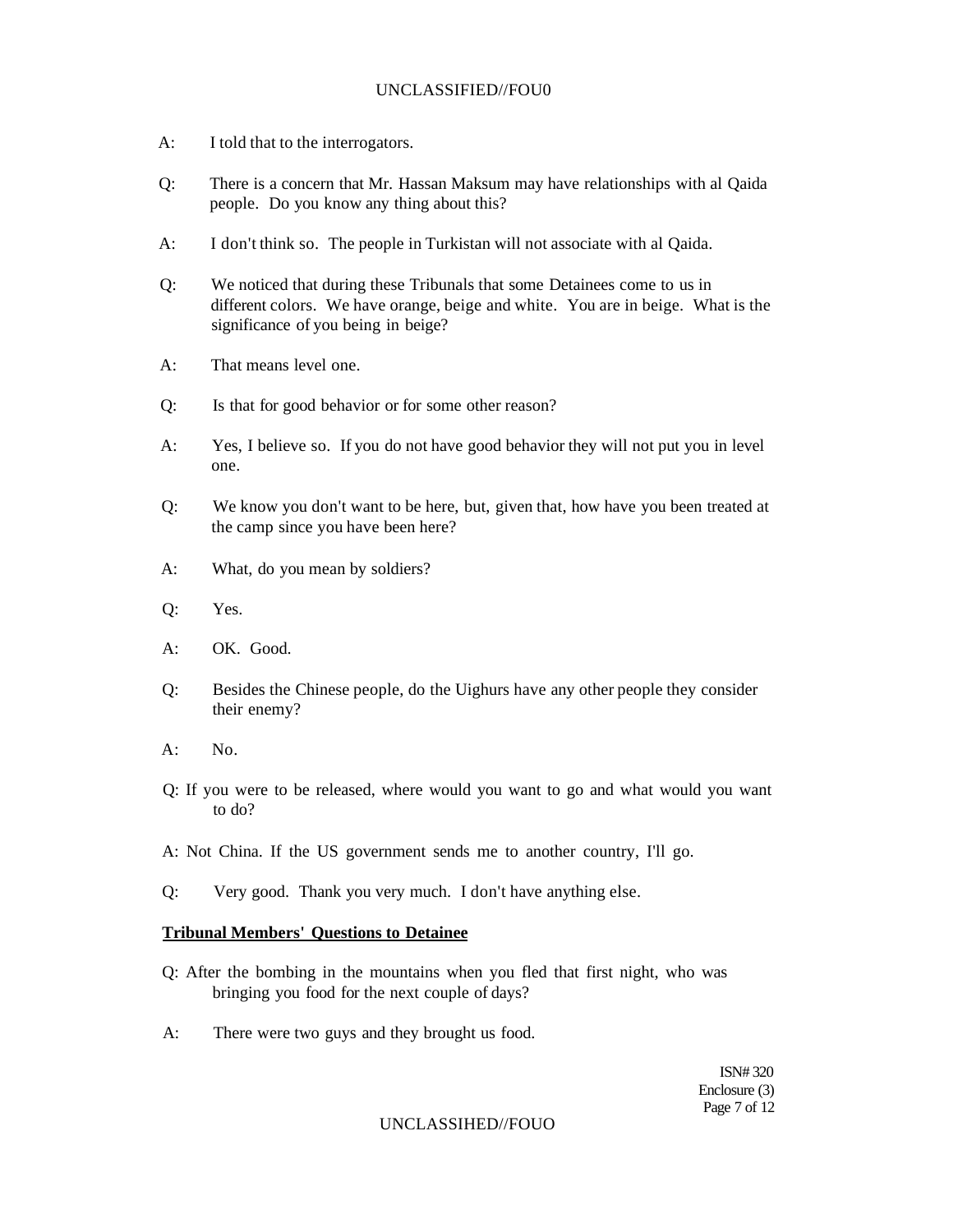They were the people that normally brought food to the camp?

Yes.

Were they were non-Uighurs?

They were Uighurs too.

They were also Uighurs. So, they went to town and brought food back to you before the bombing and then after the bombing?

- A They brought food before the bombing.
- $\overline{O}$ And then after the bombing?
- A A guy by the name of Hamat brought us food. I don't know where he got the food. I remember he brought us food after the bombing.
- $\overline{O}$ Hamat was part of the Uighur group and part of the eighteen Uighurs that fled?
- A Yes.
- Q At least one or two Uighurs were going back and forth to town for food before the bombing and after the bombing?
- **A**  Before the bombing they go into the city get food and bring it to the camp.
- Q And then after the bombing?
- A I can't really remember now. I forgot. Hamat brought us food.
- Q You had food with you when you went through the mountains?
- A I can't really remember right now.
- $\overline{O}$ Through all of the interrogations since you've been captured, is there anything that you have said that you would like to change or anything that you would like to explain that you have said in the past to help us better understand your story?
- A: I already told everything correctly during all the interrogations.
- Q: So whatever I read during the classified portion is pretty much the way you said it?
- A: Yes,

ISN# 320 Enclosure (3) Page*S* of 12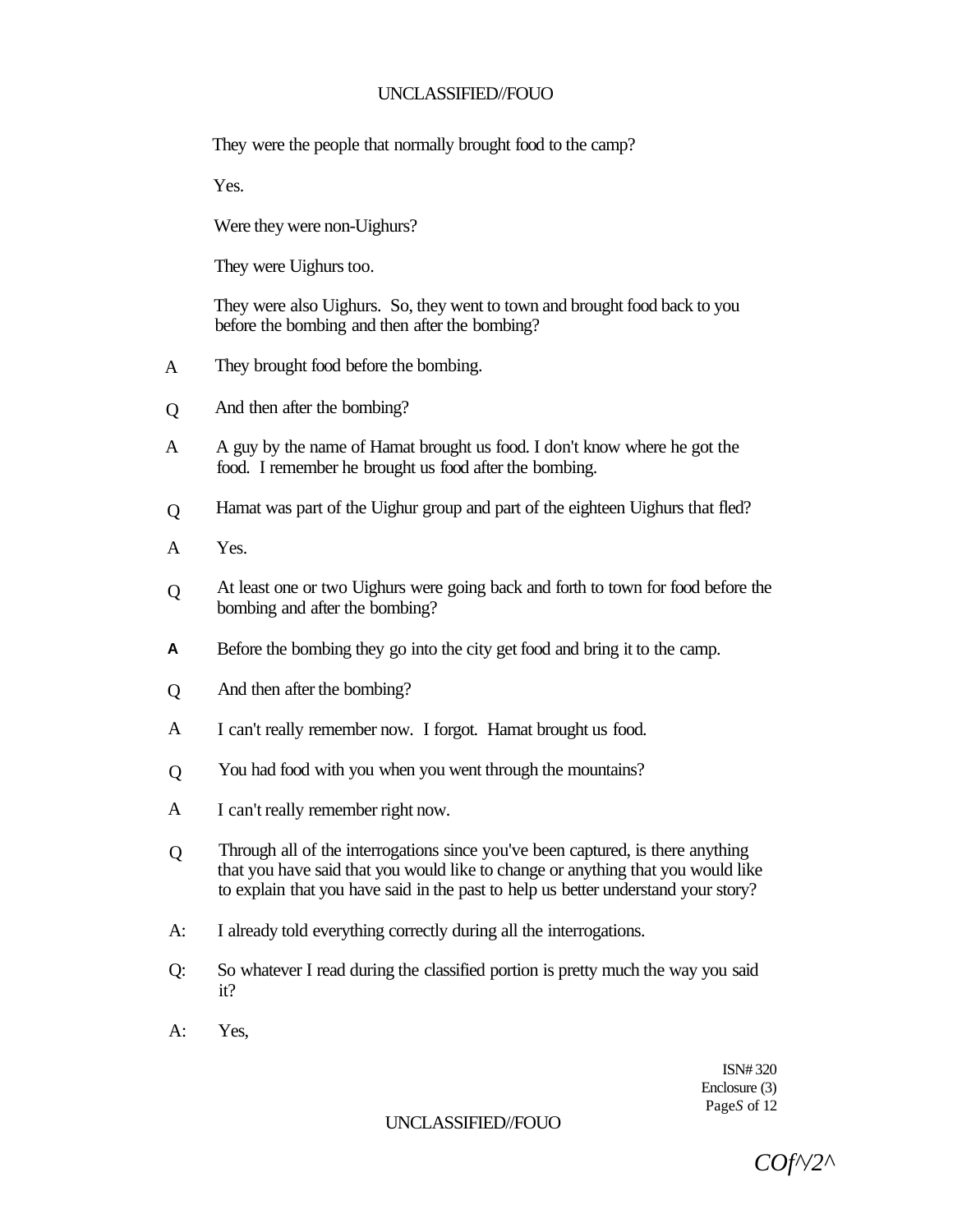- Q: How much time did you spend in the mountains before you made it to Pakistan?
- A: I forgot and again, I told them during the interrogations. I've been here three years and can't remember everything at that time.
- Q: Was it a matter of week or months, like one month, two months?
- A: I already told them in the past and if I now say something wrong then it will cost me and I don't want to give you any wrong information.
- Q: Did you stay in one place or did you move around on your way to Pakistan? Did you find one place to stay or were you constantly moving?
- A: Yes, I was moving around from one place to another place.
- Q: Did you have enough food with you that you didn't have to find food anywhere?
- A: Hamat got some food for us and I really don't remember the rest of it
- Q: And there was no one other than Hamat who gave you food while you were in the mountains?
- A: I forgot and if you look in my file, then you will see.

#### **Tribunal President's Questions to Detainee**

- Q: Just to remind you, we haven't seen your file. We only know what these two pieces of papers have told us about you. Pardon us if we ask you questions that you've answered repeatedly since you've been here. But since we've come here with an open mind, your answers will help us develop a picture about your situation. Pd like to go back to the time when you were in your home country before you traveled to Afghanistan in 2001. Did you ever receive military training in your life prior to 2001 in Afghanistan?
- $A:$  No.
- Q: Have you ever traveled outside your home country prior to traveling to Afghanistan in 2001?
- $A^T$  No.
- Q: When you traveled to Afghanistan in 2001, how many people traveled with you or did you travel alone?
- A: In Kazakhstan, two more people joined us and we were four total.

1SN# 320 Enclosure (3) Page 9 of 12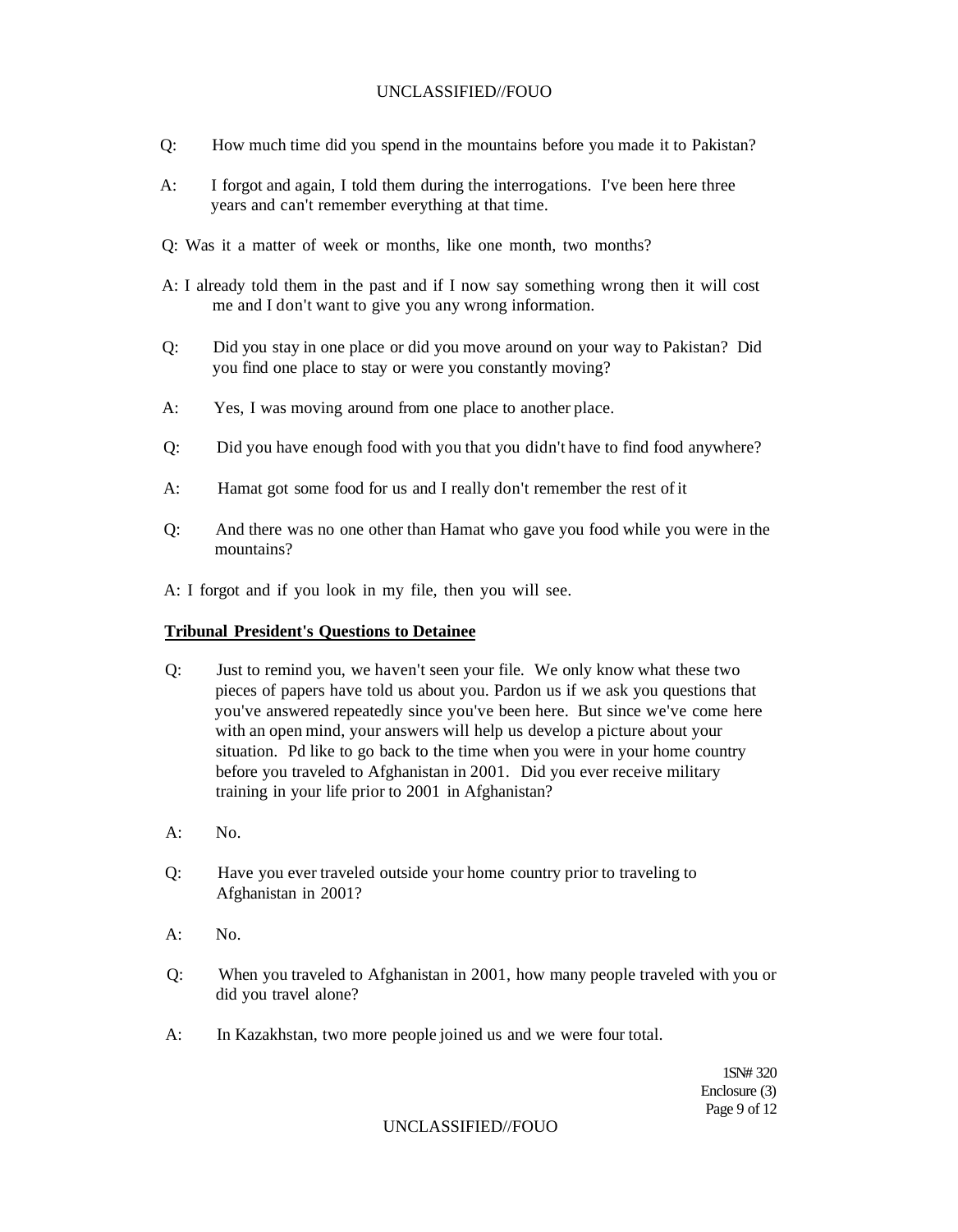- Q: Did you travel into Pakistan first and then into Afghanistan?
- A: Yes.
- Q: While you were traveling, did you ever encounter any Arabs in Pakistan?
- A: No.
- Q: During your time at the Uighur camp in Afghanistan, did you ever see any Arabs?
- $A:$  No.
- Q: After the bombing of the training camp and during the time you were fleeing through the mountains toward Pakistan, did you encounter any Arabs?
- A: We were staying in the mountainside and the Arab people traveled to Pakistan and we followed them.
- Q: Could you have possibly gotten some support on your travels through the mountains from these Arab travelers?
- A: We followed them while they traveled to Pakistan. There was one Afghan and he was leading those people to Pakistan.
- Q: How did you know they were going to Pakistan?
- A: We asked them, they said Pakistan, and we followed.
- Q: When we had an opportunity to hear the stories of some of your Uighur brothers, they told us about difficult times fleeing through the mountains hiding out in caves and even encountering aggressive monkeys. I understand it's been a long time since you've experienced that, but does that sound familiar to you as well?
- A: It's been a long time and I can't remember most of it.
- Q: How about the time of your capture by the Pakistan authorities? Can you tell us about that? It says here that you were captured with Arab personnel as well.
- A: Yes.
- Q: Can you tell us more about that? How many were there and was it Pakistani police, Pakistani military (who captured you)?

ISN# 320 Enclosure (3) Page 10 of 12

UNCLASSIFIED//FOUO

**6^/5/Y**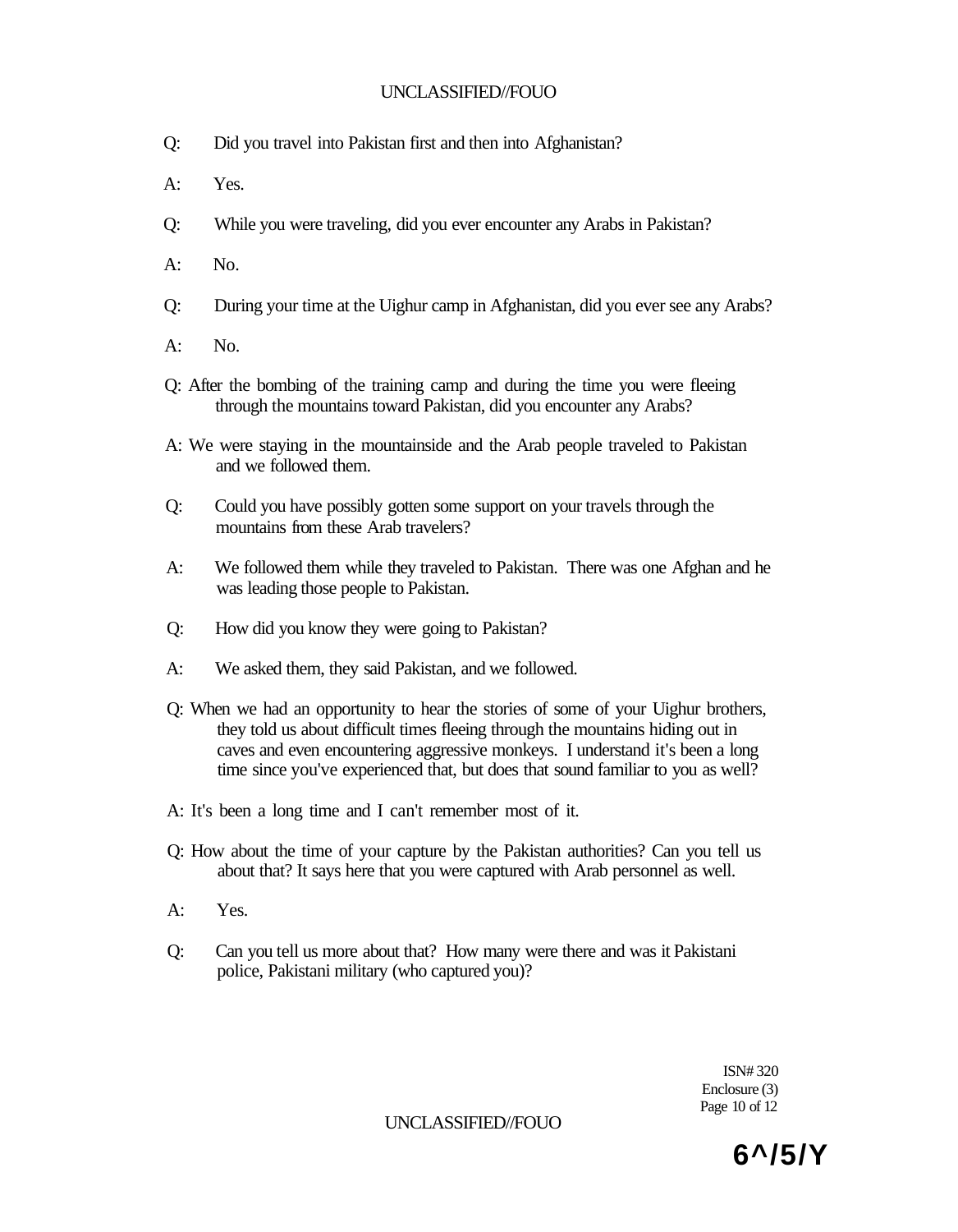We crossed into Pakistan and there were tribal people there and they took us to their houses and they killed a sheep and cooked the meat and we ate. At night, they told us that we were going to travel now. We said OK and they took us to one mosque. On our way to the mosque, they provided us tea and bread. We sat down and had tea and three people walked into the mosque, looked around at the people and walked out. They repeated this three or four times. Then they came into to the mosque and said we need to go in groups often. They took us to the truck and took us directly to the Pakistani prison.

Were there Arabs in this group when you were captured?

Yes.

How did that come to be?

I told you earlier, when we traveled we followed them and we were captured together.

There were eighteen Uighurs and how many Arabs?

I don't know the exact number maybe, 60 or 70 people.

Since you've been here at Guantanamo Bay, has the Chinese delegation visited you?

Yes.

How did they treat you?

They did not treat me good.

Did they offer you a safe return to China?

(They said) when you go home you have family and we don't think you will be in prison that long. The most is three or four years and then you can live with your family. If they are lying, I will go back to jail for more years.

Have you ever been in touch with your family since you have been here?

No.

1SN# 320 Enclosure (3) Paee 11 of 12

UNCLASSIFIED//FOUO *ooisis~*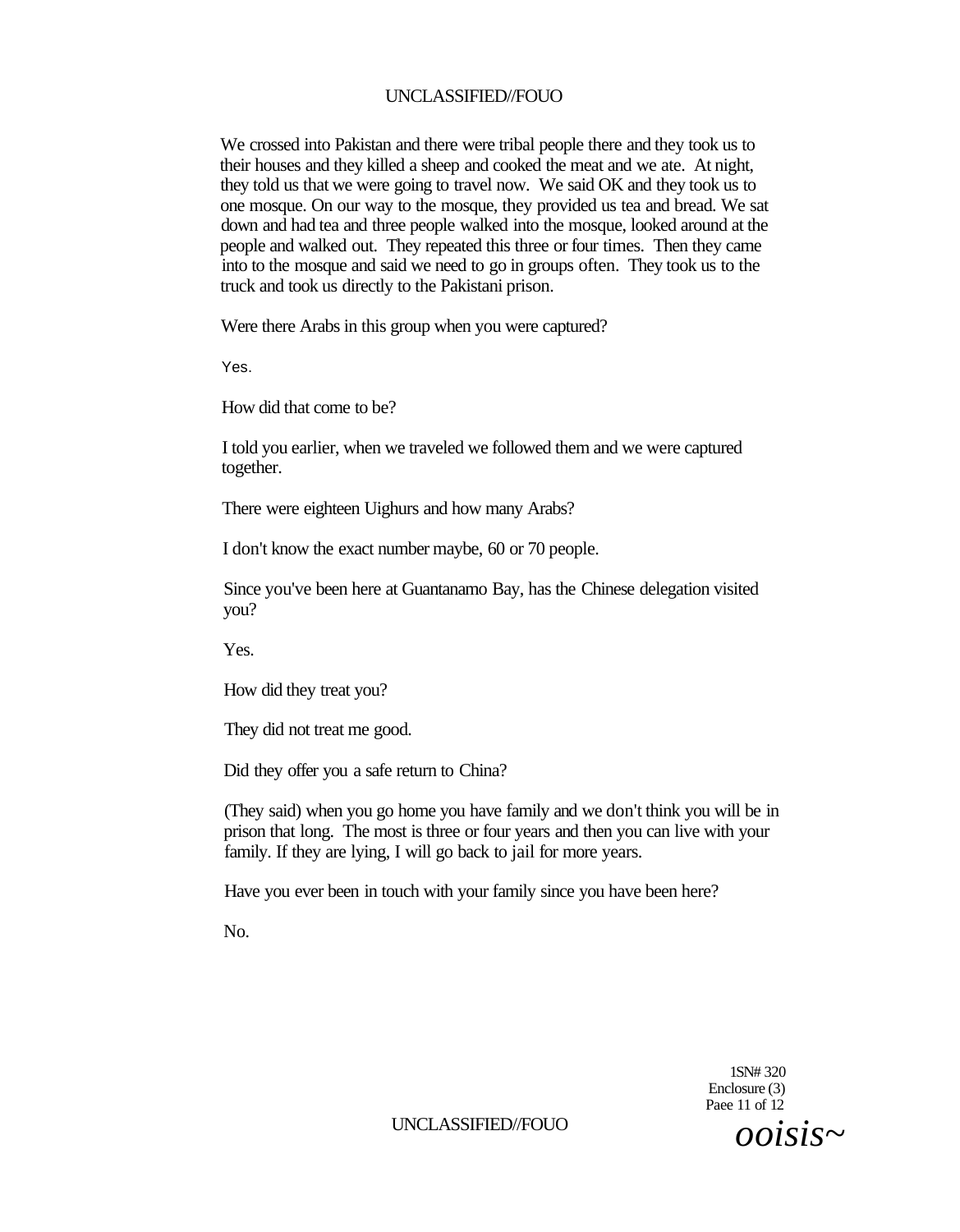Tribunal President: I want to thank you for your testimony today. As we make our determination whether or not you have been properly classified as an enemy combatant, is there anything else that you feel is important and that you want us to know?

Detainee: I have nothing to say. I want to tell you one thing. Because I didn't answer all your questions, I didn't tell exactly the truth or because I forgot and didn't want it to count against me and ask you to forgive me for not knowing the answer.

## **AUTHENTICATION**

I certify the material contained in this transcript is a true and accurate summary of the testimony given during the proceedings.



Colonel, U.S. Marine Corps Tribunal President

> ISN# 320 Enclosure (3) Page 12 of 12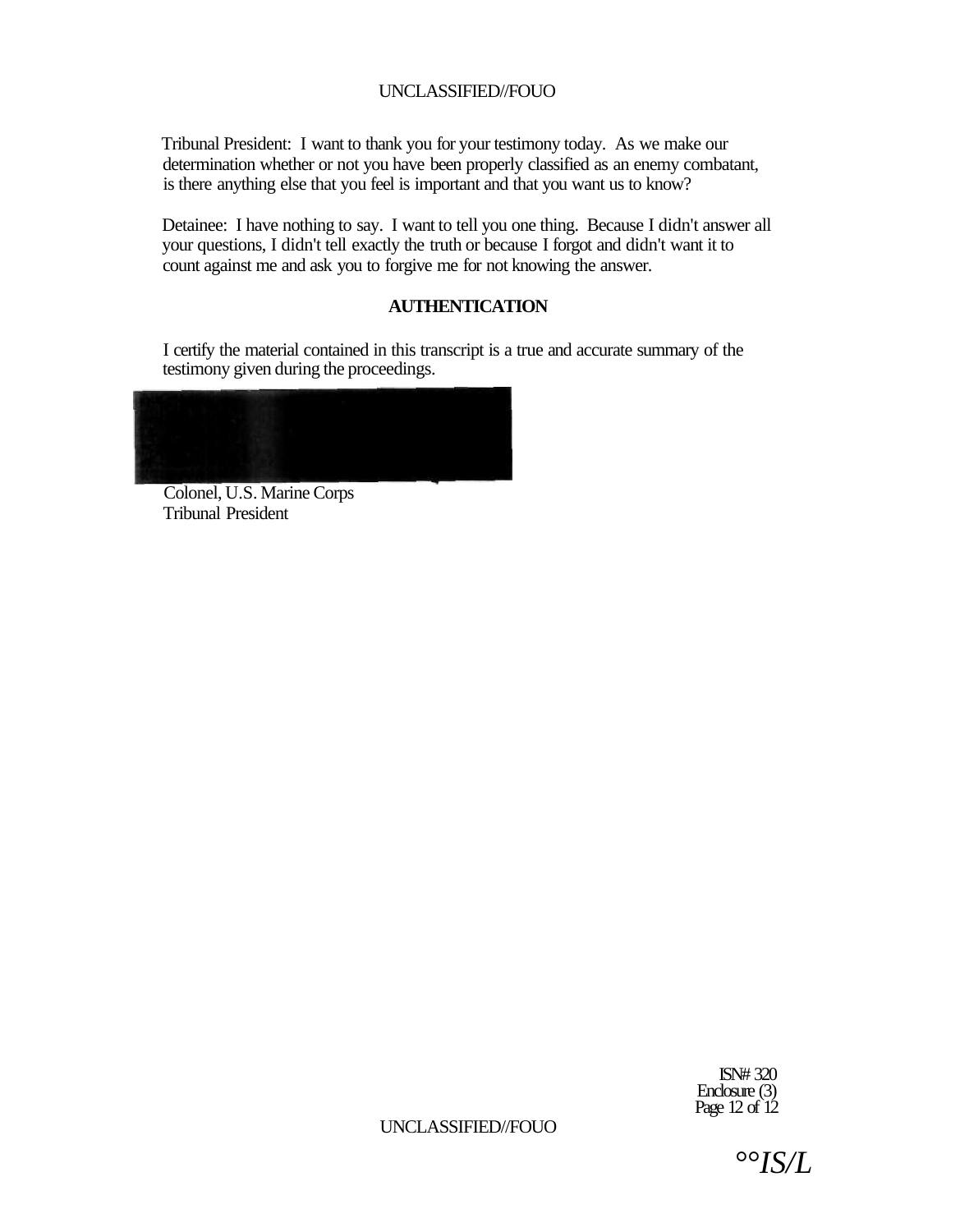*The Tribunal President explained the hearing instructions to the Detainee. The Tribunal President asked the Detainee if he had any questions about the Tribunal process.* 

## **Summarized Unsworn Detainee's Statement**

Detainee: No, I don't have any questions. I've been here two, two and one-half years and I want to talk at this Tribunal. That's why I am here and I want to face the Tribunal.

## *The Tribunal President referring to the Detainees Election Form.*

Tribunal President: I note from the Detainee's Election Form, the Detainee, Abdul Razzak has requested three witnesses and for the record, those three witnesses are Abdul Wahled, the district commander of the Mujahadeen during the Afghanistan-USSR conflict during the 1980's. The address given for him was in Afghanistan. The second witness is Haji Abdul Zaher, who was a military commander on the Afghanistan-Pakistan border, also located in Afghanistan. The third witness requested was Ismaei Kahn, was a former governor of Herat, Afghanistan. Are those the three witnesses you requested?

## Detainee: Yes.

Tribunal President: I received this request last month and I directed the United States government to contact these witnesses. Specifically, on or about 18 October 2004, the United States embassy in Afghanistan contacted the Afghanistan government. The United States government followed up twice, requesting assistance in locating these three witnesses from the Afghanistan government. As of this date, we have not received any response from the Afghanistan government. Without the cooperation from the Afghanistan government in locating these Afghanistan citizens, we are unable to provide them to attend this Tribunal today. For the record, I determine and make a ruling, that these three witnesses are not reasonably available.

### **Summarized Sworn Detainee's Statement**

## **• 3(a)(1) Detainee served as** a **Taliban driver beginning in 1992.**

In that year, 1992, there was no Taliban at that time,

## • **3(a)(2) Detainee is an al Qaida facilitator and smuggler.**

When the Taliban was fighting the country and doing all those things trying to get help from the people, at that time in Afghanistan, 1 was not in the country. I was overseas.

## • **3(a)(3) Detainee was a commander of a Taliban terrorist cell in Afghanistan.**

Like I said before, I was overseas, I was not even in the country when they were doing all those things. I can only one place at a time. Either I was a commander of the Taliban, or I was overseas. Since I was overseas, I can not be a commander.

UNCLASSIFIED/tfOUO **tSN#** 942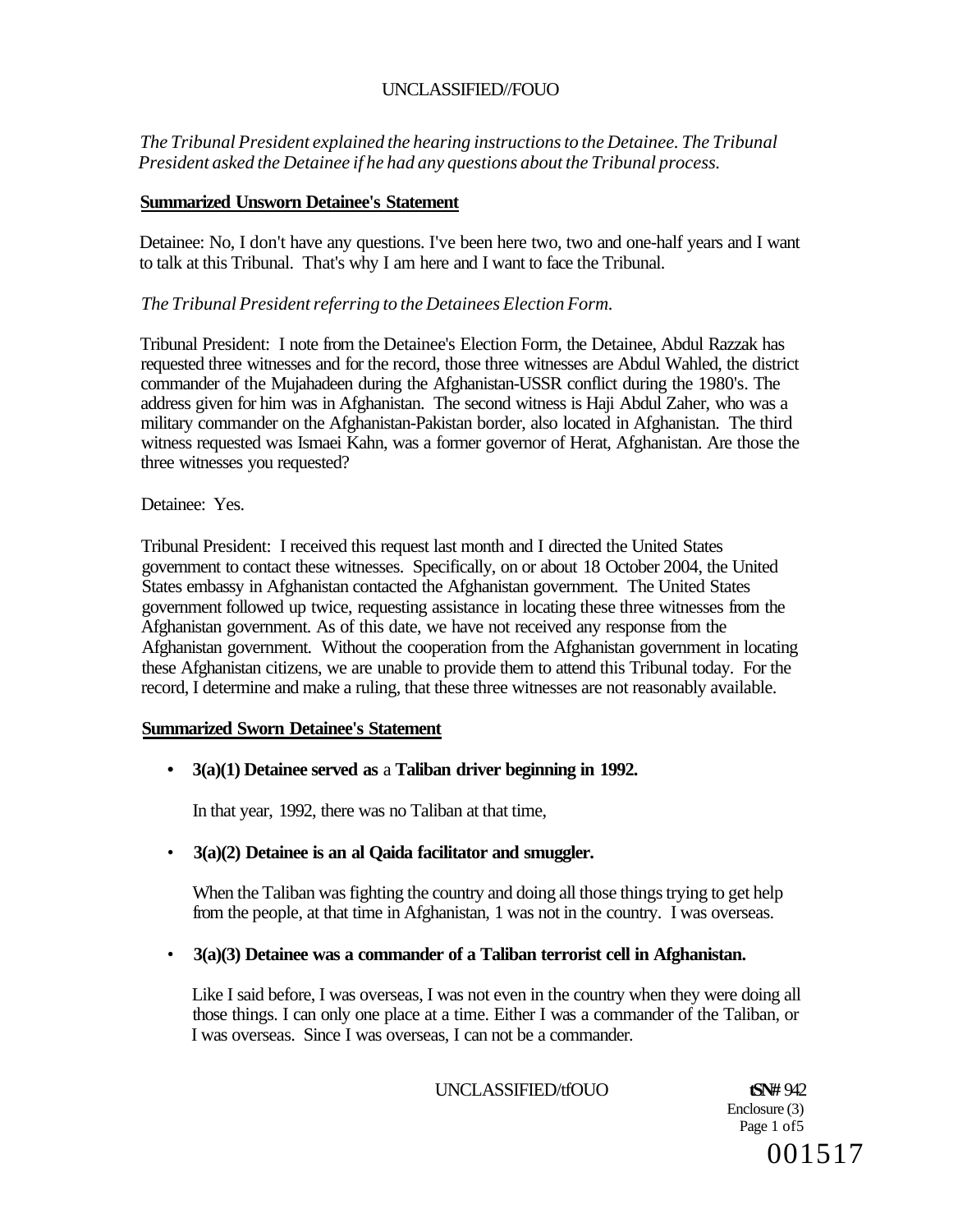## • **3(a)(4) Detainee conducted an escort mission for Usama bin Laden in Jalalabad, Afghanistan.**

Sir, I was overseas and if I was overseas doing work there, then I could not have done what is claimed. So this allegation, number four, is wrong. I was not in Jalalabad at that time.

#### • **3 ( a )(5) Detainee provided goods and funding for Taliban terrorist cells in Afghanistan.**

Same answer for this one. I was overseas working. If my overseas stay is true, then there is no way I could have done these things in Afghanistan.

### • **3(a)(6) Detainee provided guidance in the terrorist training camp near Kandahar.**

Same answer for this one. I was overseas and this allegation is wrong because I was not in the country.

## • **3(b)(1) Detainee fought against United States forces in Kabul.**

Same thing. During that time period, I was overseas. So, it is not true that 1 fought in that country while I was living overseas.

### • **3(b)(2) Detainee provided weapons and explosives to a Taliban terrorist cell in Afghanistan.**

I was living overseas, so, this is incorrect. If I was living overseas is true, then this is wrong.

### • **3(b)(3) Detainee was involved in assassination attempts against Afghani government officials.**

I was overseas and I could not be at both places at the same time. I was living oversea and I did not do these things.

Detainee: While I was overseas, there were people there living with me during that time period and you can ask those people. Two of the people names are Radd Mohammed, he was with me and Modali Ishaq. They both were living next to me in the same area. When I was living overseas the council in the Rabani government told me, they were not going to give me any financial support from the government. I had to wait until *the* next government was established and then they would pay me. So they stopped my pay.

You can check with the Rabani council, the people worked in that government if anything that I say is untrue then you can prove me guilty or anything you want to do with me and I will accept it.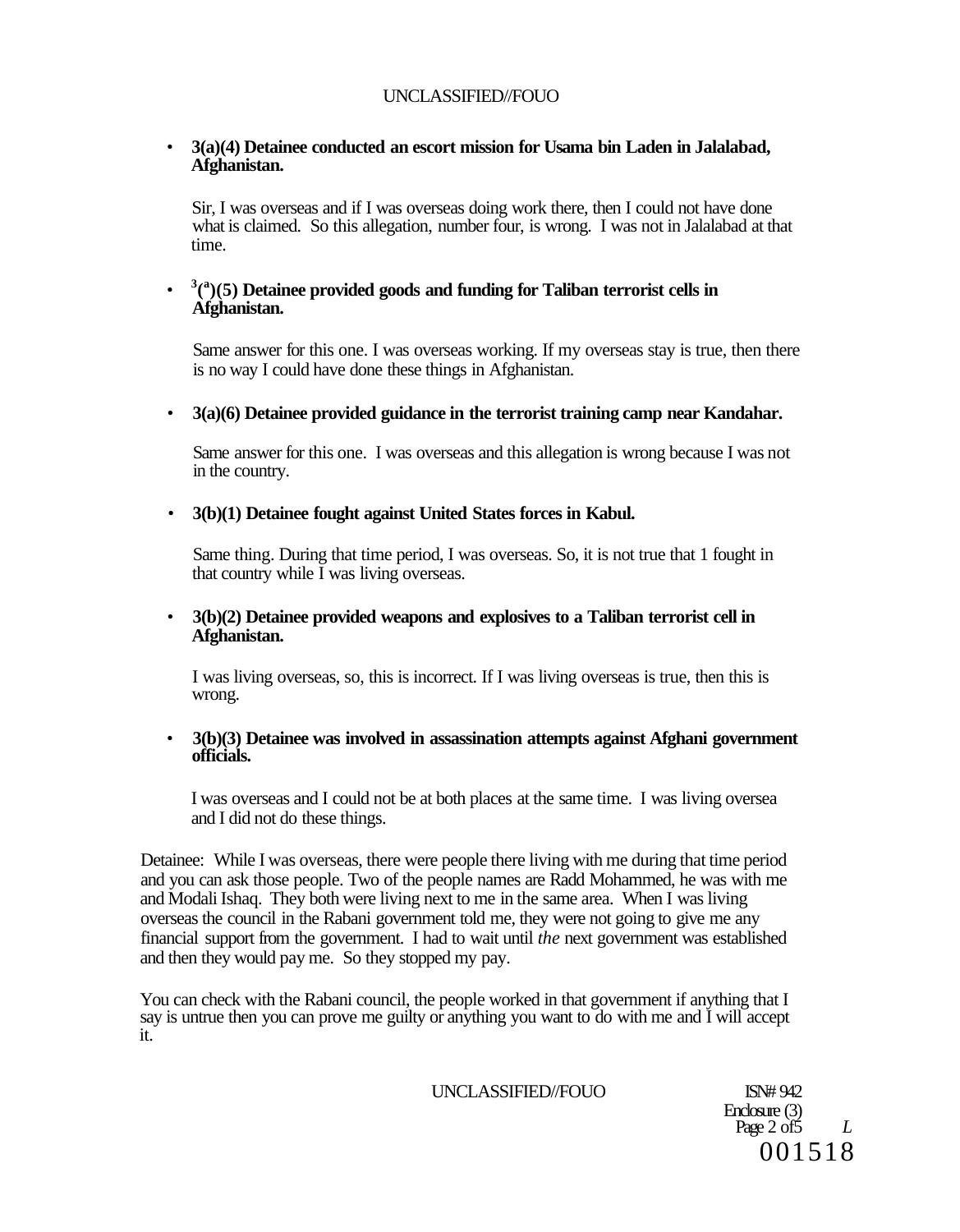Everyone knew that the Afghanistan people were fighting for a long time, twenty-five years and at that time, people were fighting tribe-to-tribe or village-to-village and everything happened to rae. They captured me through the government. The government captured me but they did not have anything against me. It was one person who gave them wrong information and just because of this wrong person, I am here. They can't prove anything against me because I never did any wrong. The person that was giving you all that wrong information, that is the person that killed my two brothers, my sister, my father and two of my sons. That is the person that is doing all this to me,

Now you can decide if I am innocent or guilty, but I didn't do those things. They are wrong accusations and I did not do it. If justice is with me then I need to find out why those relatives of mine died. They died and I have been in jail for a long time. This is one sided and that one person, I don't understand what he said behind me without having any evidence or witnesses. I need to know if you all will allow it to be one sided or both sided?

Why is the Afghani government providing you the things behind me, why are they taking this information from this one person? If I did something wrong then my government should know and they would have something on me, but they did not have anything on me. All those things came from one person and he said them behind me.

I've been here for two, two and one-half years and I have not received anything from my family. Not a letter or anything. I am sending letters to my family and not receiving anything back. My enemy, De Ha, did it to me. He gave me to the government and he put all those things on me, that I did those things. I want justice and a reason why. If I am innocent, I want justice. If I am guilty, at least I want the human rights of letting my family know how I am doing and finding out how they are doing.

If all those things, they say I did, then they must have witnesses back home. If I did it they should have more than one person as a witness, say that I did something. My whole village knows what is true and what is not and what I think is that everything is happening to me, they robbed me of my innocence, is not human, it's cruel because I never did any of the things that I am accused of.

I have a family of my two brothers that got killed. I was supporting them. I have my own kids that I was supporting, also. I'm just a poor man, trying to work, feed my family and take care of my family. I was not a big person in the country and how could they say anyone could do all those things? I was just doing regular work to support my family and my enemy did this to me. They wrongly accused me of all those things. The people that I mentioned lived with me and they know me. You can ask anyone of them about me. My relatives will tell you how I was and how I took care of my family. It is your choice. You can go and ask those people or you can believe one person that said those things about me. I don't have anything else to say. If the Tribunal has any questions then I will answer them.

### **Tribunal Member's Questions for the Detainee**

**Q:** You said that you were overseas. What years were you overseas?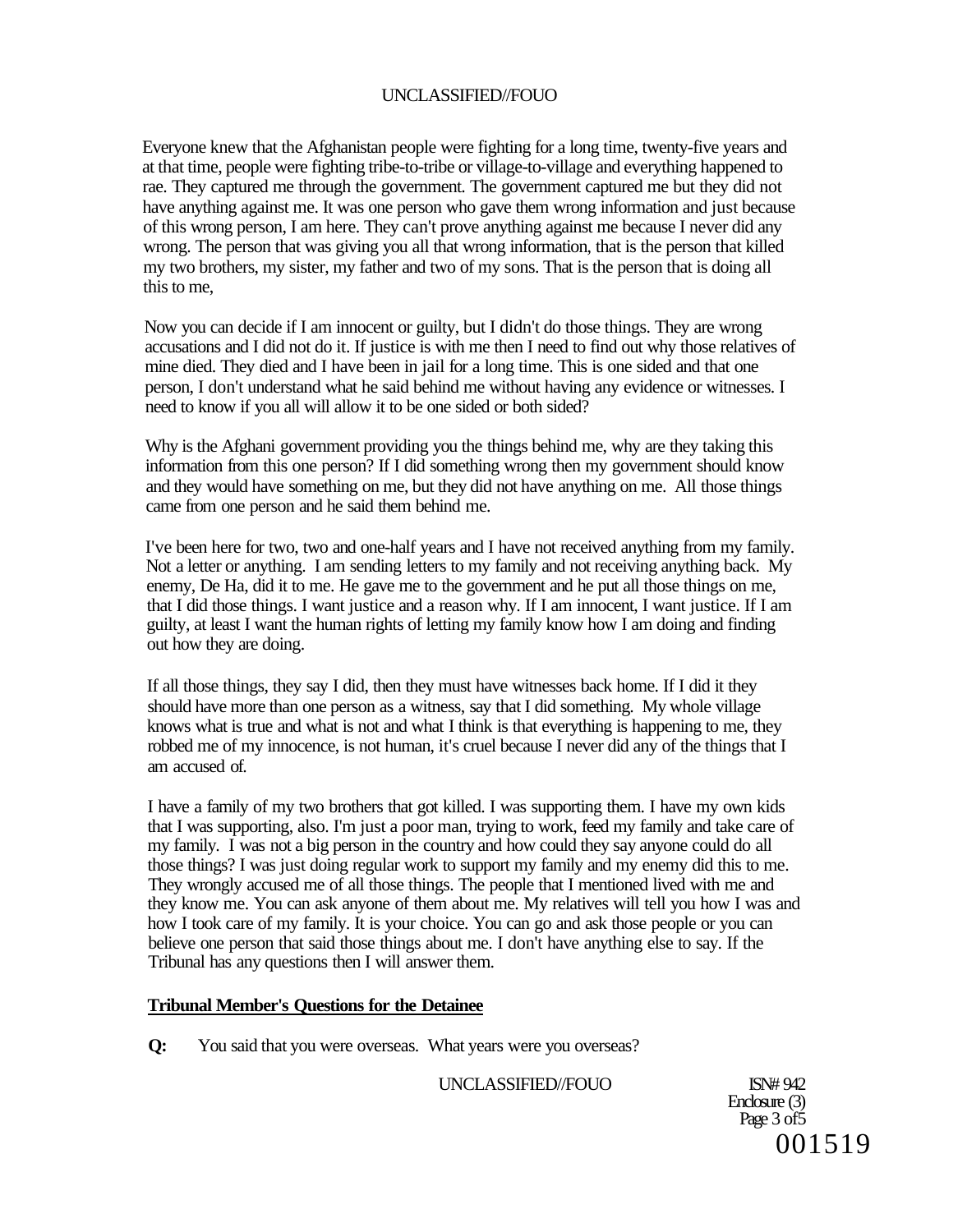- A: I was overseas and I had left the country two years before the September 11 th thing happened.
- $Q:$  In what country were you in?<br>A: Iran
- Iran.
- Q: Can you tell me what city in Iran?
- A: Masher.
- Q: Were you employed in Iran?
- A: No, the government was providing support to us. The people that I mentioned before, I took them from prison and the government was supporting us all together.
- Q: Which government, the Iranian government or the Afghani government?<br>A: Rabani council.
- Rabani council.
- Q: When did you return to Afghanistan?
- A: When the fight was over and the American and Afghanistan had a new government The council told me, that since our government was gone, and a new President in the country, we would not get any financial support any longer unless we went back to Afghanistan and got a letter from the new government. I went to Afghanistan to *get* the letter and that is why I was in Afghanistan.
- Q: Why were you in Afghanistan before you were arrested?
- A: When I went into Afghanistan, the person I needed to get the letter from went into another country. So, I went back. And when this person came back from the other country, I went back to Afghanistan and that is when I got captured.
- Q: Can you tell me the name of your enemy that said all these things about you?
- A: Mohammed Jan and Shed Mohammed. Those two are my enemies. They did everything to me. They hand me over to the government people. All this is happening to me because of those two people.
- Q: Did your family go with you to Iran?
- A: Yes, sir. My family went with me.
- Q: What was your job before you went to Iran?
- A: When the President was in power, I was a taxi driver.
- Q: For the President?
- A: No. I was a taxi driver in my town.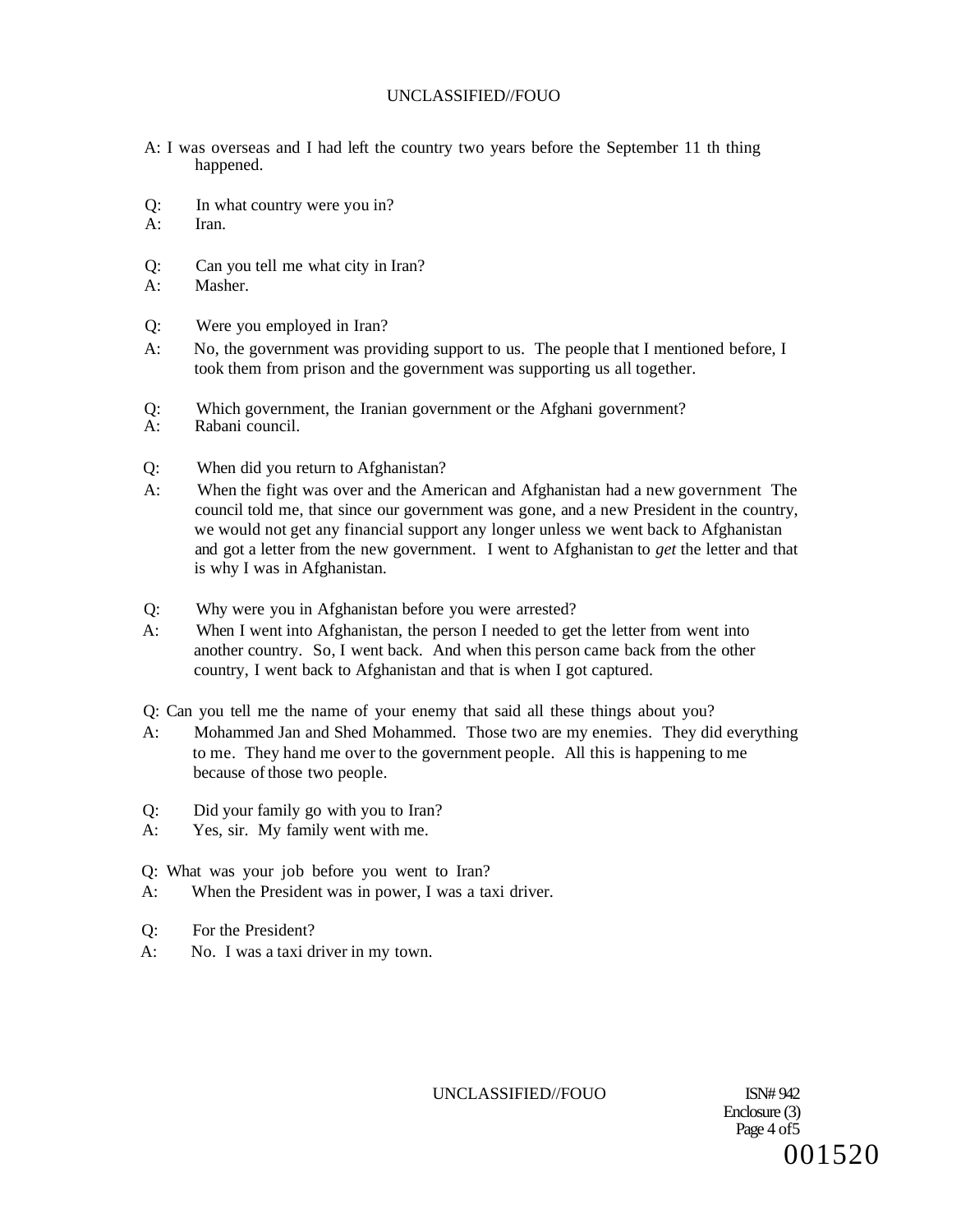- Q: Why would the government pay a taxi driver to take people out of the country and pay for them to live oversea?
- A: The people came to me were working for the Rabani government They were imprisoned by the Taliban. I took them from the prison since they were government officials and they provided me a house where I was staying and also financial support.

Q: Did you break them out of the Taliban prison.

A: My son was working in that jail and at night-time, we broke in the jail and took them.

Q: Did somebody ask you to do this or did you do this on your own?

A: No. No one told me, I just saw what was going on in that time and the governor in his time, the whole area was peaceful and all the money coming through the province was safe. The new government, I thought were disbursing money to Pakistan and just wasting money. It was the people money and I said to myself that this was not right and that is when I decided to release them from the jail and to help them.

*Tribunal President asked the Detainee if he had any other evidence to present to the Tribunal* 

Detainee: What kind of areas are you asking me to put in the Tribunal. If you let me know then I can do it otherwise, I have nothing else to add.

## **AUTHENTICATION**

I certify the material contained in this transcript is a true and accurate summary of the testimony given during the proceedings.

Tribunal President

Enclosure (3) Page 5 of 5 001521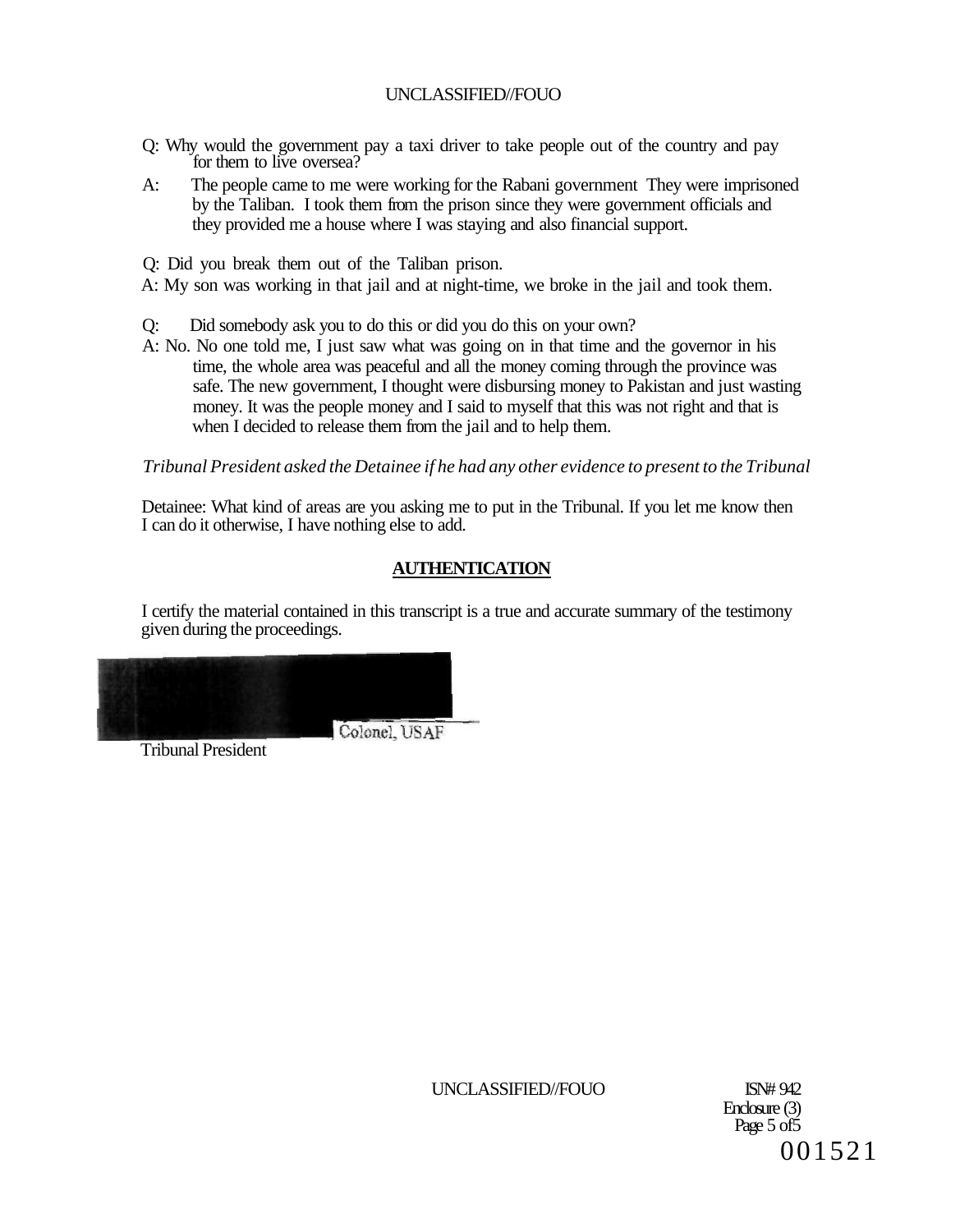## UNCLASSIFIED/FOR OFFICIAL USE ONLY

### Unsworn Detainee Statement

*The Personal Representative made the following statement on behalf of the Detainee, who was not present at the Tribunal.* 

There is a lot of exaggeration in the evidence. I am from a very poor family. My dad passed away when I was young so I was responsible for taking care of my family. We had lots of sickness in the family,

When I left for Afghanistan, I went because the television said they're killing our children in Palestine, Burma, and India. I listed to the cleric. I just followed what the cleric said, not because I wanted to go. Their speeches caused me to go.

I made a promise to my mother that I would only go for six months and then come back home. If 1 knew in advance what would happen, I never would've went.

I had no job and lots of problems. I got a free ticket and some money, so I went. I went before 9/11 so it had nothing to do with America.

I have no problems with America. I wasn't involved in what was happening between the Northern Alliance and the Taliban.

After 9/11 and when the fighting began, I was in the mountains. I asked for my passport back so I could leave, but 1 couldn't get it so I left Afghanistan for Pakistan.

The Afghanistan people arrested me. When tortured in prison in Kabul, they made us say we're part of al Qaida. I put my fingerprint on the document to stop the torture.

I'm not a member of al Qaida -1 never heard of al Qaida until I was arrested.

When I was in camp I saw bin Laden but I had nothing to do with him and did not identify with what he was saying. Others told me the training was following the Koran to defend my country. Whatever bin Laden did, he needs to be charged-don't take it out against me.

I didn't have any legal problems in Yemen and I'm not with Jihad.

I have nothing against the tribunal and my behavior here has been good. The only thing I've done here was throw juice on a guard because I was upset when my mother recently died.

> ISN#51I Enclosure (3)

UNCLASSIFIED/FOR OFFICIAL USE ONLY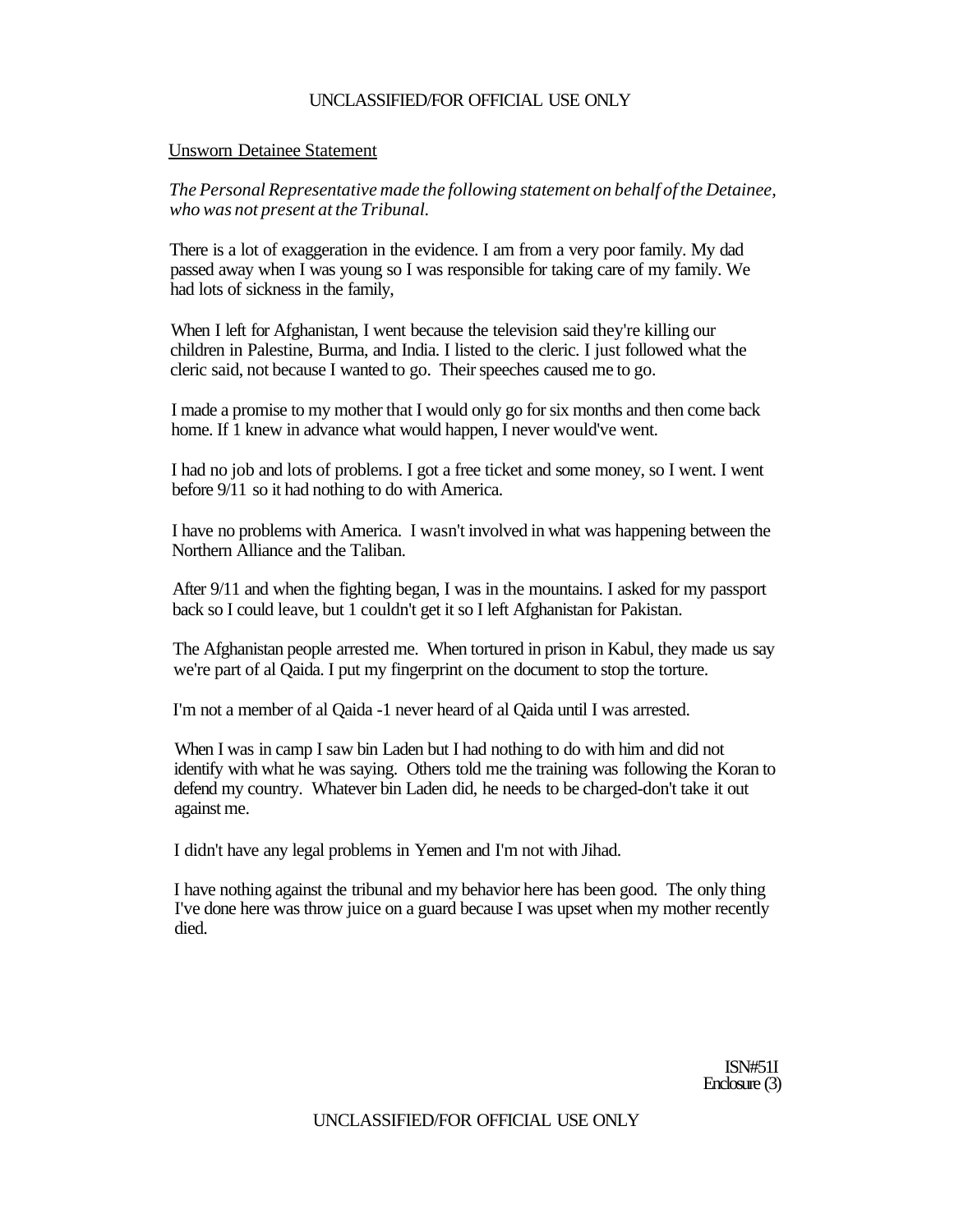### Summarized Sworn Detainee Statement

*The Tribunal President read the Hearing Instructions to the Detainee, and confirmed that the Detainee understood and had no questions.* 

*While the Tribunal President made reference to the Detainee Election Form, the Personal Representative stated the following:* 

Personal Representative: Mr. Ameur wished to bring up some procedural points. He received the Notice to Detainees and understood the content of that document, and would like to retain possession of that document, but the guards removed it from his cell. He wanted to request a copy in both English and Arabic. Another item of concern is notes he wished to take in the initial interview. He is allowed to have paper, and he would've taken notes at the interview had he known that's where he was going. He wanted to have several days to go over the evidence after he copied it down, and he didn't have the time. He did bring paper to the final interview and, after taking notes on the Summary of Evidence, he is requesting several days to build his story now that he's taken notes in his cell. 1 explained to him that I didn't have the authority to authorize that, but that would be something to bring to the Tribunal.

Tribunal President: (to the Detainee) This form I have is the Detainee Election form that indicates you wanted to participate in the Tribunal. It also indicates you requested a witness; your landlord in Pakistan. This Tribunal approved your request for a witness, and we notified the Department of State of this request; the State Department notified the Pakistani Embassy of this request to locate the landlord. As of this morning, we have received no response from the Pakistan Embassy, so we have to proceed with the Tribunal. In reference to your request for the documents taken from your cell, that is the policy of the administration over the detention facility, and I recommend you make a request to them to get those documents back.

Detainee: Can I speak up, or interrupt you on each section, or should I wait until you're finished and then talk?

Tribunal President: If you could wait until we finish, and then you may speak.

Detainee: Sometimes I forget what I want to say so that is why I ask.

Tribunal President: I just have one more comment. This Tribunal does not have the authority to change the policies of the detention facility administration. Do you understand?

Detainee: Yes, I do.

Tribunal President: Now you may proceed with your comments.

ISN# 939 Enclosure (3) Pagel of 19

UNCLASSIFIED//FOUO

001523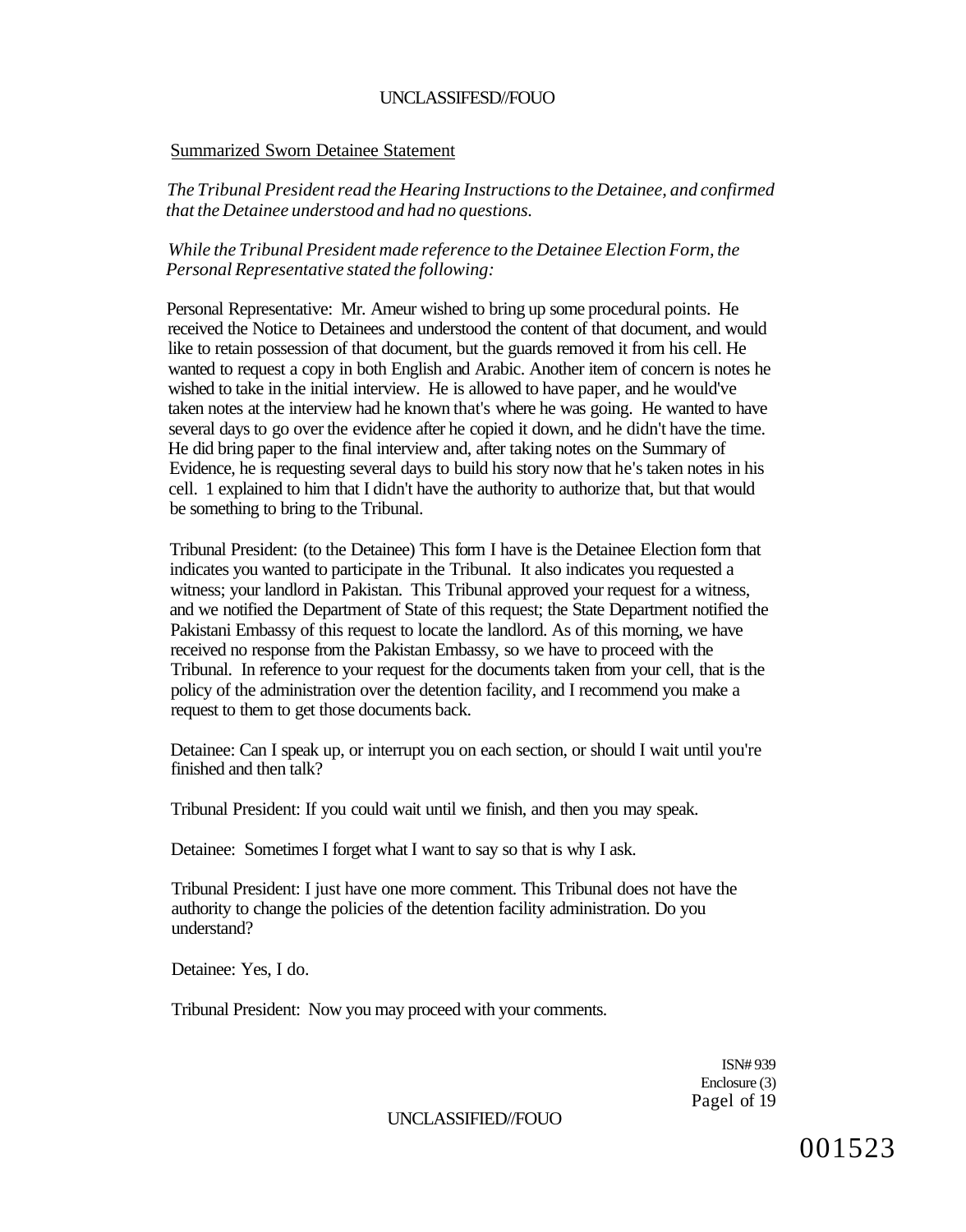Detainee: Regarding the allegations, I have spoken with my PR and asked to have a copy, and I wasn't given one. Since I don't have a lawyer, I would like to prepare by myself. I'd like to have the opportunity to write down answers to each allegation. I was not given the opportunity to defend myself; you did not give me the time, and this Tribunal has no lawyers; how could that be? I want to ask you if I can speak in Arabic or English?

Tribunal President: You can answer in English until it becomes difficult to understand, then we'll have the translator assist us.

Detainee: Good.

Tribunal President: Now we will read the procedures for this Tribunal process, and this will be translated into your language to be sure you understand. I just need to clarify you did have the opportunity to read the Unclassified Summary of Evidence in your initial interview.

Detainee: Yes. I have asked my PR to re-copy the allegations, but he refused the first time. Is this the law? I know for a fact other Detainees were given the chance to read them over and over in their cells. I was not given this opportunity. Does the law in the United States differ from person to person?

Tribunal President: That is correct; it does apply differently depending on where you're located in the detention facility. There are some people with the authority to take paper and pencils into their cells. I'm not sure what their policy is.

Detainee: I'm living in Camp 4 with the white clothes, and I have seen many Detainees before I was called to meet with the PR, and after; some people were given written allegations. Is this for everybody or some people? I have written these papers in my cells after I memorized the allegations, and we have the right to pen and paper.

Tribunal President: You'll have to take that up with the interrogators and the administration of the detention facility; we don't have the authority to give you paper and pencil; the permission must be from the detention facility authorities.

Detainee: I have asked for this to be on a piece of paper only, because I couldn't copy with handcuffs on; anyway, that changes nothing because we are in court, so let's just go.

Tribunal President: Let's clarify; this is not a court, but a Tribunal; you would only need a lawyer if you were being charged with a crime. We are here to determine if you should retain your classification as an enemy combatant.

Detainee: An enemy combatant is not a criminal to you? An enemy combatant is a criminal.

> ISN# 939 Enclosure (3) Page 2 of 19<br> $r v^{\wedge *}$   $r^{\wedge}A$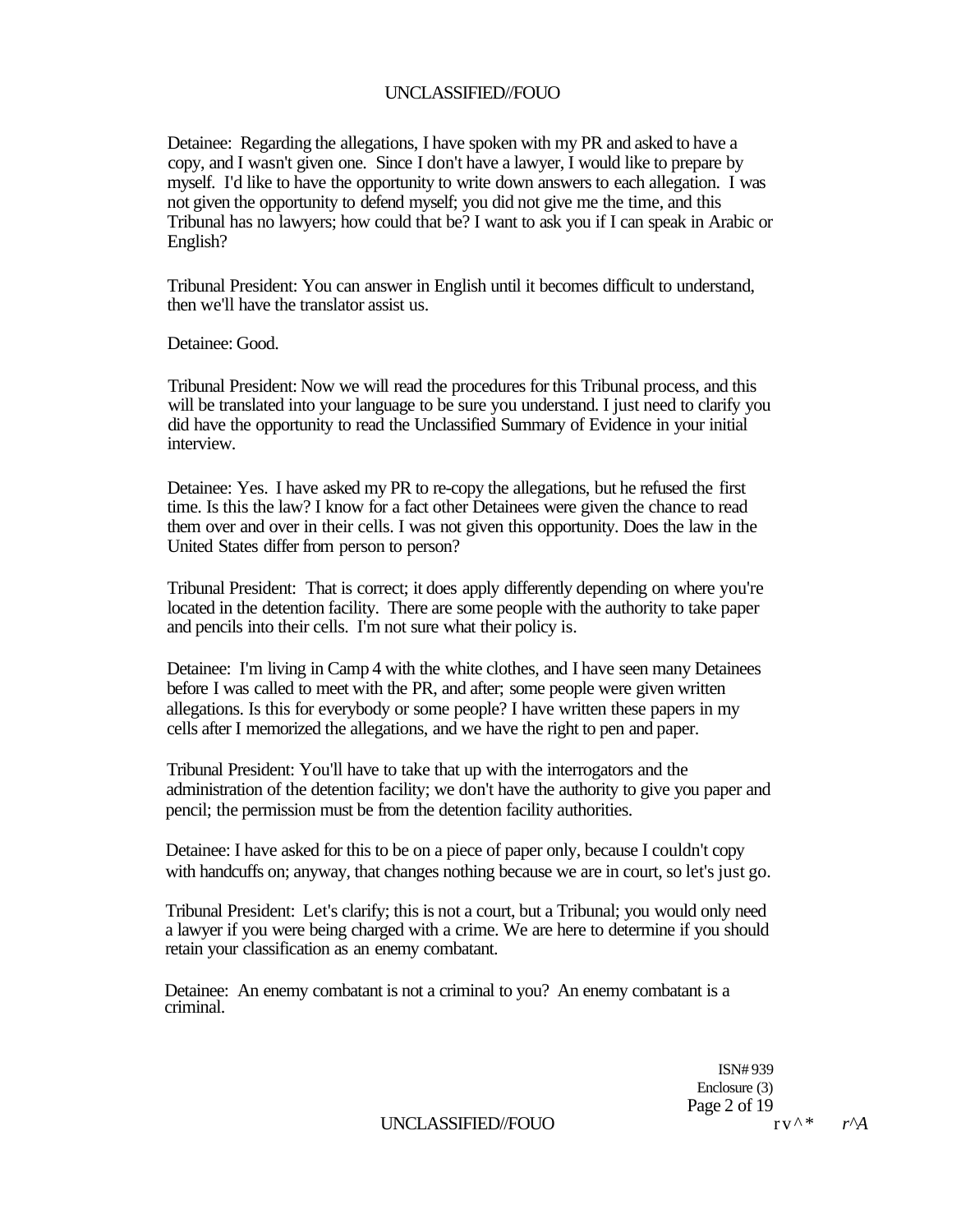Tribunal President: If you've committed any acts that support al Qaida, Taliban or their supporters.

Detainee: To be classified as an enemy combatant means something in front of the law especially. If this Tribunal is not to punish people, if that's what you're saying, if I was determined to be an enemy combatant, and you're saying you're not going to punish me, then where is the punishment? I think an enemy combatant should be punished, if I am.

Tribunal President: This Tribunal's job is to confirm or deny you are an enemy combatant; we will review the information you provide, and review the information the government has, and determine if you are an enemy combatant or not.

Detainee: Anyhow, it's too late to start talking about these processes, you have things to do and to finish; you need to do your job. These allegations I heard unfortunately are all fabricated, and the PR says there's classified information. Let me continue in English; what I have seen is fabricated. How can I be sure if the classified is fabricated, too?

Tribunal President: We will be able to determine whether it is truthful or not.

Detainee: So now you are at two points; to believe me or the allegations. According to the penal code, which most Europeans deal with, is a law most countries go by. According to this law, the accused is innocent until proven guilty. In the U.S., it is the opposite; I am guilty until proven innocent. I am here on this isolated island, how could I give you proof that will support my case? How can I defend myself without my family or media?

Tribunal President: Why don't we review the allegations? You can respond to the allegations, and then we'll consider your responses, and also the government's classified information.

Detainee: Excellent. Can you please uncuff one hand so I can read what I have to say? I feel pain; I'm in a lot of pain in my right hand, and this will affect how I hold the paper and express myself.

Tribunal President: We have two choices; we can loosen the cuffs or take them off one hand. I just need to make sure everyone here is comfortable with the decision we make.

Detainee: Frankly this is a kind of torture, and that is why 1 would like to...

Tribunal President: We don't have the authority to take them off, that's why we need to discuss it with them, and I understood you said it's tight. That's why we are offering you the opportunity to have it loosened; we'll take a brief recess and discuss it with the guards.

> ISN# 939 Enclosure (3) Page 3 of 19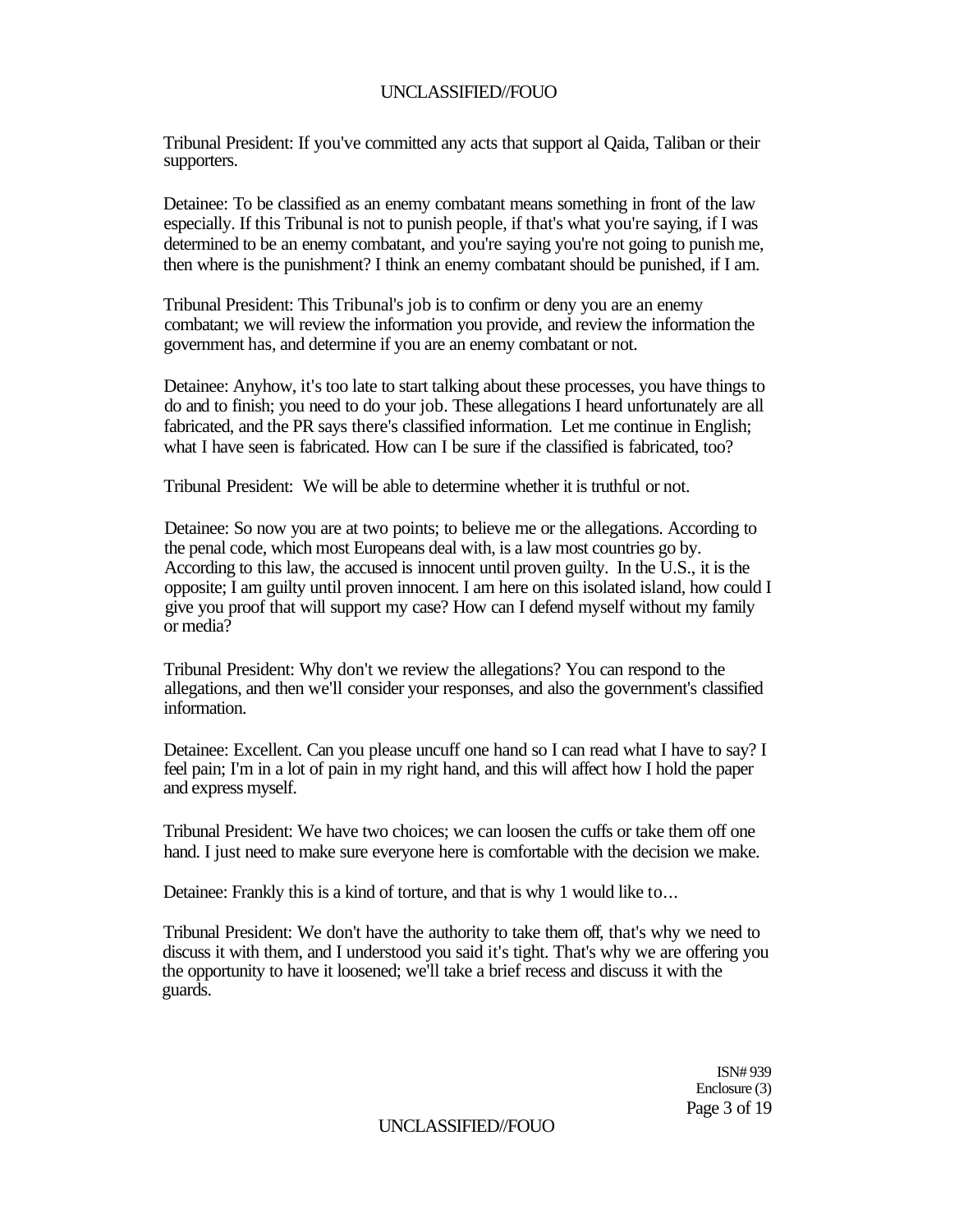Detainee: The trouble is with this blue box, and you can see with your own eyes the marks on my skin. If you were ever in my shoes, you would feel the pain I'm feeling, and this is proof that I'm in pain.

*At this time, the Tribunal took a brief recess, elected to loosen the Detainee's handcuffs, and quickly reconvened.* 

*Exhibits R-l (Unclassified Summary of Evidence), R-2 and R-3 were submitted to the Tribunal at this time,* 

*The Unclassified Summary of Evidence was then read to the Tribunal by the Recorder.* 

*The Muslim oath was administered to the Detainee by the Recorder.* 

*The Tribunal President then permitted the Detainee to present evidence, and advised him he had the assistance of his Personal Representative in doing so.* 

*3.1 The Detainee was captured in a suspected al Qaida safehouse.* 

Detainee: Before this or that, I'm not responsible for any mistakes in translation of Arabic or English. I am disappointed that Americans don't have a higher standard. This evidence is all fabricated. Of course, without a lawyer or attorney here, I will try by myself to defend myself. Whoever fabricated these accusations didn't know how. How could he be not lying in the classified information I don't know of. Whoever knows about what is happening in Islam would not fabricate this like this. In a third world, if someone fabricates something, they do it 100%; for example, a tailor, if he's not very good, could make or sew clothes too big or too small. If he's a good tailor, he could make clothes exactly for any one of us. I'm just trying to explain an example of what this allegation is; anyway, I will try even though I wasn't given enough time to answer. I will try my best to respond on these allegations. In regards to accusation number one, that house you say belongs to al Qaida is located behind the military and civilian airport in Peshawar, Pakistan. This house I was living in with my wife and four kids, has two rooms, one bathroom and one small kitchen. One of your intelligence members, I don't know if he was FBI or CIA, entered the house, took pictures, and may have taken some things. They have seen the house, and you could ask the agent how big this house is. I had only two rooms; in the U.S., each kid has one room. In this house, my wife and I had one room, and one for the kids, with only one bathroom for the whole family. The first room is 3 x 3.5 x 3.5 meters, and the second room is 3.5 x 5 meters. You understand? The kitchen was 2 x 2 meters. Do you think this house would be for al Qaida people, to come and stay or live, in the bedroom of my kids or me and my wife?

Tribunal President: We just need you to answer the question; were you captured in an al Qaida safe house?

> ISN#939 Enclosure (3) Page 4 of 19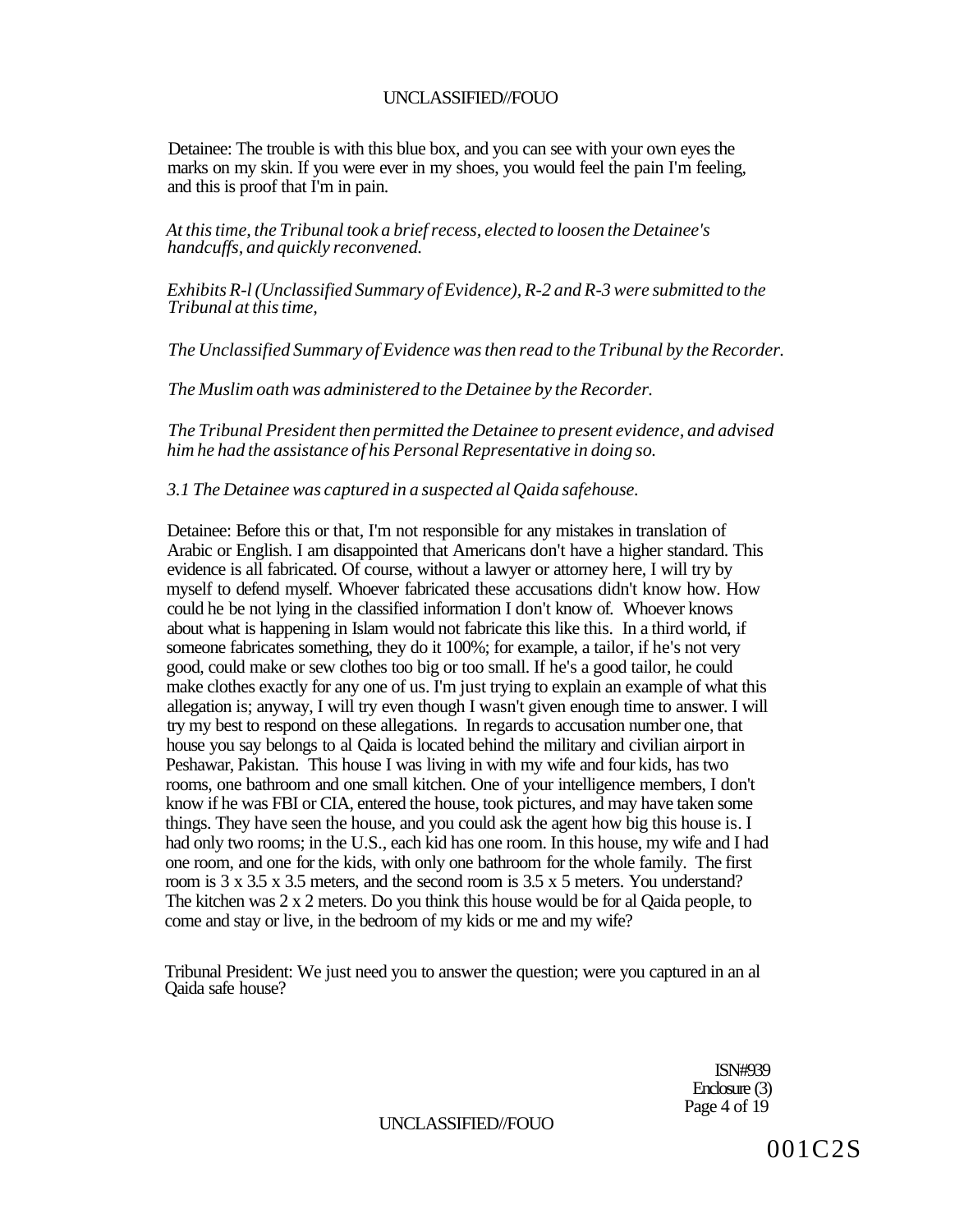Detainee: No, of course not. I'm just trying to prove it was not possible, because whoever fabricated this didn't know how big the house was. Do you think al Qaida does not have money to rent a bigger house with more rooms?

Personal Representative: You also mentioned it was near a police station?

Detainee: Yes. Because the house was located behind the military and civilian airport, this region is full of police stations, and Pakistani intelligence is everywhere. Do you think al Qaida only has this dangerous place? Do you think this place was for al Qaida because it's surrounded by all the police stations, and the Pakistani intelligence? Is it because they don't have enough money? Couldn't they have rented a special house with many rooms? Is it wise for al Qaida to have a place behind the civilian/military airport, and be surrounded by the police stations and intelligence? Only if they're stupid. I don't think they are stupid. If they go there, they endanger their situation. If that house I lived in belonged to al Qaida, then that means that I am a member of al Qaida. Is it wise or to my own benefit that I didn't flee like the others fled, or at least change houses. It's all known that al Qaida is a military organization, When the Pakistani police came with the American intelligence man around 1:30 in the morning, did we exchange fire between the two of us? No, this never happened; I opened the door by myself for them. When they entered the house, the American man with them was the leader; did they find any proof that incriminated me with a relationship with al Qaida? Is it wise that a member of al Qaida came with his wife and family, and lived in that house knowing this house is surrounded by all the police stations? We learned through the media that there are Pakistanis in some areas in which there were houses in Pakistan that exchanged fire between the two. We heard there was killing between the two parties; this is proof that some of these houses had al Qaida living there. The things that happened in those houses didn't happen at my house. If you, in your investigation, determine I'm al Qaida, I tell you it is contradictory. They classify rae as Islamic Brotherhood. There is a big difference between the ideology of the Islamic Brotherhood and al Qaida. It is funny if anyone knows about the Islamic stage. If my house belonged to al Qaida, and you have a lot of members of al Qaida here in the detention facility, ask them if I was a member. Unfortunately, through interrogations this was just a crossing question; they said the Pakistani people said my house belonged to al Qaida. I was not interrogated on this point, and most of these were not covered in my interrogations; it's been many years, and I find myself being accused of something I've never been interrogated for. I don't know if the interrogators belonged to the American government; I feel there are two sides to the situation here. This other side of interrogators fabricated or prepared all these allegations. What I mean was that I was never interrogated for these points for 2 *Vt* years. The question is: why have I been in hell for 2 Y<sub>2</sub> years, and not interrogated on these points? I feel there are two kinds of governments in one government; one in the U.S. and one here. I understand al Qaida is led by Usama Bin Laden; I have never been a member or had any relationship with these people, because my ideology and theirs is different. Yes, we are all Muslims, but we have differences just like Christians have many differences; there are different beliefs. As in the U.S. and Europe and everywhere, there are criminal organizations and terrorist organizations have differences. The KKK is a

> ISN# 939 Enclosure (3) Page 5 of 19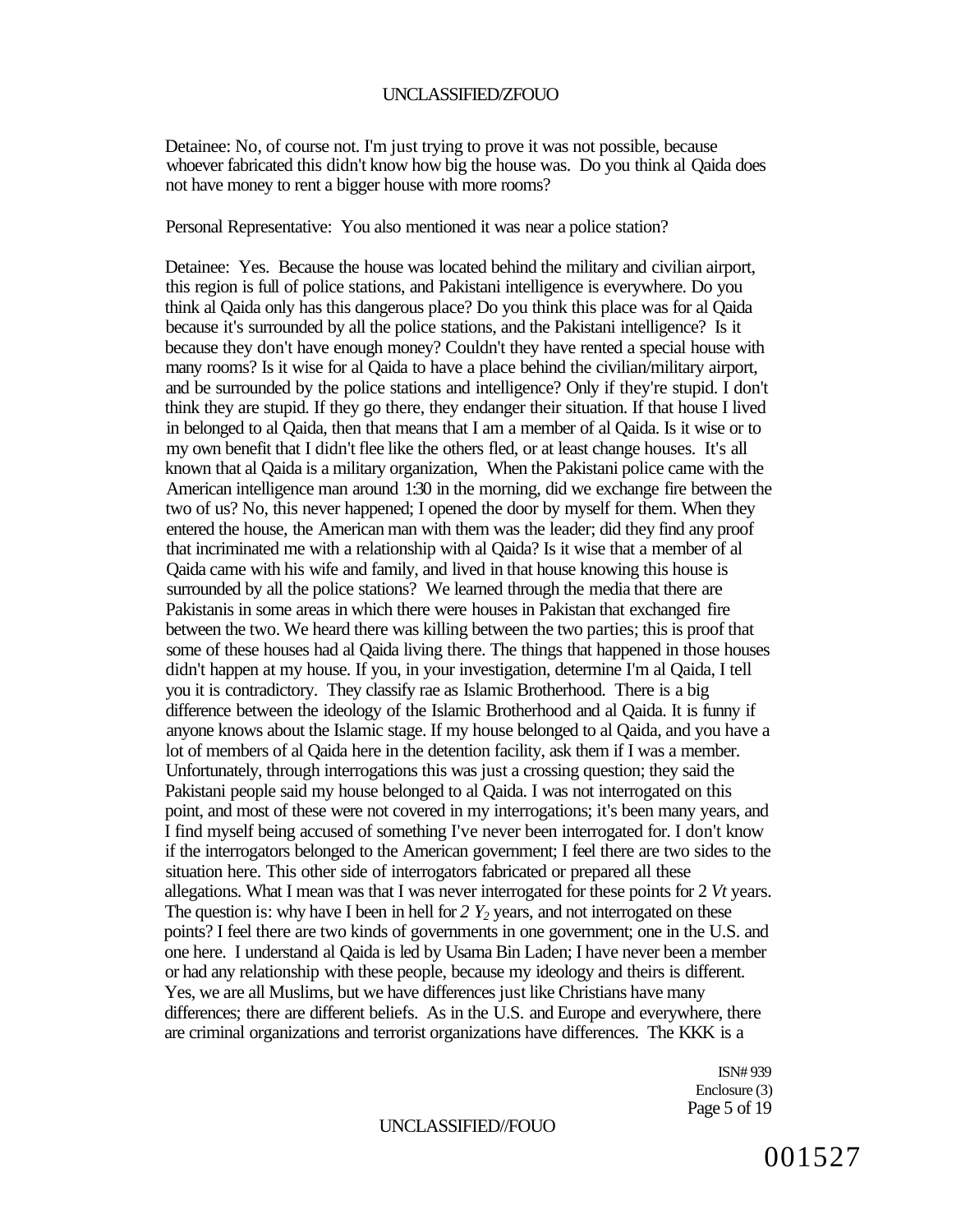Christian terrorist group. In England, they have the IRA, which is Protestant Then there is the Russian and Italian mafia; we have the same. That doesn't mean all Christians have the same ideology; you have criminals and we have criminals. Unfortunately, I'm very sorry, I don't know how to answer all these allegations. If you believe any Muslim is a member of al Qaida, this would be a different problem. If you think al Qaida is Usama Bin Laden's, and I am one of them, then I say I am not and never was.

Tribunal President: Can we move on to allegation # 2, please?

Detainee: That's good; do I have enough time to answer all these allegations? If you are in a hurry, then I will expedite my answers.

Tribunal President: We would like for you to answer each of the allegations. Personal Representative, would you read # 2, please?

Personal Representative: Yes, ma'am; I'm not sure he's done with #1,1 wasn't clear on that. Are you done with # 1?

Detainee: I have a lot to say on that, but since we have to move on...

Tribunal President: No, you did respond to # 1; you said the house you were living in was not an al Qaida house.

Detainee: No, never for al Qaida; it was for my family and me. What is the next point?

#### *3.2. The Detainee worked for the African Muslim Agency.*

Detainee: This is a Kuwaiti agency in Africa that is there to help orphans. They dig wells and get water to help needy people. They help the needy and the poor. They build schools and mosques and distribute nutritious food for people with no shelter. Is this a terrorist act? Let's suppose they are a terrorist organization; is everyone who works for it a terrorist? If it is a terrorist organization, then that means the Kuwait government that gave permission and allowed for it to gather funds and send it to African countries, is also involved in terrorism. The African nations that allowed them to do so are also involved in terrorism. Why the name of this agency? As a matter of fact, I was only trained by them, and never worked for them. I was trained for charity reasons; to do good. All that I have mentioned is that I was trained there in 1974. I want to clarify one more thing: I was trained to do charity, and nothing else. So why is this allegation stated here against me? I don't have any relationship with terrorism. Why are accusing me of something I haven't done? If you believe this is a terrorist organization, why don't you deal with the leaders and bring them over here, and detain them like you do us? Unfortunately I never heard of these accusations before. Why don't you deal with the agency itself? Kuwait is a friend of the U.S. government. All industrial companies and all shopping centers supported or run by mafia organizations in America and Europe and or sponsored by them could be terrorists; drugs and mafia and cocaine and banks that have the trust of the

> ISN# 939 Enclosure (3) Page 6 of 19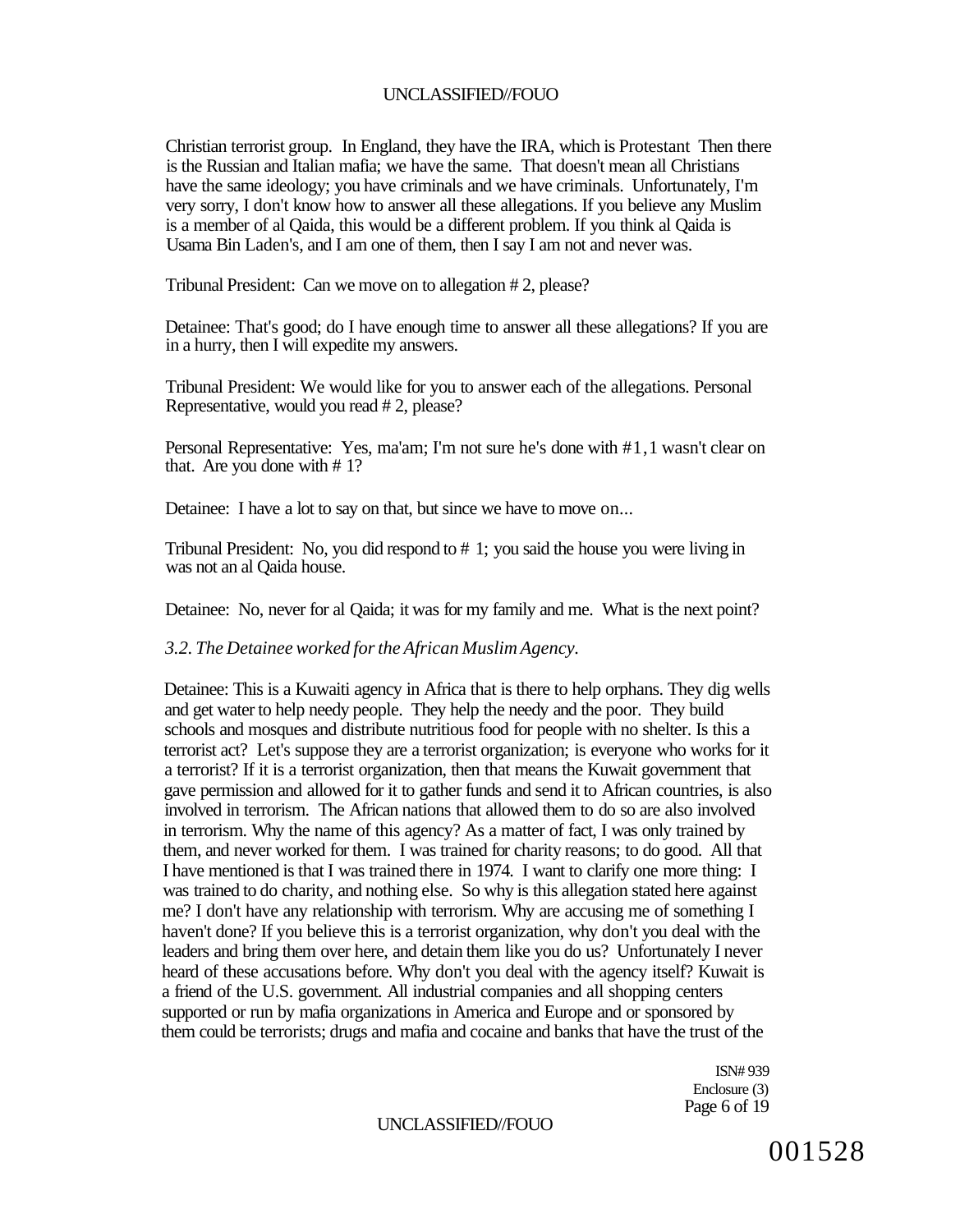mafia, one could say these banks are terrorist banks. Do you understand what I mean? If the organization is mafia or organized crime in U.S., Russia, Europe or China, they deal with many shopping centers, then the banks or factories they use could be terrorist organizations, too. When normal people work in the banks dealing with Russian or Italian mafia, then all the clerks are terrorists, too. I don't think so; just because I trained to work in relief for an organization, doesn't mean I'm involved. Why don't you deal with the head dealers? I'm only a person paid by a salary. Why don't you deal with the leader? When they catch them or freeze their accounts at the banks. That's all for that one.

### *3.3. The African Muslim Agency is linked to Al-Ittihad al Islami (AIAI).*

Detainee: I wonder. I believe AIAI used to fight against the Russians. It means in Arabic, Islamic union. If you mean the ones fighting against the Communists between 79-92, this is one point If you mean another organization, I don't know. It is known by everybody their mujahideen fought the Russians between 79-92. They were part of the Afghani northern alliance fighting against the Taliban. After the collapse of the Taliban, this organization was a part of the Karzai government. I don't care if they are a terrorist group or not; I just want to explain. If it's a terrorist organization, then it is now part of the Karzai government. I don't know why this organization is accepted by Karzai. I have no link or had any relationship with this organization; it is an Afghani organization, and I am an Arab from Algeria. I have never been interrogated or asked about this point. After  $2^X A$  years, you now ask me, and I don't know the link between me and this organization. The Italian mafia is a terrorist group, but I am not a part of them; it is the same here.

Personal Representative: We also covered in our previous conversation that the name Islamic union is so common, there could be hundreds of organizations.

Tribunal President: What does Islamic union have to do with allegation #3?

Personal Representative: Ma'am, if I can repeat what he said to me, it might make sense at that point.

Tribunal President: OK.

Personal Representative: The only AIAI he is aware of is in Asia, therefore it does not appear to be any link he's heard of, and the Islamic union which is what it stands for.

Detainee: The Islamic union could be a student union, workers union, terrorist group; I don't understand what kind of union this is. I have heard of Islamic Afghani fighters groups in Afghanistan, but I don't know the relationship between them and an NGO in Africa; that's two different continents. Let's just say there's a link between this Kuwaiti organization and this fighters group; why are you asking me about it? Like there's a link between the Russian and Italian mafia; what is my role in this point?

> ISN# 939 Enclosure (3) Page 7 of 19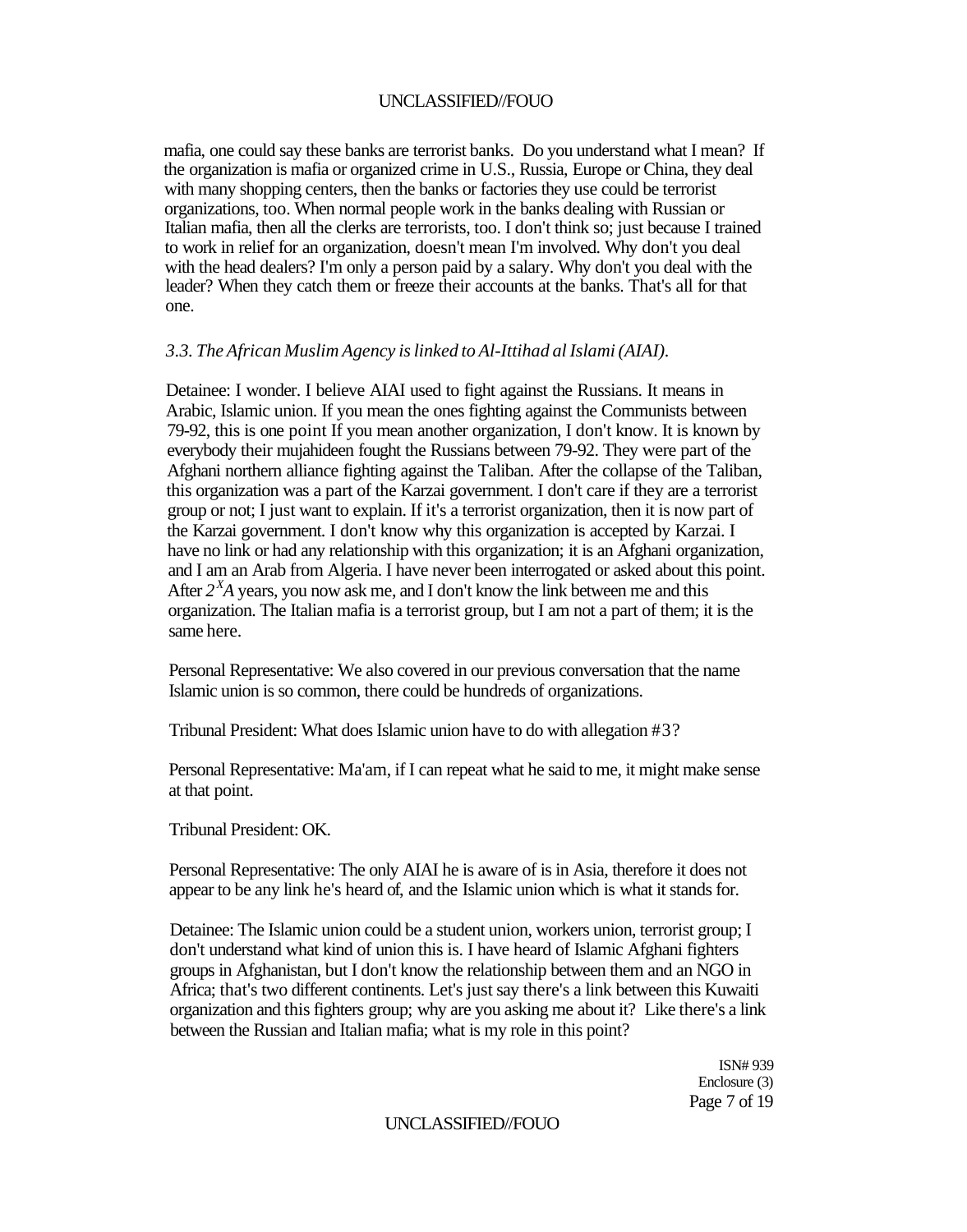Tribunal President: I don't know; this is the first time we've seen these allegations.

Detainee: I'm like you; this is the first time, and I've mentioned before I've been here 2 *Vn.* years, and never been asked by the interrogators of this.

Tribunal President; OK; I think that answers the allegation.

*3.4. AUIttihadal Islami (A1A1) is listed as a terrorist organization on the President's Executive Order 13224.* 

Detainee: I really don't care; it's not my concern how this is classified, but can you please give me the date of the order?

Personal Representative: 23 September 2001.

Detainee: That means this organization, if mentioned as a terrorist one, was part of the northern allies fighting the Taliban for six or seven years, I don't know, and they were a part of the Karzai government. This is a big contradiction, because they were part of the Karzai government, and the U.S., as far as I know, was not against the Karzai government. Anyhow, if it was or was not, I don't care about it. I couldn't understand, and I just wanted to show the contradiction on the allegations.

### *3.5. The Detainee's computer contained a file from an Islamic website concerning biological weapons in the United States.*

Detainee: Your American agent, FBI or CIA, I don't know which, who came with the Pakistani police interrogated me two days after I was captured me, and never asked me about this on the computer. Why didn't he ask me about it at that point? I stayed in Pakistan for six months and ten days, and I had never been asked about whether this file was on my computer. Does this mean these files are not important to that American agent, if it was there? He probably never pursued what was inside the computer, or it was put in after I left. When I was transferred from Pakistan to Bagram, I was interrogated for two months, they never asked if these files were on the computer. Could it be it was not important, or it was added after?

Tribunal President: Was there a file on your computer where you visited a website about biological weapons in the United States?

Detainee: I never really heard about this file; a military interrogator here asked me about it, and she was the first to mention this site. When she was talking to me, I stated I don't even know of this website, how could I have a file on that? I had never heard of it. When we came here, I was interrogated for about a year and 5 months. If those files existed in my computer, then why wasn't I questioned about it? It must've been a light subject not deserving of mention. Why haven't I heard of this before a few months ago?

> ISN# 939 Enclosure (3) Page 8 of 19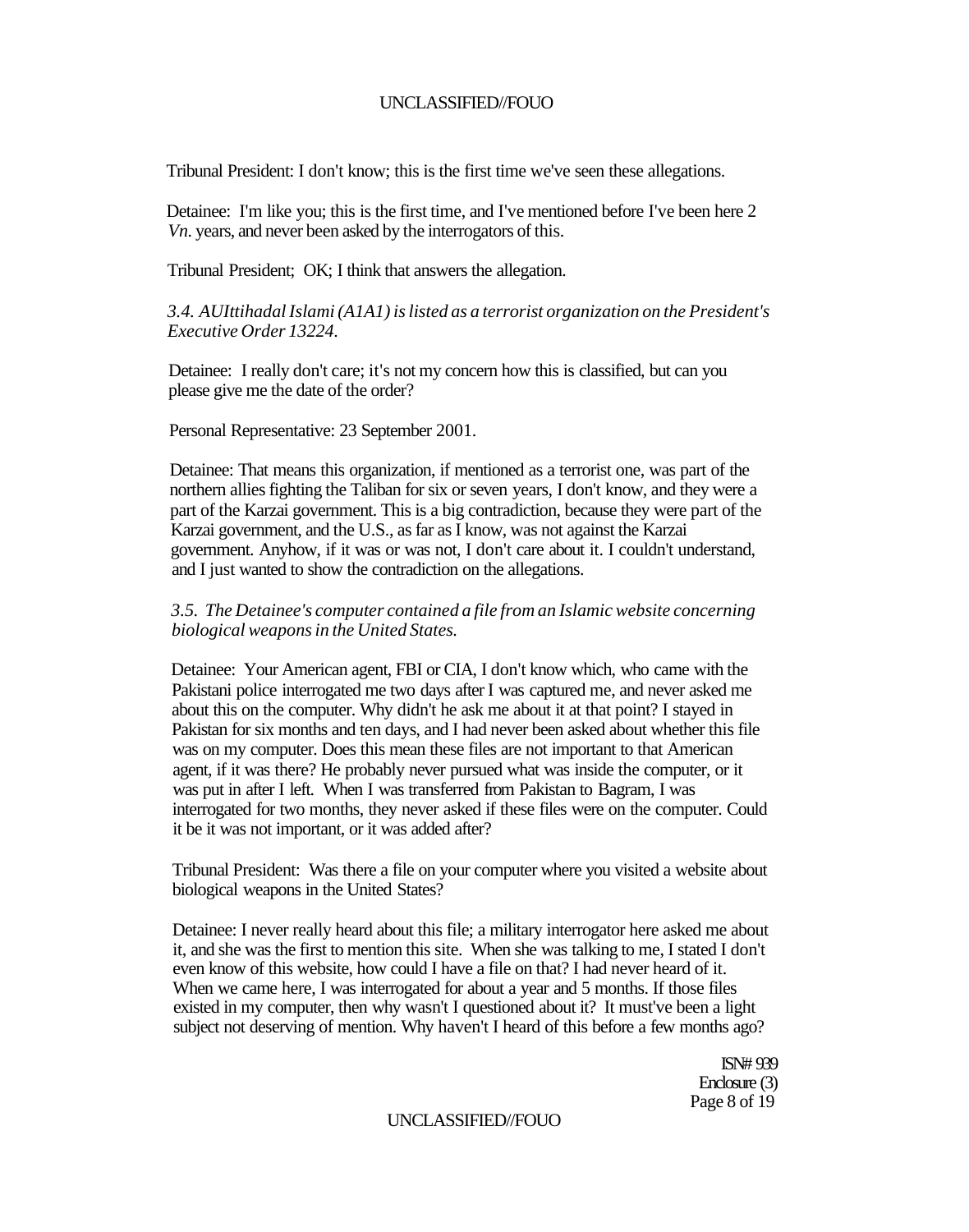According to this subject I ask: Are all locations on the internet allowed only for certain people, or for everybody? If it was not legal for this website to exist, then why would the U.S. allow for people to go to the website? I wonder why the U.S. would give people the right to have this kind of website. This means this website is not illegal, and it is permitted to enter this website. Anyhow, whether it was illegal or not, I have never heard of it. As I understand, biological weapons are a concern of governments, not a single person like me. I reached only a high school education, and never reached college; if I wanted to do research on these files, I would need more education to understand. Anyhow, I never heard of this website, and never had these files; if it was there, it was found after I was captured. I am not responsible for something put on my computer after July 8,2002, when I was captured. I could not really understand. I saw they took my computer, and I saw it in the room in Pakistan when I was interrogated. After that, I never saw it. I was interrogated in Bagram, and I asked about my computer, and he said he didn't know, and that he never saw it. Whether he was lying or not, I believed him. I thought the Pakistanis kept my computer. I had two computers taken from my home, and I asked the interrogators here about them, and they said they never saw them. Whether interrogators are lying, or the computers just don't exist here. I wonder why in this period, that this file was found in my computer. Up to now, I really don't understand whether my computer is here or not.

Tribunal President: We don't know.

Detainee: I don't know, either. Even the Recorder probably doesn't know where it is. He probably received the accusations from another place, so maybe he doesn't know.

Tribunal President: Number six?

Detainee: Anyway, before we move to that one; I have never heard about this website, and never had this file; after I was captured, I am not responsible for what was on my computer, if it even still exists.

### *3.6. The Detainee was a member of an armed Algerian resistance group.*

Detainee: This organization is a military organization that works inside Algeria. They rose up during the Algerian crisis. After 1992, two years after I left Algeria they rose up. I have no link to this group; it is against the Algerian government and Algerian people. It is not just a terrorist group; they kill innocent women, babies and old people. They have a different ideology than the man sitting in front of you. These people believe that the Algerian government are infidels, To prove I'm not a part of them, they were in action two years after I left Algeria. I visited the Algerian embassy in Pakistan after that time. If I were a member, I never would go to the embassy. Maybe you don't believe what I am saying, but they never go to government offices because they believe the infidels should all be killed. This allegation is fabricated; when they mentioned it I was laughing. I told them that this was a big contradiction. One time I'm a member of the Muslim Brotherhood, and the next they said I was a part of this organization. For example, it is

> ISN# 939 Enclosure (3) Page 9 of 19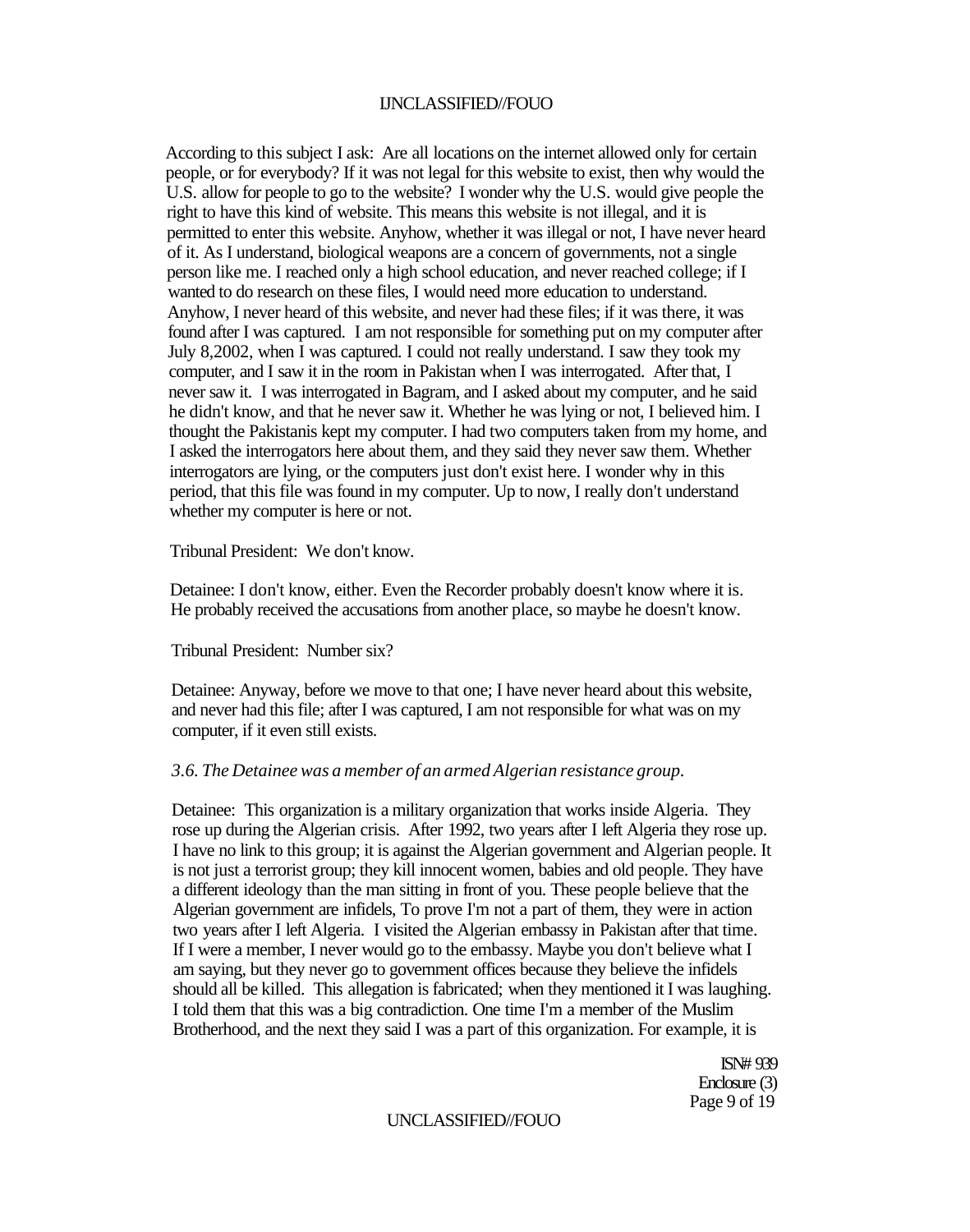like saying Churchill in World War II was a Nazi, or President Roosevelt was a Nazi, and you would be laughing. One time they say I was Muslim brotherhood, and another time, they say I'm a part of this organization. I asked the interrogator where he got the information, and he said the Algerian government. I don't believe the Algerian government would give these contradictory things. For example, President Bush is a Democrat, and another says he is Republican. Anyhow, I have never been a member or had any relations with this organization; I don't believe in this ideology because it's against my religion. These people are criminals, just like criminals everywhere.

## *3.*7. *The Detainee lived in a guesthouse that sent fighters to Afghanistan.*

Detainee: This was a guesthouse for Algerians during the Afghani war from 1990 to 1992, until the collapse of Communism. I arrived there in 1990, and I was there until 1992, when the Afghani Communists government fell. This house had three groups living there. The first group were the fighters from different Afghani organizations; the second group was working in relief organizations; the third group were volunteers like I was. I was helping people on the humanitarian side. Even in that time, fighting against Communism was not a crime. The United States and its European allies and Arab friends were helping the Afghan mujahideen against the Communists, with weapons, money, clothing and everything. So, I wonder why this point is against me. At the time, I was not a fighter, but a volunteer *to* help the Afghan refugees and the poor people.

## *3.8 The Detainee is associated with an organizer of Islamic fighters.*

Detainee: I asked my personal representative about this point, and he could not give me any name of an organizer. He didn't know which kind of organization; Muslim fighters number about a billion or 300 million in the world, and there are too many organizations everywhere, legal or illegal. In the accusation it says I have a relation with this organizer; anyhow, I have never had any relation with any of the organizers. If you have a name or any evidence, just let me know. I'm surprised, because I've never been interrogated on this point. I don't know why I've been here *2 Vx* years and never been asked this. Whether I'm an enemy combatant or not, I've been interrogated many times for nothing. Then, this allegation comes from another side and has no link that could be responsible for keeping us here. I've been here 2 J4 years and have never been interrogated on this whatsoever, and I'm confused. These allegations determine whether I stay here or leave. I try to understand, but I don't understand what's going on.

Tribunal President: Have you completed your statement?

Detainee: I have some more things I'd like to say, but if you're in a hurry, that's OK.

Tribunal President: No; if you have something else you need to tell us, this is your opportunity. Let me ask; have you completed your response to the allegations?

Detainee: Yes.

ISN# 939 Enclosure (3) Page 10 of 19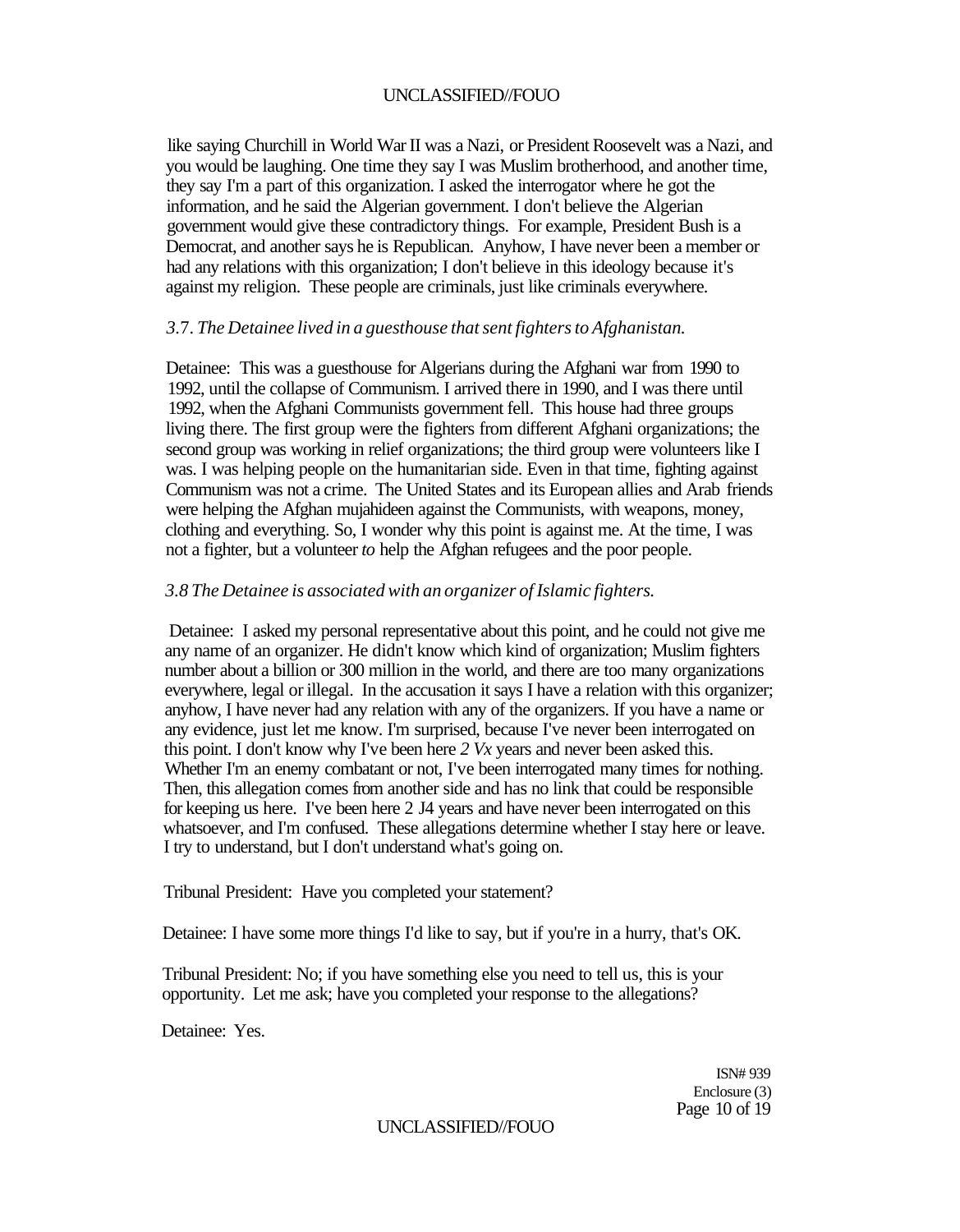Tribunal President: Do you have something else you'd like to add?

Detainee: Many things, but I don't know if you have the time to hear or not, because it's about 5 or 6 pages.

Tribunal President: Are they in relationship to your association with any organizations or...

Detainee: No, no, just to prove to you that I have nothing to do with these allegations; anyway, I don't want you *to* waste your time, because I feel you are in a hurry. Anyway, let me tell you something. I was really shocked when I heard these accusations, and I never thought the Americans would do such a thing. The interrogators kept telling me they are trying to find out why I am here, and many times I asked this. Finally, I find myself in front of the court with all these accusations I have no relation to. Anyway, it would take a long time, but I'm quite sure if the American people knew what was happening here they'd be against this. Unfortunately we are isolated here, and no one knows what is happening. Nobody can determine if these allegations are true or not. This is only one side, because I'm giving you the unclassified information. I have nothing to add.

Tribunal Members' Questions to Detainee

Q: You mentioned on # 7 that you were at the guesthouse doing volunteer charity work, correct?

A: Yes.

Q: Was that for the African Muslim Agency, the Kuwaiti organization?

A: No; the African Muslim Agency was working in Africa, and the guesthouse was in Pakistan. I traveled in 1994 from Pakistan to Africa to work there, but I had passport problems in Africa, so I returned to Pakistan.

Q: So, you were associated with the African Muslim agency in 1994?

A: Yes.

Q: And you worked with them *2 Y\** months?

A: Really not working, because I was training to work in another country. I traveled from Pakistan to Kenya to train in humanitarian work. They ordered me to go to Gambia, and I faced passport problems because it was expiring; the Algerian embassy in Kenya refused to renew my passport because I was coming from Pakistan. They told me to go

> ISN# 939 Enclosure (3) Page 11 of 19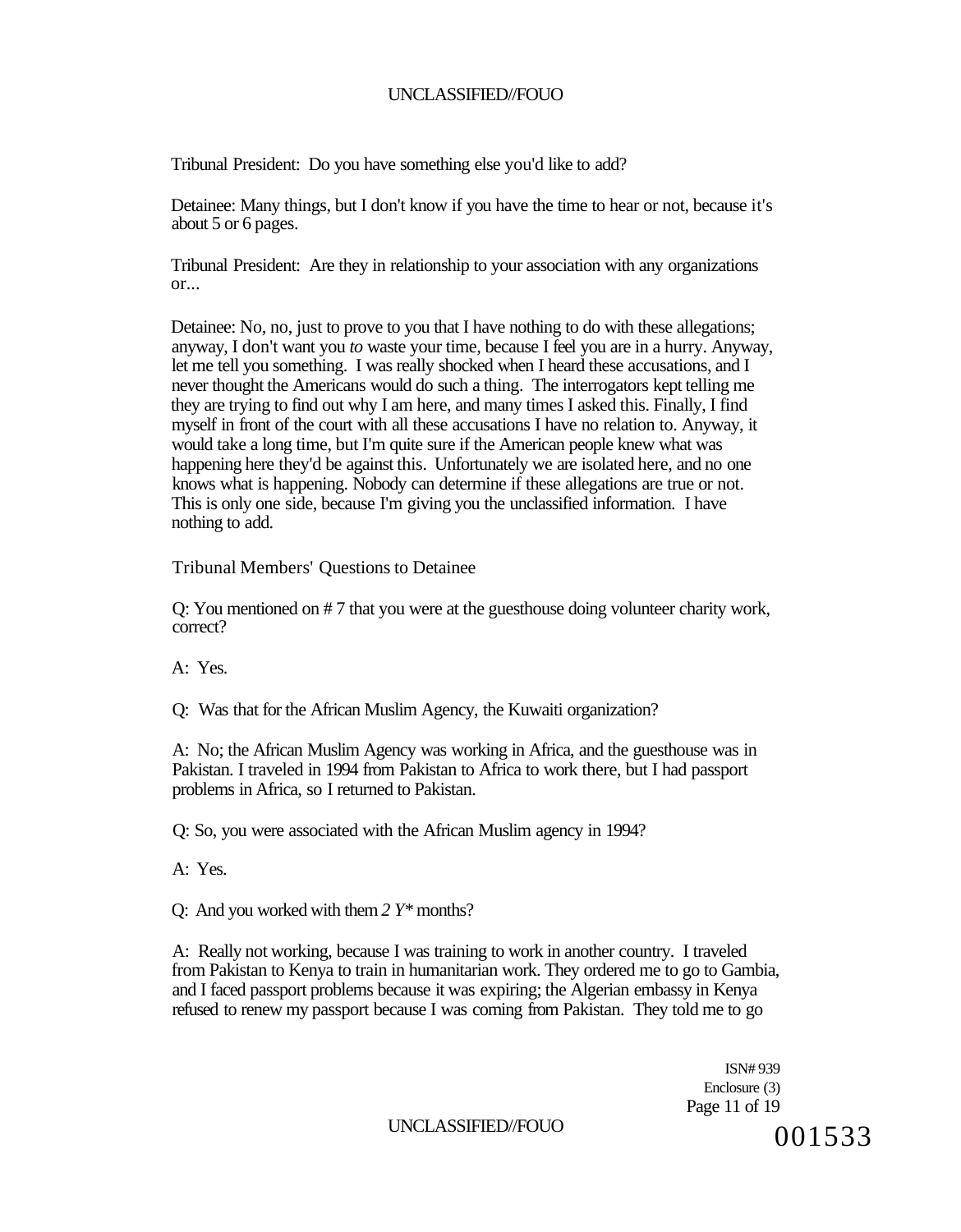to Algeria, and there were many killings there after 1992, but I had no choice to stay in Africa, so I returned to Pakistan.

Q: And you also stated that in all your interrogations you've never been questioned about any of these allegations?

A: The first allegation I was interrogated, and I answered them like I answered you.

Q: OK; but regarding the other allegations you haven't been questioned before?

A: No, they just asked me where I traveled, and I told them about Africa; they never said these organizations were terrorists or not. The third and fourth I heard here; the fifth I was asked one question by the interrogator four months ago, and I responded like I responded to you. On the sixth, I responded to him like I responded to you. The last, I have never heard before. The eighth, the last one, I only heard here.

Q: You mentioned the AIAI is an Afghani organization; is that correct?

A: Here it's not mentioned; it is an Islamic union, and it could be a student union, and workers union...

Q: In your testimony you mentioned it was an Afghani agency...

A: It's known by everybody as an Afghani mujahideen organization.

Q: And you said it would be odd for you as an Algerian to work for that group, correct?

A: No, it's a big difference because it's an Afghani organization and is part of the Northern Alliance fighting the Taliban. I have no relations with them; they are Afghani and I am Algerian. There is a big difference; it's like me telling you are a part of the Russian mafia when you are American.

Q: But it's completely normal for an Algerian to work for a Kuwaiti organization?

A: It's normal; they have Algerians because it's a Kuwaiti organization, not Afghani. I don't understand the link between this organization I was working with in Africa and the AIAI. If this organization was working in Pakistan, maybe, but the difference is like the North and South Pole.

Q: At the time of your apprehension, did you own a computer?

A: Yes, I had two in my home.

Q: And you had internet access?

ISN# 939 Enclosure (3) Page 12 of 19

UNCLASSIFIED//FOUO

001534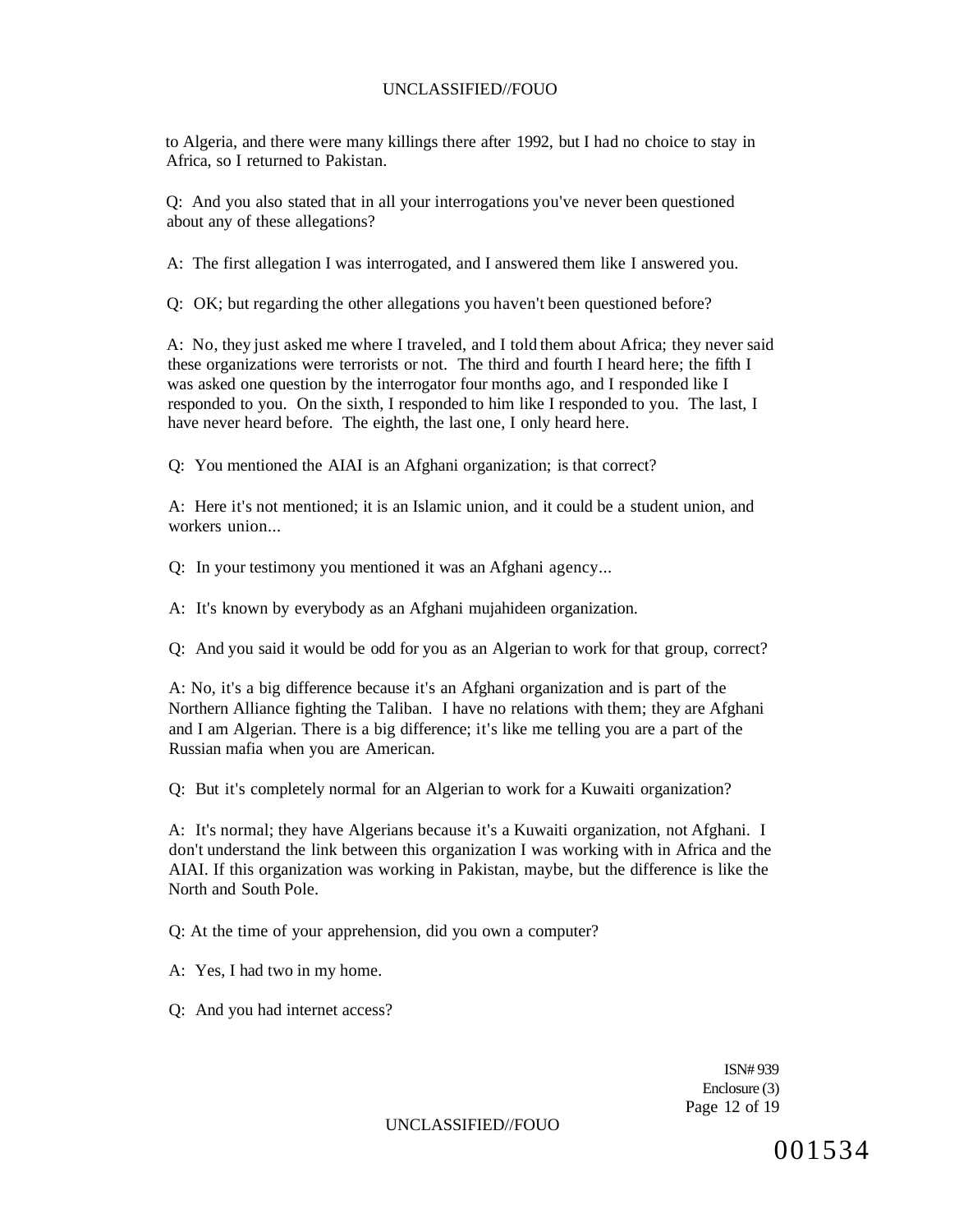A: Yes.

Q: You mentioned the Muslim Brotherhood three times, and yet that's not in the allegations; do you have some relations with the Muslim Brotherhood?

A: My ideology is of the Muslim Brotherhood, which is very different from al Qaida's ideology, or the Algerian fighter's ideology. Whoever knows the difference between the Islamic groups would laugh at this. It is contradictory information. The interrogators have taken all this and received it.

Q: You said our ideology is different from al Qaida's, and from that of some group fighting the Algerian government, and that we don't believe this ideology; are you referring to the ideology of the Muslim Brotherhood, or some other organization you are a part of?

A: My ideology is Muslim Brotherhood; it is different than al Qaida and the Algerian fighting groups.

Q: So when you're speaking in the plural, you're referring to the Muslim Brotherhood?

A: Not as a member of this organization; this organization has members, but I have the same ideology they have, which is most of the Muslims in the world. They are against killing, believe in democracy, and believe in the other side; al Qaida does not believe in these things.

Q: Are you part of the Muslim Brotherhood that originated in Egypt?

A: The ideology is everywhere; it may've originated there, but it's everywhere; it's in Algeria, Tunisia, in Kuwait, everywhere.

Q; It's my understanding is that the Muslim brotherhood was involved in the assassination of Anwar Sadat; are you referring to that organization or something else?

A: The information you have is wrong. The group that assassinated Sadat was Jamal Islamaya; the Islamic Egyptian Group; the Muslim Brotherhood was another organization of Islam.

Q: So you are referring to the Muslim Brotherhood as an organization, but that is a peaceful organization.

A; Yes; we believe in peace, democracy, and no use of force, and we never deny the other side.

Q: When you were referring to allegation # 6, you said that that group wasn't formed until 1992; what group are we talking about?

> ISN# 939 Enclosure (3) Page 13 of 19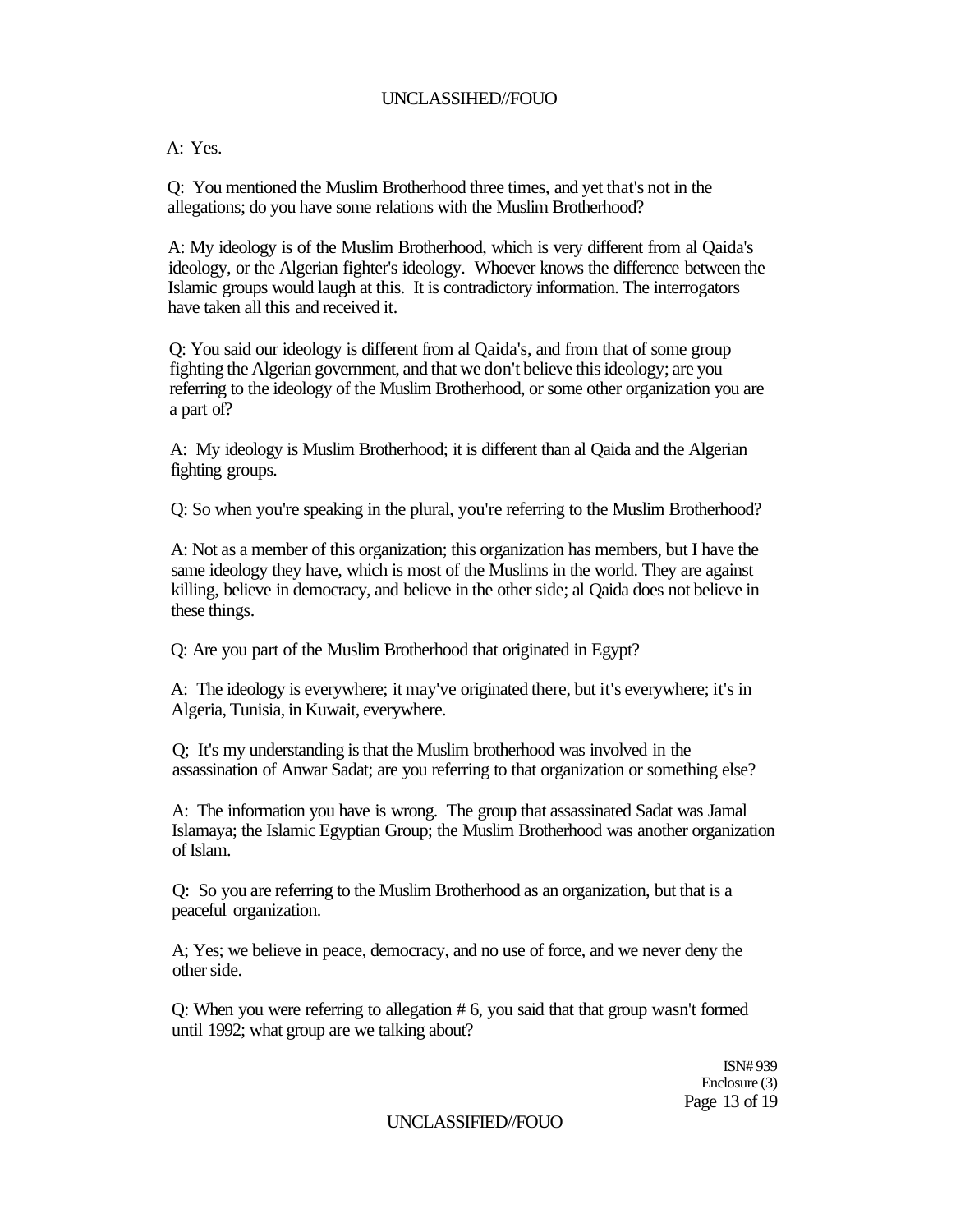A: The group mentioned here.

Q: Number 6 doesn't name a group; are you saying it's the same as number 3?

A: I'm very sorry; I'm reading in Arabic and it's mentioned, but not on the English version. In French they call it GIA; if we translate it into English, it's not the same; I believe it is Algerian Islamic Group.

Q: And when you referred to them, you said they were fighting the Algerian government, too; in that case, who else were you talking about? Are you a member of any other organization?

A: No; as I mentioned before, I've not been a member unless it was for peace; I mentioned they were fighting the Algerian government.

Q: You said 'too'. What do you mean by that?

A: I meant also; because this was related to another group, but I don't know how to translate it. I believe it was the Islamic Salvation Front.

## **Tribunal President Questions to Detainee**

Q: How long did you live in Pakistan?

A: I don't know if I should add 6 months in jail or not; I lived there from 1990 until I was captured in 2002. I used to come and go from Afghanistan for work.

Q: So you traveled back and forth between Pakistan and Afghanistan?

A; Yes; between 1993 and 1996. I told the interrogators if you want to look.

Q: We don't have that information, so forgive me if I ask this again.

A: I've had interrogations for two years. You can ask me from now until tomorrow; I'm here to answer questions.

Q: What was your livelihood while in Pakistan?

A: As I told you, in 1990-1992,1 was a volunteer helping Afghani refugees; then after the collapse of the Communist regime in Kabul in '92, the guesthouse was closed, so I started working normally and getting paid. When I was a volunteer I was not paid. I worked after 1992 in Islamic organizations and was paid.

Q: And you worked with which organization?

ISN# 939 Enclosure (3) Page 14 of 19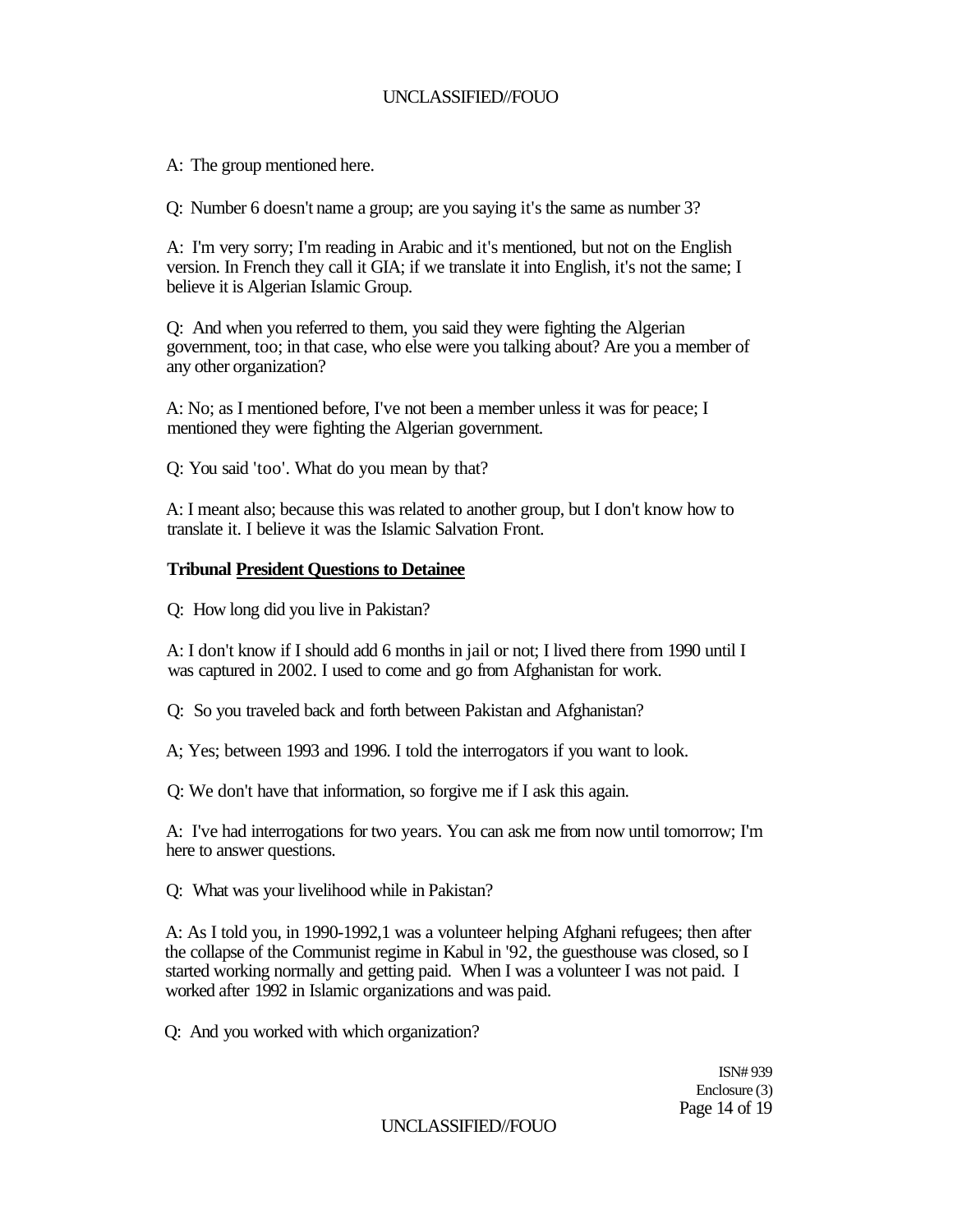A: ARCON; an Afghanistan reconstruction organization; it was Saudi -owned, and used to be called King Fahd Reconstruction organization.

Q: And that was in Afghanistan or Pakistan?

A: I was working in Pakistan, but this organization was working in Pakistan and Afghanistan; most of this organization's head offices were in Pakistan, but their job was part in each country dealing with refugees.

Q: Did you work with that organization until you were captured?

A: No, no. I worked three months there and with another Egyptian organization called Human Relief.

Q: Is that another humanitarian organization?

A: Yes.

Q: How long did you work there?

A: I worked there for three years; from 1993 to 1996, to the coming of the Taliban.

Q: Was that in Pakistan?

A: The head office was there, but I was working in Afghanistan and traveling back and forth, because Afghanistan was not safe to stay. My home was in Pakistan.

Q: Where did you work after that? That was up to 1996.

A: I became a UNCHR; refugee until I was captured on July 18,2002. I was under UN protection, but unfortunately this UN protection has done nothing since I've been here in jail for two years.

Q: Did you work for them, or you just received assistance?

A: I was just a refugee with UN protection and financial aid.

Q: In the house where you were living in Pakistan, you and your family were the only ones living in the house?

A: This is not a point; the house was two stories, and divided into the first floor, and the ground floor. Another point favoring me; a neighbor living upstairs also detained here, was never accused to be helping al Qaida with his house.

> ISN# 939 Enclosure (3) Page 15 of 19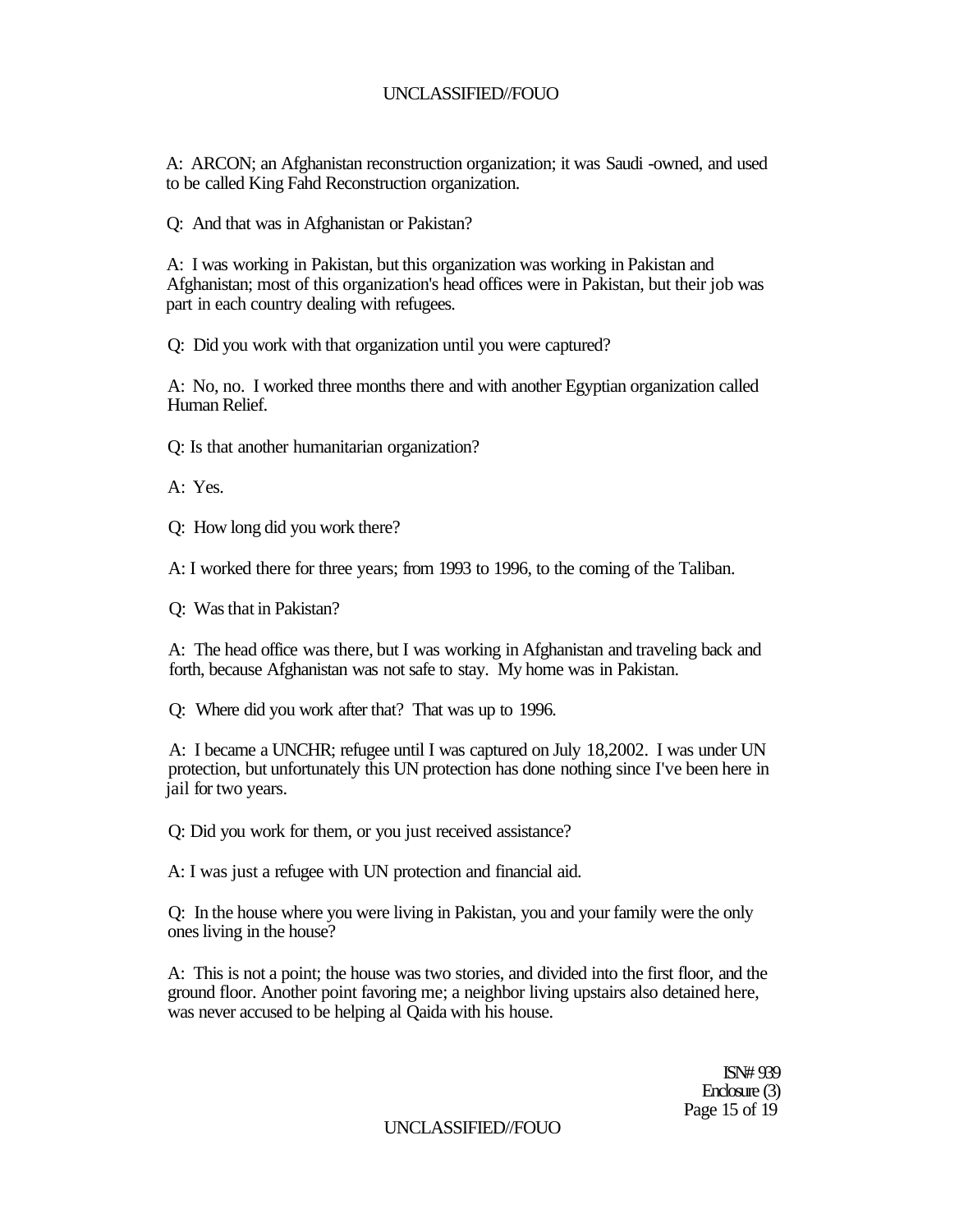Q: Who owned the house?

A: Janish Ishmael; I was living in the ground floor, and he was living on the first floor. He was judged by this court, but was never accused of having relations with al Qaida. How is my home related to al Qaida, when I'm living in the same home in which he living? This is another contradiction; you have reminded me, and thank you for that.

Q: Was he arrested at the same time you were arrested?

A: Yes, the same night, because we were living in the same house; he's been here and judged already, and he was never been accused of having relations with al Qaida. We have the same phone number, the same front gate, and his part is not al Qaida, but mine is? This is logical evidence, because I have no other evidence; this is proof that the evidence was fabricated by someone who didn't even know how to fabricate it.

Q: Do you know if the owner of the house was associated with al Qaida?

A: No, no; I don't think he is.

Personal Representative: Just for clarification, that was the witness that he requested.

Q: Did you have to pay rent to stay in the house?

A: Of course.

Personal Representative: (to the Detainee) You mentioned your landlord is here (in Cuba)?

A: No, no. I repeat again. The first floor, or ground floor, or low portion I was living in, but he was in the upper portion. We were captured at the same time, and have been interrogated *2<sup>l</sup>A* years, and he was judged by this court already.

Q: And your landlord did not live in the house?

A: No; he was living in the house beside us. One he was living in it by himself and his family, and he rented the other one to us.

Personal Representative: Ma'am, I would add that had I known this information, I would've called this person as a witness to see if he was also accused of being al Qaida or not.

Detainee: No; you could go back to the files and you could see the allegations. His number is 940, and mine is 939. Even the numbers are beside each other. This is another point favoring me, and not against me.

> ISN# 939 Enclosure (3) Page 16 of 19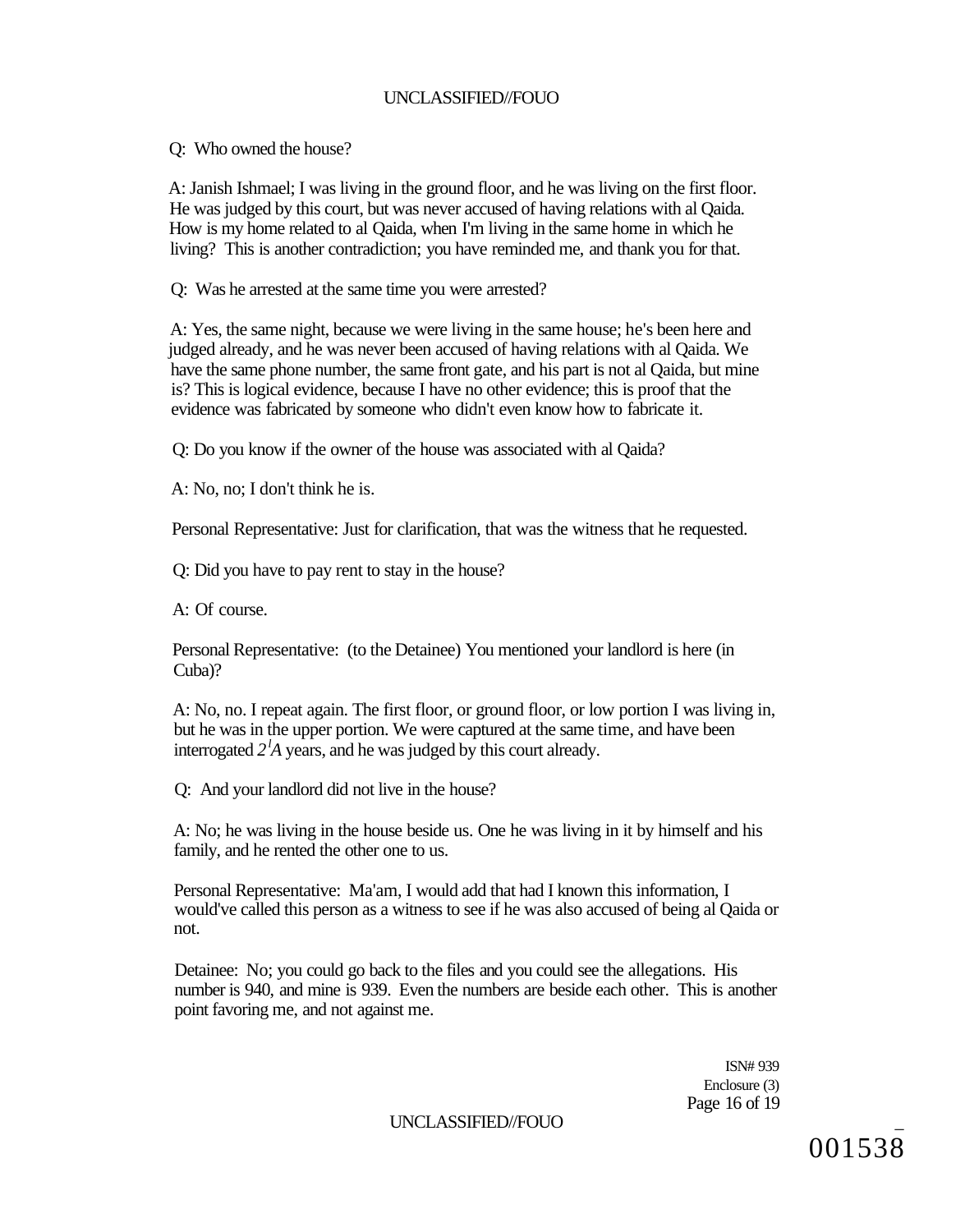Q: Did you live in that house the entire time you were in Pakistan?

A; No. I lived there from when I returned from Africa in 1994, until I was captured in 2002.

Q: Did you have your family there the entire time?

A: Of course; I had my wife and four kids.

Q: Were there any weapons in the house?

A: No.

Q: Not even to protect your family?

A: No; in Pakistan, almost 100% have weapons in their home for vengeance. They almost all have weapons, and it is legal to have a weapon, even if you don't have a legal permit. To carry it outside, you have to have permission, I had no weapon because I had no enemy to defend against.

Q: Have you ever been trained by any militaries?

A: Yes; I used to be a Sergeant in the Algerian Army between 1979 and 1981.

Q: Were you in charge of troops?

A: No; I trained for four months, and they sent me to another barricade, and I was a physical trainer, or, as you call it, PT.

Q: Did you ever have to train on any weapons?

A: Yes, when I was in the Army.

Q: What weapons?

A: Kalashnikov and grenades.

Q: Did you ever have to use those weapons?

A: Yes.

Q: When did you use them?

A: No; just in training I used them.

ISN# 939 Enclosure (3) Page 17 of 19

UNCLASSIFIED//FOUO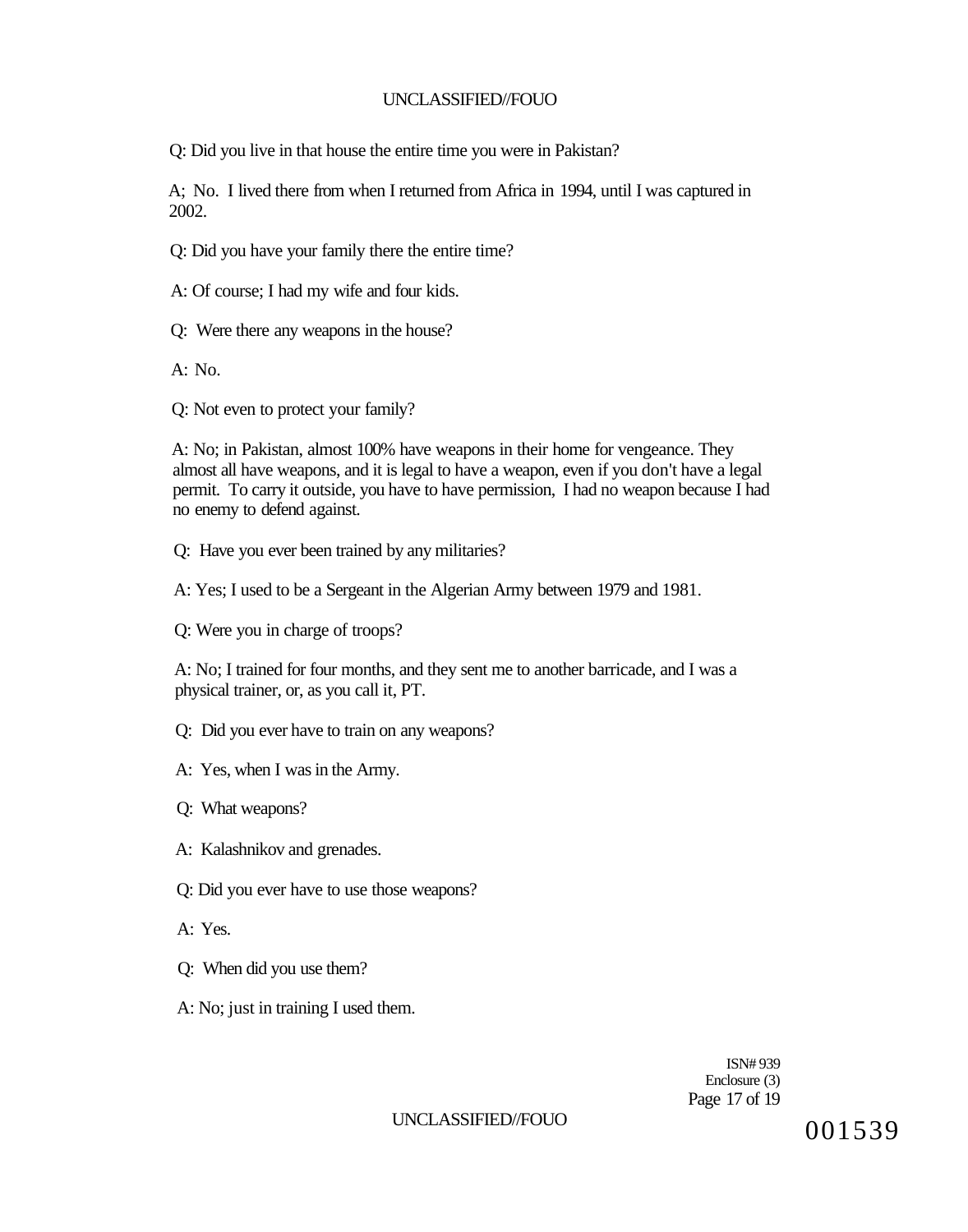*The Tribunal President then queried the Tribunal Members for any further questions, and asked the Personal Representative if he had any further evidence or Witnesses to present; the Personal Representative responded as follows:* 

Personal Representative: Ma'am, there are no previously approved Witnesses, but in light of the information we've learned today, I'd ask you consider ISN # 940 as a witness as well as documentation showing he was not accused of being al Qaida.

Tribunal President: (addressing the Detainee) Is that your request, or is that the request of the Personal Representative?

Detainee: No, it's not my request, I just mentioned it because he's detained here, and he sat here, and was judged by you, maybe you, and was never accused of this. I just mentioned this to show you the contradiction of the allegations. I don't care whether you search for this or not, because I believe all these allegations were fabricated; they had to have a reason or cause to prove why I should exist over here, or reason to justify why I've been here 2 *Vz* years. I don't know who this group is that fabricated this, but they had to maybe give themselves a reason for our detention here. I'm quite sure, one thousand or one million percent, that they have no true evidence, classified or unclassified; I'm quite sure, because I've never been a part of these organizations. I am 46 years and 5 days old, so I know very well which is the good way, and which is the bad way. I was raised by my family, and although they were illiterate people, they taught me the difference between good and bad. All my life I avoided the bad ways, but unfortunately at this age, I have been captured for the first time, and handcuffs have been put on my hands. In 44 years, I had never been to jail until the Americans captured me, and I never sat in court until today. Anyway, that's all.

## *The Tribunal President then began to close the Tribunal session, but was interrupted by the Detainee.*

Detainee: Sorry, before you end this, I have some more to say if you don't mind.

Tribunal President: Go ahead.

Detainee: All that has happened to my family and me is real torture and psychological agony. I can't deny that I was well treated by the interrogators and MP's, even though I've been here 2 *Vz* years for no reason. I thought it was a mistake by the Pakistani police, and I was told by Pakistani intelligence that when they captured us, that we were innocent and had been living here twelve years, but we have to do something for the Americans; we will have to give you as a gift to protect Pakistan. For this period I was here, I thought it was a mistake; unfortunately when I met the Personal Representative, I understood something else. Americans themselves have detained me here for nothing; I thought it was a Pakistani mistake, but it was the Americans. They have fabricated allegations as reasons to keep me here. Anyhow, as I told you before, I can't deny I've

> ISN# 939 Enclosure (3) Page 18 of 19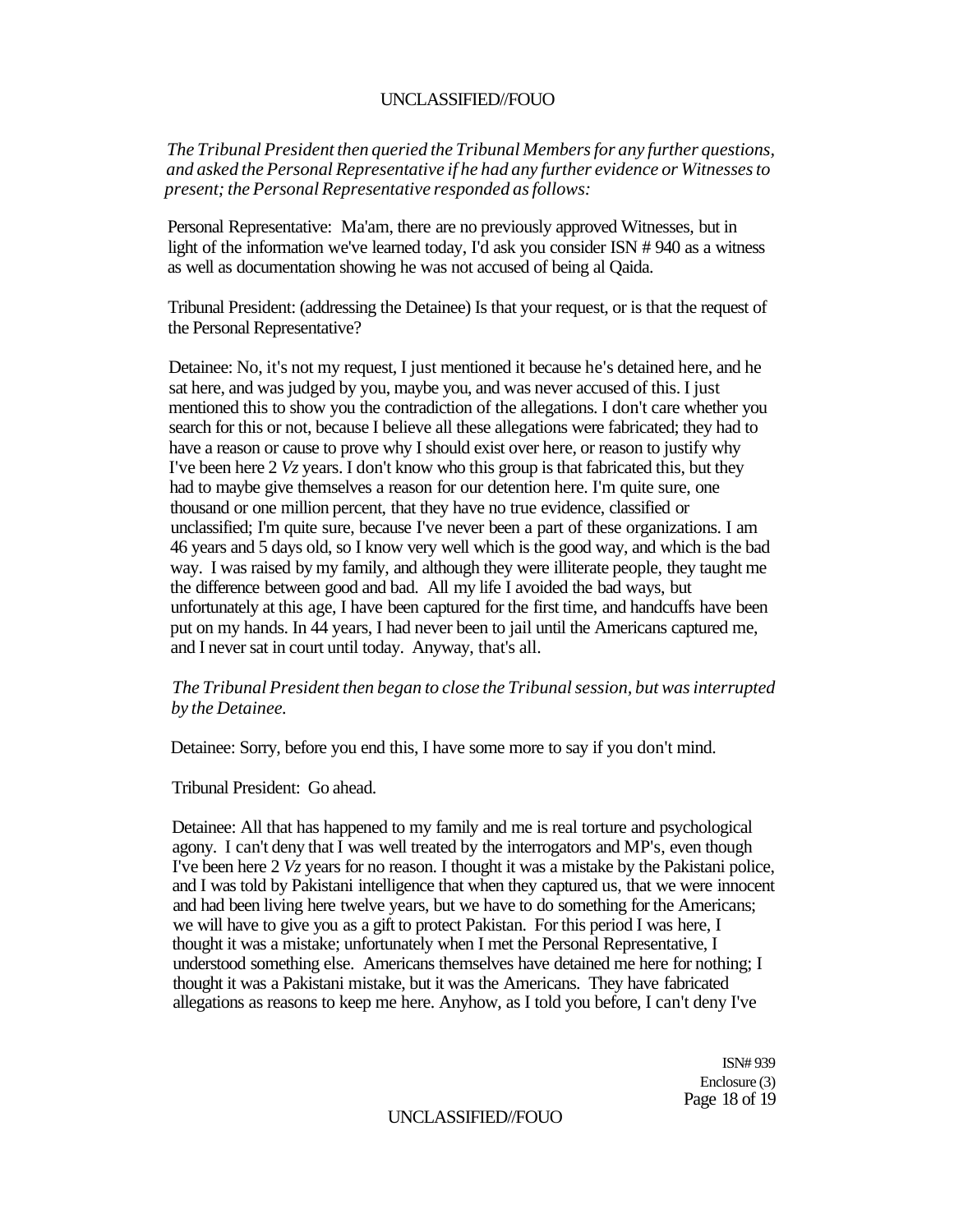been well treated by the interrogators and the MP's. I thank you for hearing me, and for being patient; I also thank the translator, and I have nothing else to add.

*The Tribunal President explained the remainder of the Tribunal process to the Detainee, and adjourned the open session.* 

# AUTHENTICATION

I certify the material contained in this transcript is a true and accurate summary of the testimony given during the proceedings.



Colonel, U.S. Army Tribunal President

> ISN# 939 Enclosure (3) Page 19 of 19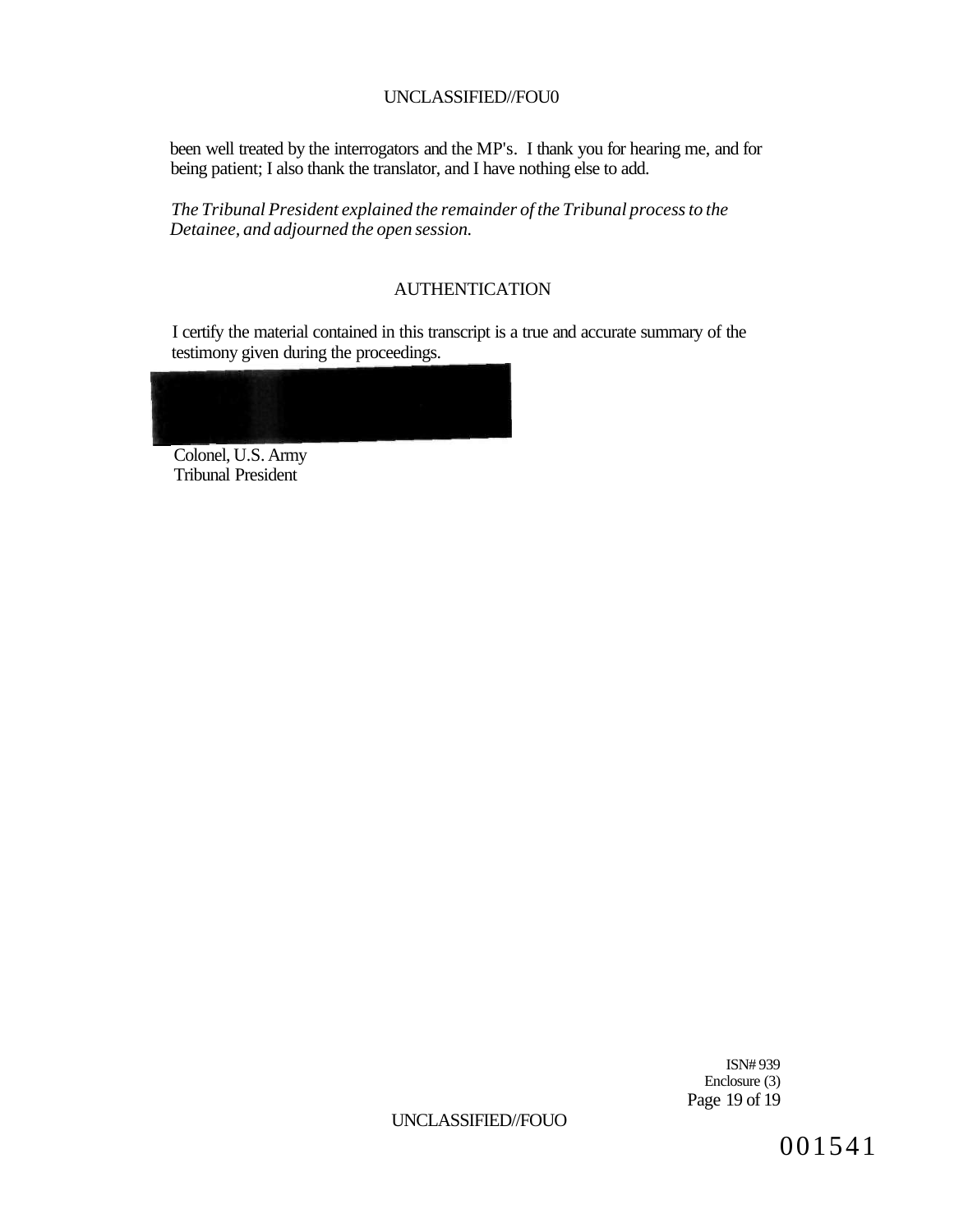#### **Summarized Sworn Detainee Statement**

## *The Tribunal President began reading the Tribunal instructions to the Detainee. Upon completion of the swearing in of the Personal Representative, the Detainee interrupted and stated the following:*

Detainee: They (referring to the Personal Representative) have not fulfilled their duties before, how are they going to do it right now?

Tribunal President: The Personal Representative has fulfilled all the duties that she can.

Detainee: Fine.

#### *The Tribunal President then went on to explain the rest of the Tribunal process. When asked if he, the Detainee, understood this process, he stated the following:*

Detainee: You have told me about this process, can I have the Urdu translation of this process so I can read it right now?

Tribunal President: No. That is what your translator is here for right now.

Detainee: I want to know the benefits and guidelines I have so I can follow them to speak up for my testimony.

Tribunal President: Basically, you can provide us an oral testimony today.

Detainee: Fine.

Tribunal President: Do you have any other questions concerning the Tribunal process?

Detainee: Yes. I hope you will do 100% justice with me. Up to now, the Personal Representative has not answered my questions satisfactorily.

Tribunal President: We are an impartial panel that is here to look at your case.

Detainee: OK. Fine. As I have told you before that my PR has not given me the answers to satisfy me.

Tribunal President: Well, you may ask questions of me.

Detainee: Can I have the Urdu translation of the evidence?

Tribunal President: We're not to that point of the proceedings yet. However, you will be able to look at that and address each one of those points on there.

> ISN#1007 Enclosure (3) Page 1 of9

UNCLASSIFIED//FOUO 001S/12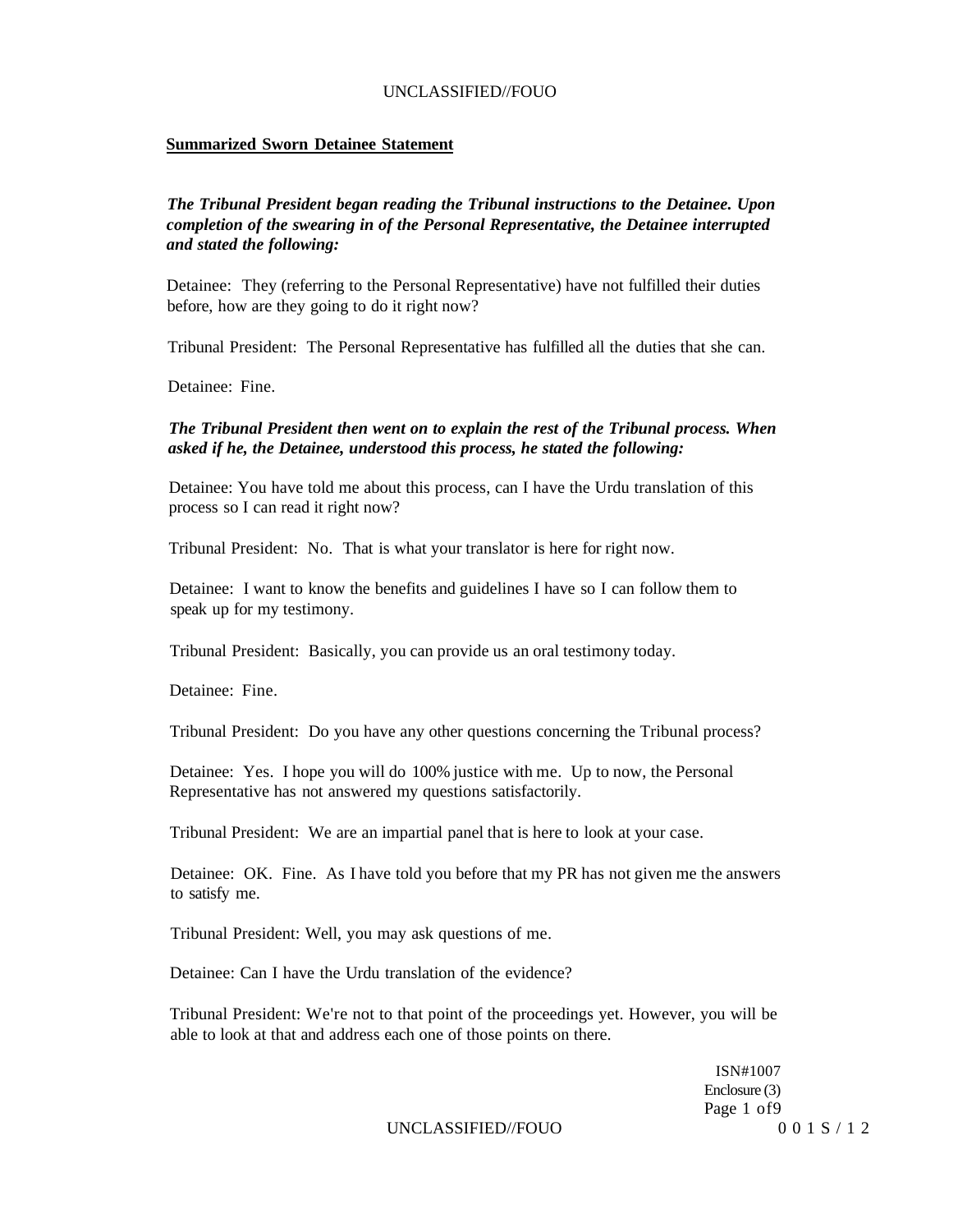Detainee: This is the first time I've seen that paper, because those papers [are supposed to be] given to us four months before.

Tribunal President: Are you talking about the paper notifying you of having the Tribunal?

Detainee: Yes.

Tribunal President: We don't have a translated copy of that letter available, do we?

Personal Representative: Yes, ma'am.

Detainee: I need that.

Tribunal President: We'll take a brief recess while we locate it; otherwise, we'll drive on.

Detainee: You have those papers?

Tribunal President: If she can locate it, we'll try to get it for you.

Detainee: You are hoarding those papers.

Tribunal President: We are not here to debate this issue.

Detainee: If you cannot do that, what can I expect of this process?

Tribunal President: We will take a brief recess to see if we can find this.

#### *At this time, the Tribunal President took a brief recess while the translated version of the notification documents were retrieved for the Detainee. The Tribunal was quickly reconvened. The Recorder summarized the nature of the evidence in full.*

Tribunal President: I notice (on the Detainee Election Form) that you have requested three letters from your family you have received here at GTMO. I understand from the Personal Representative that she made an effort to find those letters. As such, she has not received any official notice back that they can be located. We understand those letters were written from family members, and they were with you one month prior to your capture; as such, they would not have any first-hand knowledge prior to your capture. Based on this, we determine that these will not be relevant to your enemy combatant status. At a later point in the proceedings if we deem they do become relevant, we will reconsider this request. Do you wish to present evidence at this time, and do you wish to make a statement under oath?

> ISN *#* 1007 Enclosure (3) Page 2 of 9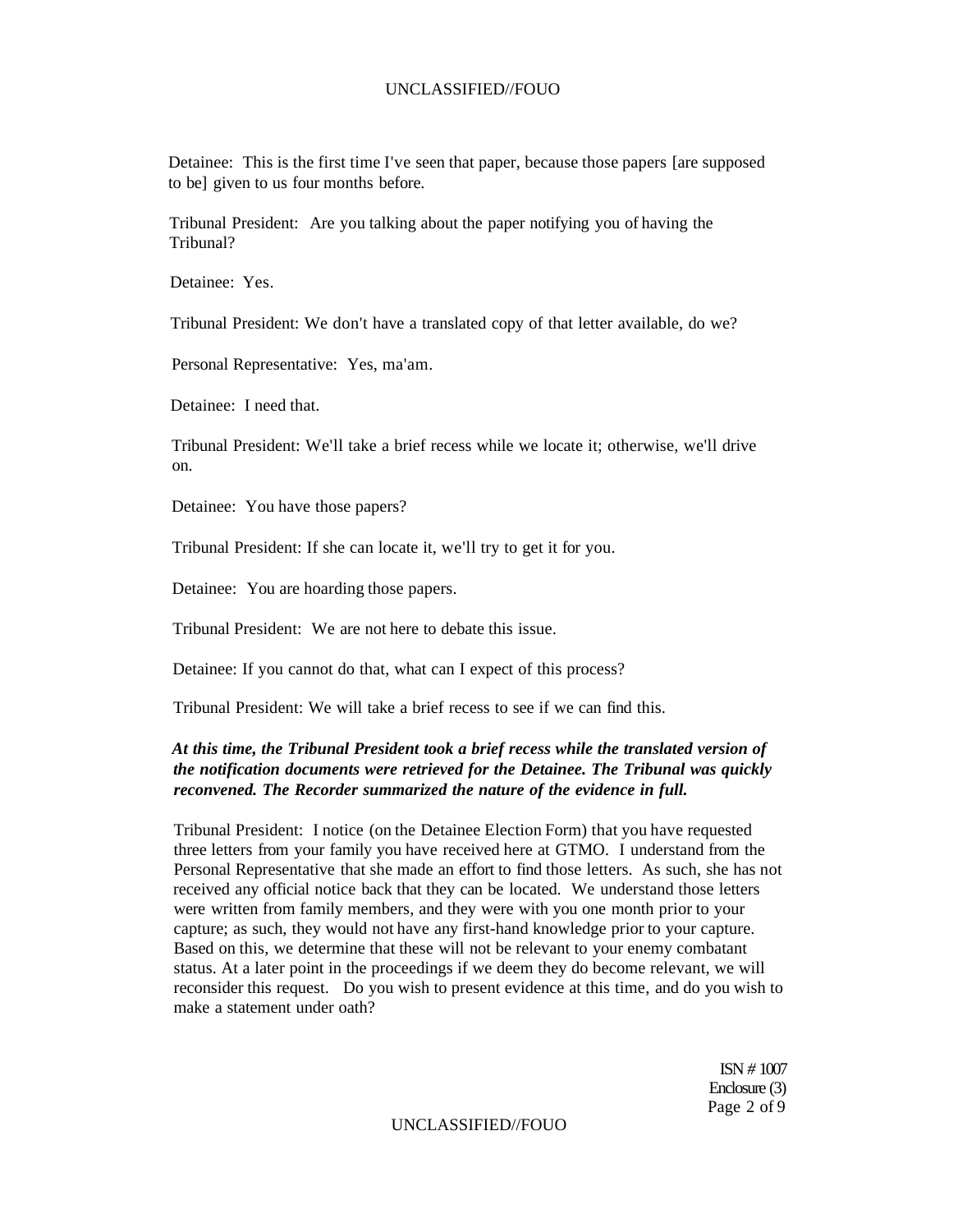Detainee: Whatever you like, I have no objection. First of all, I have to say that I do not know the process and when to speak, because I have never been to a Tribunal. Due to that, do I have the benefit to speak of whatever comes to my mind; can I do that?

Tribunal President: Basically what we're concerned about today are the points on the unclassified summary.

Detainee: OK. What is the process if you say ten things? I don't have a pen and paper to write it down and I [might] forget the process.

Tribunal President: We'll have the Personal Representative read each point, then you may respond to each one; she'll read one point, then you can respond to that one, then she'll read the next one, etc. The first thing, though, is I need to know if you will take the oath.

Detainee: OK.

#### *The Detainee stood up in place and was then administered the oath by the Recorder.*

Tribunal President: You may begin and your Personal Representative can assist you.

Personal Representative: *(3a) The Detainee is a member of al Qaida.* 

Detainee: The first one is wrong. You ask me that, and I cannot present any proof. Can you give me the proof?

Tribunal President: At this point, all we can see is the unclassified summary; that's all we've seen on you.

Detainee: Fine.

Personal Representative: *(3a. 1) The Detainee directed a network often madrassas' in Pakistan prior to his capture by coalition forces.* 

Detainee: Can I respond on this? First of all, I have told you since the beginning that I have no madrassas. I'm telling you that I not only have one madrassas, now you are telling me I have 10 madrassas. I challenge you to give me proof. Whatever punishment you have for me I will gladly accept. If you can prove just one madrassas, I can accept detention for ten years.

Tribunal President: This Tribunal is an administrative process; there is no punishment.

Detainee: Madam, I am saying the same thing that madrassas are on this earth, not on a [another] planet. For three years, why can't you give me proof of the 10 madrassas? Madrassas is not something you can hide in someone's pocket so you can't see it.

> ISN#1007 Enclosure (3) Page 3 of9

UNCLASSIFIED//FOUO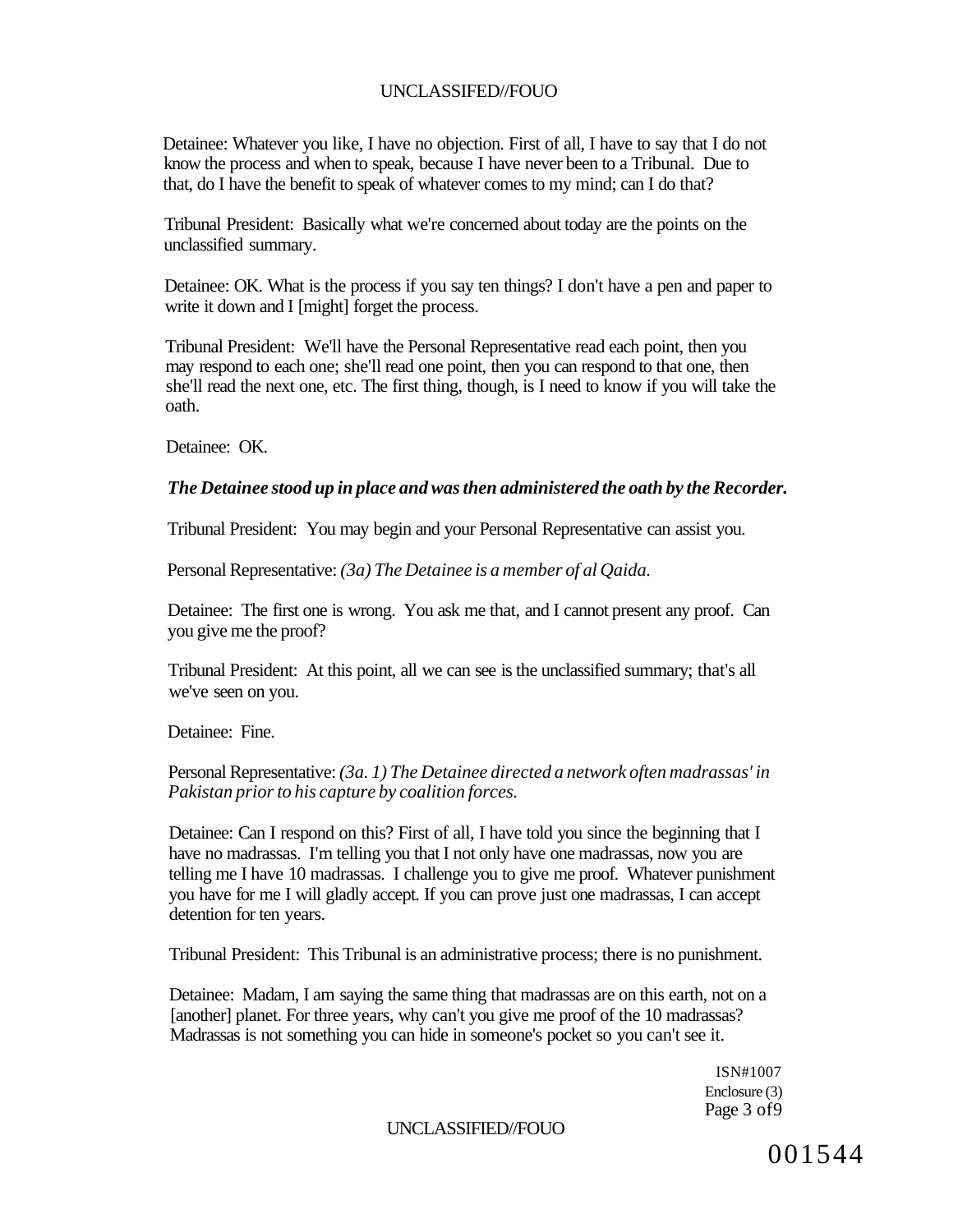Madrassas is a place or community like a high school; they are all over the world, it's not a small place. The other thing, regarding that I pulled some people to go to the battlefield for the other people; a madrassas is an organization or place where they give education to the people. Like the headmaster of a school or owner, he knows all of his students, and all of the people of the madrassas would not like to lose their own people, and do not give their people [away] to other people. A madrassas is not the name of walls, floors or a ceiling, a madrassas is the name of the people. If I have 10 madrassas' and was running them and was so busy, how could I go over there and leave my madrassas' behind? When I entered into Afghanistan on September  $23<sup>r</sup>$ , I entered there legally with a passport and visa. The proof of this is present in Pakistan and Afghanistan. When I entered over there, they registered my own passport and ID into their register. I have thought about all this since I entered at Bagram, and I have repeated this to my interrogators many times, too. I don't understand this; why you have not confirmed this with Pakistan? If you have not done so, why not? I have not told them anything so complicated that it would be so hard to find out about that. I know very well the date and month I crossed the border and I went over there. To confirm this from Pakistan is not that hard. I am sorry that up to this time you have not confirmed this. The basic thing is this: if I went over there with 10 madrassas', the next charge you say, is that I went over there with 2,000 people. If you solve this problem (with verifying the date I crossed the border), then this problem will be solved. If a person (must) enter with a passport (to get in) legally, then there are about 2,000 people that entered over there illegally. As of now, I am not allowed to have the letters and witnesses, and I've been here for three years waiting for a resolution to all of that. When a person enters another country legally, of course, he hasn't done so to do the fighting. I entered over there September  $23<sup>rd</sup>$ , and after one and a half months, I got surrendered. In this time that I did all these things with 2,000 people, how do you think I had the time? If somebody is smart, and think with his brain, he could figure all this out. I am a shopkeeper. The proof of this is that my store is still open over there. The letters from my family show my store is still running. It is clearly written in the letters the condition of my store, and how my daughter is doing. It also talks about why I went to Afghanistan. I went over there to bring back my brother. For information, they (the Detainee's family) wrote in those letters my brother's name and why I went over there.

#### Personal Representative *(3a. 2): The Detainee conspired with high-ranking al Qaida leadership to recruit fighters from his madrassas'.*

Detainee: Madam, when there are no madrassas from where I was recruiting fighters. As I told you before, why don't you give me the proof as to where the madrassas are? I am ready to get the punishment for those, and I've been suffering for three years over here. After my punishment, America should give me the proof and show me these were my madrassas. If you punish me, it is most necessary you show me the madrassas from which you punish me. Give me those madrassas back, if they exist. If not, then make it ready for me.

> ISN#1007 Enclosure (3) Page 4 of9

UNCLASSIFIED//FOUO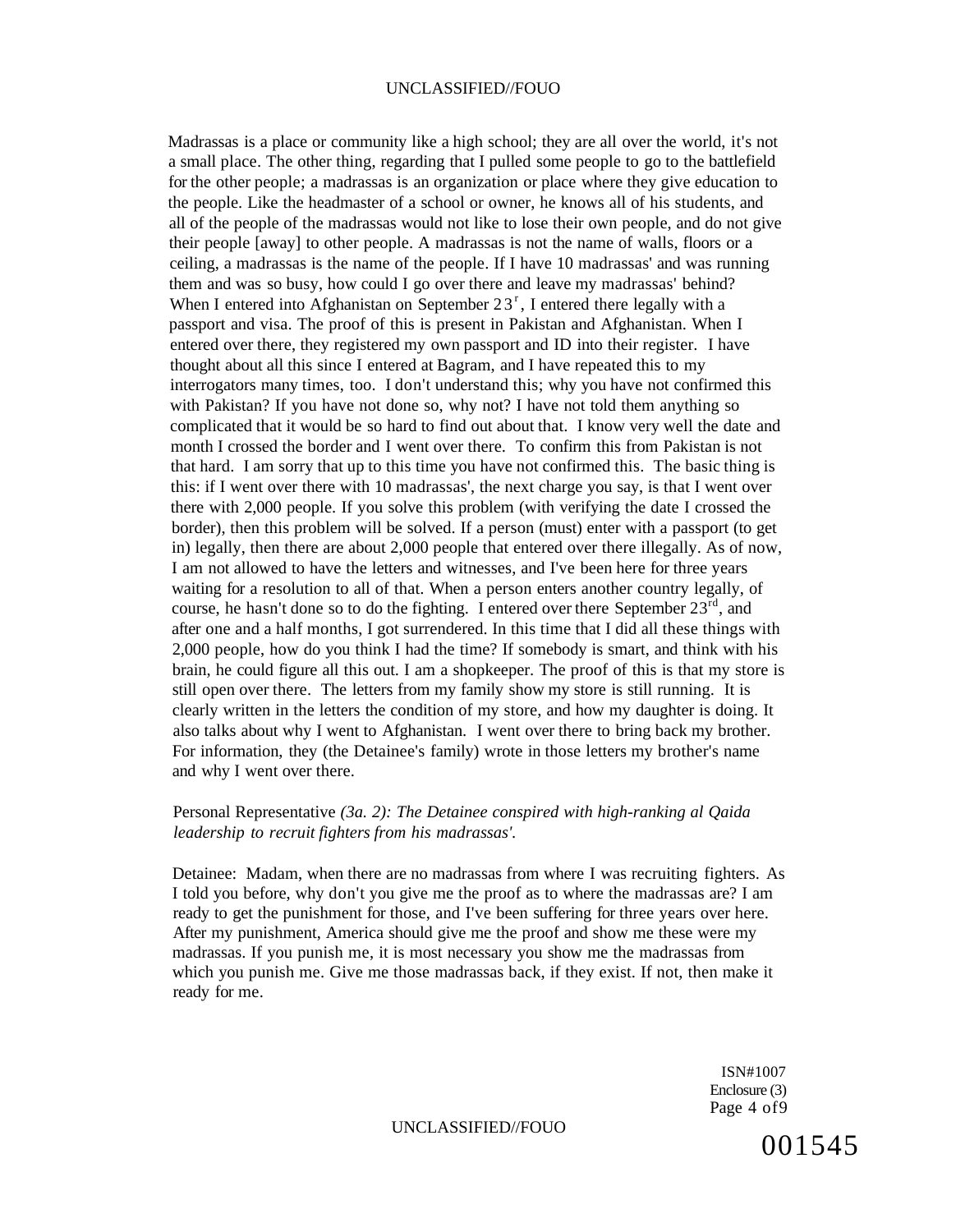Personal Representative *(3b): The detainee participated in military operations against the United States audits coalition partners.* 

Detainee: I did not participate in any action. The reason I went over there I already told the interrogators. I stayed in Kandahar for 1 night, and 10-15 days in Kabul. Then to Kaduz; over there I stayed a month or 20-25 days. In that time, from where and when did those 2,000 people come over and conspire with al Qaida and other things? If you connect all these charges with the other, they are wrong. I had not seen the Americans with my own eyes over there; I only saw airplanes. The only other time I saw Americans was when I was in jail when they interrogated me. I never saw them anywhere else.

Personal Representative: *(3b. I) The Detainee assembled a force of approximately 2,000 Pakistani and Arab fighters to battle the United States and coalition forces.* 

Detainee: As I told you before, I entered there but only by myself. Where are these 2,000 people? Where are the Arabs in Pakistan with me? There are no Arabs in Pakistan.

Personal Representative *(3b. 2) The Detainee led his force against the Northern Alliance on the field of battle in the vicinity ofTakhar, Afghanistan.* 

Detainee: I stayed in Afghanistan for one and a half years; I never heard in jail of this place. Where is this place? Is it a city or town? What is this? We were detained in jail with over 3,000 people from all over Afghanistan and other places, and I still never heard of this place.

Personal Representative *(3b. 3) The Detainee led a portion of his force against the coalition on the field of battle in the vicinity ofKonduz, Afghanistan, where he was eventually captured by the coalition.* 

Detainee: First of all, I don't have those people to get them ready. I went to Konduz to bring back my brother. I was not captured. America is also a witness of this. The Red Cross is also a witness. The people from the jail in Afghanistan are also witnesses. They brought me over to this place after 1 *%A* years when this camp started. Other people got word of an idea that they would get passage to go back. I never fought the Americans and I didn't get caught fighting the alliances. I got surrendered and I stayed in the jail. I did not get captured; you can witness this yourself.

Tribunal President: Does that conclude you statement?

Detainee: That's not my statement; that's my answer. If you have more questions, I will give you the answer.

#### *The Tribunal President then offered Tribunal Members the opportunity to ask questions of the Detainee. The Tribunal Member questions follow.*

ISN#1007 Enclosure (3) Page 5 of9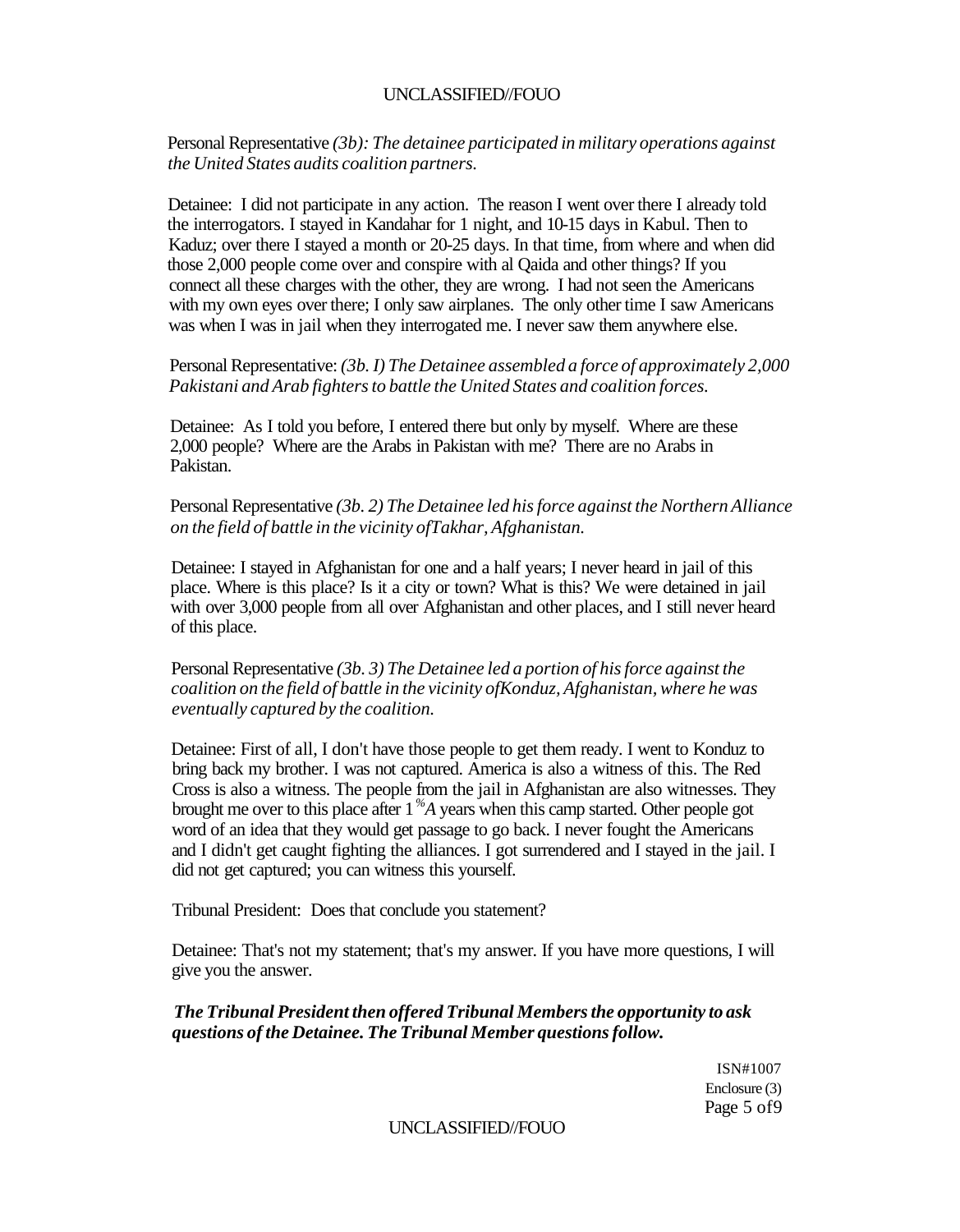Q: You stated your brother was in Konduz; what was he doing there?

A: He was there for fighting.

Q: You wanted to bring him back from fighting?

A: Yes. He went on fighting, but he was quite new; he had left the home maybe 20 days before.

Q: Did you bring him back because you did not believe in fighting?

A: We have no concern with the fighting. Our family situation was not that good and my father wanted him to be back.

Q: Your brother was fighting with whom?

A: The side of the Pakistani Taliban.

Q: When you surrendered, did you have any weapons with you?

A: No. I don't have anything.

*At that time, the Tribunal Members concluded their questions. The Detainee then stated the following:* 

Detainee: I have a question. It's written on this paper that America is keeping me over here as an enemy combatant. I need the answer for that.

Tribunal President: I don't understand the question. Is the question is you want to know if you are an enemy combatant?

Detainee: No. On the notice that was given 5 months before, it says you are kept by the American Army as an enemy combatant; what is the answer for that?

Tribunal President: The purpose of the Tribunal is to ensure or confirm if that status is the correct one for you.

Detainee: Even our status was not confirmed up to now, then why was it written?

Tribunal President: The only purpose of our panel is to make sure the classification is correct.

Detainee: As you have charged me with all of this, I now have the right to present any proof or witnesses?

> 1SN # 1007 Enclosure (3) Page 6 of9

UNCLASSIFIED//FOUO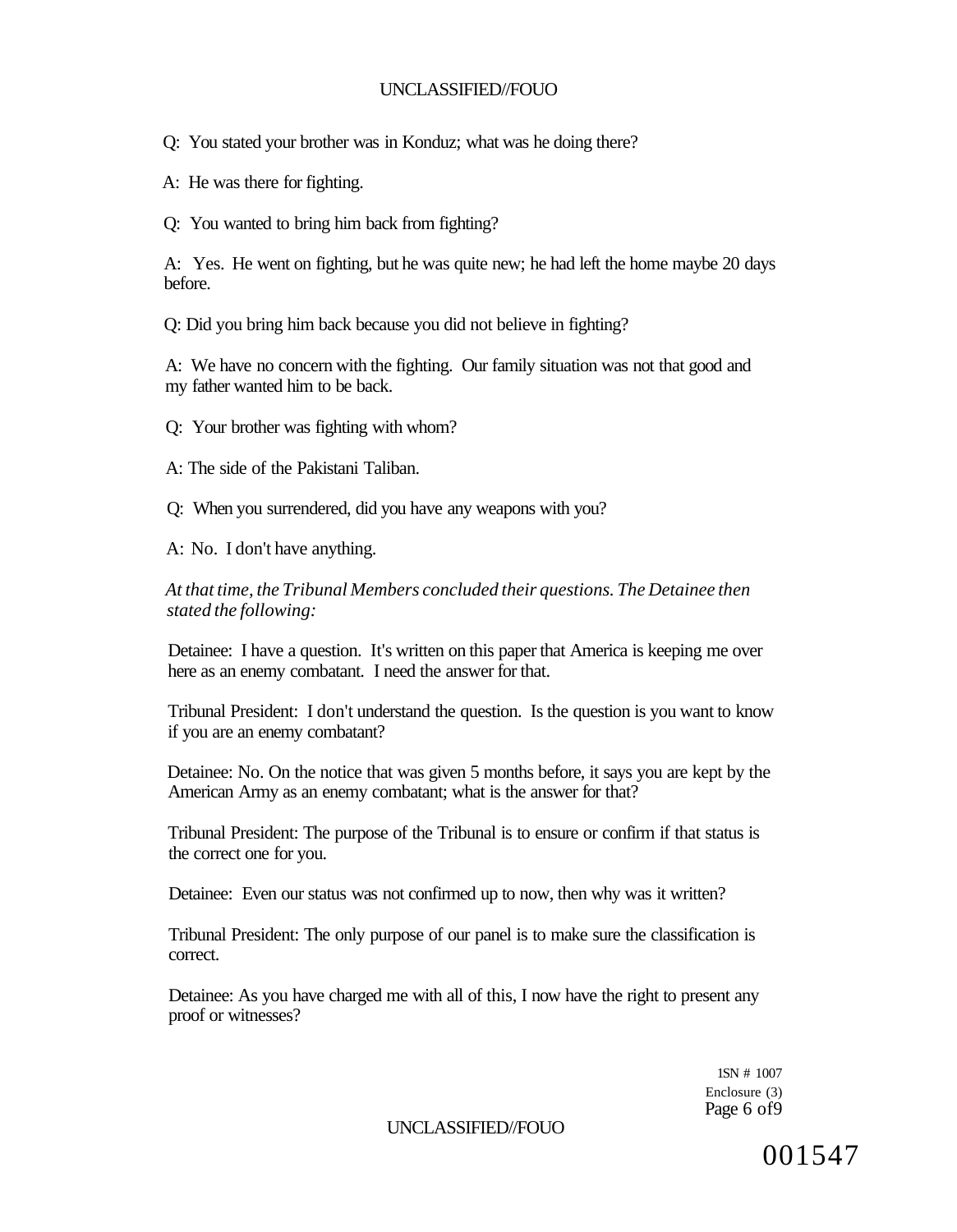Tribunal President: Your Personal Representative has offered you the opportunity to do that.

Detainee: She did not answer me for that. She told me I was going to the Tribunal and that the President would deal with it. If you want to find out the reality about the facts, I am showing you the ways, Pakistan is not a country you cannot reach. You do not have a relationship with Pakistan? If everything is available, why have you not confirmed all of these things before?

Tribunal President: Again, let me tell you. This is the only information we've seen of you up to this point.

Detainee: Fine. I am giving you the proof that I have a store; the other proof is that you have letters. If I have that store, and you accuse me of having the madrassas, then who was running the madrassas when I had the store? It is clearly written in the letters that came recently. I was in Sherbergan the past year. Two months before, people were transferred about 4 different times. I was there for about 8 months. There was a leader over there named Ahmad Hahn. He's the governor of (INAUDIBLE). He belongs to the (INAUDIBLE) party. His people came to the jail and told us that people with the money can be helped to be released. I told them that if you give me the facility to contact my family, I can arrange to get the money. After that I was released from Shebergan to Mazar E Sharif. They sent me 250,000 Pakistani rubles. There is proof; there is a market in Mazar E Sharif. The money was handed over in that market. I received that money, and the proof of this is on a card that is with the Red Cross. That card is over there. The Red Cross knows about this very well. After receiving the money, they again detained me in the intelligence office and kept me in the basement. The Red Cross knows that for 3 months I was not in jail. The Red Cross came over here two times, but that's when they would hide me. The third time, I was presented to the Red Cross. They informed me before I saw the Red Cross that I should not tell them about the money. The name of the Red Cross person was "Falcon." He came to see all the detainees. I told him everything about the money, and he also talked about the money with the Americans. Again, I stayed in jail. Before that, Americans had already investigated me; I told them I was not a leader. As soon as I gave them the money, they told me I was the leader. The whole story is this: if you want to know and do justice, you can check all these things I have told you. I have proof for ail these things I told you. The Red Cross has witnessed all this. When the money was sent over there, I have the proof. I also have proof I got the visa from the embassy in Karachi. When I crossed the border, I saw the number of my identity card and passport was written in their register. For 1 *Vi* years I was nothing until I gave them the money. And I disclosed the matter to the Red Cross, and they thought I insulted them by telling them about the money. After that, I was handed over to the Americans.

Tribunal President: Thank you for the additional information. We will take it into consideration when we make our decision,

> ISN # 1007 Enclosure (3) Page 7 of 9

UNCLASSIFIED//FOUO

001C4S

I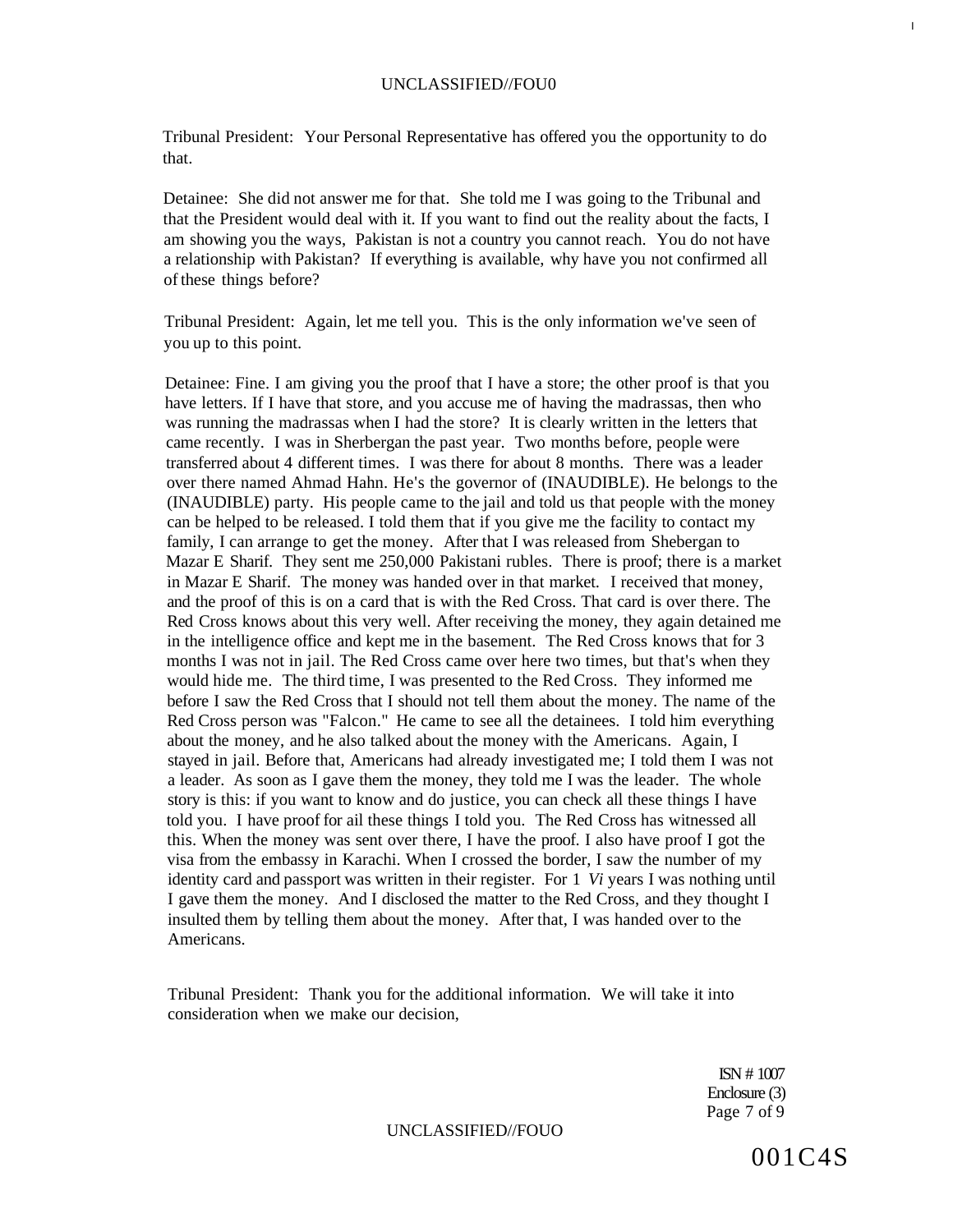*The Tribunal President then confirmed there was no more evidence to be presented, and began explaining the remainder of the process to the Detainee. The Detainee interrupted the Tribunal President and stated the following:* 

Detainee: What do you mean?

Tribunal President: Let me continue to explain.

*The Tribunal President then resumed reading the remainder of the instructions. Upon mention of confirming enemy combatant status and notifying family, the Detainee then asked the following question:* 

Detainee: Do I have to make contact with my family or do they make contact for me?

Tribunal President: We would encourage you to make contact with them to collect the information.

Detainee: You already have the proof; check what I have given you, and then I will also try.

Tribunal President: You'll get more information later as to what type of information they are looking for.

*The Tribunal President again resumed the instructions of the process to the Detainee, and stated the open hearing was adjourned. At this time, the Detainee asked the following question:* 

Detainee: I have a question. I am sorry for that. As I told the Personal Representative, if I have witnesses and I want to bring them over here, she had explained a complicated system. Not me or anybody else can afford the expenses to bring anyone over here. First, to bring the witnesses over here is expensive, and the second thing is that they would need security for their life.

Tribunal President: The administrative review board process will have no witnesses, but this is where I would encourage you to get written statements from them. That certainly would help.

Detainee: I already told you that you have the letters, and the other witness is the government of Pakistan which can show I went over there legally. It is not that hard. 1 have the right to ask you to prove all this because I have been in jail for 3 years; that's 1 *Vi* years there, and 1*<sup>l</sup>A* years over here. Nobody has told me the reason 1 am here. Everybody asks me, but nobody tells me why. Everybody gives me orders and blame. I am a human being. I have also the right to find out about all these things. Nobody is ready to tell me who I can ask about this. I need the answer for this.

> ISN # 1007 Enclosure (3) Page 8 of9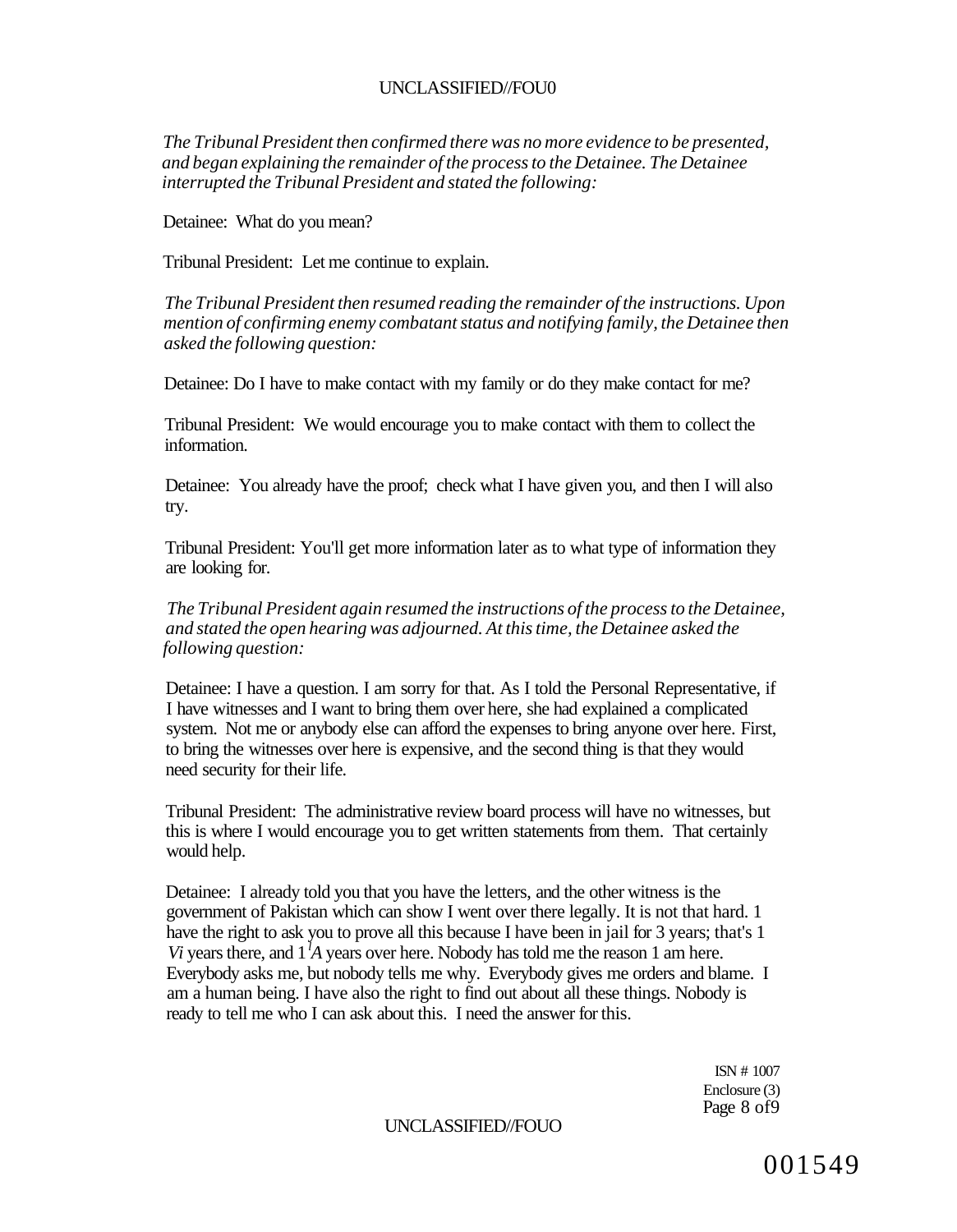Tribunal President: I can tell you that we've given you all the information we can; the Administrative Review Board process will give you additional information.

Detainee: When will that be approximately?

Tribunal President: To be honest, I don't know what the date is.

Detainee: Then there is no benefit of you. I am an oppressed person, and I am just like the homeless people going from one place to the other. For three years, I went from one place to the other like a homeless person, and no one is telling me why this is happening to me. My family and my everything is distressed. I have a right to survive in the world.

Tribunal President: Your opinions or comments are noted for the record.

*The Tribunal President then adjourned the open session.* 

# **AUTHENTICATION**

**I** certify the material contained in this transcript is a true and accurate summary of the testimony given during the proceedings.

Colonel, United States Army Tribunal President

> ISN # 1007 Enclosure (3) Page 9 of 9

UNCLASSIFIED//FOUO

COIESO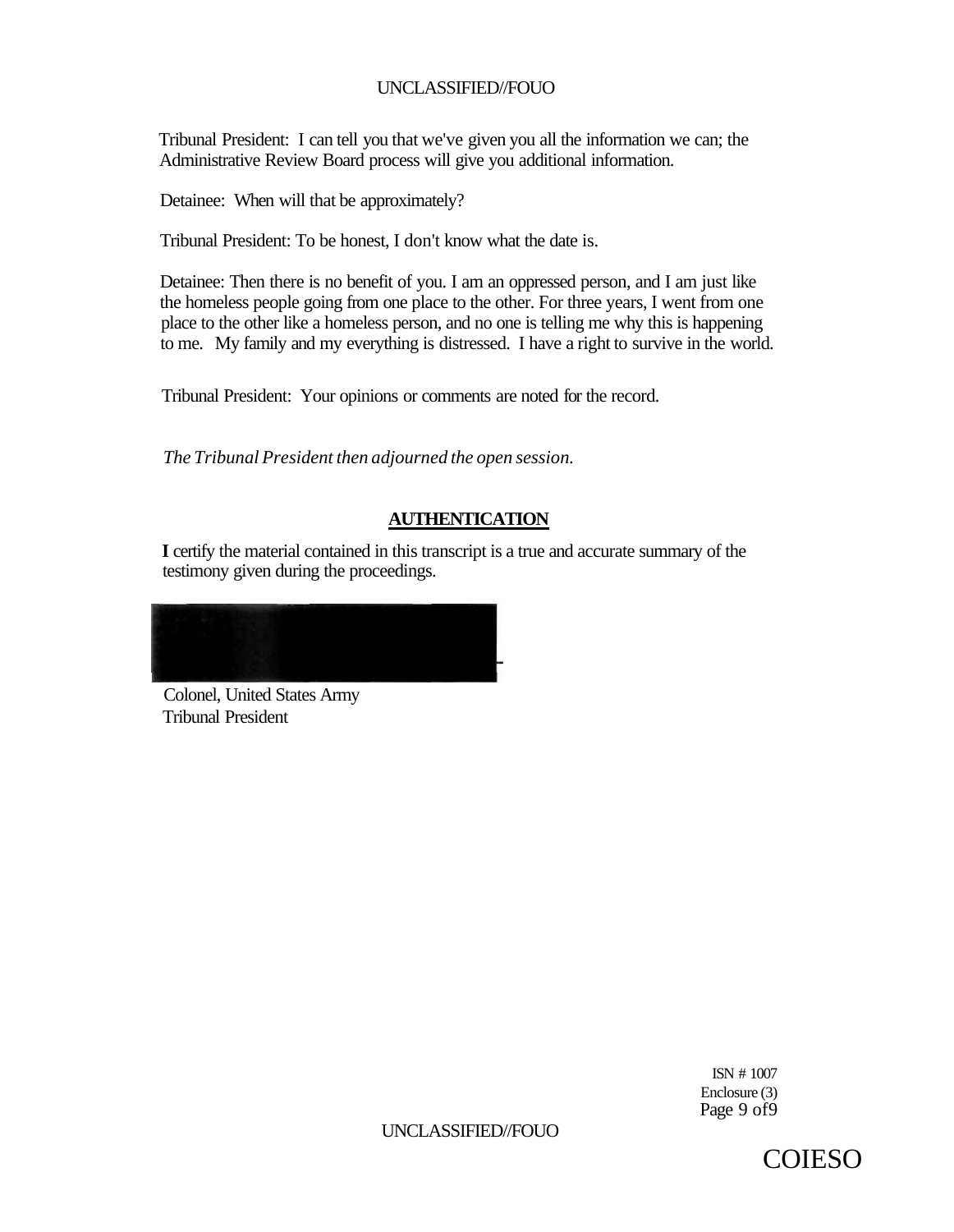#### Summarized Sworn Detainee Statement

*The Tribunal President read the Tribunal instructions to the Detainee, and verified that the Detainee understood the process and had no questions. The Tribunal President confirmed the Detainee had requested two Witnesses, but only one was available. The Recorder summarized the nature of the evidence to the Tribunal* 

Tribunal President: (to the Detainee) You may now present any evidence or respond to the statements on the unclassified summary. You have the assistance of your Personal Representative in doing so. Do you want to respond to the unclassified summary, or make a statement?

Detainee: Yes, Miss. If you give me time, I have answers for every charge.

Tribunal President: Would you like to make your statement under a Muslim oath?

Detainee: Swearing is a big deal in my religion; things that I know I will swear to and things I don't know, I won't swear to.

#### *The Recorder then administered the Muslim oath.*

## *The Personal Representative then presented each item of the unclassified summary individually at the Tribunal President's request*

Personal Representative: *(3-1) A site was investigated after seeing mirror flashing and possible ditching of weapons from a position where enemy personnel were previously seen with a rocket-propelled grenade (RPG).* 

Detainee: First, Miss, I did not have a mirror; I had a chewing tobacco can, which had a mirror on it. I did not have an RPG or any other weapon. If someone saw or caught me with a weapon, that would be a different case. If you had aircraft circling around and you had your forces in the area, moving of weapons is not possible. I was caught by your soldiers in the middle of the day. I did not have a mirror with me except my chewing tobacco. I did not have weapons. If I did, I wouldn't be walking freely. I was driving a tractor and working for someone else. Your soldiers captured me and did not tell me or accuse me of something. I am a poor person, and even if you say I'm the leader of the Taliban, I cannot tell you now. They captured me and took me to the well and accused rae of dropping the RPG into the well. The well was 7 meters deep; you could see the water inside the well. Or they could take the RPG out or saw the weapon with me. Basically, I am a poor person and someone else's servant. I was not wearing a green jacket at the time of my arrest. I was a poor person and I could not afford one. This is my statement. If you want to write me down now as an enemy combatant or not, it's up to you.

Tribunal President: (to the Detainee) Would you like to answer question number two?

ISN # 971 Enclosure (3) Page 1 of 10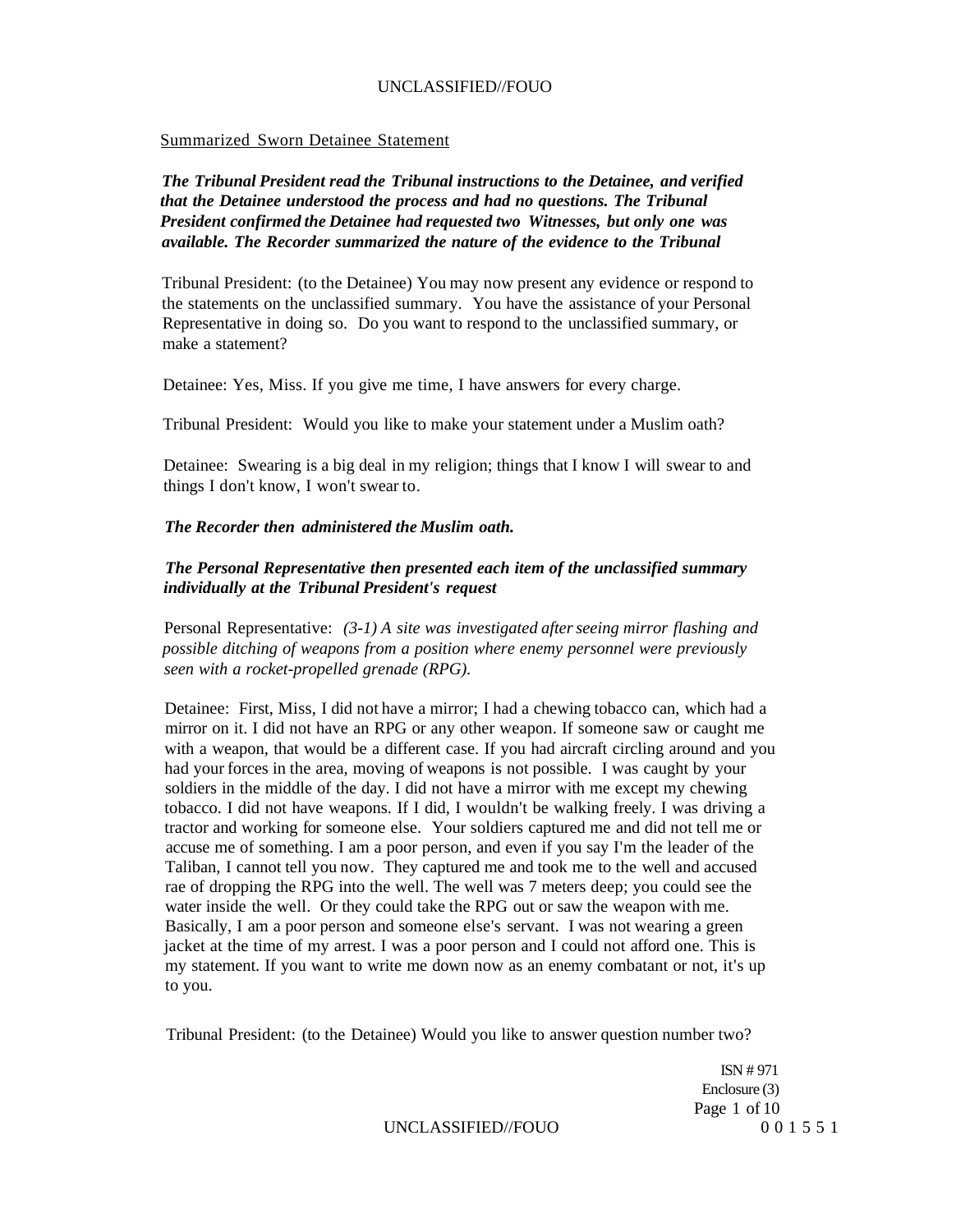Detainee: Yes, Miss.

Personal Representative: *(3-2) the Detainee was captured, along with his nephew in what appeared to be a hasty fighting position identified as the location of the flashing mirror and RPG sighting on February 10, 2003.* 

Detainee: At least you could ask your forces in the area if somebody fired at you or hurt you, at least you could ask. If somebody else wrongly accused me, please bring them so I could face them. I did not have a weapon, and I did not fight against you.

Personal Representative: *(3-3) The Detainee admitted to being part of an ambush against U.S. forces.* 

Detainee: I did not take part in any attacks. If someone says this, please bring them in so he could face me.

Personal Representative: *(3-4) The Detainee admitted to throwing his weapons down a well.* 

Detainee: I was not captured by the well. I was captured far away from the well, then they (soldiers) brought me to the well. It was 2 meters by 2 meters round, and 6 meters deep. If they accuse me, they should go to the well and take it out, or have me take it out. This is my question, if it's daytime or light, could someone throw it in the well with the guards and helicopters searching?

Personal Representative: *(3-5) The Detainee, at the time of his capture, was wearing an olive drab (OD) green jacket, also commonly seen on Taliban fighters in the area.* 

Detainee: No, Miss. I did not have a green jacket on me. It was blackish brown coat with lots of pockets to carry the stuff I had. I was not wearing a green jacket. I bought it from a shopkeeper for 100,000 Rubies. I wish I could find him and bring him here to testify.

Personal Representative: *(3-6) The Detainee's nephew admitted to wearing an OD green jacket.* 

Detainee: Yes, he (the nephew) had a green jacket.

Tribunal President: (to the Detainee) Do you have anything else you wish to add to these allegations? You could make a statement if you like.

Detainee: No, Miss. I have nothing else to tell you except that I am a poor person caught by your soldiers. I do not have a weapon, and was not fighting. If you capture ordinary Afghans, that is a different subject. I previously stated I was a poor person driving a

> ISN *»* 971 Enclosure (3) Page 2 of 10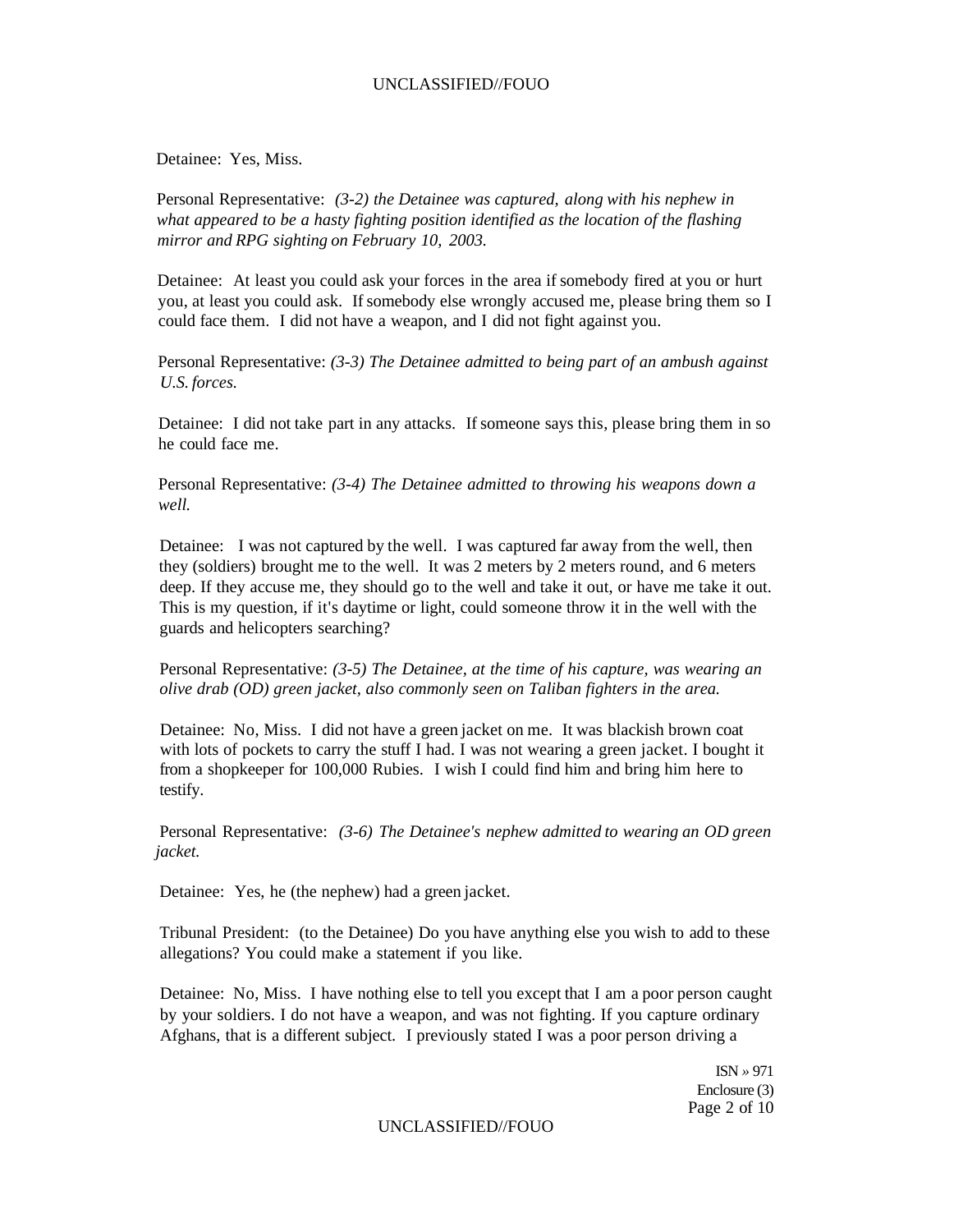tractor for someone else. If someone is accusing me of these charges, then that is a different case.

## *Personal Representative questions of Detainee*

Q: Did you ever open your tobacco container or did your nephew open his mirror that day?

A: No, Sir. I did not take my chewing tobacco can outside, and that day I did not use chewing tobacco.

Q: How far from your village were you when you were arrested?

A: Approximately, I don't know exactly, about 50-70 or 100 meters, but 1 was not too far from my house when I was arrested. Not in kilometers, but meters.

Q: Describe where you were sitting when you were arrested.

A: I left my home and went to small garden and prayed. At that time, my nephew arrived. We wanted to go to the bazaar. When we were walking, your cars or the convoy came by, they weren't far from us; about to the outside of this building. We sat down and they came and arrested us.

Q; How far away was the well they took you to?

A: Approximately 30 or 50 meters away from the well.

## *Recorder questions of Detainee*

Q: What time did you leave for the bazaar?

A: I did not go to the bazaar; I do not understand your question.

Q: You mentioned you were going to the bazaar with your nephew, what time did you leave?

A: I did not look at my watch, but it was after the midday prayer; around 1:00 or 2:00 and it was wintertime. It was around 1 to 2 p.m.

Q: How far away is the bazaar?

A: If you walk, two hours; if you drive, around 20-45 minutes.

Q: Did you bring your prayer mat with you?

A: If you mean a prayer mat, meaning that we pray on it, I did not have it.

# *Tribunal Member's questions of Detainee*

Q: Are you part of the Taliban?

A: No, Sir. I am a poor person and was not a member of the Taliban.

Q: Have you ever fought with the Taliban?

ISN#971 Enclosure (3) Page 3 of 10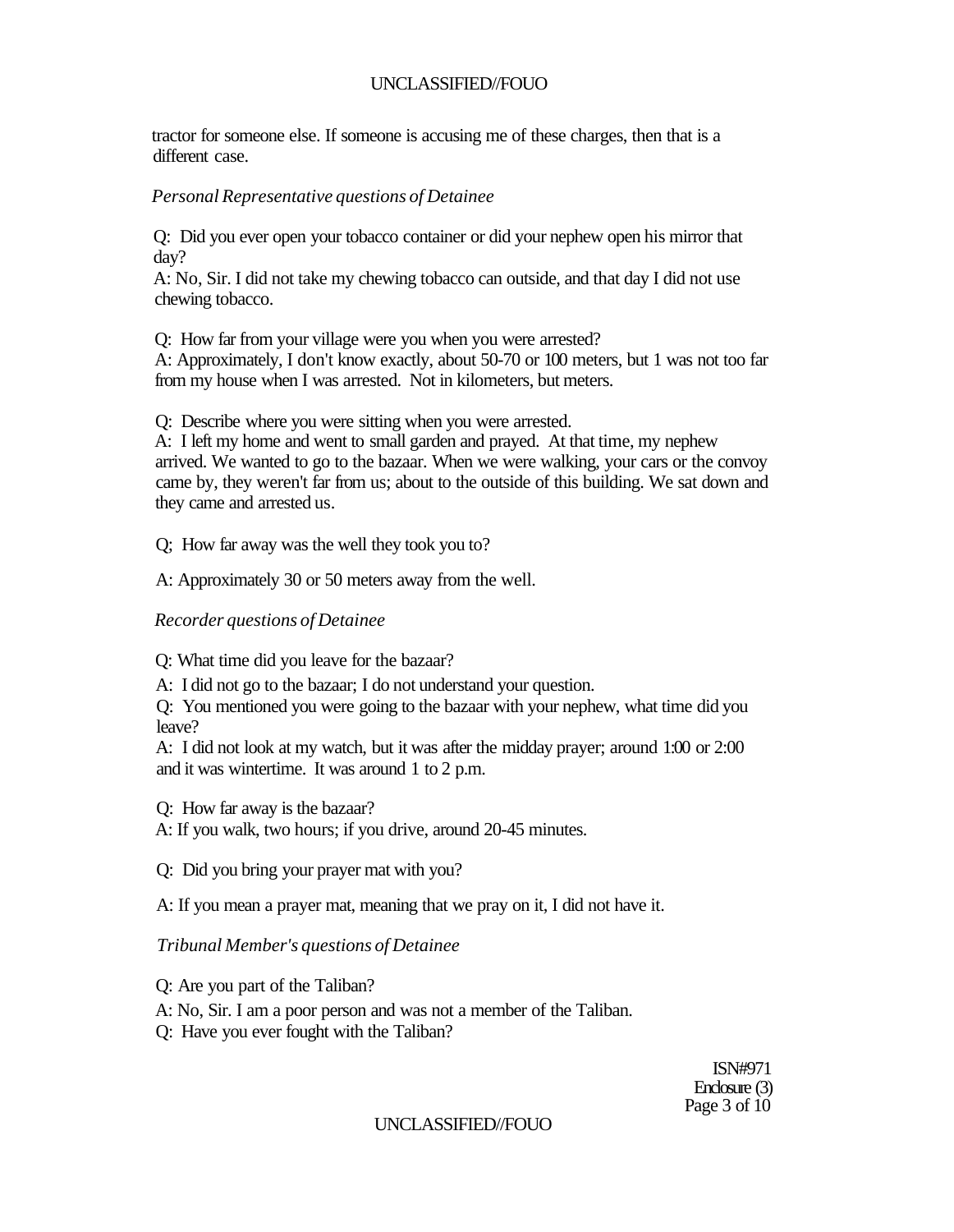A: No, Sir. I did not fight with the Taliban, I was somebody else's servant.

Q: Have you ever fought on anyone's behalf? A: No, Sir.

Q: Have you had training on how to use the RPG?

A: No, Sir. 1 didn't know what the RPG was until I came here and heard it from you.

Q: What is the name of the village you live in? A: Leijhav.

Q: What part of the country is that?

A: It is near the district of Bagram; it is the north side of the district of Bagram.

Q: Why do you think the soldiers identified you as the person that dropped the weapons down the well?

A: Probably they did not tell me that; if they told me, they would tell me to take it out or they could take it out; for example, if I tell you there is an aircraft outside, and you go outside and the aircraft is not there.

Q: Was someone else in the immediate area involved with an RPG?

A: No, Sir. Nobody had, and I don't know about that.

Q: Do you use mirrors regularly for signaling?

A: No, Sir. I did not signal anybody. I had my chewing tobacco can, as everybody does. I did not signal anybody.

Q: My question is, though, do people in your area use mirror signals to communicate with each other?

A: No, Sir. We don't use mirrors to signal each other; we are poor people working for someone else, and I have lots of orphans to take care of. I was busy; we did not use mirrors as a signal.

Q: Did the Taliban fighters use mirrors as signals?

A; No, Sir. I cannot lie to you; I did not see if they use them or not.

Q: Did your nephew have a mirror with him?

A: Yes, Sir. He had a mirror.

Q: Did he use it at all?

A: No, Sir. He was with me; he was arrested with me. At that time, he did not use his mirror.

Q: Did your nephew have an RPG, or know how to use an RPG?

ISN # 971 Enclosure (3) Page 4 of 10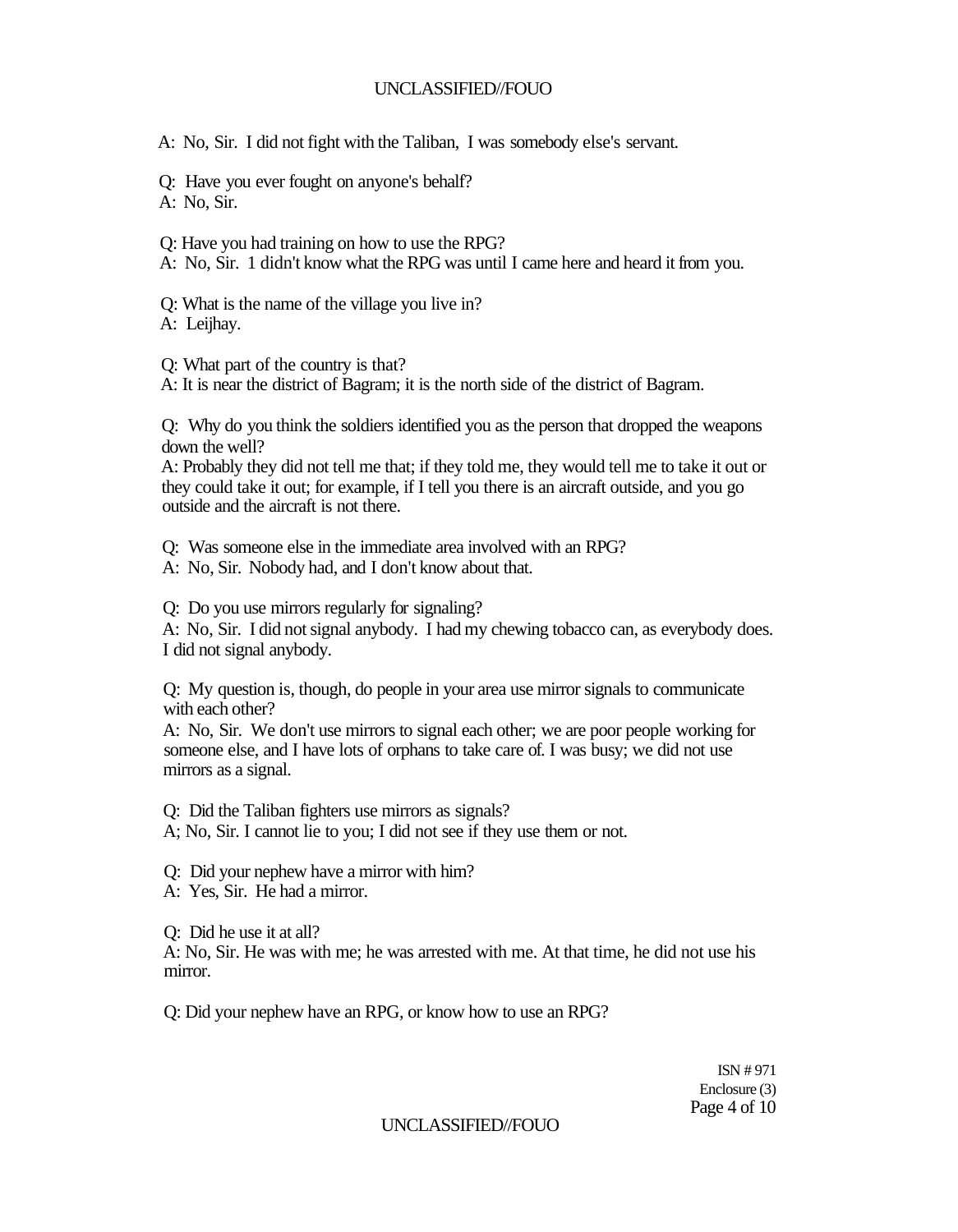A; I know he did not have an RPG, but I don't know if he knows how to use it or not.

Q: Do you know where your nephew got the green jacket? A: No, Sir. I don't know where he got it. He had a green jacket, but it was very old; anybody with money could buy it.

Q: Do they sell these types of jackets at the bazaar?

A: Yes, Sir. In Kandahar, in our district, there are lots of them in the market. They come from Pakistan or Iran; the price is about 800 or 900,000 Rubies. Anybody who has money can go and buy it.

#### *The Tribunal Member stated he had no more questions, and the Detainee stated the following.*

Detainee: Could I add one more thing? About the mirrors, Sir - they are all over the marketplace and the bazaars. The people of Afghanistan use the small mirrors to trim their mustaches, and they always carry them because the homes have no mirrors. This is why everyone carries them. Kids, ladies and men have these kinds of mirrors. This is the last of my statement; now it is up to you.

#### *Tribunal President questions of Detainee*

- Q: How did you support yourself in Afghanistan?
- A: Six months prior to my capture, I was driving a tractor for somebody.
- Q: And then after the driving of the tractor?
- A: Yes, Miss. I was working under an individual as a mechanic or mechanic's helper.
- Q: Who did you work for when you were driving the tractor?
- A: The tractor belonged to Hajies Halom; I was working for him.
- Q: What did you move around on the tractor?
- A: I was working on the land; planting stuff with the tractor.

Q: W<sup>r</sup> ere there other people captured with you besides you and your nephew? A: Lots of people were captured. When they took us to our district, there were lots of people they let go. They let all of them go except four people they brought here from our village.

Q: Were the other four people also accused of the ambush? A: I don't know. I don't have that information. You could probably ask the interrogators; we were villagers.

Q: Did you know any of the people that were captured?

ISN#971 Enclosure (3) Page 5 of 10

UNCLASSIFIED//FOUO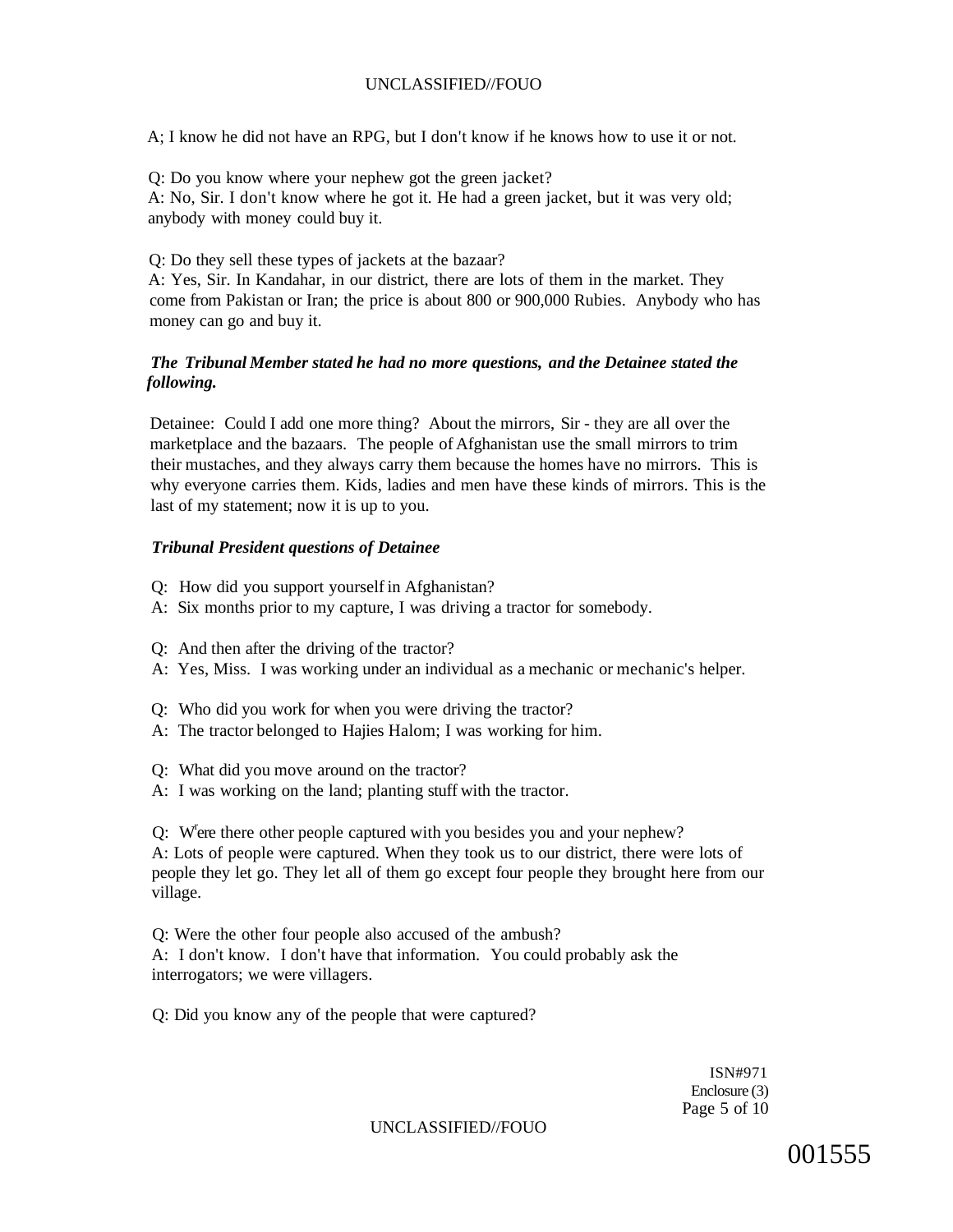A: Yes, Miss. You could ask your soldiers; there was no fighting in the area of our village when we were arrested. A few times\* the Americans came to the area, and no one bothered them because we were happy they were there. They were rebuilding us; we did not have anything; we did not even have trees around.

Q: Were the people arrested with you anywhere near you? A: No, Miss. My nephew and I were captured together, and the others were caught somewhere else.

Q: Does the February 10, 2003 date, is that the date you were arrested? A: Miss, I don't know dates. It was daytime when I was captured, but it's been a long time that I have been here.

Q: You indicated there was no fighting going on during that day. A: No, Miss. Our district is large and rugged and mountainous. In the whole province, if somebody fought the Americans, then am I guilty?

Q: That doesn't exactly answer the question. You said there wasn't any fighting going on that day.

A: Not that day; no fighting in the area.

Q: Was there any fighting going on before you were captured? A: No, Miss; no, Miss.

Q: Can you describe the area where you were captured? A: That's my area, and the name is Leijhay; even if I describe the area, how would you know?

Q: Was it a mountainous area?

A: No, Miss, To the left of us are mountains, and to the right is a dam. We were caught in a flood ground.

Q: Is the area a town or village or farm area?

A: Our village is Leijhay; in our village there is lots of farmland, and our district is far away from us.

Q: Were the Americans there within the week or during that time you were captured, or were they just rolling through the area?

A: I don't have that information if they spent a week or 2 or 3 days. The day they came, they arrested me and took me somewhere else; I don't know.

*The Tribunal President then mentioned that the Witness would be brought in shortly, and the Detainee stated the following:* 

> ISN # 971 Enclosure (3) Page 6 of 10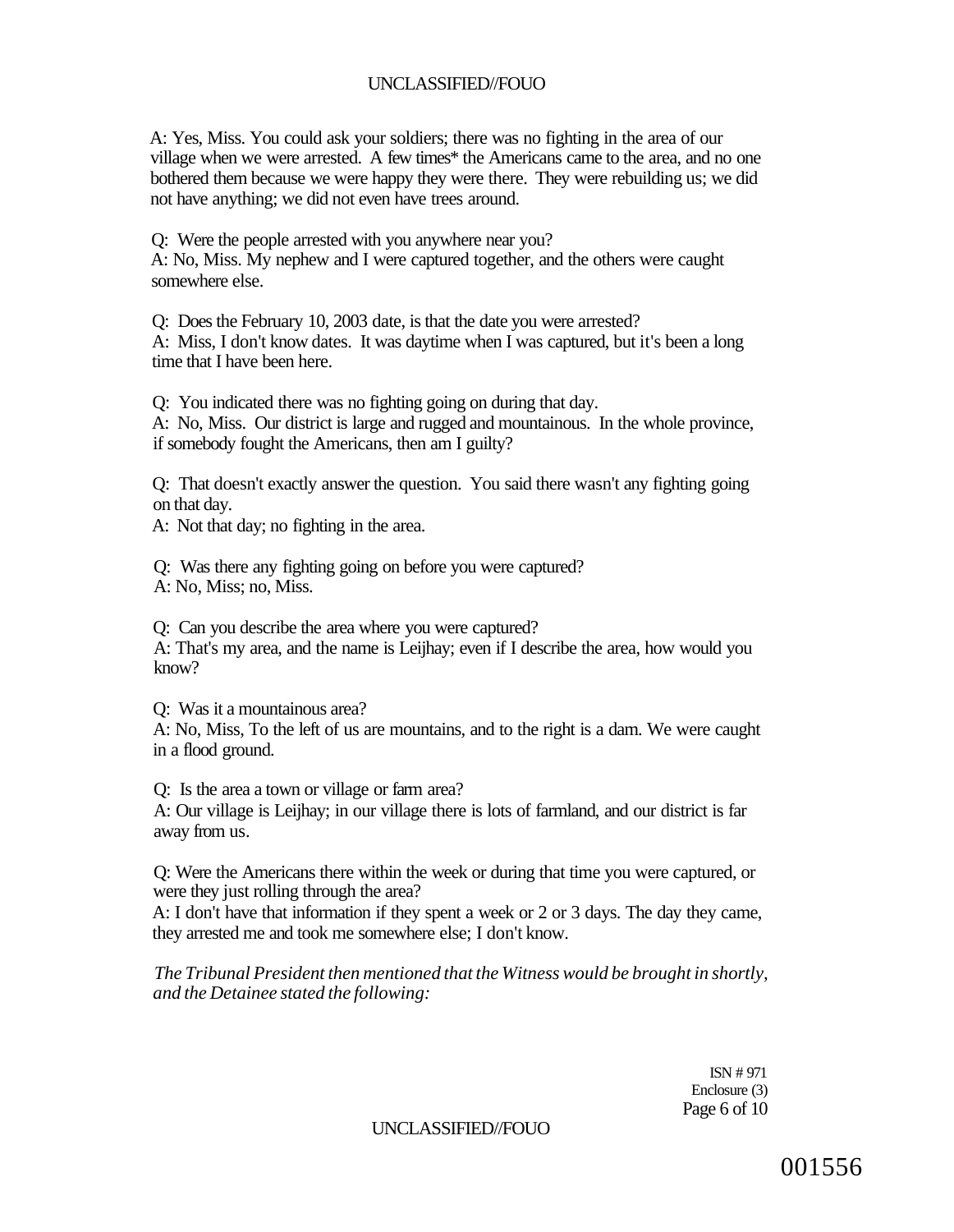Detainee: Very good, Miss. Before you bring in my Witness, I want to tell you our district is a very large district. You could ask all the people, all of the villagers, that all of these accusations are wrong. If one of them is *true,* I've been here for the past two years, and you can keep me here for life. You could ask my villagers; all of the people know me. You could ask them if I do these kinds of things, or what I was doing there and they'd be able to tell you. I don't have anything else to say.

*At this time, the Tribunal President explained the procedure for Witnesses to the Detainee, and verified the Detainee had no more questions. After a brief recess, the Witness was brought in and the Tribunal President explained the process to the Witness and made it clear that this is was not his Tribunal, he was there as a Witness for another Detainee, and the Detainee may question him as well After he acknowledged he understood, the Tribunal President asked the Personal Representative if he had any questions for the Witness?* 

#### *Personal Representative Questions of Witness*

Q: Could you tell the Tribunal what your uncle was doing the morning of his capture? A: I left home in the early morning to go to the bazaar; at that time, my uncle followed me to buy oil and a filter for the tractor. It was the night of the Eid; tomorrow would be the Eid. The three days of the Eid, all the stores are closed, which is why we wanted to go to the store. Me and my uncle were going on our way on the middle of the road, when six soldier cars in a convoy came up behind us. We let them pass; we went to the side of the road. They stopped by us and arrested both of us.

Q: Do you know if your uncle ever left his home previous to going to the bazaar with you that day?

A: No, Sir. I came out, and at the same time my uncle came out. We were walking when we were captured.

Q: Why do you carry a mirror?

A: Still we have mirrors here. It is the word of the prophet to trim our mustaches and beards with it.

#### *Recorder Questions of Witness*

- Q: What time does the bazaar close?
- A: After evening prayers the stores closed in the bazaar.
- Q: What time were the evening prayers that night?
- A: They have different times for different days; sometimes at 4:30, sometimes at 4:00.

#### *Tribunal Member questions of Witness*

Q; What job does your uncle do?

ISN#97I Enclosure (3) Page 7 of 10

#### UNCLASSIFIED//FOUO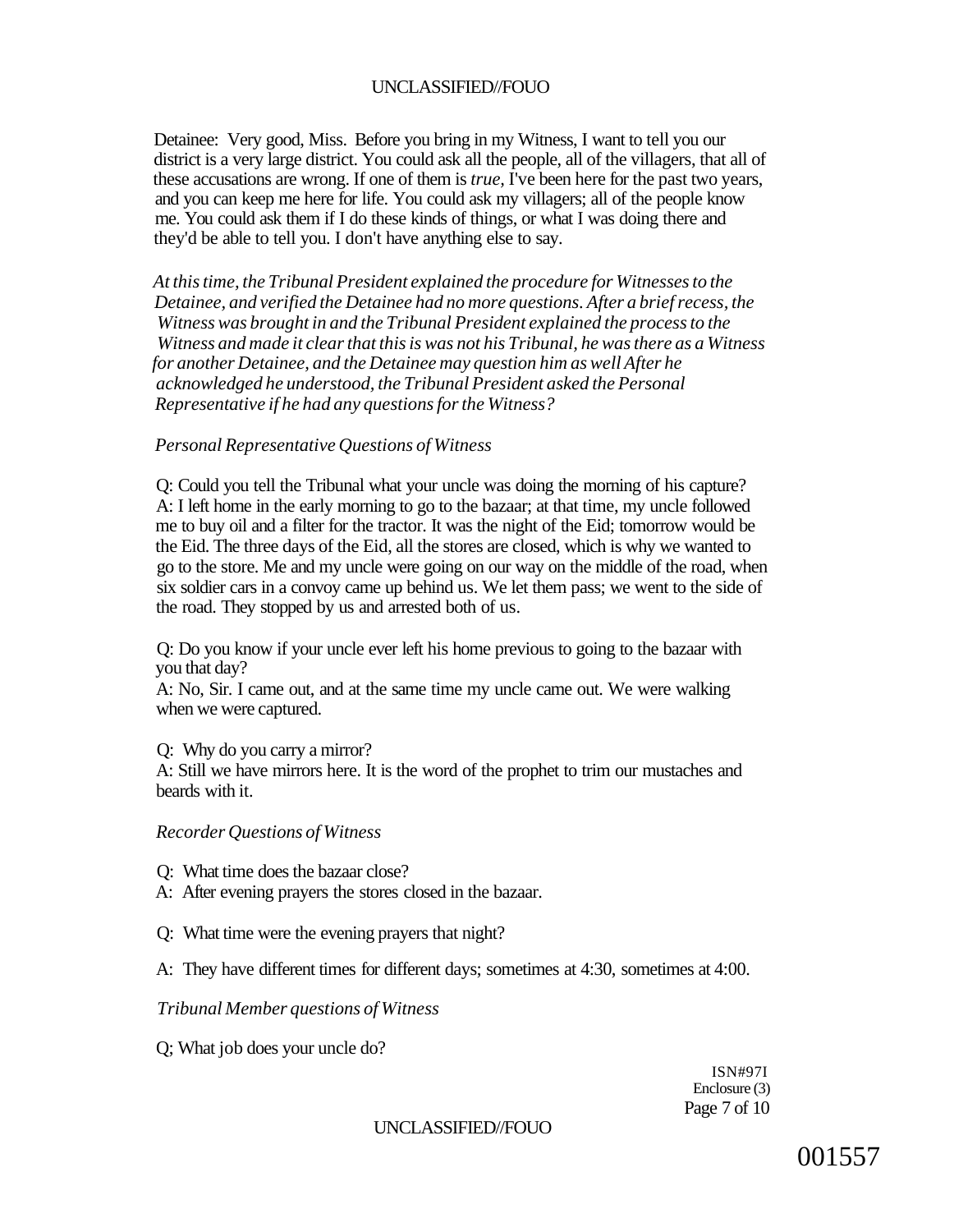A: My uncle drives a tractor for somebody else, he works on the land to feed his kids.

Q: Were either you or your uncle wearing a green jacket the day you were captured? A: Yes, I had a green jacket on me.

Q: Where did you get your green jacket?

A: I bought it from the bazaar.

Q: Have you ever used an RPG?  $A: No.$ 

Q: Ever seen one? A: No Sir, I have not seen one.

Q: Ever? A: I did not see.

Q: Was there any fighting in the area on that day you were captured? A: No.

Q: Do you have any idea these soldiers just picked you two up? A: This is my question, because they came 3 or 4 times that day prior to when they captured me. I don't know why they captured me.

# *Tribunal President questions of witness*

Q: What time of day were you arrested?

A: My watch was broken in my pocket, but it was approximately 1:00 in the afternoon.

Q: Can you describe the area where you were arrested? Was it a village, a city or a farm area?

A: No, Miss. There is no city in our area; all of it is farmland. We grow everything on top of the farmland. We were arrested in that area.

Q: Had you already been to the market or bazaar that day? A: No, Miss; we did not reach the bazaar. We wanted to go to the bazaar when we were arrested.

Q: Were there other people arrested with you? A: In the area we were caught was just my uncle and me. When they took us to a compound, I saw lots of villagers that were captured there.

Q: So if I understand correctly, you two were by yourselves? A: Yes.

> ISN#97L Enclosure (3) Page 8 of 10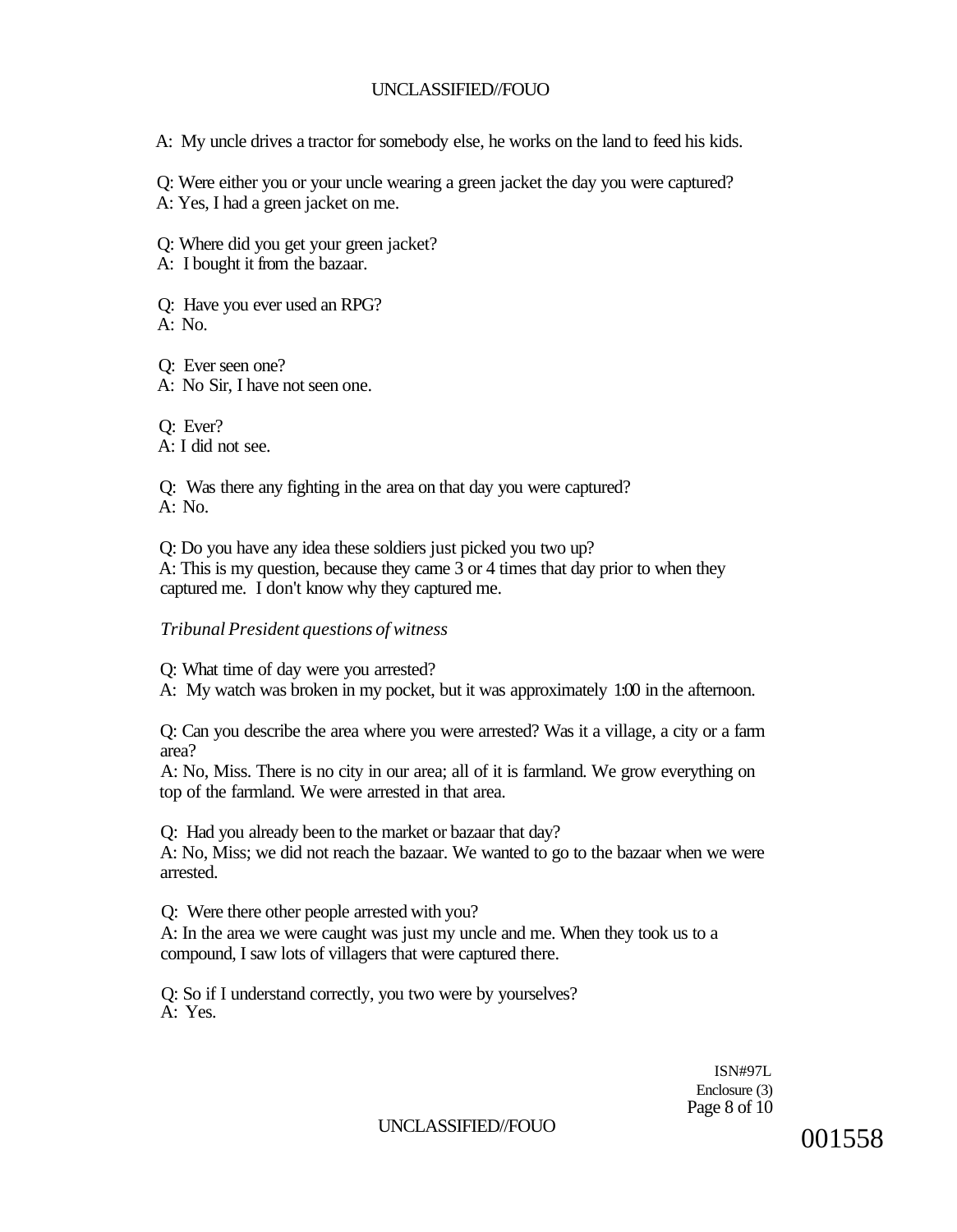Q: And were you on the road at the time?

A: We were on top of the road, but when we saw them approaching, we gave them the right-of-way; we went about 7-8 steps to the right side of the road.

Q: Do you know if your uncle has or had any weapons? A: No.

Q: Do people in your town carry weapons for protection? A: No.

## *Detainee questions of the witness*

Q: Do you know me?

A: Yes.

Q: Do you know where I am from?

A: From Leijhay.

Q: What is my job?

A: You drive a tractor for somebody else so you can feed your kids.

Q: Did I have a mirror so I could signal someone with it? A: No.

Q: Did I have a rocket launcher to throw in the well? A: No.

Q: Did I have a plan to attack the Americans?

A: No. You are a poor person; you did not want to attack the Americans.

Q: On that day we were captured, did somebody attack the Americans?  $A: No.$ 

# *Tribunal President questions of witness*

Q: Do you know if your uncle belongs to the Taliban?  $A: No.$ 

Q: Has he ever been supported by the Taliban or al Qaida? A: No

*Additional questions of witness by Tribunal Members* 

Q: What crop does your uncle farm?

ISN # 971 Enclosure (3) Page 9 of 10